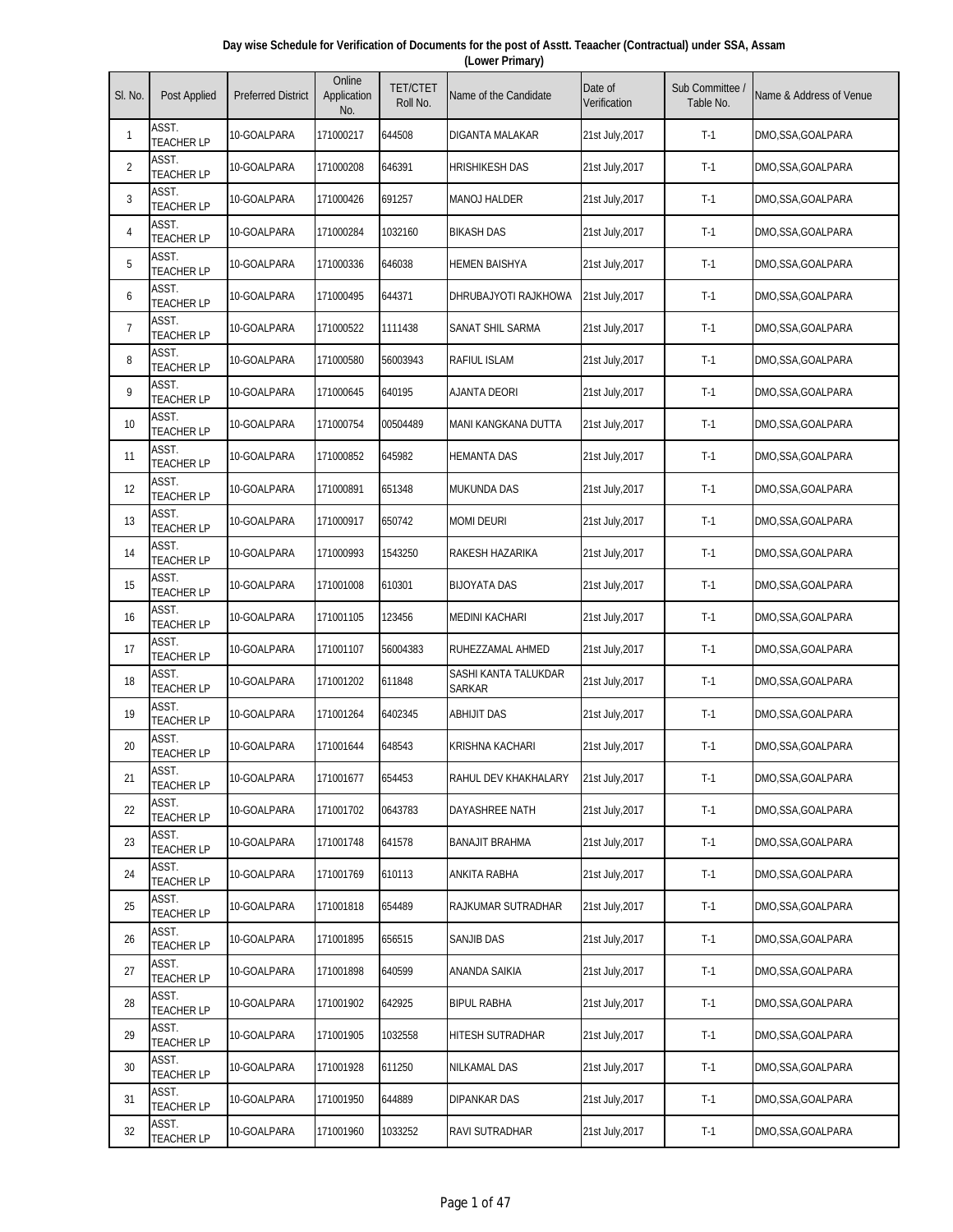| Day wise Schedule for Verification of Documents for the post of Asstt. Teaacher (Contractual) under SSA, Assam |  |
|----------------------------------------------------------------------------------------------------------------|--|
| (Lower Primary)                                                                                                |  |

| SI. No. | Post Applied               | <b>Preferred District</b> | Online<br>Application<br>No. | <b>TET/CTET</b><br>Roll No. | Name of the Candidate   | Date of<br>Verification | Sub Committee<br>Table No. | Name & Address of Venue |
|---------|----------------------------|---------------------------|------------------------------|-----------------------------|-------------------------|-------------------------|----------------------------|-------------------------|
| 33      | ASST.<br><b>TEACHER LP</b> | 10-GOALPARA               | 171001992                    | 612161                      | UTPAL KUMAR DAS         | 21st July, 2017         | $T-1$                      | DMO,SSA,GOALPARA        |
| 34      | ASST.<br><b>TEACHER LP</b> | 10-GOALPARA               | 171002028                    | 652559                      | PABITRA KUMAR DAS       | 21st July, 2017         | $T-1$                      | DMO,SSA,GOALPARA        |
| 35      | ASST.<br><b>TEACHER LP</b> | 10-GOALPARA               | 171002034                    | 659108                      | SURUPA RABHA            | 21st July, 2017         | $T-1$                      | DMO,SSA,GOALPARA        |
| 36      | ASST.<br><b>TEACHER LP</b> | 10-GOALPARA               | 171002065                    | 645042                      | <b>DIPJYOTI MILI</b>    | 21st July, 2017         | $T-1$                      | DMO,SSA,GOALPARA        |
| 37      | ASST.<br><b>TEACHER LP</b> | 10-GOALPARA               | 171002084                    | 650767                      | <b>MONALISA KOCHARY</b> | 21st July, 2017         | $T-1$                      | DMO,SSA,GOALPARA        |
| 38      | ASST.<br><b>TEACHER LP</b> | 10-GOALPARA               | 171002130                    | 1032965                     | NABA KUMAR NATH         | 21st July, 2017         | $T-1$                      | DMO,SSA,GOALPARA        |
| 39      | ASST.<br><b>TEACHER LP</b> | 10-GOALPARA               | 171002143                    | 1552332                     | HIMANSHU DEV SARMAH     | 21st July, 2017         | $T-1$                      | DMO,SSA,GOALPARA        |
| 40      | ASST.<br><b>TEACHER LP</b> | 10-GOALPARA               | 171002179                    | 649200                      | <b>MAINA HAZOWARY</b>   | 21st July, 2017         | $T-1$                      | DMO,SSA,GOALPARA        |
| 41      | ASST.<br><b>TEACHER LP</b> | 10-GOALPARA               | 171002199                    | 652513                      | NUMAL CHANDRA DOLEY     | 21st July, 2017         | $T-1$                      | DMO,SSA,GOALPARA        |
| 42      | ASST.<br><b>TEACHER LP</b> | 10-GOALPARA               | 171002237                    | 656598                      | <b>SANJOY DAS</b>       | 21st July, 2017         | $T-1$                      | DMO,SSA,GOALPARA        |
| 43      | ASST.<br><b>TEACHER LP</b> | 10-GOALPARA               | 171002345                    | 648050                      | <b>KANDARPA DAS</b>     | 21st July, 2017         | $T-1$                      | DMO,SSA,GOALPARA        |
| 44      | ASST.<br><b>TEACHER LP</b> | 10-GOALPARA               | 171002471                    | 2103269                     | <b>GYANDEEP RABHA</b>   | 21st July, 2017         | $T-1$                      | DMO,SSA,GOALPARA        |
| 45      | ASST.<br><b>TEACHER LP</b> | 10-GOALPARA               | 171002494                    | 56002278                    | KANCHANMALA BEGUM       | 21st July, 2017         | $T-1$                      | DMO,SSA,GOALPARA        |
| 46      | ASST.<br><b>TEACHER LP</b> | 10-GOALPARA               | 171002617                    | 659078                      | SURATH CHANDRA RABHA    | 21st July, 2017         | $T-1$                      | DMO,SSA,GOALPARA        |
| 47      | ASST.<br><b>TEACHER LP</b> | 10-GOALPARA               | 171002678                    | 610829                      | JYOTI REKHA RABHA       | 21st July, 2017         | $T-1$                      | DMO,SSA,GOALPARA        |
| 48      | ASST.<br><b>TEACHER LP</b> | 10-GOALPARA               | 171002739                    | 612067                      | SURABHI RABHA           | 21st July, 2017         | $T-1$                      | DMO,SSA,GOALPARA        |
| 49      | ASST.<br><b>TEACHER LP</b> | 10-GOALPARA               | 171002779                    | 1032832                     | <b>MANAB PANDIT</b>     | 21st July, 2017         | $T-1$                      | DMO,SSA,GOALPARA        |
| 50      | ASST.<br><b>TEACHER LP</b> | 10-GOALPARA               | 171002793                    | 640995                      | ANURADHA DAS            | 21st July, 2017         | $T-1$                      | DMO,SSA,GOALPARA        |
| 51      | ASST.<br><b>TEACHER LP</b> | 10-GOALPARA               | 171002838                    | 652418                      | NITUL SAIKIA            | 21st July, 2017         | $T-1$                      | DMO,SSA,GOALPARA        |
| 52      | ASST.<br><b>TEACHER LP</b> | 10-GOALPARA               | 171002854                    | 648885                      | LATIKA HALOI            | 21st July, 2017         | $T-1$                      | DMO,SSA,GOALPARA        |
| 53      | ASST.<br><b>TEACHER LP</b> | 10-GOALPARA               | 171002960                    | 652041                      | NIKUNJA DAS             | 21st July, 2017         | $T-1$                      | DMO,SSA,GOALPARA        |
| 54      | ASST.<br><b>TEACHER LP</b> | 10-GOALPARA               | 171003065                    | 656521                      | SANJIB DAS              | 21st July, 2017         | $T-1$                      | DMO,SSA,GOALPARA        |
| 55      | ASST.<br><b>TEACHER LP</b> | 10-GOALPARA               | 171003086                    | 0600840                     | SHYAM KUMAR             | 21st July, 2017         | $T-1$                      | DMO,SSA,GOALPARA        |
| 56      | ASST.<br><b>TEACHER LP</b> | 10-GOALPARA               | 171003096                    | 01807347                    | PANKAJ KUMAR            | 21st July, 2017         | $T-1$                      | DMO, SSA, GOALPARA      |
| 57      | ASST.<br><b>TEACHER LP</b> | 10-GOALPARA               | 171003109                    | 3541174                     | SUMAN MEDHI             | 21st July, 2017         | $T-1$                      | DMO,SSA,GOALPARA        |
| 58      | ASST.<br><b>TEACHER LP</b> | 10-GOALPARA               | 171003117                    | 645959                      | HEMA RANI BORO          | 21st July, 2017         | $T-1$                      | DMO,SSA,GOALPARA        |
| 59      | ASST.<br><b>TEACHER LP</b> | 10-GOALPARA               | 171003122                    | 649007                      | LOHIT CH DAS            | 21st July, 2017         | $T-1$                      | DMO,SSA,GOALPARA        |
| 60      | ASST.<br><b>TEACHER LP</b> | 10-GOALPARA               | 171000068                    | 641935                      | BEDANTA KUMAR DAS       | 21st July, 2017         | $T-1$                      | DMO,SSA,GOALPARA        |
| 61      | ASST.<br><b>TEACHER LP</b> | 10-GOALPARA               | 171000145                    | 56004203                    | ROBIUL ISLAM            | 21st July, 2017         | $T-1$                      | DMO,SSA,GOALPARA        |
| 62      | ASST.<br><b>TEACHER LP</b> | 10-GOALPARA               | 171000155                    | 4700383                     | MRS MOYURI CHETIA       | 21st July, 2017         | $T-1$                      | DMO,SSA,GOALPARA        |
| 63      | ASST.<br><b>TEACHER LP</b> | 10-GOALPARA               | 171000183                    | 653577                      | PRANAB SARKAR           | 21st July, 2017         | $T-1$                      | DMO,SSA,GOALPARA        |
| 64      | ASST.<br><b>TEACHER LP</b> | 10-GOALPARA               | 171000204                    | 07803238                    | ANURADHA PRAJAPATI      | 21st July, 2017         | $T-1$                      | DMO,SSA,GOALPARA        |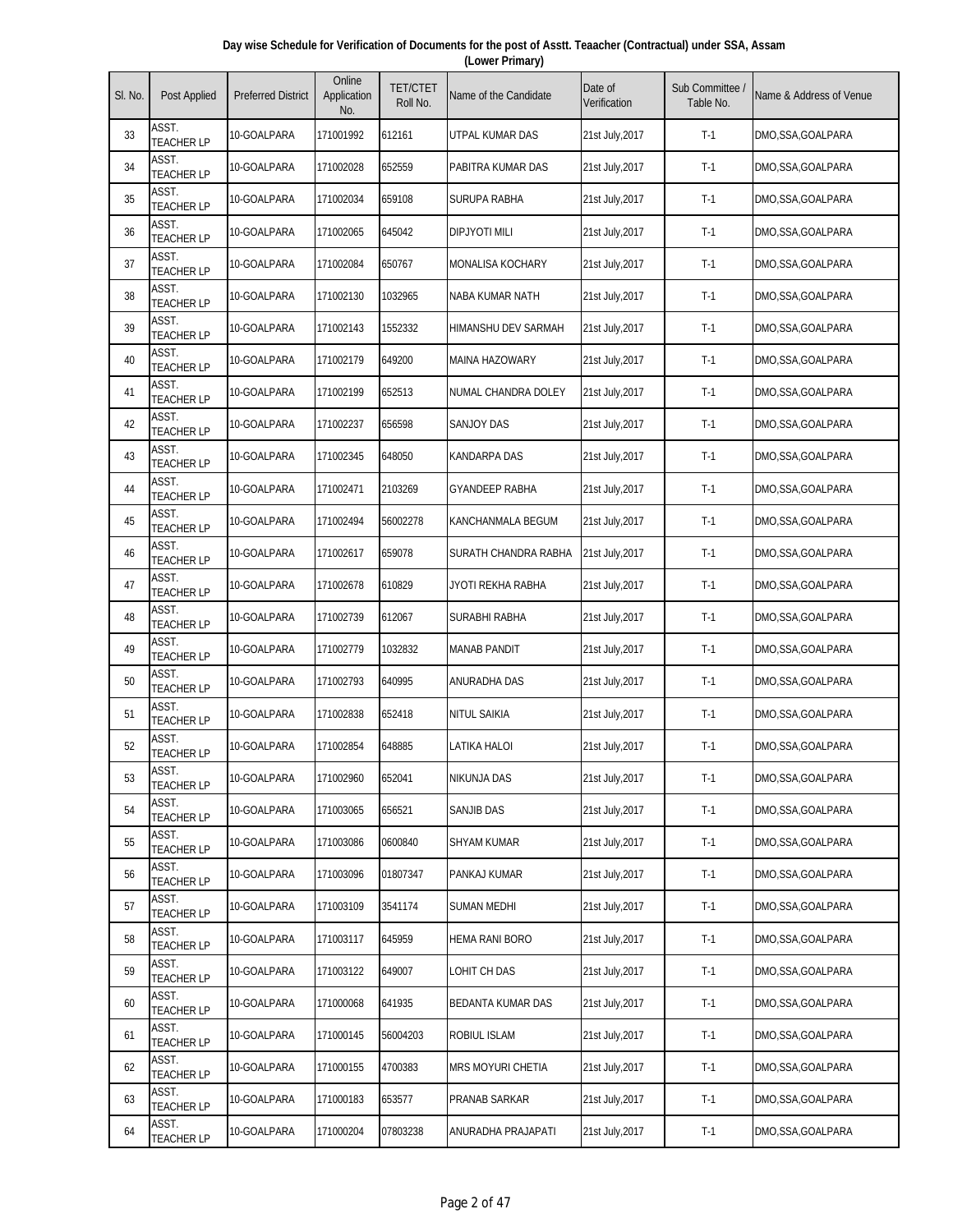| Day wise Schedule for Verification of Documents for the post of Asstt. Teaacher (Contractual) under SSA, Assam |
|----------------------------------------------------------------------------------------------------------------|
| (Lower Primary)                                                                                                |

| SI. No. | Post Applied               | <b>Preferred District</b> | Online<br>Application<br>No. | <b>TET/CTET</b><br>Roll No. | Name of the Candidate      | Date of<br>Verification | Sub Committee<br>Table No. | Name & Address of Venue |
|---------|----------------------------|---------------------------|------------------------------|-----------------------------|----------------------------|-------------------------|----------------------------|-------------------------|
| 65      | ASST.<br><b>TEACHER LP</b> | 10-GOALPARA               | 171000206                    | 648215                      | KARABI RABHA               | 21st July, 2017         | $T-1$                      | DMO,SSA,GOALPARA        |
| 66      | ASST.<br><b>TEACHER LP</b> | 10-GOALPARA               | 171003207                    | 56001085                    | <b>BAHARUL ISLAM</b>       | 21st July, 2017         | $T-1$                      | DMO,SSA,GOALPARA        |
| 67      | ASST.<br><b>TEACHER LP</b> | 10-GOALPARA               | 171003227                    | 2102590                     | <b>ANUPAM ROY</b>          | 21st July, 2017         | $T-1$                      | DMO,SSA,GOALPARA        |
| 68      | ASST.<br><b>TEACHER LP</b> | 10-GOALPARA               | 171003250                    | 643576                      | CHETANA DAS                | 21st July, 2017         | $T-1$                      | DMO,SSA,GOALPARA        |
| 69      | ASST.<br><b>TEACHER LP</b> | 10-GOALPARA               | 171003510                    | 651319                      | MUKESWAR RABHA             | 21st July, 2017         | $T-1$                      | DMO,SSA,GOALPARA        |
| 70      | ASST.<br><b>TEACHER LP</b> | 10-GOALPARA               | 171003543                    | 681444                      | <b>DILIP KULI</b>          | 21st July, 2017         | $T-1$                      | DMO, SSA, GOALPARA      |
| 71      | ASST.<br><b>TEACHER LP</b> | 10-GOALPARA               | 171003630                    | 610501                      | DHANMAINA BASUMATARY       | 21st July, 2017         | $T-1$                      | DMO,SSA,GOALPARA        |
| 72      | ASST.<br><b>TEACHER LP</b> | 10-GOALPARA               | 171003641                    | 659063                      | SURAJIT BRAHMA             | 21st July, 2017         | $T-1$                      | DMO,SSA,GOALPARA        |
| 73      | ASST.<br><b>TEACHER LP</b> | 10-GOALPARA               | 171003654                    | 01204987                    | <b>IMDAD ALAM</b>          | 21st July, 2017         | $T-1$                      | DMO,SSA,GOALPARA        |
| 74      | ASST.<br><b>TEACHER LP</b> | 10-GOALPARA               | 171003695                    | 644280                      | DHIRAJ DAS                 | 21st July, 2017         | $T-1$                      | DMO,SSA,GOALPARA        |
| 75      | ASST.<br><b>TEACHER LP</b> | 10-GOALPARA               | 171003724                    | 105132                      | <b>SWAPNA DAS</b>          | 21st July, 2017         | $T-1$                      | DMO,SSA,GOALPARA        |
| 76      | ASST.<br><b>TEACHER LP</b> | 10-GOALPARA               | 171003743                    | 647174                      | JONALI KHARIKARY           | 21st July, 2017         | $T-1$                      | DMO,SSA,GOALPARA        |
| 77      | ASST.<br><b>TEACHER LP</b> | 10-GOALPARA               | 171003756                    | 647147                      | JONALEE RABHA              | 21st July, 2017         | $T-1$                      | DMO,SSA,GOALPARA        |
| 78      | ASST.<br><b>TEACHER LP</b> | 10-GOALPARA               | 171003765                    | 651792                      | <b>NAVAJIT DAS</b>         | 21st July, 2017         | $T-1$                      | DMO,SSA,GOALPARA        |
| 79      | ASST.<br><b>TEACHER LP</b> | 10-GOALPARA               | 171003782                    | 610176                      | ASHISH MANDAL              | 21st July, 2017         | $T-1$                      | DMO,SSA,GOALPARA        |
| 80      | ASST.<br><b>TEACHER LP</b> | 10-GOALPARA               | 171003785                    | 56001326                    | <b>EASIN ALI</b>           | 21st July, 2017         | $T-1$                      | DMO,SSA,GOALPARA        |
| 81      | ASST.<br><b>TEACHER LP</b> | 10-GOALPARA               | 171003859                    | 649676                      | MANJU RAMCHIARY            | 21st July, 2017         | $T-1$                      | DMO,SSA,GOALPARA        |
| 82      | ASST.<br><b>TEACHER LP</b> | 10-GOALPARA               | 171003872                    | 643326                      | CHAMPA BORO                | 21st July, 2017         | $T-1$                      | DMO,SSA,GOALPARA        |
| 83      | ASST.<br><b>TEACHER LP</b> | 10-GOALPARA               | 171003873                    | 650068                      | <b>MINATI DAS</b>          | 21st July, 2017         | $T-1$                      | DMO,SSA,GOALPARA        |
| 84      | ASST.<br><b>TEACHER LP</b> | 10-GOALPARA               | 171003945                    | 692306                      | SARBANANDA DAS             | 21st July, 2017         | $T-1$                      | DMO,SSA,GOALPARA        |
| 85      | ASST.<br><b>TEACHER LP</b> | 10-GOALPARA               | 171003958                    | 653158                      | PINKI RABHA                | 21st July, 2017         | $T-1$                      | DMO,SSA,GOALPARA        |
| 86      | ASST.<br><b>TEACHER LP</b> | 10-GOALPARA               | 171003965                    | 3030672                     | SANTOSHI DAS               | 21st July, 2017         | $T-1$                      | DMO,SSA,GOALPARA        |
| 87      | ASST.<br><b>TEACHER LP</b> | 10-GOALPARA               | 171004018                    | 610756                      | JAYANTA DAS                | 21st July, 2017         | $T-1$                      | DMO,SSA,GOALPARA        |
| 88      | ASST.<br><b>TEACHER LP</b> | 10-GOALPARA               | 171004030                    | 3016675                     | TONMOY KALITA              | 21st July, 2017         | $T-1$                      | DMO, SSA, GOALPARA      |
| 89      | ASST.<br><b>TEACHER LP</b> | 10-GOALPARA               | 171004034                    | 650565                      | SUNITA MANDAL SARKAR       | 21st July, 2017         | $T-1$                      | DMO,SSA,GOALPARA        |
| 90      | ASST.<br><b>TEACHER LP</b> | 10-GOALPARA               | 171004057                    | 643014                      | <b>BISHU RAM DAS</b>       | 21st July, 2017         | $T-1$                      | DMO,SSA,GOALPARA        |
| 91      | ASST.<br><b>TEACHER LP</b> | 10-GOALPARA               | 171004076                    | 645796                      | <b>GUNIN PATHAK</b>        | 21st July, 2017         | $T-1$                      | DMO,SSA,GOALPARA        |
| 92      | ASST.<br><b>TEACHER LP</b> | 10-GOALPARA               | 171004094                    | 610093                      | ANIT KUMAR RABHA           | 21st July, 2017         | $T-1$                      | DMO,SSA,GOALPARA        |
| 93      | ASST.<br><b>TEACHER LP</b> | 10-GOALPARA               | 171004107                    | 654179                      | PUNAM DAS                  | 21st July, 2017         | $T-1$                      | DMO,SSA,GOALPARA        |
| 94      | ASST.<br><b>TEACHER LP</b> | 10-GOALPARA               | 171004137                    | 672452                      | HAREN DAS                  | 21st July, 2017         | $T-1$                      | DMO,SSA,GOALPARA        |
| 95      | ASST.<br><b>TEACHER LP</b> | 10-GOALPARA               | 171004151                    | 645604                      | SRI GITARTHA DAS           | 21st July, 2017         | $T-1$                      | DMO,SSA,GOALPARA        |
| 96      | ASST.<br><b>TEACHER LP</b> | 10-GOALPARA               | 171004161                    | ROLL NO-<br>610610          | <b>GANESH CH CHOWDHURY</b> | 21st July, 2017         | $T-1$                      | DMO,SSA,GOALPARA        |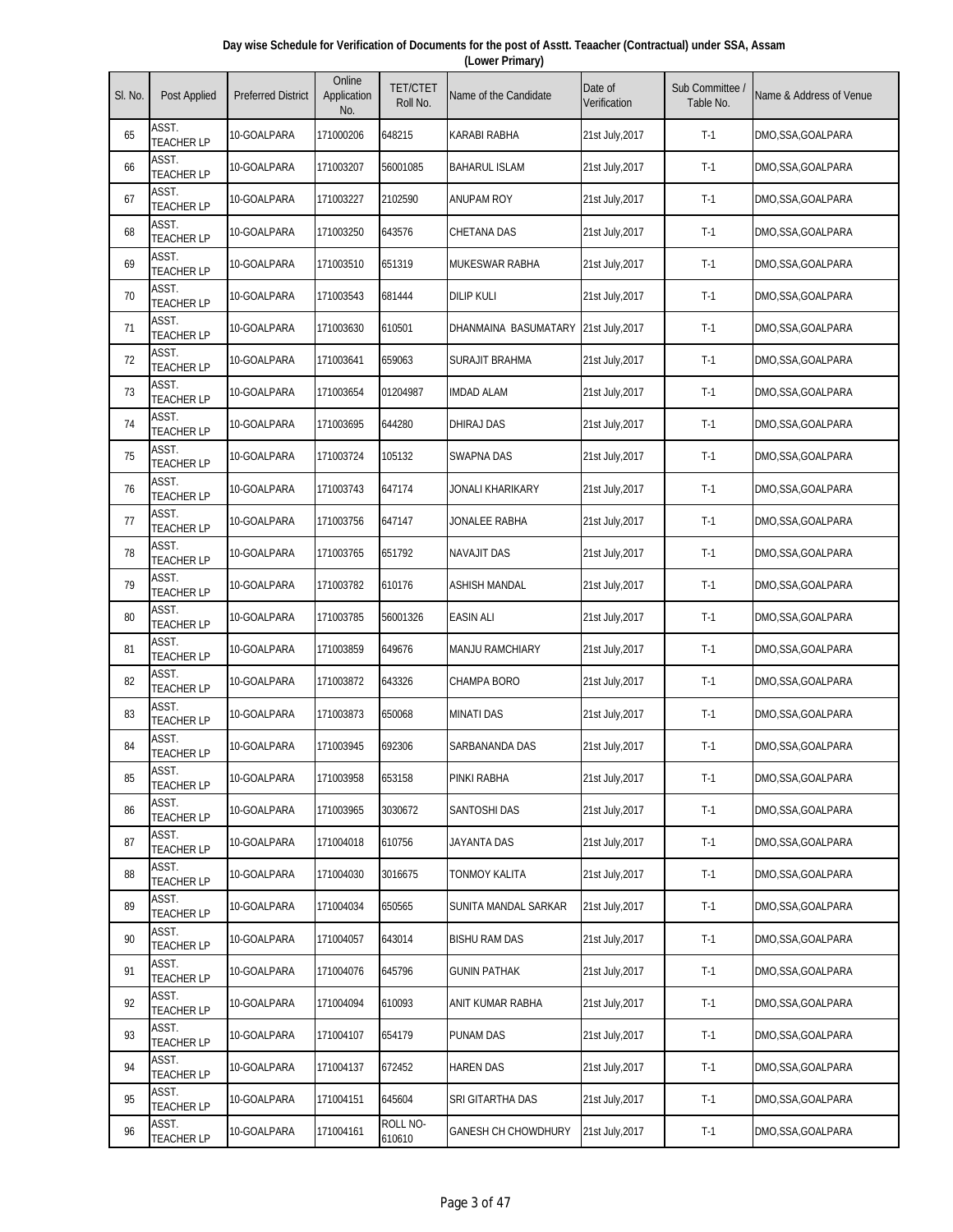| Day wise Schedule for Verification of Documents for the post of Asstt. Teaacher (Contractual) under SSA, Assam |
|----------------------------------------------------------------------------------------------------------------|
| (Lower Primary)                                                                                                |

| SI. No. | Post Applied               | <b>Preferred District</b> | Online<br>Application<br>No. | <b>TET/CTET</b><br>Roll No. | Name of the Candidate      | Date of<br>Verification | Sub Committee<br>Table No. | Name & Address of Venue |
|---------|----------------------------|---------------------------|------------------------------|-----------------------------|----------------------------|-------------------------|----------------------------|-------------------------|
| 97      | ASST.<br><b>TEACHER LP</b> | 10-GOALPARA               | 171004168                    | 1552990                     | NITYA KALITA               | 21st July, 2017         | $T-1$                      | DMO,SSA,GOALPARA        |
| 98      | ASST.<br><b>TEACHER LP</b> | 10-GOALPARA               | 171004181                    | 656576                      | SANJIT NAMO DAS            | 21st July, 2017         | $T-1$                      | DMO,SSA,GOALPARA        |
| 99      | ASST.<br><b>TEACHER LP</b> | 10-GOALPARA               | 171004184                    | 644082                      | DHANANJAY DAS              | 21st July, 2017         | $T-1$                      | DMO,SSA,GOALPARA        |
| 100     | ASST.<br><b>TEACHER LP</b> | 10-GOALPARA               | 171004192                    | 652911                      | PARAG KUMAR DEKA           | 21st July, 2017         | $T-1$                      | DMO,SSA,GOALPARA        |
| 101     | ASST.<br><b>TEACHER LP</b> | 10-GOALPARA               | 171004210                    | 656862                      | SAURABH JYOTI PATHAK       | 21st July, 2017         | $T-1$                      | DMO,SSA,GOALPARA        |
| 102     | ASST.<br><b>TEACHER LP</b> | 10-GOALPARA               | 171004213                    | 610869                      | KANAKLATA DAS              | 21st July, 2017         | $T-1$                      | DMO,SSA,GOALPARA        |
| 103     | ASST.<br><b>TEACHER LP</b> | 10-GOALPARA               | 171004219                    | 676724                      | <b>RAJIB DAS</b>           | 21st July, 2017         | $T-1$                      | DMO,SSA,GOALPARA        |
| 104     | ASST.<br><b>TEACHER LP</b> | 10-GOALPARA               | 171004223                    | 643046                      | <b>BISWAJIT BAISHYA</b>    | 21st July, 2017         | $T-1$                      | DMO,SSA,GOALPARA        |
| 105     | ASST.<br><b>TEACHER LP</b> | 10-GOALPARA               | 171004274                    | 610499                      | DHANESWAR RABHA            | 21st July, 2017         | $T-1$                      | DMO,SSA,GOALPARA        |
| 106     | ASST.<br><b>TEACHER LP</b> | 10-GOALPARA               | 171004305                    | 691803                      | PRABIR TALUKDAR            | 21st July, 2017         | $T-1$                      | DMO,SSA,GOALPARA        |
| 107     | ASST.<br><b>TEACHER LP</b> | 10-GOALPARA               | 171004326                    | 652879                      | PAPU DAS                   | 21st July, 2017         | $T-1$                      | DMO,SSA,GOALPARA        |
| 108     | ASST.<br><b>TEACHER LP</b> | 10-GOALPARA               | 171004328                    | 656945                      | SEWALI RABHA               | 21st July, 2017         | $T-1$                      | DMO,SSA,GOALPARA        |
| 109     | ASST.<br><b>TEACHER LP</b> | 10-GOALPARA               | 171004353                    | 680610                      | <b>BHUBANESWAR BRAHMA</b>  | 21st July, 2017         | $T-1$                      | DMO,SSA,GOALPARA        |
| 110     | ASST.<br><b>TEACHER LP</b> | 10-GOALPARA               | 171004384                    | 108524                      | <b>HASINA SANGMA</b>       | 21st July, 2017         | $T-1$                      | DMO,SSA,GOALPARA        |
| 111     | ASST.<br><b>TEACHER LP</b> | 10-GOALPARA               | 171004386                    | 612144                      | TUTUMONI SARKAR            | 21st July, 2017         | $T-1$                      | DMO, SSA, GOALPARA      |
| 112     | ASST.<br><b>TEACHER LP</b> | 10-GOALPARA               | 171004392                    | 657132                      | SHYAMAL MANDAL             | 21st July, 2017         | $T-1$                      | DMO,SSA,GOALPARA        |
| 113     | ASST.<br><b>TEACHER LP</b> | 10-GOALPARA               | 171004393                    | 611534                      | RAJIB KUMAR RABHA          | 21st July, 2017         | $T-1$                      | DMO,SSA,GOALPARA        |
| 114     | ASST.<br><b>TEACHER LP</b> | 10-GOALPARA               | 171004427                    | 611010                      | <b>MAMONI RABHA</b>        | 21st July, 2017         | $T-1$                      | DMO,SSA,GOALPARA        |
| 115     | ASST.<br><b>TEACHER LP</b> | 10-GOALPARA               | 171004429                    | 653349                      | PRABIN KUMAR SARKAR        | 21st July, 2017         | $T-1$                      | DMO,SSA,GOALPARA        |
| 116     | ASST.<br><b>TEACHER LP</b> | 10-GOALPARA               | 171004473                    | 56002217                    | JOYANTA KALITA             | 21st July, 2017         | $T-1$                      | DMO,SSA,GOALPARA        |
| 117     | ASST.<br><b>TEACHER LP</b> | 10-GOALPARA               | 171004489                    | 01600720                    | <b>NEERAJ KUMAR</b>        | 21st July, 2017         | $T-1$                      | DMO,SSA,GOALPARA        |
| 118     | ASST.<br><b>TEACHER LP</b> | 10-GOALPARA               | 171004539                    | 646499                      | JAGADISH BISWAS            | 21st July, 2017         | $T-1$                      | DMO,SSA,GOALPARA        |
| 119     | ASST.<br><b>TEACHER LP</b> | 10-GOALPARA               | 171004552                    | 2102206                     | SHAMIM HASAR               | 21st July, 2017         | $T-1$                      | DMO,SSA,GOALPARA        |
| 120     | ASST.<br><b>TEACHER LP</b> | 10-GOALPARA               | 171004607                    | 610136                      | APURBA KR. RABHA           | 21st July, 2017         | $T-1$                      | DMO,SSA,GOALPARA        |
| 121     | ASST.<br><b>TEACHER LP</b> | 10-GOALPARA               | 171004633                    | 3030029                     | ANJAN DEKA                 | 21st July, 2017         | $T-1$                      | DMO,SSA,GOALPARA        |
| 122     | ASST.<br><b>TEACHER LP</b> | 10-GOALPARA               | 171004654                    | 108465                      | <b>BIBISH R MARAK</b>      | 21st July, 2017         | $T-1$                      | DMO,SSA,GOALPARA        |
| 123     | ASST.<br><b>TEACHER LP</b> | 10-GOALPARA               | 171004685                    | 56003491                    | NARZINA BEGUM              | 21st July, 2017         | $T-1$                      | DMO,SSA,GOALPARA        |
| 124     | ASST.<br><b>TEACHER LP</b> | 10-GOALPARA               | 171004877                    | 105457                      | AMIT KUMAR CHOUDHARY       | 21st July, 2017         | $T-1$                      | DMO,SSA,GOALPARA        |
| 125     | ASST.<br><b>TEACHER LP</b> | 10-GOALPARA               | 171004942                    | 611267                      | NIRANJAN CHANDRA<br>MANDAL | 21st July, 2017         | $T-1$                      | DMO,SSA,GOALPARA        |
| 126     | ASST.<br><b>TEACHER LP</b> | 10-GOALPARA               | 171005000                    | 652085                      | NILAKSHI RABHA             | 21st July, 2017         | $T-2$                      | DMO,SSA,GOALPARA        |
| 127     | ASST.<br><b>TEACHER LP</b> | 10-GOALPARA               | 171005042                    | 654753                      | RAKESH SUTRADHAR           | 21st July, 2017         | $T-2$                      | DMO,SSA,GOALPARA        |
| 128     | ASST.<br><b>TEACHER LP</b> | 10-GOALPARA               | 171005119                    | 643068                      | <b>BISWAJIT DAS</b>        | 21st July, 2017         | $T-2$                      | DMO,SSA,GOALPARA        |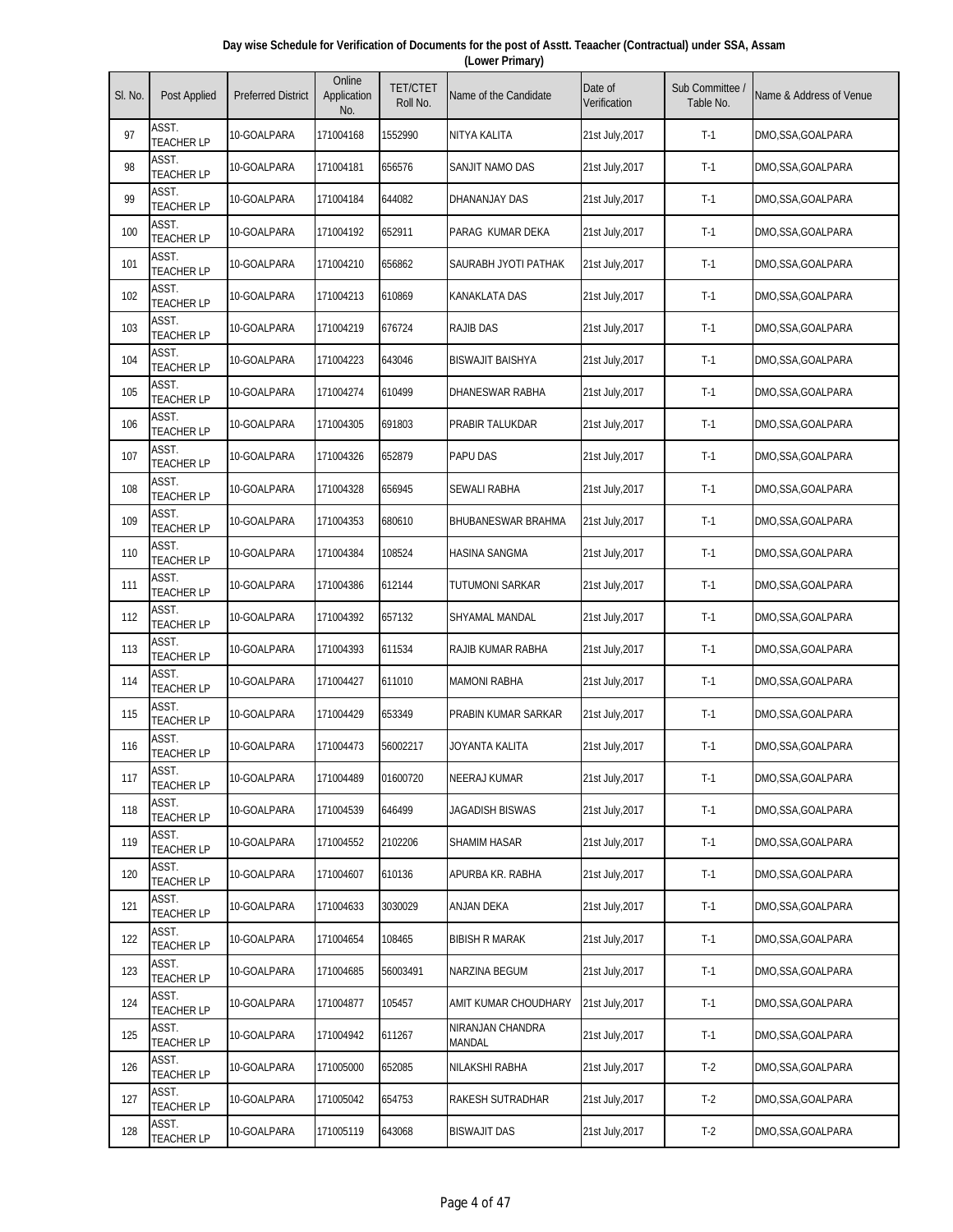| Day wise Schedule for Verification of Documents for the post of Asstt. Teaacher (Contractual) under SSA, Assam |
|----------------------------------------------------------------------------------------------------------------|
| (Lower Primary)                                                                                                |

| SI. No. | Post Applied               | <b>Preferred District</b> | Online<br>Application<br>No. | <b>TET/CTET</b><br>Roll No. | Name of the Candidate  | Date of<br>Verification | Sub Committee<br>Table No. | Name & Address of Venue |
|---------|----------------------------|---------------------------|------------------------------|-----------------------------|------------------------|-------------------------|----------------------------|-------------------------|
| 129     | ASST.<br><b>TEACHER LP</b> | 10-GOALPARA               | 171005122                    | 642713                      | <b>BINA DAS</b>        | 21st July, 2017         | $T-2$                      | DMO,SSA,GOALPARA        |
| 130     | ASST.<br><b>TEACHER LP</b> | 10-GOALPARA               | 171005129                    | 645761                      | <b>GOUTAM BAISHYA</b>  | 21st July, 2017         | $T-2$                      | DMO,SSA,GOALPARA        |
| 131     | ASST.<br><b>TEACHER LP</b> | 10-GOALPARA               | 171005208                    | 624560                      | PRASHANTA NARAH        | 21st July, 2017         | $T-2$                      | DMO,SSA,GOALPARA        |
| 132     | ASST.<br><b>TEACHER LP</b> | 10-GOALPARA               | 171005241                    | 1544761                     | SURAJ KUMAR SAH        | 21st July, 2017         | $T-2$                      | DMO,SSA,GOALPARA        |
| 133     | ASST.<br><b>TEACHER LP</b> | 10-GOALPARA               | 171005277                    | 683083                      | MAHENDRANATH TAWA      | 21st July, 2017         | $T-2$                      | DMO,SSA,GOALPARA        |
| 134     | ASST.<br><b>TEACHER LP</b> | 10-GOALPARA               | 171005318                    | 624560                      | PRASHANTA NARAH        | 21st July, 2017         | $T-2$                      | DMO,SSA,GOALPARA        |
| 135     | ASST.<br><b>TEACHER LP</b> | 10-GOALPARA               | 171005376                    | 1553042                     | PANKAJ KR NATH         | 21st July, 2017         | $T-2$                      | DMO,SSA,GOALPARA        |
| 136     | ASST.<br><b>TEACHER LP</b> | 10-GOALPARA               | 171005474                    | 612068                      | SURABHI RABHA          | 21st July, 2017         | $T-2$                      | DMO,SSA,GOALPARA        |
| 137     | ASST.<br><b>TEACHER LP</b> | 10-GOALPARA               | 171005495                    | 610959                      | LIPIKA DEVI            | 21st July, 2017         | $T-2$                      | DMO,SSA,GOALPARA        |
| 138     | ASST.<br><b>TEACHER LP</b> | 10-GOALPARA               | 171005496                    | 611417                      | PRANITA RABHA          | 21st July, 2017         | $T-2$                      | DMO,SSA,GOALPARA        |
| 139     | ASST.<br><b>TEACHER LP</b> | 10-GOALPARA               | 171005500                    | 5600571                     | <b>DILIP SARMA</b>     | 21st July, 2017         | $T-2$                      | DMO,SSA,GOALPARA        |
| 140     | ASST.<br><b>TEACHER LP</b> | 10-GOALPARA               | 171005504                    | 641401                      | AYODHYA RAM ADHIKARY   | 21st July, 2017         | $T-2$                      | DMO,SSA,GOALPARA        |
| 141     | ASST.<br><b>TEACHER LP</b> | 10-GOALPARA               | 171005725                    | 09200692                    | SONIA                  | 21st July, 2017         | $T-2$                      | DMO,SSA,GOALPARA        |
| 142     | ASST.<br><b>TEACHER LP</b> | 10-GOALPARA               | 171005771                    | 107753                      | SAMRAT CHAKRABORTY     | 21st July, 2017         | $T-2$                      | DMO,SSA,GOALPARA        |
| 143     | ASST.<br><b>TEACHER LP</b> | 10-GOALPARA               | 171005772                    | 3550368                     | <b>INDRAJIT SARKAR</b> | 21st July, 2017         | $T-2$                      | DMO, SSA, GOALPARA      |
| 144     | ASST.<br><b>TEACHER LP</b> | 10-GOALPARA               | 171005989                    | 644273                      | <b>DHIRA DAS</b>       | 21st July, 2017         | $T-2$                      | DMO,SSA,GOALPARA        |
| 145     | ASST.<br><b>TEACHER LP</b> | 10-GOALPARA               | 171006008                    | 646605                      | JASHODA RABHA          | 21st July, 2017         | $T-2$                      | DMO,SSA,GOALPARA        |
| 146     | ASST.<br><b>TEACHER LP</b> | 10-GOALPARA               | 171006070                    | 621920                      | HEMA KANTA PAYENG      | 21st July, 2017         | $T-2$                      | DMO,SSA,GOALPARA        |
| 147     | ASST.<br><b>TEACHER LP</b> | 10-GOALPARA               | 171006133                    | 654817                      | <b>RAMEN DAS</b>       | 21st July, 2017         | $T-2$                      | DMO,SSA,GOALPARA        |
| 148     | ASST.<br><b>TEACHER LP</b> | 10-GOALPARA               | 171006150                    | 656988                      | SHASHANGKA PATHAK      | 21st July, 2017         | $T-2$                      | DMO,SSA,GOALPARA        |
| 149     | ASST.<br><b>TEACHER LP</b> | 10-GOALPARA               | 171006182                    | 646612                      | JATIN CH DAS           | 21st July, 2017         | $T-2$                      | DMO,SSA,GOALPARA        |
| 150     | ASST.<br><b>TEACHER LP</b> | 10-GOALPARA               | 171006188                    | 675398                      | NILUTPAL DAS           | 21st July, 2017         | $T-2$                      | DMO,SSA,GOALPARA        |
| 151     | ASST.<br><b>TEACHER LP</b> | 10-GOALPARA               | 171006250                    | 658748                      | <b>SUJIT DAS</b>       | 21st July, 2017         | $T-2$                      | DMO,SSA,GOALPARA        |
| 152     | ASST.<br><b>TEACHER LP</b> | 10-GOALPARA               | 171006257                    | 677852                      | SHRAVON KUMAR DAS      | 21st July, 2017         | $T-2$                      | DMO,SSA,GOALPARA        |
| 153     | ASST.<br><b>TEACHER LP</b> | 10-GOALPARA               | 171006274                    | 610516                      | DIBYARANI RABHA        | 21st July, 2017         | $T-2$                      | DMO,SSA,GOALPARA        |
| 154     | ASST.<br><b>TEACHER LP</b> | 10-GOALPARA               | 171006276                    | 622268                      | Jitul Pegu             | 21st July, 2017         | $T-2$                      | DMO,SSA,GOALPARA        |
| 155     | ASST.<br><b>TEACHER LP</b> | 10-GOALPARA               | 171006316                    | 657188                      | SIKHA MONI DAS         | 21st July, 2017         | $T-2$                      | DMO,SSA,GOALPARA        |
| 156     | ASST.<br><b>TEACHER LP</b> | 10-GOALPARA               | 171006349                    | 623946                      | NABAJYOTI TAW          | 21st July, 2017         | $T-2$                      | DMO, SSA, GOALPARA      |
| 157     | ASST.<br><b>TEACHER LP</b> | 10-GOALPARA               | 171006371                    | 2102030                     | SYEDA MURSHIDA BEGUM   | 21st July, 2017         | $T-2$                      | DMO,SSA,GOALPARA        |
| 158     | ASST.<br><b>TEACHER LP</b> | 10-GOALPARA               | 171006376                    | 648214                      | KARABI PATHAK          | 21st July, 2017         | $T-2$                      | DMO,SSA,GOALPARA        |
| 159     | ASST.<br><b>TEACHER LP</b> | 10-GOALPARA               | 171006404                    | 672510                      | HEMCHANDRA DAS         | 21st July, 2017         | $T-2$                      | DMO,SSA,GOALPARA        |
| 160     | ASST.<br><b>TEACHER LP</b> | 10-GOALPARA               | 171006411                    | 01509978                    | SARVESH KUMAR          | 21st July, 2017         | $T-2$                      | DMO,SSA,GOALPARA        |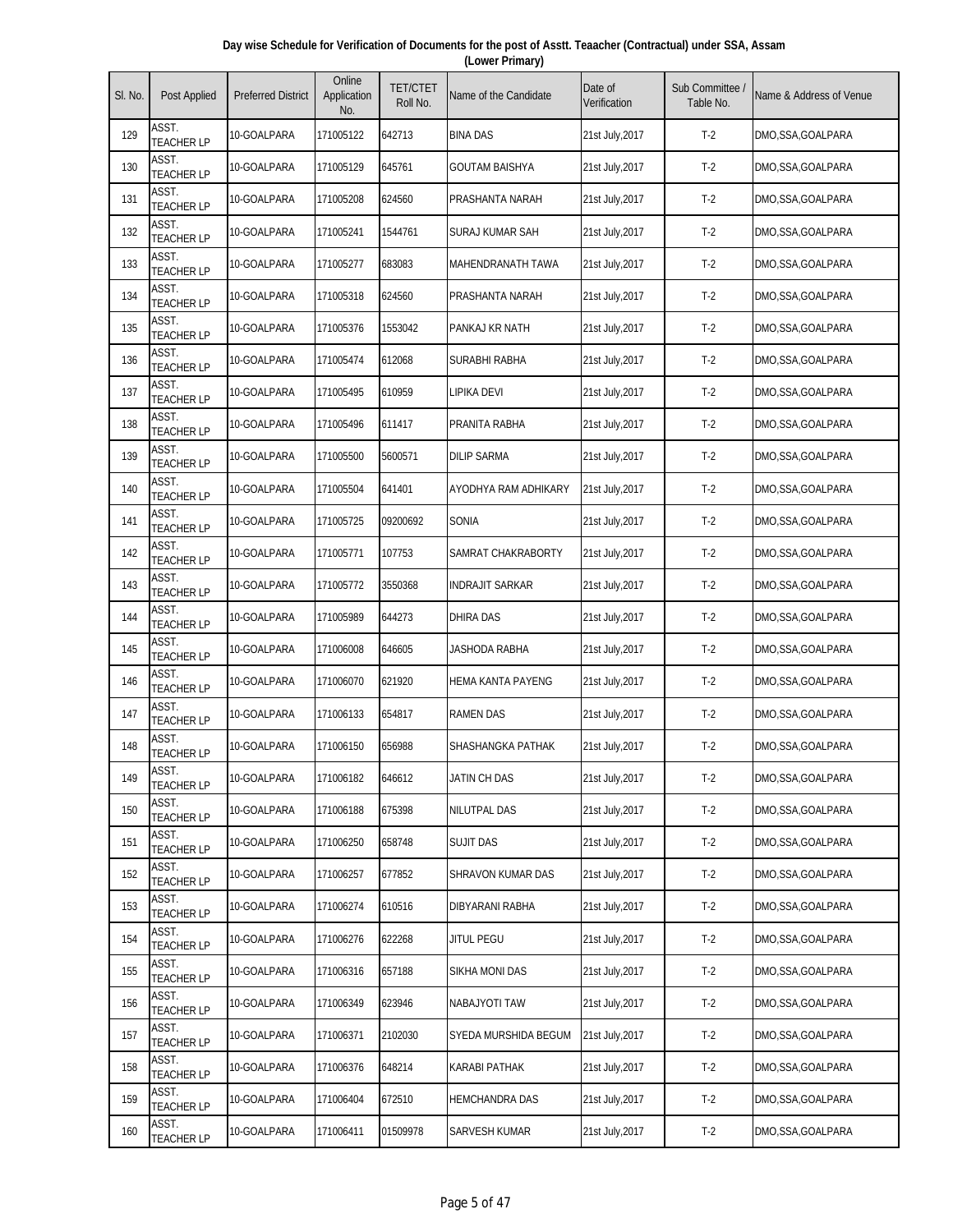| Day wise Schedule for Verification of Documents for the post of Asstt. Teaacher (Contractual) under SSA, Assam |  |
|----------------------------------------------------------------------------------------------------------------|--|
| (Lower Primary)                                                                                                |  |

| SI. No. | Post Applied               | <b>Preferred District</b> | Online<br>Application<br>No. | <b>TET/CTET</b><br>Roll No. | Name of the Candidate     | Date of<br>Verification | Sub Committee<br>Table No. | Name & Address of Venue |
|---------|----------------------------|---------------------------|------------------------------|-----------------------------|---------------------------|-------------------------|----------------------------|-------------------------|
| 161     | ASST.<br><b>TEACHER LP</b> | 10-GOALPARA               | 171006453                    | 653333                      | PRABHAT CHANDRA<br>Sarkar | 21st July, 2017         | $T-2$                      | DMO,SSA,GOALPARA        |
| 162     | ASST.<br><b>TEACHER LP</b> | 10-GOALPARA               | 171006475                    | 690339                      | <b>BHASKAR JYOTI DAS</b>  | 21st July, 2017         | $T-2$                      | DMO,SSA,GOALPARA        |
| 163     | ASST.<br><b>TEACHER LP</b> | 10-GOALPARA               | 171006480                    | 682874                      | LAILA MONI PAGAG          | 21st July, 2017         | $T-2$                      | DMO,SSA,GOALPARA        |
| 164     | ASST.<br><b>TEACHER LP</b> | 10-GOALPARA               | 171006519                    | 658800                      | SUKUMAR MANDAL            | 21st July, 2017         | $T-2$                      | DMO,SSA,GOALPARA        |
| 165     | ASST.<br><b>TEACHER LP</b> | 10-GOALPARA               | 171006573                    | 1310779                     | PM PRAKASH TIWARI         | 21st July, 2017         | $T-2$                      | DMO,SSA,GOALPARA        |
| 166     | ASST.<br><b>TEACHER LP</b> | 10-GOALPARA               | 171006578                    | 691004                      | KAMALA MALODAS            | 21st July, 2017         | $T-2$                      | DMO,SSA,GOALPARA        |
| 167     | ASST.<br><b>TEACHER LP</b> | 10-GOALPARA               | 171006607                    | 652163                      | <b>NIPAM SAIKIA</b>       | 21st July, 2017         | $T-2$                      | DMO,SSA,GOALPARA        |
| 168     | ASST.<br><b>TEACHER LP</b> | 10-GOALPARA               | 171006632                    | 630473                      | DEBAJYOTI SONOWAL         | 21st July, 2017         | $T-2$                      | DMO,SSA,GOALPARA        |
| 169     | ASST.<br><b>TEACHER LP</b> | 10-GOALPARA               | 171006674                    | 646700                      | <b>JAYANTA DAS</b>        | 21st July, 2017         | $T-2$                      | DMO,SSA,GOALPARA        |
| 170     | ASST.<br><b>TEACHER LP</b> | 10-GOALPARA               | 171006823                    | 686462                      | NANDARAM DOLEY            | 21st July, 2017         | $T-2$                      | DMO,SSA,GOALPARA        |
| 171     | ASST.<br><b>TEACHER LP</b> | 10-GOALPARA               | 171006870                    | 676549                      | PURANDAR PANGING          | 21st July, 2017         | $T-2$                      | DMO,SSA,GOALPARA        |
| 172     | ASST.<br><b>TEACHER LP</b> | 10-GOALPARA               | 171006991                    | 653659                      | PRANITA HAZOWARY          | 21st July, 2017         | $T-2$                      | DMO,SSA,GOALPARA        |
| 173     | ASST.<br><b>TEACHER LP</b> | 10-GOALPARA               | 171007077                    | 611479                      | PROSANTA KR RABHA         | 21st July, 2017         | $T-2$                      | DMO,SSA,GOALPARA        |
| 174     | ASST.<br><b>TEACHER LP</b> | 10-GOALPARA               | 171007111                    | 645486                      | <b>GEETANJALI PATGIRI</b> | 21st July, 2017         | $T-2$                      | DMO,SSA,GOALPARA        |
| 175     | ASST.<br><b>TEACHER LP</b> | 10-GOALPARA               | 171007119                    | 611414                      | PRANITA DAS               | 21st July, 2017         | $T-2$                      | DMO,SSA,GOALPARA        |
| 176     | ASST.<br><b>TEACHER LP</b> | 10-GOALPARA               | 171007122                    | 657868                      | SRI GOPAL MANDAL          | 21st July, 2017         | $T-2$                      | DMO,SSA,GOALPARA        |
| 177     | ASST.<br><b>TEACHER LP</b> | 10-GOALPARA               | 171007124                    | 643663                      | CHITTARANJAN SARKAR       | 21st July, 2017         | $T-2$                      | DMO,SSA,GOALPARA        |
| 178     | ASST.<br><b>TEACHER LP</b> | 10-GOALPARA               | 171007138                    | 1552549                     | <b>KAMAL DEKA</b>         | 21st July, 2017         | $T-2$                      | DMO,SSA,GOALPARA        |
| 179     | ASST.<br><b>TEACHER LP</b> | 10-GOALPARA               | 171007141                    | 649701                      | <b>MANMATI SARKAR</b>     | 21st July, 2017         | $T-2$                      | DMO,SSA,GOALPARA        |
| 180     | ASST.<br><b>TEACHER LP</b> | 10-GOALPARA               | 171007195                    | 659307                      | <b>TAPAN DEWRI</b>        | 21st July, 2017         | $T-2$                      | DMO,SSA,GOALPARA        |
| 181     | ASST.<br><b>TEACHER LP</b> | 10-GOALPARA               | 171007198                    | 612121                      | <b>TAPASH MONDAL</b>      | 21st July, 2017         | $T-2$                      | DMO,SSA,GOALPARA        |
| 182     | ASST.<br><b>TEACHER LP</b> | 10-GOALPARA               | 171007206                    | 2103048                     | DHIRA NATH                | 21st July, 2017         | $T-2$                      | DMO,SSA,GOALPARA        |
| 183     | ASST.<br><b>TEACHER LP</b> | 10-GOALPARA               | 171007242                    | 610248                      | <b>BASUDEV DAS</b>        | 21st July, 2017         | $T-2$                      | DMO,SSA,GOALPARA        |
| 184     | ASST.<br><b>TEACHER LP</b> | 10-GOALPARA               | 171007256                    | 680338                      | ATUL HAJONG               | 21st July, 2017         | $T-2$                      | DMO,SSA,GOALPARA        |
| 185     | ASST.<br><b>TEACHER LP</b> | 10-GOALPARA               | 171007277                    | 684470                      | PADMADHAR PAYENG          | 21st July, 2017         | $T-2$                      | DMO,SSA,GOALPARA        |
| 186     | ASST.<br><b>TEACHER LP</b> | 10-GOALPARA               | 171007284                    | 640065                      | ABANTI PATGIRI            | 21st July, 2017         | $T-2$                      | DMO,SSA,GOALPARA        |
| 187     | ASST.<br><b>TEACHER LP</b> | 10-GOALPARA               | 171007317                    | 640876                      | ANKITA MANDAL             | 21st July, 2017         | $T-2$                      | DMO,SSA,GOALPARA        |
| 188     | ASST.<br><b>TEACHER LP</b> | 10-GOALPARA               | 171007320                    | 02711388                    | <b>BABLU</b>              | 21st July, 2017         | $T-2$                      | DMO, SSA, GOALPARA      |
| 189     | ASST.<br><b>TEACHER LP</b> | 10-GOALPARA               | 171007329                    | 57004229                    | HARI DEV BARMAN           | 21st July, 2017         | $T-2$                      | DMO,SSA,GOALPARA        |
| 190     | ASST.<br><b>TEACHER LP</b> | 10-GOALPARA               | 171007355                    | 611604                      | RASHMI DAS                | 21st July, 2017         | $T-2$                      | DMO,SSA,GOALPARA        |
| 191     | ASST.<br><b>TEACHER LP</b> | 10-GOALPARA               | 171007382                    | 646107                      | <b>HIMADRI DAS</b>        | 21st July, 2017         | $T-2$                      | DMO,SSA,GOALPARA        |
| 192     | ASST.<br><b>TEACHER LP</b> | 10-GOALPARA               | 171007439                    | 02504060                    | DHARMENDER                | 21st July, 2017         | $T-2$                      | DMO, SSA, GOALPARA      |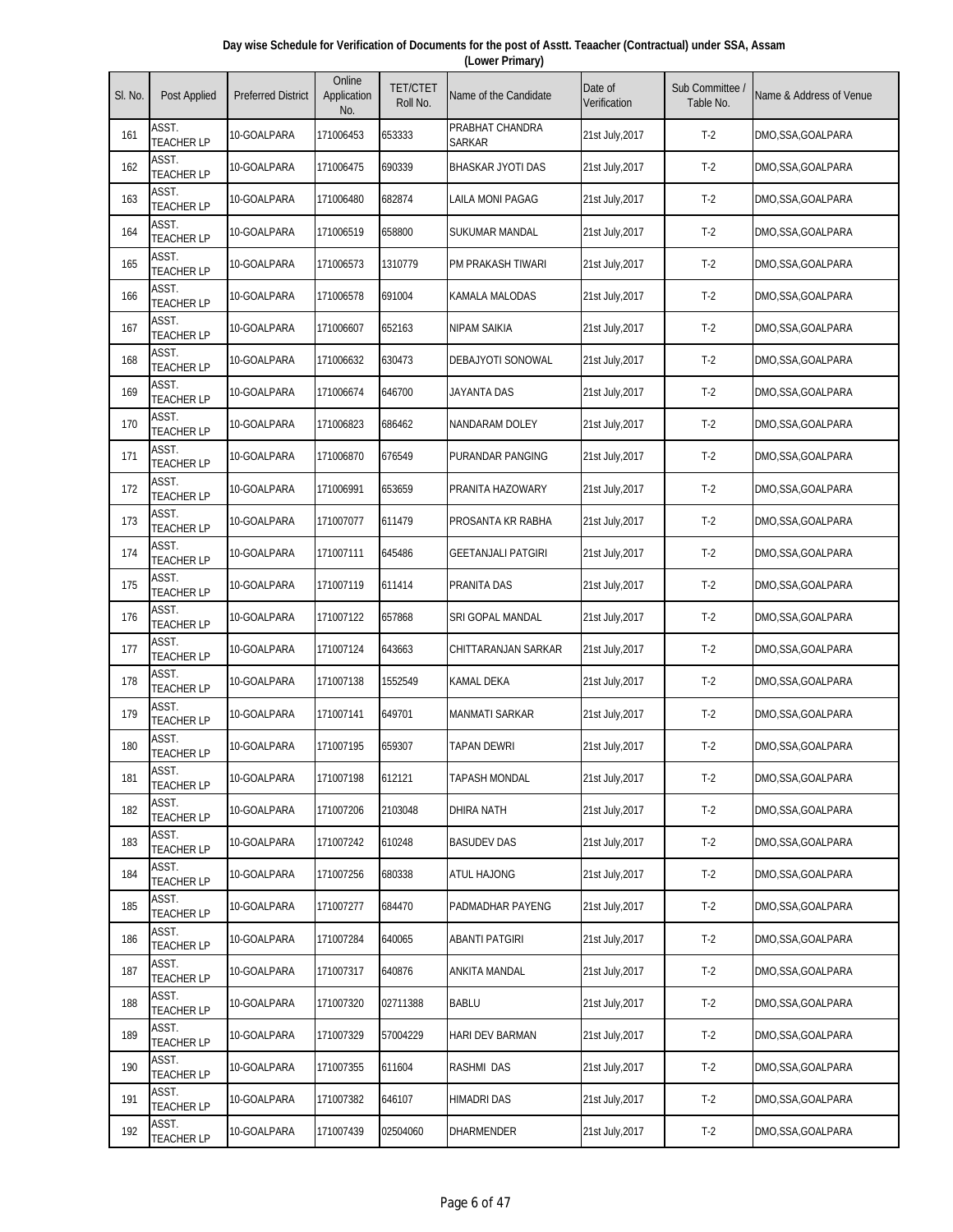| Day wise Schedule for Verification of Documents for the post of Asstt. Teaacher (Contractual) under SSA, Assam |  |
|----------------------------------------------------------------------------------------------------------------|--|
| (Lower Primary)                                                                                                |  |

| SI. No. | Post Applied               | <b>Preferred District</b> | Online<br>Application<br>No. | <b>TET/CTET</b><br>Roll No. | Name of the Candidate     | Date of<br>Verification | Sub Committee<br>Table No. | Name & Address of Venue |
|---------|----------------------------|---------------------------|------------------------------|-----------------------------|---------------------------|-------------------------|----------------------------|-------------------------|
| 193     | ASST.<br><b>TEACHER LP</b> | 10-GOALPARA               | 171007454                    | 1013772                     | RANJAN KUMAR BARO         | 21st July,2017          | $T-2$                      | DMO,SSA,GOALPARA        |
| 194     | ASST.<br><b>TEACHER LP</b> | 10-GOALPARA               | 171007455                    | 00704903                    | <b>RAJNEESH KUMAR</b>     | 21st July, 2017         | $T-2$                      | DMO,SSA,GOALPARA        |
| 195     | ASST.<br><b>TEACHER LP</b> | 10-GOALPARA               | 171007498                    | 643486                      | CHANDIKA RABHA            | 21st July, 2017         | $T-2$                      | DMO,SSA,GOALPARA        |
| 196     | ASST.<br><b>TEACHER LP</b> | 10-GOALPARA               | 171007506                    | 610874                      | <b>KANIKA DAS</b>         | 21st July, 2017         | $T-2$                      | DMO,SSA,GOALPARA        |
| 197     | ASST.<br><b>TEACHER LP</b> | 10-GOALPARA               | 171007510                    | 648853                      | <b>LALITA BORO</b>        | 21st July, 2017         | $T-2$                      | DMO,SSA,GOALPARA        |
| 198     | ASST.<br><b>TEACHER LP</b> | 10-GOALPARA               | 171007516                    | 650605                      | <b>MITALI DAS</b>         | 21st July, 2017         | $T-2$                      | DMO,SSA,GOALPARA        |
| 199     | ASST.<br><b>TEACHER LP</b> | 10-GOALPARA               | 171007549                    | 658977                      | <b>SUNITA DAS</b>         | 21st July, 2017         | $T-2$                      | DMO,SSA,GOALPARA        |
| 200     | ASST.<br><b>TEACHER LP</b> | 10-GOALPARA               | 171007561                    | 56001850                    | ILABANTA NATH             | 21st July, 2017         | $T-2$                      | DMO,SSA,GOALPARA        |
| 201     | ASST.<br><b>TEACHER LP</b> | 10-GOALPARA               | 171007607                    | 611598                      | RANJU RABHA               | 21st July, 2017         | $T-2$                      | DMO,SSA,GOALPARA        |
| 202     | ASST.<br><b>TEACHER LP</b> | 10-GOALPARA               | 171007619                    | 1032767                     | <b>KRISHNA ROY</b>        | 21st July, 2017         | $T-2$                      | DMO,SSA,GOALPARA        |
| 203     | ASST.<br><b>TEACHER LP</b> | 10-GOALPARA               | 171007625                    | 610108                      | <b>ANJANA SARKAR</b>      | 21st July, 2017         | $T-2$                      | DMO,SSA,GOALPARA        |
| 204     | ASST.<br><b>TEACHER LP</b> | 10-GOALPARA               | 171007663                    | 672938                      | JOIGNESWAR DAS            | 21st July, 2017         | $T-2$                      | DMO,SSA,GOALPARA        |
| 205     | ASST.<br><b>TEACHER LP</b> | 10-GOALPARA               | 171007703                    | 641456                      | <b>BABITA RABHA</b>       | 21st July, 2017         | $T-2$                      | DMO,SSA,GOALPARA        |
| 206     | ASST.<br><b>TEACHER LP</b> | 10-GOALPARA               | 171007935                    | 00504158                    | SRI UDAY KUMAR RABHA      | 21st July, 2017         | $T-2$                      | DMO,SSA,GOALPARA        |
| 207     | ASST.<br><b>TEACHER LP</b> | 10-GOALPARA               | 171007937                    | 657427                      | <b>SONMANI DAS</b>        | 21st July, 2017         | $T-2$                      | DMO,SSA,GOALPARA        |
| 208     | ASST.<br><b>TEACHER LP</b> | 10-GOALPARA               | 171007942                    | 644123                      | <b>DHANESWAR SARKAR</b>   | 21st July, 2017         | $T-2$                      | DMO,SSA,GOALPARA        |
| 209     | ASST.<br><b>TEACHER LP</b> | 10-GOALPARA               | 171007994                    | 659295                      | TAPAN DAS                 | 21st July, 2017         | $T-2$                      | DMO,SSA,GOALPARA        |
| 210     | ASST.<br><b>TEACHER LP</b> | 10-GOALPARA               | 171008011                    | 643956                      | <b>DEEPAK RABHA</b>       | 21st July, 2017         | $T-2$                      | DMO,SSA,GOALPARA        |
| 211     | ASST.<br><b>TEACHER LP</b> | 10-GOALPARA               | 171008053                    | 1013868                     | RANJITA MURMU             | 21st July, 2017         | $T-2$                      | DMO, SSA, GOALPARA      |
| 212     | ASST.<br><b>TEACHER LP</b> | 10-GOALPARA               | 171008057                    | 652729                      | PANCHAMEE RABHA           | 21st July, 2017         | $T-2$                      | DMO,SSA,GOALPARA        |
| 213     | ASST.<br><b>TEACHER LP</b> | 10-GOALPARA               | 171008096                    | 658345                      | SRI RAGHUNATH BISWAS      | 21st July, 2017         | $T-2$                      | DMO,SSA,GOALPARA        |
| 214     | ASST.<br><b>TEACHER LP</b> | 10-GOALPARA               | 171008112                    | 650003                      | <b>MINAKHI MEDHI</b>      | 21st July, 2017         | $T-2$                      | DMO,SSA,GOALPARA        |
| 215     | ASST.<br><b>TEACHER LP</b> | 10-GOALPARA               | 171008126                    | 640899                      | ANSUMOYEE BASUMATARY      | 21st July, 2017         | $T-2$                      | DMO,SSA,GOALPARA        |
| 216     | ASST.<br><b>TEACHER LP</b> | 10-GOALPARA               | 171008156                    | 55008324                    | PUNAM MALI                | 21st July, 2017         | $T-2$                      | DMO, SSA, GOALPARA      |
| 217     | ASST.<br><b>TEACHER LP</b> | 10-GOALPARA               | 171008181                    | 642452                      | <b>BIJAY KUMAR BISWAS</b> | 21st July, 2017         | $T-2$                      | DMO,SSA,GOALPARA        |
| 218     | ASST.<br><b>TEACHER LP</b> | 10-GOALPARA               | 171008227                    | 657525                      | ANANTA KUMAR MANDAL       | 21st July, 2017         | $T-2$                      | DMO,SSA,GOALPARA        |
| 219     | ASST.<br><b>TEACHER LP</b> | 10-GOALPARA               | 171008235                    | 648609                      | <b>KULDEEP BISWAS</b>     | 21st July, 2017         | $T-2$                      | DMO,SSA,GOALPARA        |
| 220     | ASST.<br><b>TEACHER LP</b> | 10-GOALPARA               | 171008256                    | 646394                      | <b>HRISHIKESH MEDHI</b>   | 21st July, 2017         | $T-2$                      | DMO,SSA,GOALPARA        |
| 221     | ASST.<br><b>TEACHER LP</b> | 10-GOALPARA               | 171008294                    | 652317                      | NIRMALI THAKURIA          | 21st July, 2017         | $T-2$                      | DMO,SSA,GOALPARA        |
| 222     | ASST.<br><b>TEACHER LP</b> | 10-GOALPARA               | 171008309                    | 647808                      | <b>KAKALI BASUMATARY</b>  | 21st July, 2017         | $T-2$                      | DMO,SSA,GOALPARA        |
| 223     | ASST.<br><b>TEACHER LP</b> | 10-GOALPARA               | 171008312                    | 647969                      | <b>KAMAL MANDAL</b>       | 21st July, 2017         | $T-2$                      | DMO,SSA,GOALPARA        |
| 224     | ASST.<br><b>TEACHER LP</b> | 10-GOALPARA               | 171008370                    | 3007876                     | DHANASHREE NATH           | 21st July, 2017         | $T-2$                      | DMO,SSA,GOALPARA        |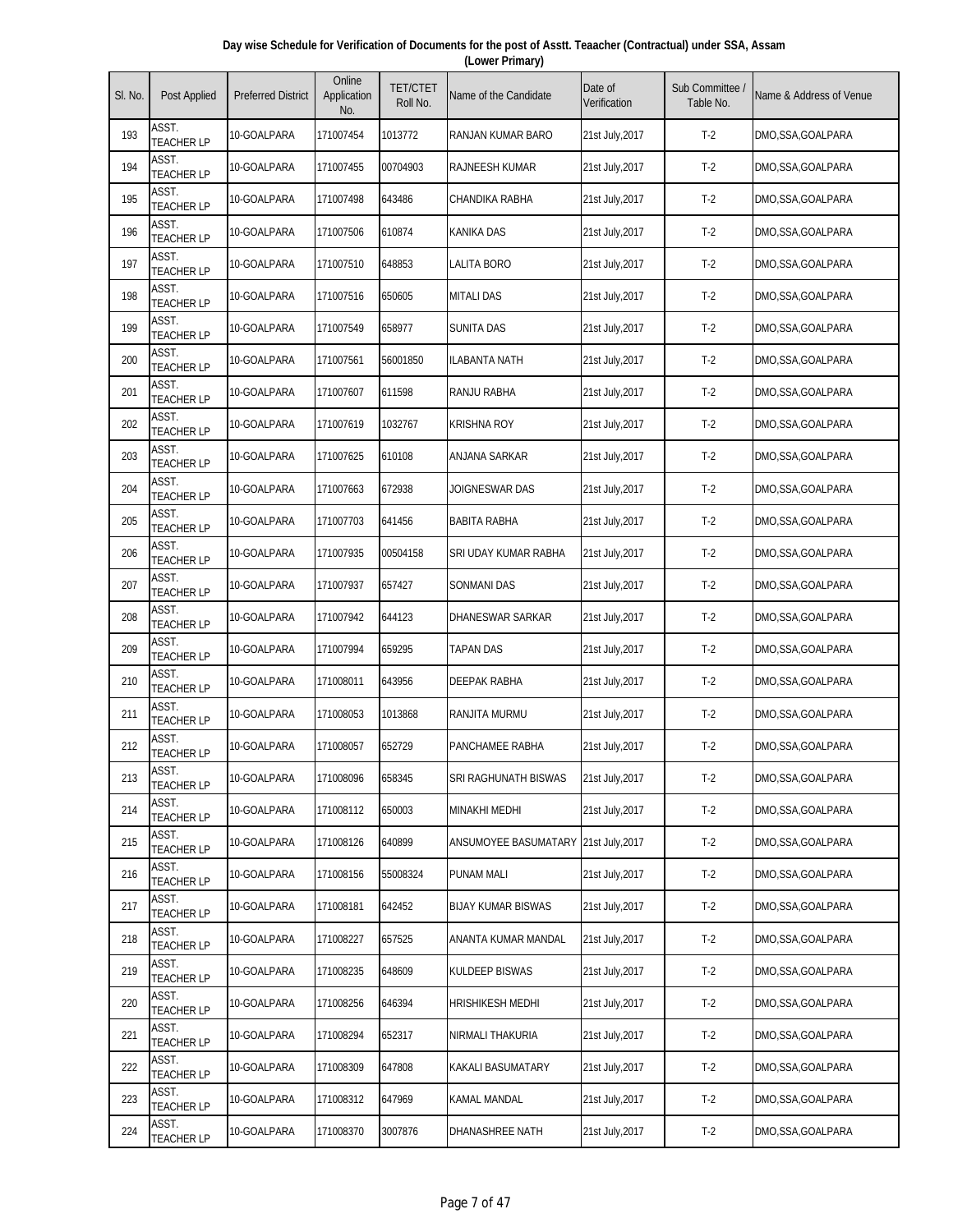| Day wise Schedule for Verification of Documents for the post of Asstt. Teaacher (Contractual) under SSA, Assam |
|----------------------------------------------------------------------------------------------------------------|
| (Lower Primary)                                                                                                |

| SI. No. | Post Applied               | <b>Preferred District</b> | Online<br>Application<br>No. | <b>TET/CTET</b><br>Roll No. | Name of the Candidate                   | Date of<br>Verification | Sub Committee<br>Table No. | Name & Address of Venue |
|---------|----------------------------|---------------------------|------------------------------|-----------------------------|-----------------------------------------|-------------------------|----------------------------|-------------------------|
| 225     | ASST.<br><b>TEACHER LP</b> | 10-GOALPARA               | 171008570                    | 651351                      | <b>MUKUT BAISHYA</b>                    | 21st July,2017          | $T-2$                      | DMO,SSA,GOALPARA        |
| 226     | ASST.<br><b>TEACHER LP</b> | 10-GOALPARA               | 171008680                    | 643008                      | <b>BISHNU SUTRADHAR</b>                 | 21st July, 2017         | $T-2$                      | DMO,SSA,GOALPARA        |
| 227     | ASST.<br><b>TEACHER LP</b> | 10-GOALPARA               | 171008691                    | 680093                      | <b>AJOY RABIDAS</b>                     | 21st July, 2017         | $T-2$                      | DMO,SSA,GOALPARA        |
| 228     | ASST.<br><b>TEACHER LP</b> | 10-GOALPARA               | 171008715                    | 1032893                     | <b>MILAN MEDHI</b>                      | 21st July, 2017         | $T-2$                      | DMO,SSA,GOALPARA        |
| 229     | ASST.<br><b>TEACHER LP</b> | 10-GOALPARA               | 171008719                    | 1033507                     | <b>UTPAL DAS</b>                        | 21st July, 2017         | $T-2$                      | DMO,SSA,GOALPARA        |
| 230     | ASST.<br><b>TEACHER LP</b> | 10-GOALPARA               | 171008769                    | 656223                      | <b>SAMAR HALOI</b>                      | 21st July, 2017         | $T-2$                      | DMO,SSA,GOALPARA        |
| 231     | ASST.<br><b>TEACHER LP</b> | 10-GOALPARA               | 171008788                    | 652604                      | PADMALOCHAN RABHA                       | 21st July, 2017         | $T-2$                      | DMO,SSA,GOALPARA        |
| 232     | ASST.<br><b>TEACHER LP</b> | 10-GOALPARA               | 171008797                    | 645694                      | <b>GOLAK SUTRADHAR</b>                  | 21st July, 2017         | $T-2$                      | DMO,SSA,GOALPARA        |
| 233     | ASST.<br><b>TEACHER LP</b> | 10-GOALPARA               | 171008814                    | 651898                      | NAYANMANI HALOI                         | 21st July, 2017         | $T-2$                      | DMO,SSA,GOALPARA        |
| 234     | ASST.<br><b>TEACHER LP</b> | 10-GOALPARA               | 171008835                    | 611954                      | SRI MANORANJAN BISWAS                   | 21st July, 2017         | $T-2$                      | DMO,SSA,GOALPARA        |
| 235     | ASST.<br><b>TEACHER LP</b> | 10-GOALPARA               | 171008851                    | 5601278                     | <b>MD AJIJUR RAHMAN</b>                 | 21st July, 2017         | $T-2$                      | DMO,SSA,GOALPARA        |
| 236     | ASST.<br><b>TEACHER LP</b> | 10-GOALPARA               | 171008853                    | 645520                      | <b>GIRINJAY HAZOWARY</b>                | 21st July, 2017         | $T-2$                      | DMO,SSA,GOALPARA        |
| 237     | ASST.<br><b>TEACHER LP</b> | 10-GOALPARA               | 171008855                    | 655563                      | RIPUNJAY PATGIRI                        | 21st July, 2017         | $T-2$                      | DMO,SSA,GOALPARA        |
| 238     | ASST.<br><b>TEACHER LP</b> | 10-GOALPARA               | 171008859                    | 626206                      | SURABHI DOLEY                           | 21st July, 2017         | $T-2$                      | DMO,SSA,GOALPARA        |
| 239     | ASST.<br><b>TEACHER LP</b> | 10-GOALPARA               | 171008889                    | 655876                      | <b>RUNUMI DAS</b>                       | 21st July, 2017         | $T-2$                      | DMO,SSA,GOALPARA        |
| 240     | ASST.<br><b>TEACHER LP</b> | 10-GOALPARA               | 171008933                    | 610734                      | <b>ISWAR CHANDRA</b><br><b>MAZUMDER</b> | 21st July, 2017         | $T-2$                      | DMO,SSA,GOALPARA        |
| 241     | ASST.<br><b>TEACHER LP</b> | 10-GOALPARA               | 171008936                    | 56002865                    | <b>MIZANUR RAHMAN</b>                   | 21st July, 2017         | $T-2$                      | DMO,SSA,GOALPARA        |
| 242     | ASST.<br><b>TEACHER LP</b> | 10-GOALPARA               | 171008947                    | 652689                      | PALLABI RABHA                           | 21st July, 2017         | $T-2$                      | DMO,SSA,GOALPARA        |
| 243     | ASST.<br><b>TEACHER LP</b> | 10-GOALPARA               | 171008970                    | 643925                      | DEEP KUMAR DAS                          | 21st July, 2017         | $T-2$                      | DMO, SSA, GOALPARA      |
| 244     | ASST.<br><b>TEACHER LP</b> | 10-GOALPARA               | 171009004                    | 611065                      | <b>MAYURI RABHA</b>                     | 21st July, 2017         | $T-2$                      | DMO,SSA,GOALPARA        |
| 245     | ASST.<br><b>TEACHER LP</b> | 10-GOALPARA               | 171009012                    | 654952                      | RANJIT KR RABHA                         | 21st July, 2017         | $T-2$                      | DMO,SSA,GOALPARA        |
| 246     | ASST.<br><b>TEACHER LP</b> | 10-GOALPARA               | 171009039                    | 654222                      | <b>PURABI DAS</b>                       | 21st July, 2017         | $T-2$                      | DMO,SSA,GOALPARA        |
| 247     | ASST.<br><b>TEACHER LP</b> | 10-GOALPARA               | 171009088                    | 640158                      | ACHYUT DEKA                             | 21st July, 2017         | $T-2$                      | DMO,SSA,GOALPARA        |
| 248     | ASST.<br><b>TEACHER LP</b> | 10-GOALPARA               | 171009113                    | 103747                      | RUBY BHOWMICK DEBNATH 21st July, 2017   |                         | $T-2$                      | DMO, SSA, GOALPARA      |
| 249     | ASST.<br><b>TEACHER LP</b> | 10-GOALPARA               | 171009114                    | 651441                      | NABA KR DAS                             | 21st July, 2017         | $T-2$                      | DMO,SSA,GOALPARA        |
| 250     | ASST.<br><b>TEACHER LP</b> | 10-GOALPARA               | 171009135                    | 658555                      | TAPAN CHANDRA DAS                       | 21st July, 2017         | $T-2$                      | DMO,SSA,GOALPARA        |
| 251     | ASST.<br><b>TEACHER LP</b> | 10-GOALPARA               | 171009146                    | 00506648                    | SMITA ROY                               | 21st July, 2017         | $T-3$                      | DMO,SSA,GOALPARA        |
| 252     | ASST.<br><b>TEACHER LP</b> | 10-GOALPARA               | 171009151                    | 3550730                     | PRIYANKA DEKA                           | 21st July, 2017         | $T-3$                      | DMO,SSA,GOALPARA        |
| 253     | ASST.<br><b>TEACHER LP</b> | 10-GOALPARA               | 171009154                    | 642682                      | <b>BIMAL DAS</b>                        | 21st July, 2017         | $T-3$                      | DMO,SSA,GOALPARA        |
| 254     | ASST.<br><b>TEACHER LP</b> | 10-GOALPARA               | 171009163                    | 644616                      | DIMPAL DAS                              | 21st July, 2017         | $T-3$                      | DMO,SSA,GOALPARA        |
| 255     | ASST.<br><b>TEACHER LP</b> | 10-GOALPARA               | 171009176                    | 645605                      | GITARTHA SANKAR<br>MUSHAHARY            | 21st July, 2017         | $T-3$                      | DMO,SSA,GOALPARA        |
| 256     | ASST.<br><b>TEACHER LP</b> | 10-GOALPARA               | 171009216                    | 655974                      | <b>RUPAM DAS</b>                        | 21st July, 2017         | $T-3$                      | DMO,SSA,GOALPARA        |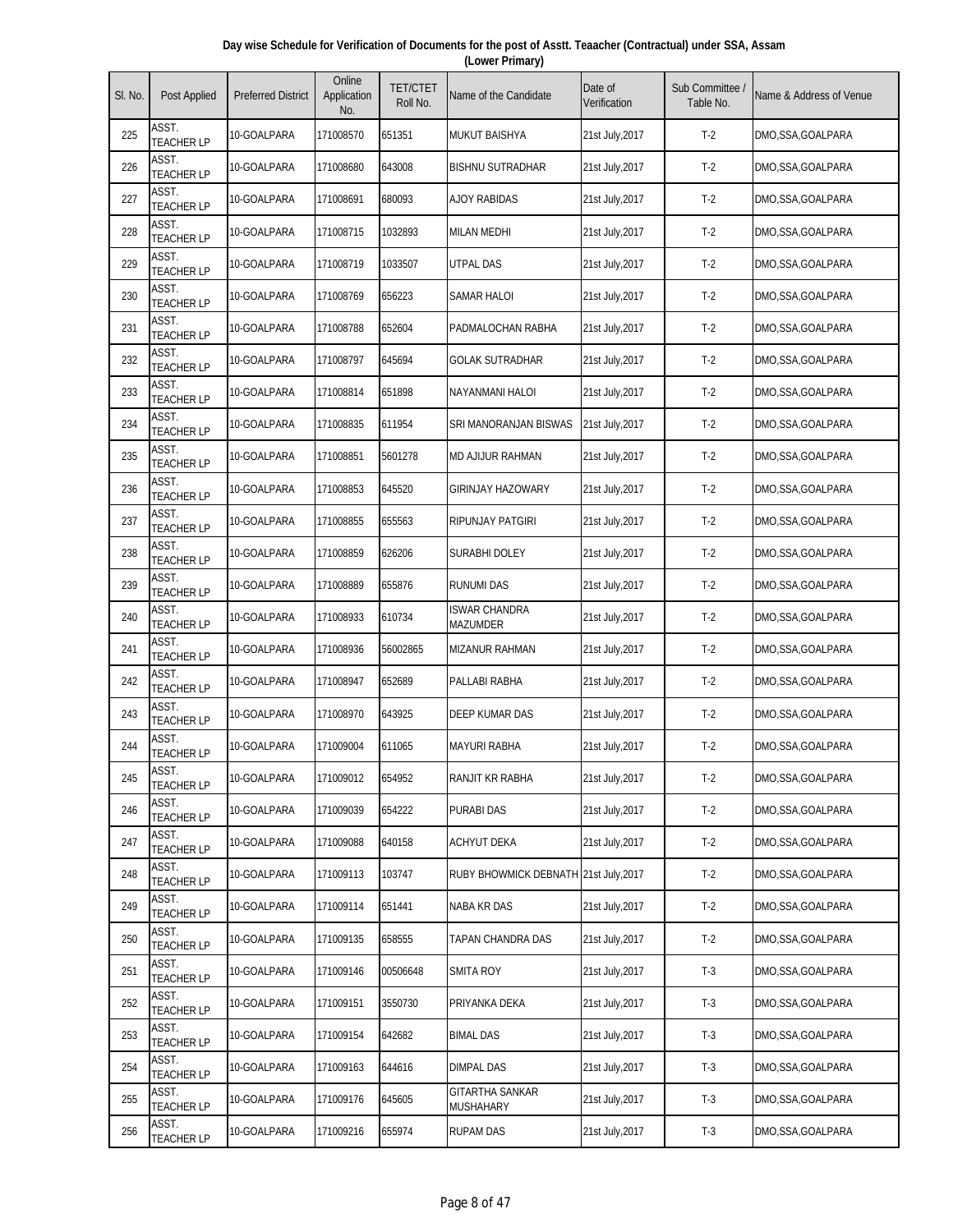| Day wise Schedule for Verification of Documents for the post of Asstt. Teaacher (Contractual) under SSA, Assam |
|----------------------------------------------------------------------------------------------------------------|
| (Lower Primary)                                                                                                |

| SI. No. | Post Applied               | <b>Preferred District</b> | Online<br>Application<br>No. | <b>TET/CTET</b><br>Roll No. | Name of the Candidate  | Date of<br>Verification | Sub Committee<br>Table No. | Name & Address of Venue |
|---------|----------------------------|---------------------------|------------------------------|-----------------------------|------------------------|-------------------------|----------------------------|-------------------------|
| 257     | ASST.<br><b>TEACHER LP</b> | 10-GOALPARA               | 171009225                    | 632282                      | RINTU MALAKAR          | 21st July, 2017         | $T-3$                      | DMO,SSA,GOALPARA        |
| 258     | ASST.<br><b>TEACHER LP</b> | 10-GOALPARA               | 171009226                    | 647848                      | KALPANA BAISHYA        | 21st July, 2017         | $T-3$                      | DMO,SSA,GOALPARA        |
| 259     | ASST.<br><b>TEACHER LP</b> | 10-GOALPARA               | 171009232                    | 610514                      | DIBYAJYOTI RABHA       | 21st July, 2017         | $T-3$                      | DMO,SSA,GOALPARA        |
| 260     | ASST.<br><b>TEACHER LP</b> | 10-GOALPARA               | 171009239                    | 3030487                     | NIBARAN RAJBANGSHI     | 21st July, 2017         | $T-3$                      | DMO,SSA,GOALPARA        |
| 261     | ASST.<br><b>TEACHER LP</b> | 10-GOALPARA               | 171009251                    | 656220                      | SAMAR CHANDRA DAS      | 21st July, 2017         | $T-3$                      | DMO,SSA,GOALPARA        |
| 262     | ASST.<br><b>TEACHER LP</b> | 10-GOALPARA               | 171009261                    | 611503                      | PURNIMA SARKAR         | 21st July, 2017         | $T-3$                      | DMO, SSA, GOALPARA      |
| 263     | ASST.<br><b>TEACHER LP</b> | 10-GOALPARA               | 171009263                    | 650020                      | <b>MINAKSHI DAS</b>    | 21st July, 2017         | $T-3$                      | DMO,SSA,GOALPARA        |
| 264     | ASST.<br><b>TEACHER LP</b> | 10-GOALPARA               | 171009283                    | 610014                      | ABHIRAM RABHA          | 21st July, 2017         | $T-3$                      | DMO,SSA,GOALPARA        |
| 265     | ASST.<br><b>TEACHER LP</b> | 10-GOALPARA               | 171009285                    | 651123                      | <b>MRINAL KR RABHA</b> | 21st July, 2017         | $T-3$                      | DMO,SSA,GOALPARA        |
| 266     | ASST.<br><b>TEACHER LP</b> | 10-GOALPARA               | 171009294                    | 658264                      | PIJU RANI BAISHNABI    | 21st July, 2017         | $T-3$                      | DMO,SSA,GOALPARA        |
| 267     | ASST.<br><b>TEACHER LP</b> | 10-GOALPARA               | 171009327                    | 611608                      | RASHMI REKHA DAS       | 21st July, 2017         | $T-3$                      | DMO,SSA,GOALPARA        |
| 268     | ASST.<br><b>TEACHER LP</b> | 10-GOALPARA               | 171009333                    | 650101                      | <b>MINTU DAS</b>       | 21st July, 2017         | $T-3$                      | DMO,SSA,GOALPARA        |
| 269     | ASST.<br><b>TEACHER LP</b> | 10-GOALPARA               | 171009413                    | 612133                      | TRIDIP KUMAR DAS       | 21st July, 2017         | $T-3$                      | DMO,SSA,GOALPARA        |
| 270     | ASST.<br><b>TEACHER LP</b> | 10-GOALPARA               | 171009434                    | 646881                      | JHARNA HAZARIKA        | 21st July, 2017         | $T-3$                      | DMO,SSA,GOALPARA        |
| 271     | ASST.<br><b>TEACHER LP</b> | 10-GOALPARA               | 171009448                    | 1552837                     | <b>MINTU BARMAN</b>    | 21st July, 2017         | $T-3$                      | DMO,SSA,GOALPARA        |
| 272     | ASST.<br><b>TEACHER LP</b> | 10-GOALPARA               | 171009485                    | 647899                      | KALYAN TALUKDAR        | 21st July, 2017         | $T-3$                      | DMO,SSA,GOALPARA        |
| 273     | ASST.<br><b>TEACHER LP</b> | 10-GOALPARA               | 171009522                    | 652296                      | NIRMALI DAS            | 21st July, 2017         | $T-3$                      | DMO,SSA,GOALPARA        |
| 274     | ASST.<br><b>TEACHER LP</b> | 10-GOALPARA               | 171009550                    | 691599                      | NAYAN JYOTI DAS        | 21st July, 2017         | $T-3$                      | DMO,SSA,GOALPARA        |
| 275     | ASST.<br><b>TEACHER LP</b> | 10-GOALPARA               | 171009566                    | 3030565                     | PRANJAL SARMA          | 21st July, 2017         | $T-3$                      | DMO,SSA,GOALPARA        |
| 276     | ASST.<br><b>TEACHER LP</b> | 10-GOALPARA               | 171009611                    | 611818                      | SANKAR CHANDRA DAS     | 21st July, 2017         | $T-3$                      | DMO,SSA,GOALPARA        |
| 277     | ASST.<br><b>TEACHER LP</b> | 10-GOALPARA               | 171009615                    | 657156                      | SIBCHARAN RABHA        | 21st July, 2017         | $T-3$                      | DMO,SSA,GOALPARA        |
| 278     | ASST.<br><b>TEACHER LP</b> | 10-GOALPARA               | 171009644                    | 1542470                     | GONESH SAHARIA         | 21st July, 2017         | $T-3$                      | DMO,SSA,GOALPARA        |
| 279     | ASST.<br><b>TEACHER LP</b> | 10-GOALPARA               | 171009698                    | 645816                      | <b>GYAN SANKAR DAS</b> | 21st July, 2017         | $T-3$                      | DMO,SSA,GOALPARA        |
| 280     | ASST.<br><b>TEACHER LP</b> | 10-GOALPARA               | 171009742                    | 657431                      | SONMONI RABHA          | 21st July, 2017         | $T-3$                      | DMO, SSA, GOALPARA      |
| 281     | ASST.<br><b>TEACHER LP</b> | 10-GOALPARA               | 171009781                    | 648432                      | KISHMA RABHA           | 21st July, 2017         | $T-3$                      | DMO,SSA,GOALPARA        |
| 282     | ASST.<br><b>TEACHER LP</b> | 10-GOALPARA               | 171009784                    | 686994                      | UDOYADITYA DOLEY       | 21st July, 2017         | $T-3$                      | DMO,SSA,GOALPARA        |
| 283     | ASST.<br><b>TEACHER LP</b> | 10-GOALPARA               | 171009793                    | 653704                      | PRANJAL DAS            | 21st July, 2017         | $T-3$                      | DMO,SSA,GOALPARA        |
| 284     | ASST.<br><b>TEACHER LP</b> | 10-GOALPARA               | 171009797                    | 653880                      | PRATIKSHA RABHA        | 21st July, 2017         | $T-3$                      | DMO,SSA,GOALPARA        |
| 285     | ASST.<br><b>TEACHER LP</b> | 10-GOALPARA               | 171009805                    | 656340                      | SANGITA BHARALI        | 21st July, 2017         | $T-3$                      | DMO,SSA,GOALPARA        |
| 286     | ASST.<br><b>TEACHER LP</b> | 10-GOALPARA               | 171009841                    | 658339                      | PUSPENDRA DAS          | 21st July, 2017         | $T-3$                      | DMO,SSA,GOALPARA        |
| 287     | ASST.<br><b>TEACHER LP</b> | 10-GOALPARA               | 171009856                    | 3550596                     | MRINAL KUMAR DEKA      | 21st July, 2017         | $T-3$                      | DMO,SSA,GOALPARA        |
| 288     | ASST.<br><b>TEACHER LP</b> | 10-GOALPARA               | 171009862                    | 3030165                     | DHANJIT RAJBONGSHI     | 21st July, 2017         | $T-3$                      | DMO,SSA,GOALPARA        |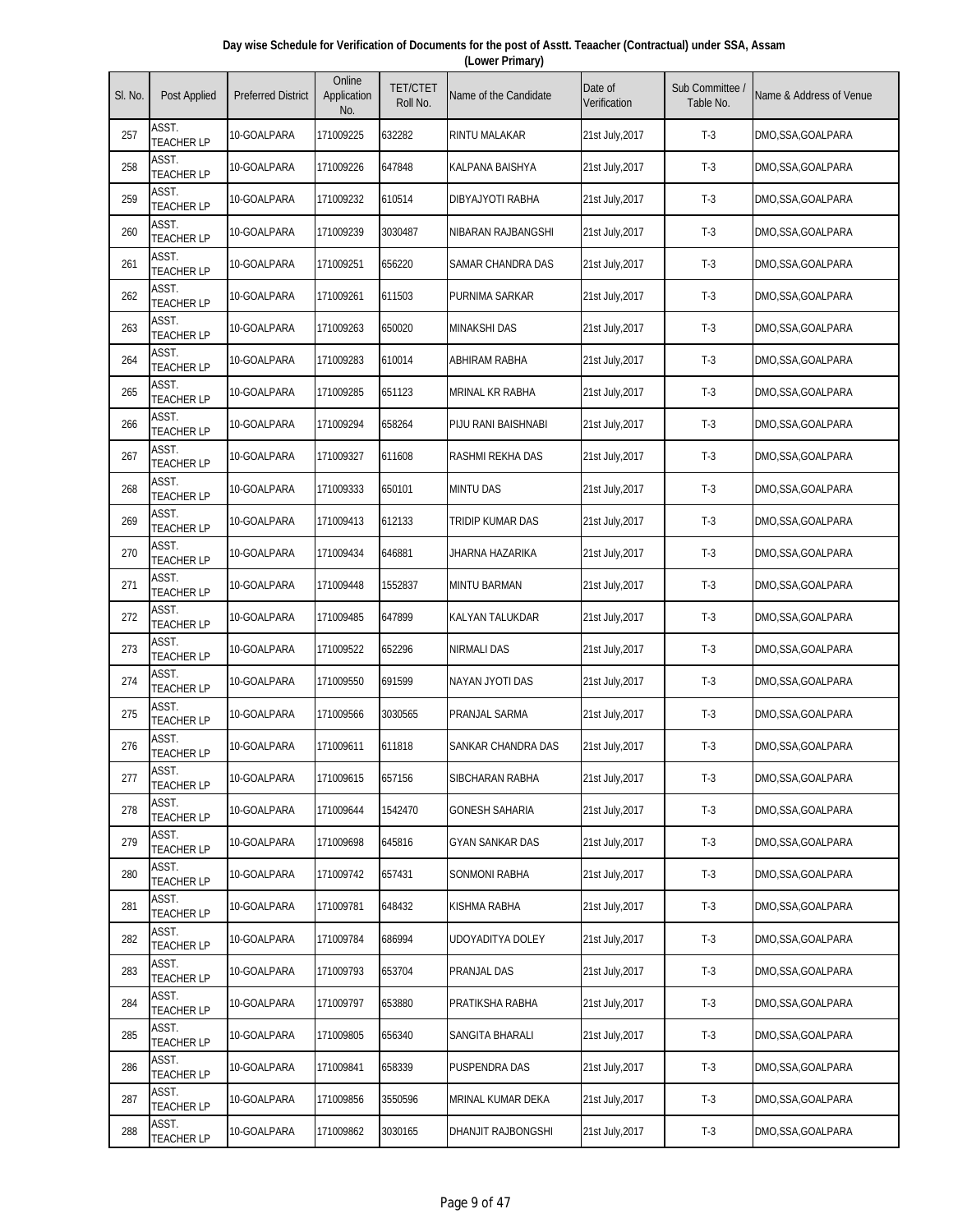| Day wise Schedule for Verification of Documents for the post of Asstt. Teaacher (Contractual) under SSA, Assam |
|----------------------------------------------------------------------------------------------------------------|
| (Lower Primary)                                                                                                |

| SI. No. | Post Applied               | <b>Preferred District</b> | Online<br>Application<br>No. | <b>TET/CTET</b><br>Roll No. | Name of the Candidate      | Date of<br>Verification | Sub Committee<br>Table No. | Name & Address of Venue |
|---------|----------------------------|---------------------------|------------------------------|-----------------------------|----------------------------|-------------------------|----------------------------|-------------------------|
| 289     | ASST.<br><b>TEACHER LP</b> | 10-GOALPARA               | 171009872                    | 645237                      | DURGESWAR RABHA            | 21st July,2017          | $T-3$                      | DMO,SSA,GOALPARA        |
| 290     | ASST.<br><b>TEACHER LP</b> | 10-GOALPARA               | 171009904                    | 648288                      | <b>KASHMIRI RABHA</b>      | 21st July, 2017         | $T-3$                      | DMO,SSA,GOALPARA        |
| 291     | ASST.<br><b>TEACHER LP</b> | 10-GOALPARA               | 171009948                    | 1033218                     | <b>RAMEN BARMAN</b>        | 21st July, 2017         | $T-3$                      | DMO,SSA,GOALPARA        |
| 292     | ASST.<br><b>TEACHER LP</b> | 10-GOALPARA               | 171009983                    | 611847                      | SARUJU SHIKHA RABHA        | 21st July, 2017         | $T-3$                      | DMO,SSA,GOALPARA        |
| 293     | ASST.<br><b>TEACHER LP</b> | 10-GOALPARA               | 171010003                    | 3550507                     | LITAN DEBNATH              | 21st July, 2017         | $T-3$                      | DMO,SSA,GOALPARA        |
| 294     | ASST.<br><b>TEACHER LP</b> | 10-GOALPARA               | 171010023                    | 3030017                     | ANANTA BARMAN              | 21st July, 2017         | $T-3$                      | DMO,SSA,GOALPARA        |
| 295     | ASST.<br><b>TEACHER LP</b> | 10-GOALPARA               | 171010056                    | 653959                      | PRITI BORO                 | 21st July, 2017         | $T-3$                      | DMO,SSA,GOALPARA        |
| 296     | ASST.<br><b>TEACHER LP</b> | 10-GOALPARA               | 171010115                    | 653054                      | PASAMI RABHA               | 21st July, 2017         | $T-3$                      | DMO,SSA,GOALPARA        |
| 297     | ASST.<br><b>TEACHER LP</b> | 10-GOALPARA               | 171010135                    | 108502                      | ELIPRIYA D SANGMA          | 21st July, 2017         | $T-3$                      | DMO,SSA,GOALPARA        |
| 298     | ASST.<br><b>TEACHER LP</b> | 10-GOALPARA               | 171010146                    | 620957                      | <b>BUDHESWAR TAID</b>      | 21st July, 2017         | $T-3$                      | DMO,SSA,GOALPARA        |
| 299     | ASST.<br><b>TEACHER LP</b> | 10-GOALPARA               | 171010153                    | 646966                      | JIPU PROSAD RABHA          | 21st July, 2017         | $T-3$                      | DMO,SSA,GOALPARA        |
| 300     | ASST.<br><b>TEACHER LP</b> | 10-GOALPARA               | 171010180                    | 646623                      | <b>JATINDRA BORO</b>       | 21st July, 2017         | $T-3$                      | DMO,SSA,GOALPARA        |
| 301     | ASST.<br><b>TEACHER LP</b> | 10-GOALPARA               | 171010217                    | 654945                      | <b>RANJIT DAS</b>          | 21st July, 2017         | $T-3$                      | DMO,SSA,GOALPARA        |
| 302     | ASST.<br><b>TEACHER LP</b> | 10-GOALPARA               | 171010244                    | 3550092                     | <b>BABUL SUTRADHAR</b>     | 21st July, 2017         | $T-3$                      | DMO,SSA,GOALPARA        |
| 303     | ASST.<br><b>TEACHER LP</b> | 10-GOALPARA               | 171010256                    | 610956                      | LILI PRABHA RABHA          | 21st July, 2017         | $T-3$                      | DMO,SSA,GOALPARA        |
| 304     | ASST.<br><b>TEACHER LP</b> | 10-GOALPARA               | 171010267                    | 685245                      | <b>RAJMOHAN DOLEY</b>      | 21st July, 2017         | $T-3$                      | DMO,SSA,GOALPARA        |
| 305     | ASST.<br><b>TEACHER LP</b> | 10-GOALPARA               | 171010308                    | 643805                      | DEBAJIT BORO               | 21st July, 2017         | $T-3$                      | DMO,SSA,GOALPARA        |
| 306     | ASST.<br><b>TEACHER LP</b> | 10-GOALPARA               | 171010315                    | 672770                      | JAYANTI PANGING            | 21st July, 2017         | $T-3$                      | DMO,SSA,GOALPARA        |
| 307     | ASST.<br><b>TEACHER LP</b> | 10-GOALPARA               | 171010342                    | 610336                      | <b>BINOD CHANDRA RABHA</b> | 21st July, 2017         | $T-3$                      | DMO, SSA, GOALPARA      |
| 308     | ASST.<br><b>TEACHER LP</b> | 10-GOALPARA               | 171010372                    | 650982                      | PRADIP KUMAR MALI          | 21st July, 2017         | $T-3$                      | DMO,SSA,GOALPARA        |
| 309     | ASST.<br><b>TEACHER LP</b> | 10-GOALPARA               | 171010380                    | 676161                      | PRANJAL GAM                | 21st July, 2017         | $T-3$                      | DMO,SSA,GOALPARA        |
| 310     | ASST.<br><b>TEACHER LP</b> | 10-GOALPARA               | 171010390                    | 657116                      | SHUKHILA RABHA             | 21st July, 2017         | $T-3$                      | DMO,SSA,GOALPARA        |
| 311     | ASST.<br><b>TEACHER LP</b> | 10-GOALPARA               | 171010403                    | 673888                      | <b>MANAB KRISHNA DAS</b>   | 21st July, 2017         | $T-3$                      | DMO,SSA,GOALPARA        |
| 312     | ASST.<br><b>TEACHER LP</b> | 10-GOALPARA               | 171010433                    | 630592                      | <b>DIPALI TAYE</b>         | 21st July, 2017         | $T-3$                      | DMO,SSA,GOALPARA        |
| 313     | ASST.<br><b>TEACHER LP</b> | 10-GOALPARA               | 171010476                    | 650137                      | <b>MINU RABHA</b>          | 21st July, 2017         | $T-3$                      | DMO,SSA,GOALPARA        |
| 314     | ASST.<br><b>TEACHER LP</b> | 10-GOALPARA               | 171010491                    | 57012558                    | SANGITA SARMAH             | 21st July, 2017         | $T-3$                      | DMO,SSA,GOALPARA        |
| 315     | ASST.<br><b>TEACHER LP</b> | 10-GOALPARA               | 171010542                    | 645812                      | <b>GWHWM KHAKHALARY</b>    | 21st July, 2017         | $T-3$                      | DMO,SSA,GOALPARA        |
| 316     | ASST.<br><b>TEACHER LP</b> | 10-GOALPARA               | 171010558                    | 681356                      | DHURBA JYOTI SONOWAL       | 21st July, 2017         | $T-3$                      | DMO,SSA,GOALPARA        |
| 317     | ASST.<br><b>TEACHER LP</b> | 10-GOALPARA               | 171010637                    | 657678                      | SRI BIMAL DAS              | 21st July, 2017         | $T-3$                      | DMO,SSA,GOALPARA        |
| 318     | ASST.<br><b>TEACHER LP</b> | 10-GOALPARA               | 171010645                    | 106283                      | JIBESWAR THAKURIA          | 21st July, 2017         | $T-3$                      | DMO,SSA,GOALPARA        |
| 319     | ASST.<br><b>TEACHER LP</b> | 10-GOALPARA               | 171010682                    | 106152                      | GUNAMONI KALITA            | 21st July, 2017         | $T-3$                      | DMO,SSA,GOALPARA        |
| 320     | ASST.<br><b>TEACHER LP</b> | 10-GOALPARA               | 171010767                    | 682120                      | JANAK PATGIRI              | 21st July, 2017         | $T-3$                      | DMO,SSA,GOALPARA        |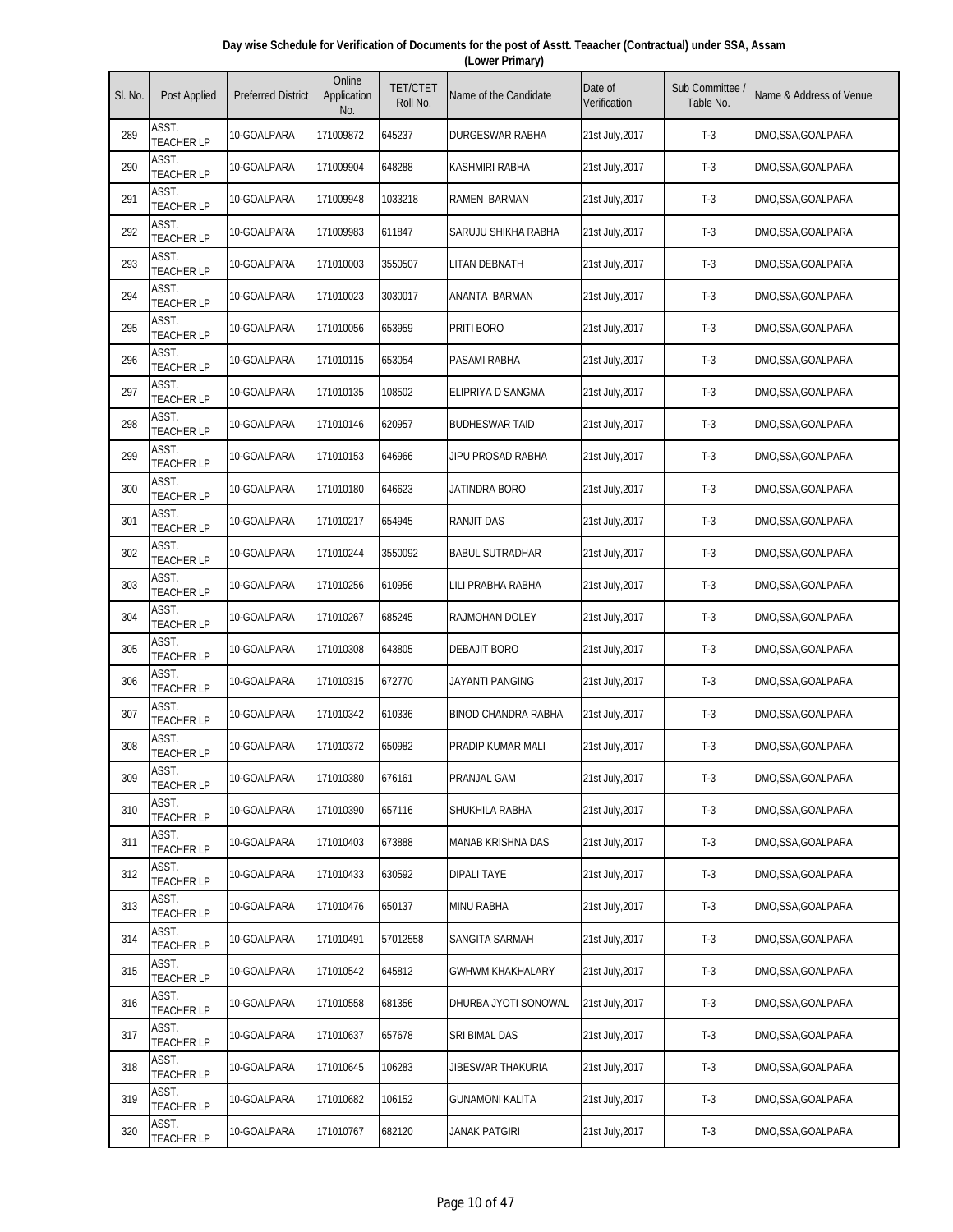| Day wise Schedule for Verification of Documents for the post of Asstt. Teaacher (Contractual) under SSA, Assam |  |
|----------------------------------------------------------------------------------------------------------------|--|
| (Lower Primary)                                                                                                |  |

| SI. No. | Post Applied               | <b>Preferred District</b> | Online<br>Application<br>No. | <b>TET/CTET</b><br>Roll No. | Name of the Candidate                  | Date of<br>Verification | Sub Committee<br>Table No. | Name & Address of Venue |
|---------|----------------------------|---------------------------|------------------------------|-----------------------------|----------------------------------------|-------------------------|----------------------------|-------------------------|
| 321     | ASST.<br><b>TEACHER LP</b> | 10-GOALPARA               | 171010792                    | 641688                      | <b>BANDITA MALAKAR</b>                 | 21st July,2017          | $T-3$                      | DMO,SSA,GOALPARA        |
| 322     | ASST.<br><b>TEACHER LP</b> | 10-GOALPARA               | 171010795                    | 646587                      | <b>JANMONI DAS</b>                     | 21st July, 2017         | $T-3$                      | DMO,SSA,GOALPARA        |
| 323     | ASST.<br><b>TEACHER LP</b> | 10-GOALPARA               | 171010828                    | 642417                      | <b>BIDYADHAR BASUMATARY</b>            | 21st July, 2017         | $T-3$                      | DMO,SSA,GOALPARA        |
| 324     | ASST.<br><b>TEACHER LP</b> | 10-GOALPARA               | 171010832                    | 4505819                     | PARINITA PHUKAN                        | 21st July, 2017         | $T-3$                      | DMO,SSA,GOALPARA        |
| 325     | ASST.<br><b>TEACHER LP</b> | 10-GOALPARA               | 171010845                    | 640335                      | <b>ALAKESH RABHA</b>                   | 21st July, 2017         | $T-3$                      | DMO,SSA,GOALPARA        |
| 326     | ASST.<br><b>TEACHER LP</b> | 10-GOALPARA               | 171010895                    | 644607                      | <b>DIMESWAR KACHARI</b>                | 21st July, 2017         | $T-3$                      | DMO,SSA,GOALPARA        |
| 327     | ASST.<br><b>TEACHER LP</b> | 10-GOALPARA               | 171010926                    | 56002239                    | JULEKHA KHATUN                         | 21st July, 2017         | $T-3$                      | DMO,SSA,GOALPARA        |
| 328     | ASST.<br><b>TEACHER LP</b> | 10-GOALPARA               | 171010947                    | 652735                      | PANDWEEP RABHA                         | 21st July, 2017         | $T-3$                      | DMO,SSA,GOALPARA        |
| 329     | ASST.<br><b>TEACHER LP</b> | 10-GOALPARA               | 171010978                    | 642338                      | <b>BHUSITA RABHA</b>                   | 21st July, 2017         | $T-3$                      | DMO,SSA,GOALPARA        |
| 330     | ASST.<br><b>TEACHER LP</b> | 10-GOALPARA               | 171011035                    | 659770                      | UPAMA PATHAK                           | 21st July, 2017         | $T-3$                      | DMO,SSA,GOALPARA        |
| 331     | ASST.<br><b>TEACHER LP</b> | 10-GOALPARA               | 171011037                    | 692442                      | BHASKAR JYOTI HAZARIKA                 | 21st July, 2017         | $T-3$                      | DMO,SSA,GOALPARA        |
| 332     | ASST.<br><b>TEACHER LP</b> | 10-GOALPARA               | 171011049                    | 691231                      | MANASH PRATIM HAZARIKA 21st July, 2017 |                         | $T-3$                      | DMO,SSA,GOALPARA        |
| 333     | ASST.<br><b>TEACHER LP</b> | 10-GOALPARA               | 171011054                    | 651695                      | <b>NANDITA BISWAS</b>                  | 21st July, 2017         | $T-3$                      | DMO,SSA,GOALPARA        |
| 334     | ASST.<br><b>TEACHER LP</b> | 10-GOALPARA               | 171011076                    | 645866                      | HARENDRA NATH DEKA                     | 21st July, 2017         | $T-3$                      | DMO,SSA,GOALPARA        |
| 335     | ASST.<br><b>TEACHER LP</b> | 10-GOALPARA               | 171011128                    | 644920                      | DIPANKAR RABHA                         | 21st July, 2017         | $T-3$                      | DMO,SSA,GOALPARA        |
| 336     | ASST.<br><b>TEACHER LP</b> | 10-GOALPARA               | 171011169                    | 642024                      | <b>BHAGESWAR RABHA</b>                 | 21st July, 2017         | $T-3$                      | DMO,SSA,GOALPARA        |
| 337     | ASST.<br><b>TEACHER LP</b> | 10-GOALPARA               | 171011227                    | 3540655                     | RATUL SWARGIARY                        | 21st July, 2017         | $T-3$                      | DMO,SSA,GOALPARA        |
| 338     | ASST.<br><b>TEACHER LP</b> | 10-GOALPARA               | 171011230                    | 2100185                     | ANISUL HOQUE                           | 21st July, 2017         | $T-3$                      | DMO,SSA,GOALPARA        |
| 339     | ASST.<br><b>TEACHER LP</b> | 10-GOALPARA               | 171011261                    | 623347                      | <b>MINTU DAS</b>                       | 21st July, 2017         | $T-3$                      | DMO, SSA, GOALPARA      |
| 340     | ASST.<br><b>TEACHER LP</b> | 10-GOALPARA               | 171011280                    | 15018069                    | <b>NIRMA</b>                           | 21st July, 2017         | $T-3$                      | DMO,SSA,GOALPARA        |
| 341     | ASST.<br><b>TEACHER LP</b> | 10-GOALPARA               | 171011361                    | 648738                      | LAKHAN MANDAL                          | 21st July, 2017         | $T-3$                      | DMO,SSA,GOALPARA        |
| 342     | ASST.<br><b>TEACHER LP</b> | 10-GOALPARA               | 171011404                    | 00501875                    | RITA DEBNATH DAS                       | 21st July, 2017         | $T-3$                      | DMO,SSA,GOALPARA        |
| 343     | ASST.<br><b>TEACHER LP</b> | 10-GOALPARA               | 171011410                    | 1552853                     | MOHAN CHANDRA BARO                     | 21st July, 2017         | $T-3$                      | DMO,SSA,GOALPARA        |
| 344     | ASST.<br><b>TEACHER LP</b> | 10-GOALPARA               | 171011438                    | 652853                      | PAPARI DEWAN                           | 21st July, 2017         | $T-3$                      | DMO,SSA,GOALPARA        |
| 345     | ASST.<br><b>TEACHER LP</b> | 10-GOALPARA               | 171011451                    | 55001430                    | ANAMIKA CHOUDHURY                      | 21st July, 2017         | $T-3$                      | DMO,SSA,GOALPARA        |
| 346     | ASST.<br><b>TEACHER LP</b> | 10-GOALPARA               | 171011499                    | 654585                      | RAJIB BAISHYA                          | 21st July, 2017         | $T-3$                      | DMO,SSA,GOALPARA        |
| 347     | ASST.<br><b>TEACHER LP</b> | 10-GOALPARA               | 171011535                    | 641744                      | <b>BARASHA BHARALI</b>                 | 21st July, 2017         | $T-3$                      | DMO,SSA,GOALPARA        |
| 348     | ASST.<br><b>TEACHER LP</b> | 10-GOALPARA               | 171011546                    | 656191                      | SHARNOJIT DAS                          | 21st July, 2017         | $T-3$                      | DMO,SSA,GOALPARA        |
| 349     | ASST.<br><b>TEACHER LP</b> | 10-GOALPARA               | 171011560                    | 1542128                     | ARUP SAHARIAH                          | 21st July, 2017         | $T-3$                      | DMO,SSA,GOALPARA        |
| 350     | ASST.<br><b>TEACHER LP</b> | 10-GOALPARA               | 171011595                    | 100557                      | <b>BAPAN MONDOL</b>                    | 21st July, 2017         | $T-3$                      | DMO,SSA,GOALPARA        |
| 351     | ASST.<br><b>TEACHER LP</b> | 10-GOALPARA               | 171011623                    | 56004141                    | <b>REZAUL KORIM</b>                    | 21st July, 2017         | $T-3$                      | DMO,SSA,GOALPARA        |
| 352     | ASST.<br><b>TEACHER LP</b> | 10-GOALPARA               | 171011624                    | 3550760                     | RAJU RABHA                             | 21st July, 2017         | $T-3$                      | DMO,SSA,GOALPARA        |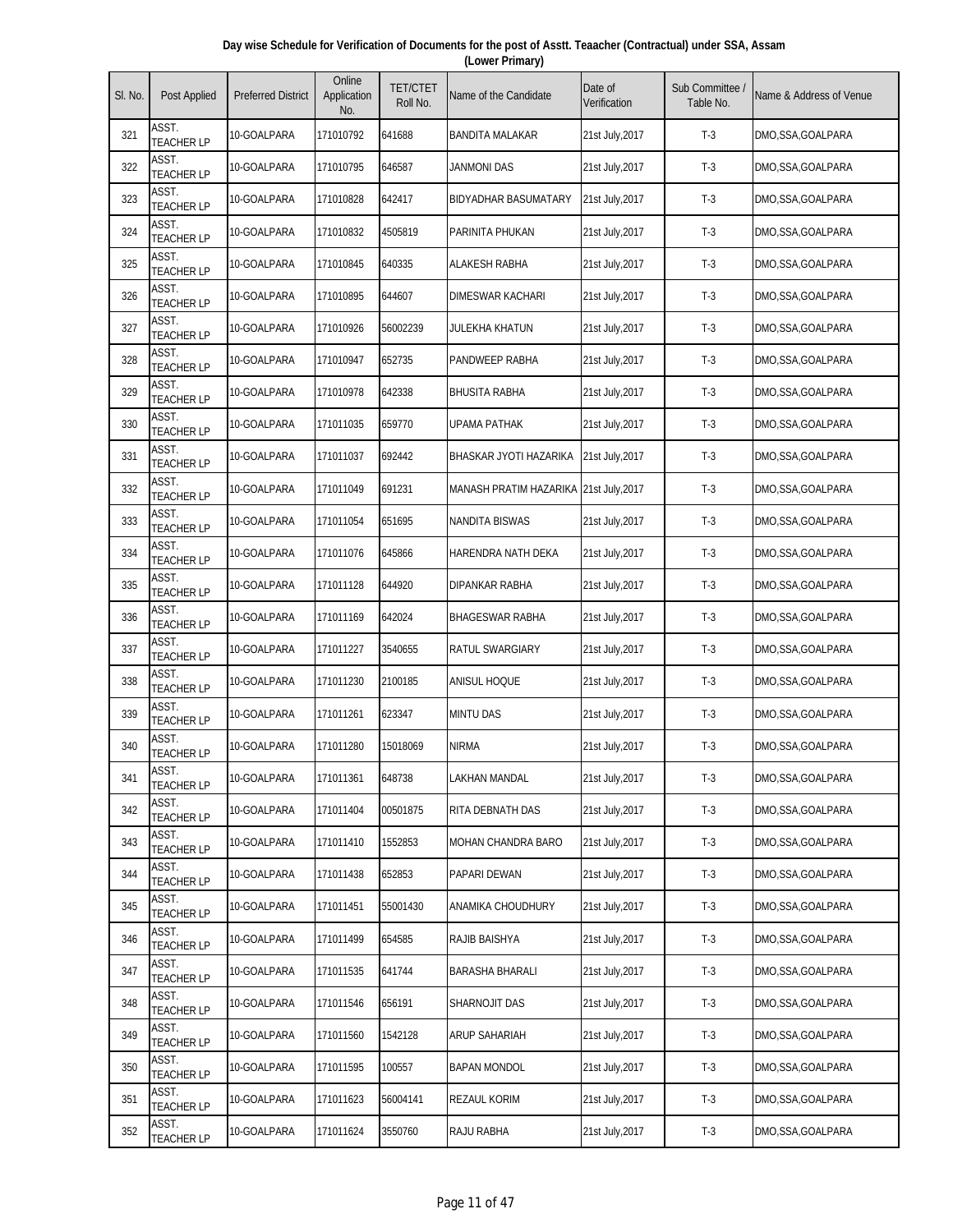| Day wise Schedule for Verification of Documents for the post of Asstt. Teaacher (Contractual) under SSA, Assam |  |
|----------------------------------------------------------------------------------------------------------------|--|
| (Lower Primary)                                                                                                |  |

| SI. No. | Post Applied               | <b>Preferred District</b> | Online<br>Application<br>No. | <b>TET/CTET</b><br>Roll No. | Name of the Candidate    | Date of<br>Verification | Sub Committee<br>Table No. | Name & Address of Venue |
|---------|----------------------------|---------------------------|------------------------------|-----------------------------|--------------------------|-------------------------|----------------------------|-------------------------|
| 353     | ASST.<br><b>TEACHER LP</b> | 10-GOALPARA               | 171011749                    | 654155                      | PULAKESH RABHA           | 21st July,2017          | $T-3$                      | DMO,SSA,GOALPARA        |
| 354     | ASST.<br><b>TEACHER LP</b> | 10-GOALPARA               | 171011795                    | 56003692                    | NUR.ALOM.HOQUE           | 21st July, 2017         | $T-3$                      | DMO,SSA,GOALPARA        |
| 355     | ASST.<br><b>TEACHER LP</b> | 10-GOALPARA               | 171011944                    | 655857                      | <b>RUNU HIRA</b>         | 21st July, 2017         | $T-3$                      | DMO,SSA,GOALPARA        |
| 356     | ASST.<br><b>TEACHER LP</b> | 10-GOALPARA               | 171011998                    | 2100025                     | <b>ABDUL HAMID</b>       | 21st July, 2017         | $T-3$                      | DMO,SSA,GOALPARA        |
| 357     | ASST.<br><b>TEACHER LP</b> | 10-GOALPARA               | 171012060                    | 645268                      | <b>DWIP JYOTI RABHA</b>  | 21st July, 2017         | $T-3$                      | DMO,SSA,GOALPARA        |
| 358     | ASST.<br><b>TEACHER LP</b> | 10-GOALPARA               | 171012074                    | 101521                      | JATINDRA DAS             | 21st July, 2017         | $T-3$                      | DMO,SSA,GOALPARA        |
| 359     | ASST.<br><b>TEACHER LP</b> | 10-GOALPARA               | 171012141                    | 610921                      | <b>KRISHNA KUMARI</b>    | 21st July, 2017         | $T-3$                      | DMO,SSA,GOALPARA        |
| 360     | ASST.<br><b>TEACHER LP</b> | 10-GOALPARA               | 171012158                    | 647866                      | KALPANA DEKA             | 21st July, 2017         | $T-3$                      | DMO,SSA,GOALPARA        |
| 361     | ASST.<br><b>TEACHER LP</b> | 10-GOALPARA               | 171012159                    | 647474                      | <b>JUTIKA DAS</b>        | 21st July, 2017         | $T-3$                      | DMO,SSA,GOALPARA        |
| 362     | ASST.<br><b>TEACHER LP</b> | 10-GOALPARA               | 171012237                    | 654825                      | <b>RAMEN RABHA</b>       | 21st July, 2017         | $T-3$                      | DMO,SSA,GOALPARA        |
| 363     | ASST.<br><b>TEACHER LP</b> | 10-GOALPARA               | 171012252                    | 610149                      | <b>ARCHANA SUTRADHAR</b> | 21st July, 2017         | $T-3$                      | DMO,SSA,GOALPARA        |
| 364     | ASST.<br><b>TEACHER LP</b> | 10-GOALPARA               | 171012259                    | 648219                      | <b>KARABI RABHA</b>      | 21st July, 2017         | $T-3$                      | DMO,SSA,GOALPARA        |
| 365     | ASST.<br><b>TEACHER LP</b> | 10-GOALPARA               | 171012294                    | 644756                      | <b>DIPALI BASUMATARY</b> | 21st July, 2017         | $T-3$                      | DMO,SSA,GOALPARA        |
| 366     | ASST.<br><b>TEACHER LP</b> | 10-GOALPARA               | 171012297                    | 643751                      | DAMAYANTI SARKAR         | 21st July, 2017         | $T-3$                      | DMO,SSA,GOALPARA        |
| 367     | ASST.<br><b>TEACHER LP</b> | 10-GOALPARA               | 171012307                    | 653416                      | PRADUNYA RABHA           | 21st July, 2017         | $T-3$                      | DMO,SSA,GOALPARA        |
| 368     | ASST.<br><b>TEACHER LP</b> | 10-GOALPARA               | 171012311                    | 652260                      | <b>NIRMAL DAS</b>        | 21st July, 2017         | $T-3$                      | DMO,SSA,GOALPARA        |
| 369     | ASST.<br><b>TEACHER LP</b> | 10-GOALPARA               | 171012326                    | 622173                      | JAYANTA KUMAR BHARALI    | 21st July, 2017         | $T-3$                      | DMO,SSA,GOALPARA        |
| 370     | ASST.<br><b>TEACHER LP</b> | 10-GOALPARA               | 171012354                    | 647017                      | <b>JITU RABHA</b>        | 21st July, 2017         | $T-3$                      | DMO,SSA,GOALPARA        |
| 371     | ASST.<br><b>TEACHER LP</b> | 10-GOALPARA               | 171012356                    | 650827                      | <b>MONIKA RABHA</b>      | 21st July, 2017         | $T-3$                      | DMO, SSA, GOALPARA      |
| 372     | ASST.<br><b>TEACHER LP</b> | 10-GOALPARA               | 171012369                    | 624288                      | <b>PALASH DAS</b>        | 21st July, 2017         | $T-3$                      | DMO,SSA,GOALPARA        |
| 373     | ASST.<br><b>TEACHER LP</b> | 10-GOALPARA               | 171012374                    | 1013210                     | SHANKAR SUBEDI           | 21st July, 2017         | $T-3$                      | DMO,SSA,GOALPARA        |
| 374     | ASST.<br><b>TEACHER LP</b> | 10-GOALPARA               | 171012384                    | 658259                      | SRI PARTHA PRATIM DAS    | 21st July, 2017         | $T-3$                      | DMO,SSA,GOALPARA        |
| 375     | ASST.<br><b>TEACHER LP</b> | 10-GOALPARA               | 171012396                    | 611411                      | PRANAY RABHA             | 21st July, 2017         | $T-3$                      | DMO,SSA,GOALPARA        |
| 376     | ASST.<br><b>TEACHER LP</b> | 10-GOALPARA               | 171012409                    | 643248                      | <b>BRAJEN MALI</b>       | 21st July, 2017         | $T-4$                      | DMO, SSA, GOALPARA      |
| 377     | ASST.<br><b>TEACHER LP</b> | 10-GOALPARA               | 171012412                    | 621932                      | <b>HEMANTA DAS</b>       | 21st July, 2017         | $T-4$                      | DMO,SSA,GOALPARA        |
| 378     | ASST.<br><b>TEACHER LP</b> | 10-GOALPARA               | 171012416                    | 643728                      | DALIMI BARMAN            | 21st July, 2017         | $T-4$                      | DMO,SSA,GOALPARA        |
| 379     | ASST.<br><b>TEACHER LP</b> | 10-GOALPARA               | 171012432                    | 651357                      | <b>MUKUT DAS</b>         | 21st July, 2017         | $T-4$                      | DMO,SSA,GOALPARA        |
| 380     | ASST.<br><b>TEACHER LP</b> | 10-GOALPARA               | 171012448                    | 641603                      | BANANI TALUKDAR          | 21st July, 2017         | $T-4$                      | DMO,SSA,GOALPARA        |
| 381     | ASST.<br><b>TEACHER LP</b> | 10-GOALPARA               | 171012454                    | 649838                      | MARAMI PRIYA BORO        | 21st July, 2017         | $T-4$                      | DMO,SSA,GOALPARA        |
| 382     | ASST.<br><b>TEACHER LP</b> | 10-GOALPARA               | 171012466                    | 640339                      | ALIBHA DAS               | 21st July, 2017         | $T-4$                      | DMO,SSA,GOALPARA        |
| 383     | ASST.<br><b>TEACHER LP</b> | 10-GOALPARA               | 171012474                    | 654837                      | RAMESH RABHA             | 21st July, 2017         | $T-4$                      | DMO,SSA,GOALPARA        |
| 384     | ASST.<br><b>TEACHER LP</b> | 10-GOALPARA               | 171012478                    | 653088                      | PHUKAN KAIBARTA          | 21st July, 2017         | $T-4$                      | DMO,SSA,GOALPARA        |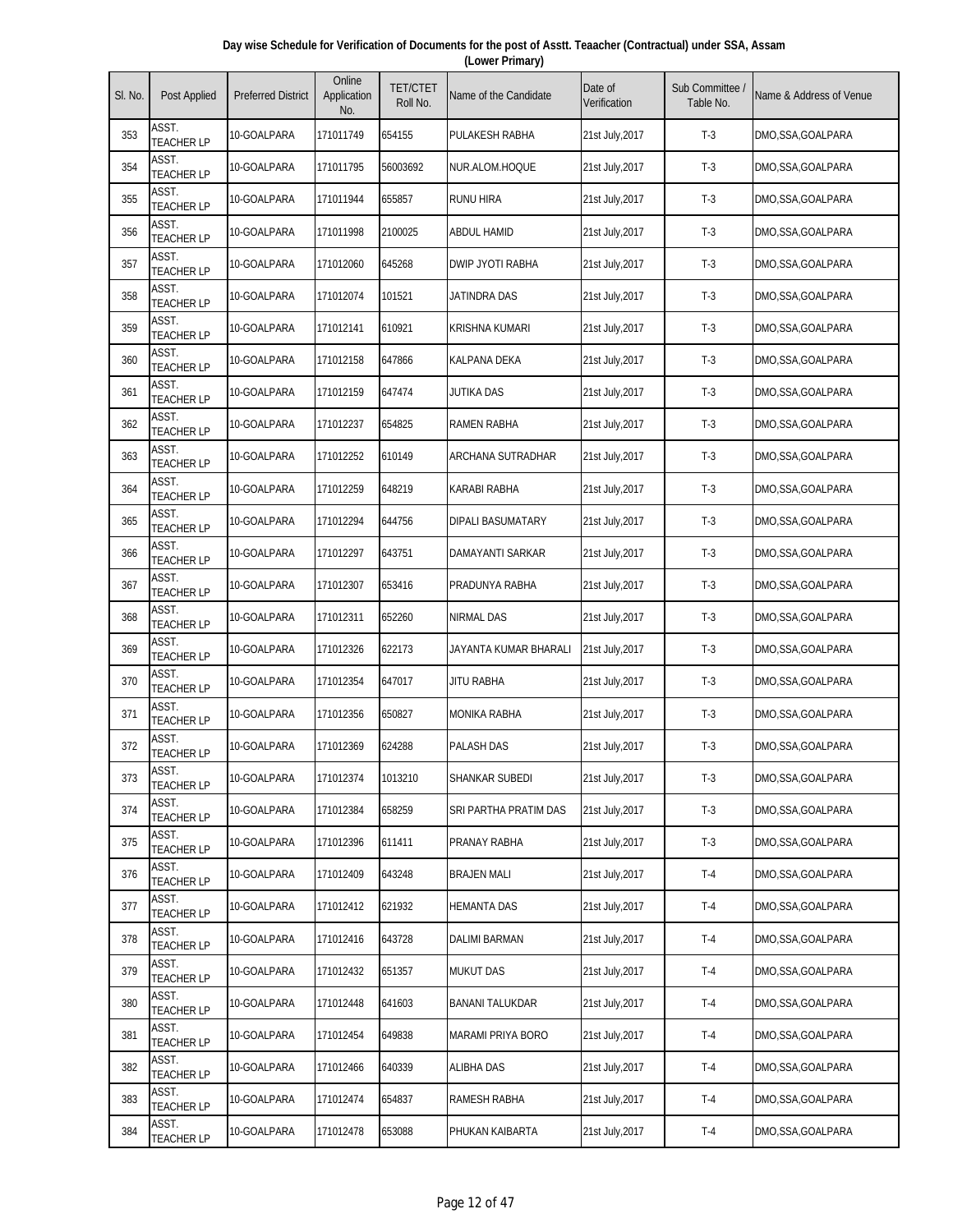| Day wise Schedule for Verification of Documents for the post of Asstt. Teaacher (Contractual) under SSA, Assam |
|----------------------------------------------------------------------------------------------------------------|
| (Lower Primary)                                                                                                |

| SI. No. | Post Applied               | <b>Preferred District</b> | Online<br>Application<br>No. | <b>TET/CTET</b><br>Roll No. | Name of the Candidate       | Date of<br>Verification | Sub Committee<br>Table No. | Name & Address of Venue |
|---------|----------------------------|---------------------------|------------------------------|-----------------------------|-----------------------------|-------------------------|----------------------------|-------------------------|
| 385     | ASST.<br><b>TEACHER LP</b> | 10-GOALPARA               | 171012528                    | 647946                      | KAMAL DAS                   | 21st July,2017          | $T-4$                      | DMO,SSA,GOALPARA        |
| 386     | ASST.<br><b>TEACHER LP</b> | 10-GOALPARA               | 171012539                    | 657644                      | <b>BIBHA RANI DAS</b>       | 21st July, 2017         | $T-4$                      | DMO,SSA,GOALPARA        |
| 387     | ASST.<br><b>TEACHER LP</b> | 10-GOALPARA               | 171012577                    | 644551                      | <b>DILIP BAISHYA</b>        | 21st July, 2017         | $T-4$                      | DMO,SSA,GOALPARA        |
| 388     | ASST.<br><b>TEACHER LP</b> | 10-GOALPARA               | 171012597                    | 103951                      | <b>SAMIR DAS</b>            | 21st July, 2017         | $T-4$                      | DMO,SSA,GOALPARA        |
| 389     | ASST.<br><b>TEACHER LP</b> | 10-GOALPARA               | 171012609                    | 3030139                     | CHATRAJIT DAS               | 21st July, 2017         | $T-4$                      | DMO,SSA,GOALPARA        |
| 390     | ASST.<br><b>TEACHER LP</b> | 10-GOALPARA               | 171012668                    | 3010826                     | TARANATH ADHIKARI           | 21st July, 2017         | $T-4$                      | DMO,SSA,GOALPARA        |
| 391     | ASST.<br><b>TEACHER LP</b> | 10-GOALPARA               | 171012680                    | 3030251                     | HAREKRISHNA HALOI           | 21st July, 2017         | $T-4$                      | DMO,SSA,GOALPARA        |
| 392     | ASST.<br><b>TEACHER LP</b> | 10-GOALPARA               | 171012688                    | 1032624                     | JOYTISH DAS                 | 21st July, 2017         | $T-4$                      | DMO,SSA,GOALPARA        |
| 393     | ASST.<br><b>TEACHER LP</b> | 10-GOALPARA               | 171012715                    | 647012                      | JITENDRA NANDI              | 21st July, 2017         | $T-4$                      | DMO,SSA,GOALPARA        |
| 394     | ASST.<br><b>TEACHER LP</b> | 10-GOALPARA               | 171012723                    | 648149                      | KAPIL KUMAR DAS             | 21st July, 2017         | $T-4$                      | DMO,SSA,GOALPARA        |
| 395     | ASST.<br><b>TEACHER LP</b> | 10-GOALPARA               | 171012773                    | 648804                      | LAKSHI KUMAR BORO           | 21st July, 2017         | $T-4$                      | DMO,SSA,GOALPARA        |
| 396     | ASST.<br><b>TEACHER LP</b> | 10-GOALPARA               | 171012830                    | 691695                      | PADMA KANTA BORDOLOI        | 21st July, 2017         | $T-4$                      | DMO,SSA,GOALPARA        |
| 397     | ASST.<br><b>TEACHER LP</b> | 10-GOALPARA               | 171012875                    | 643158                      | <b>BIVA RANI BASUMATARY</b> | 21st July, 2017         | $T-4$                      | DMO,SSA,GOALPARA        |
| 398     | ASST.<br><b>TEACHER LP</b> | 10-GOALPARA               | 171012922                    | 686422                      | <b>MAUSAM KAMAN</b>         | 21st July, 2017         | $T-4$                      | DMO,SSA,GOALPARA        |
| 399     | ASST.<br><b>TEACHER LP</b> | 10-GOALPARA               | 171012930                    | 641225                      | ARUNIMA BORO                | 21st July, 2017         | $T-4$                      | DMO,SSA,GOALPARA        |
| 400     | ASST.<br><b>TEACHER LP</b> | 10-GOALPARA               | 171012958                    | 653754                      | <b>PRANJIT DAS</b>          | 21st July, 2017         | $T-4$                      | DMO,SSA,GOALPARA        |
| 401     | ASST.<br><b>TEACHER LP</b> | 10-GOALPARA               | 171012974                    | 652859                      | PAPARI RABHA                | 21st July, 2017         | $T-4$                      | DMO,SSA,GOALPARA        |
| 402     | ASST.<br><b>TEACHER LP</b> | 10-GOALPARA               | 171012984                    | 640339                      | <b>ALIBHA DAS</b>           | 21st July, 2017         | $T-4$                      | DMO,SSA,GOALPARA        |
| 403     | ASST.<br><b>TEACHER LP</b> | 10-GOALPARA               | 171013114                    | 610278                      | <b>BHASKAR DAS</b>          | 21st July, 2017         | $T-4$                      | DMO,SSA,GOALPARA        |
| 404     | ASST.<br><b>TEACHER LP</b> | 10-GOALPARA               | 171013132                    | 654405                      | RABINDRA MALAKAR            | 21st July, 2017         | $T-4$                      | DMO,SSA,GOALPARA        |
| 405     | ASST.<br><b>TEACHER LP</b> | 10-GOALPARA               | 171013157                    | 645410                      | <b>GAUTAM BORO</b>          | 21st July, 2017         | $T-4$                      | DMO,SSA,GOALPARA        |
| 406     | ASST.<br><b>TEACHER LP</b> | 10-GOALPARA               | 171013215                    | 3030036                     | ABU SAMA MONDAL             | 21st July, 2017         | $T-4$                      | DMO,SSA,GOALPARA        |
| 407     | ASST.<br><b>TEACHER LP</b> | 10-GOALPARA               | 171013244                    | 651056                      | <b>MRIDULA DAS</b>          | 21st July, 2017         | $T-4$                      | DMO,SSA,GOALPARA        |
| 408     | ASST.<br><b>TEACHER LP</b> | 10-GOALPARA               | 171013263                    | 5602454                     | HRIDAY MANI THAKURIA        | 21st July, 2017         | $T-4$                      | DMO,SSA,GOALPARA        |
| 409     | ASST.<br><b>TEACHER LP</b> | 10-GOALPARA               | 171013303                    | 5602661                     | JUNU MANI MEDHI             | 21st July, 2017         | $T-4$                      | DMO,SSA,GOALPARA        |
| 410     | ASST.<br><b>TEACHER LP</b> | 10-GOALPARA               | 171013308                    | 610354                      | <b>BIPUL DAS</b>            | 21st July, 2017         | $T-4$                      | DMO,SSA,GOALPARA        |
| 411     | ASST.<br><b>TEACHER LP</b> | 10-GOALPARA               | 171013311                    | 676417                      | PROMUD LOYING               | 21st July, 2017         | $T-4$                      | DMO,SSA,GOALPARA        |
| 412     | ASST.<br><b>TEACHER LP</b> | 10-GOALPARA               | 171013319                    | 649538                      | MANIK CH RABHA              | 21st July, 2017         | $T-4$                      | DMO, SSA, GOALPARA      |
| 413     | ASST.<br><b>TEACHER LP</b> | 10-GOALPARA               | 171013382                    | 690213                      | ARVINDA HALDAR              | 21st July, 2017         | $T-4$                      | DMO,SSA,GOALPARA        |
| 414     | ASST.<br><b>TEACHER LP</b> | 10-GOALPARA               | 171013421                    | 610022                      | AJIT CHANDRA BARMAN         | 21st July, 2017         | $T-4$                      | DMO,SSA,GOALPARA        |
| 415     | ASST.<br><b>TEACHER LP</b> | 10-GOALPARA               | 171013449                    | 640738                      | ANITA RABHA                 | 21st July, 2017         | $T-4$                      | DMO,SSA,GOALPARA        |
| 416     | ASST.<br><b>TEACHER LP</b> | 10-GOALPARA               | 171013529                    | 642656                      | <b>BIKRAM RABHA</b>         | 21st July, 2017         | $T-4$                      | DMO,SSA,GOALPARA        |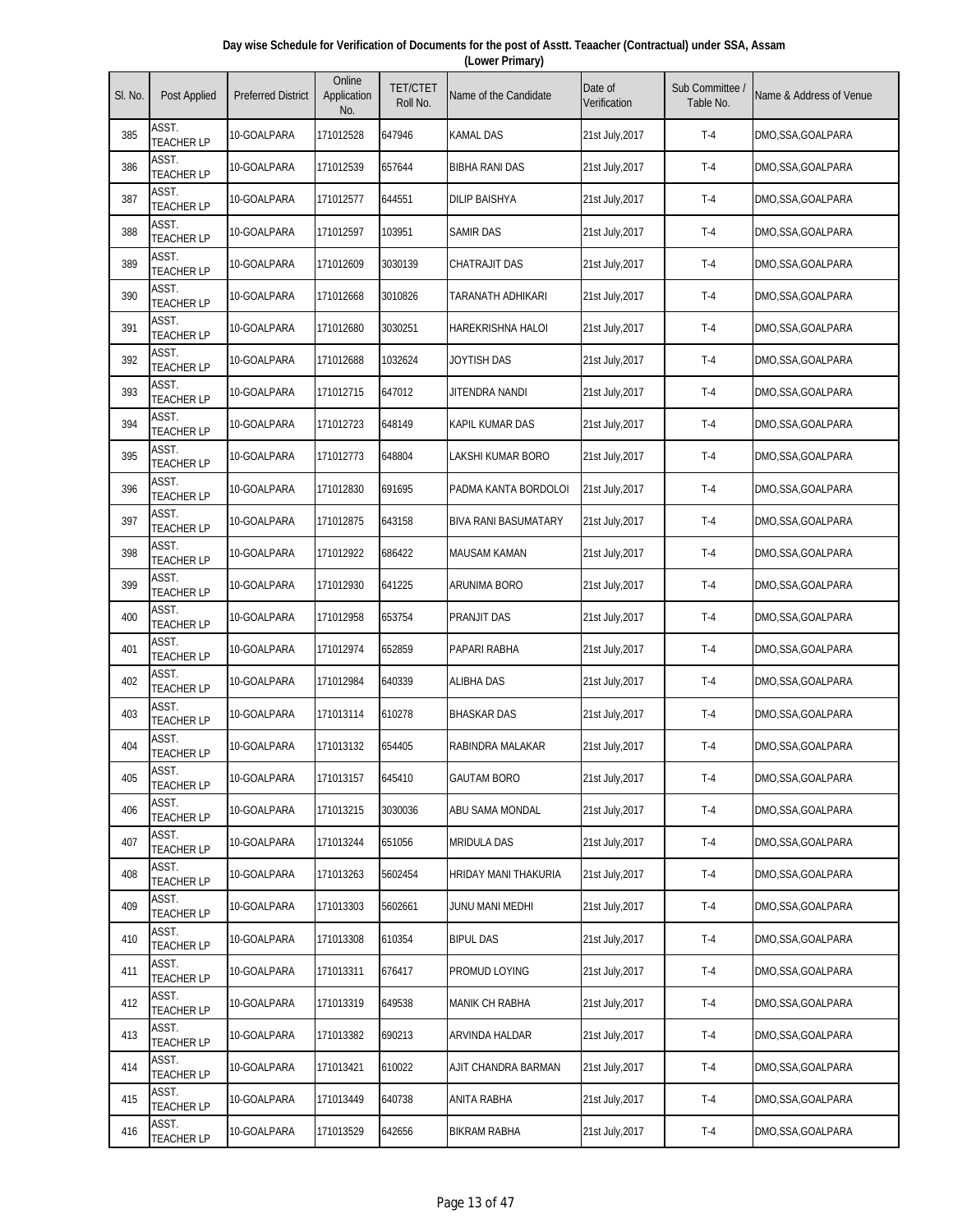| Day wise Schedule for Verification of Documents for the post of Asstt. Teaacher (Contractual) under SSA, Assam |  |
|----------------------------------------------------------------------------------------------------------------|--|
| (Lower Primary)                                                                                                |  |

| SI. No. | Post Applied               | <b>Preferred District</b> | Online<br>Application<br>No. | <b>TET/CTET</b><br>Roll No. | Name of the Candidate     | Date of<br>Verification | Sub Committee /<br>Table No. | Name & Address of Venue |
|---------|----------------------------|---------------------------|------------------------------|-----------------------------|---------------------------|-------------------------|------------------------------|-------------------------|
| 417     | ASST.<br><b>TEACHER LP</b> | 10-GOALPARA               | 171013604                    | 642345                      | <b>BIBEK SANYAL</b>       | 21st July, 2017         | $T-4$                        | DMO,SSA,GOALPARA        |
| 418     | ASST.<br><b>TEACHER LP</b> | 10-GOALPARA               | 171013606                    | 684762                      | PRANAB JYOTI MORANG       | 21st July, 2017         | $T-4$                        | DMO,SSA,GOALPARA        |
| 419     | ASST.<br><b>TEACHER LP</b> | 10-GOALPARA               | 171013608                    | 57007433                    | <b>MD AWAL ALI</b>        | 21st July, 2017         | $T-4$                        | DMO,SSA,GOALPARA        |
| 420     | ASST.<br><b>TEACHER LP</b> | 10-GOALPARA               | 171013610                    | 640904                      | <b>ANTESWAR RABHA</b>     | 21st July, 2017         | $T-4$                        | DMO,SSA,GOALPARA        |
| 421     | ASST.<br><b>TEACHER LP</b> | 10-GOALPARA               | 171013634                    | 649750                      | <b>MANOJ SARKAR</b>       | 21st July, 2017         | $T-4$                        | DMO,SSA,GOALPARA        |
| 422     | ASST.<br><b>TEACHER LP</b> | 10-GOALPARA               | 171013647                    | 653448                      | PRAHLAD CH. DAS           | 21st July, 2017         | $T-4$                        | DMO,SSA,GOALPARA        |
| 423     | ASST.<br><b>TEACHER LP</b> | 10-GOALPARA               | 171013669                    | 1543666                     | PUSPALAL SAPKOTA          | 21st July, 2017         | $T-4$                        | DMO,SSA,GOALPARA        |
| 424     | ASST.<br><b>TEACHER LP</b> | 10-GOALPARA               | 171013701                    | 3540785                     | DAMBAR ADHIKARI           | 21st July, 2017         | $T-4$                        | DMO,SSA,GOALPARA        |
| 425     | ASST.<br><b>TEACHER LP</b> | 10-GOALPARA               | 171013736                    | 3540794                     | HARI KUMAR JOGI           | 21st July, 2017         | $T-4$                        | DMO,SSA,GOALPARA        |
| 426     | ASST.<br><b>TEACHER LP</b> | 10-GOALPARA               | 171013745                    | 648006                      | <b>KANAK CH HIRA</b>      | 21st July, 2017         | $T-4$                        | DMO,SSA,GOALPARA        |
| 427     | ASST.<br><b>TEACHER LP</b> | 10-GOALPARA               | 171013843                    | 07303696                    | KAMLESHHWAR PRASAD        | 21st July, 2017         | $T-4$                        | DMO,SSA,GOALPARA        |
| 428     | ASST.<br><b>TEACHER LP</b> | 10-GOALPARA               | 171013879                    | 646856                      | <b>JEUTI BAISHYA</b>      | 21st July, 2017         | $T-4$                        | DMO,SSA,GOALPARA        |
| 429     | ASST.<br><b>TEACHER LP</b> | 10-GOALPARA               | 171013880                    | 651527                      | NABANITA DAS              | 21st July, 2017         | $T-4$                        | DMO,SSA,GOALPARA        |
| 430     | ASST.<br><b>TEACHER LP</b> | 10-GOALPARA               | 171013961                    | 657903                      | HIRAMANI TALUKDAR         | 21st July, 2017         | $T-4$                        | DMO,SSA,GOALPARA        |
| 431     | ASST.<br><b>TEACHER LP</b> | 10-GOALPARA               | 171014036                    | 644520                      | DIGANTA RABHA             | 21st July, 2017         | $T-4$                        | DMO,SSA,GOALPARA        |
| 432     | ASST.<br><b>TEACHER LP</b> | 10-GOALPARA               | 171014061                    | 611447                      | PREMANANDA DAS            | 21st July, 2017         | $T-4$                        | DMO,SSA,GOALPARA        |
| 433     | ASST.<br><b>TEACHER LP</b> | 10-GOALPARA               | 171014138                    | 646272                      | <b>HIRAMANI DAS</b>       | 21st July, 2017         | $T-4$                        | DMO,SSA,GOALPARA        |
| 434     | ASST.<br><b>TEACHER LP</b> | 10-GOALPARA               | 171014181                    | 1111276                     | MONTOSH DUTTA             | 21st July, 2017         | $T-4$                        | DMO,SSA,GOALPARA        |
| 435     | ASST.<br><b>TEACHER LP</b> | 10-GOALPARA               | 171014207                    | 2101045                     | MUSTAFIZUR RAHMAN         | 21st July, 2017         | $T-4$                        | DMO,SSA,GOALPARA        |
| 436     | ASST.<br><b>TEACHER LP</b> | 10-GOALPARA               | 171014274                    | 611794                      | <b>SANJIB DAS</b>         | 21st July, 2017         | $T-4$                        | DMO,SSA,GOALPARA        |
| 437     | ASST.<br><b>TEACHER LP</b> | 10-GOALPARA               | 171014298                    | 3020030                     | <b>ANISUR RAHMAN</b>      | 21st July, 2017         | $T-4$                        | DMO,SSA,GOALPARA        |
| 438     | ASST.<br><b>TEACHER LP</b> | 10-GOALPARA               | 171014301                    | 691151                      | LITAN HALDER              | 21st July, 2017         | $T-4$                        | DMO,SSA,GOALPARA        |
| 439     | ASST.<br><b>TEACHER LP</b> | 10-GOALPARA               | 171014312                    | 692081                      | <b>RATUL MANDAL</b>       | 21st July, 2017         | $T-4$                        | DMO,SSA,GOALPARA        |
| 440     | ASST.<br><b>TEACHER LP</b> | 10-GOALPARA               | 171014326                    | 643025                      | <b>BISHWAJIT KARMAKAR</b> | 21st July, 2017         | $T-4$                        | DMO,SSA,GOALPARA        |
| 441     | ASST.<br><b>TEACHER LP</b> | 10-GOALPARA               | 171014332                    | 654469                      | RAHUL RABHA               | 21st July, 2017         | $T-4$                        | DMO,SSA,GOALPARA        |
| 442     | ASST.<br><b>TEACHER LP</b> | 10-GOALPARA               | 171014347                    | 3550040                     | ANANTA SAHA               | 21st July, 2017         | $T-4$                        | DMO,SSA,GOALPARA        |
| 443     | ASST.<br><b>TEACHER LP</b> | 10-GOALPARA               | 171014370                    | 611562                      | RAMESH RABI DAS           | 21st July, 2017         | $T-4$                        | DMO,SSA,GOALPARA        |
| 444     | ASST.<br><b>TEACHER LP</b> | 10-GOALPARA               | 171014389                    | 625872                      | DIPAK KUMAR MILI          | 21st July, 2017         | $T-4$                        | DMO,SSA,GOALPARA        |
| 445     | ASST.<br><b>TEACHER LP</b> | 10-GOALPARA               | 171014444                    | 3006430                     | ANAMIKA KALITA            | 21st July, 2017         | $T-4$                        | DMO,SSA,GOALPARA        |
| 446     | ASST.<br><b>TEACHER LP</b> | 10-GOALPARA               | 171014644                    | 04905231                    | JAGJIT KUMAR              | 21st July, 2017         | $T-4$                        | DMO,SSA,GOALPARA        |
| 447     | ASST.<br><b>TEACHER LP</b> | 10-GOALPARA               | 171014727                    | 24003509                    | PRIYANKA RANI             | 21st July, 2017         | $T-4$                        | DMO,SSA,GOALPARA        |
| 448     | ASST.<br><b>TEACHER LP</b> | 10-GOALPARA               | 171014765                    | 643237                      | <b>BRAHMALAL MANDAL</b>   | 21st July, 2017         | $T-4$                        | DMO,SSA,GOALPARA        |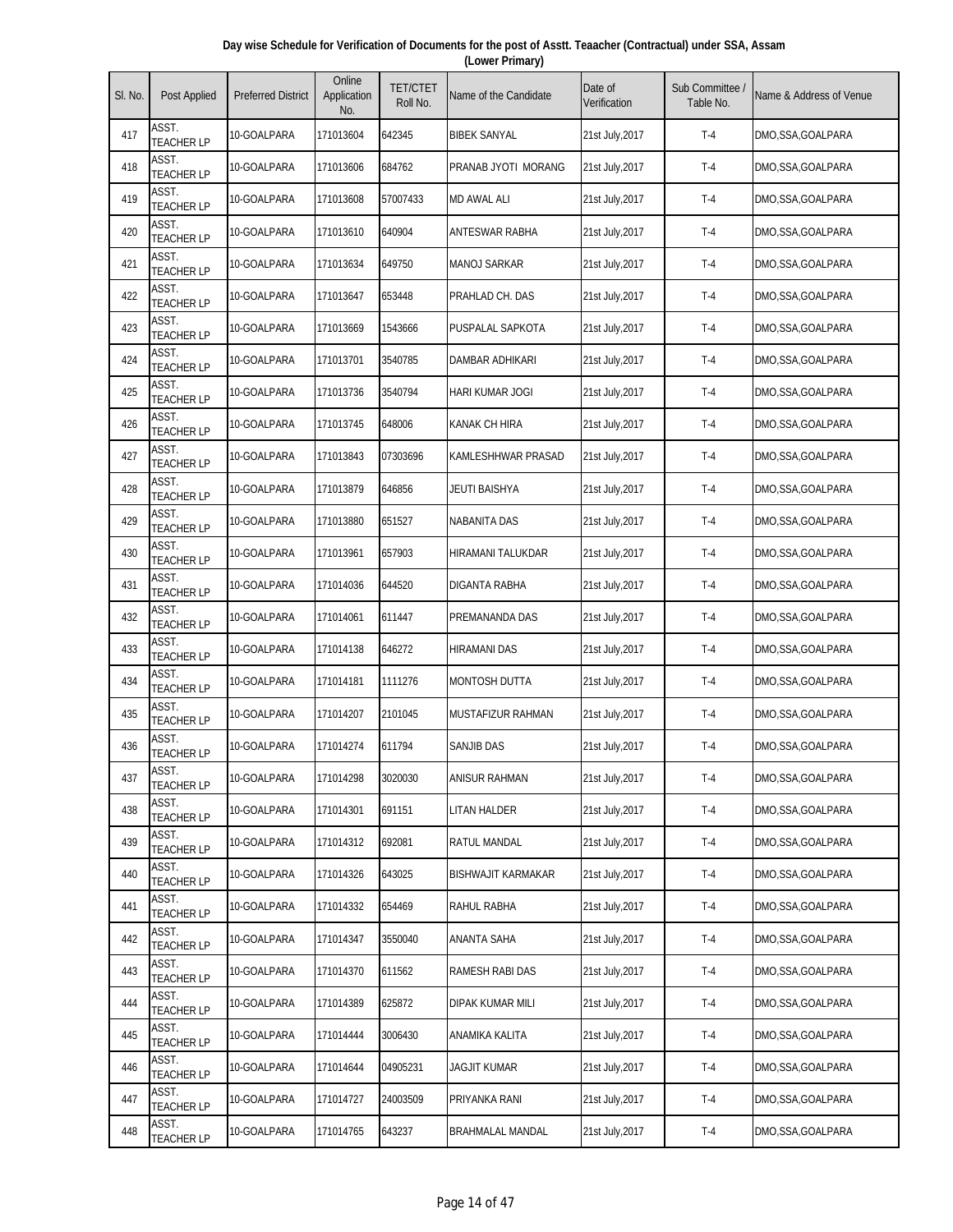| Day wise Schedule for Verification of Documents for the post of Asstt. Teaacher (Contractual) under SSA, Assam |  |
|----------------------------------------------------------------------------------------------------------------|--|
| (Lower Primary)                                                                                                |  |

| SI. No. | Post Applied               | <b>Preferred District</b> | Online<br>Application<br>No. | <b>TET/CTET</b><br>Roll No. | Name of the Candidate      | Date of<br>Verification | Sub Committee<br>Table No. | Name & Address of Venue |
|---------|----------------------------|---------------------------|------------------------------|-----------------------------|----------------------------|-------------------------|----------------------------|-------------------------|
| 449     | ASST.<br><b>TEACHER LP</b> | 10-GOALPARA               | 171014850                    | 647838                      | <b>KALIDAS DAS</b>         | 21st July, 2017         | $T-4$                      | DMO,SSA,GOALPARA        |
| 450     | ASST.<br><b>TEACHER LP</b> | 10-GOALPARA               | 171014867                    | 644155                      | DHANMANI BAISHYA           | 21st July, 2017         | $T-4$                      | DMO,SSA,GOALPARA        |
| 451     | ASST.<br><b>TEACHER LP</b> | 10-GOALPARA               | 171014869                    | 1542758                     | MADAN MOHAN TALUKDAR       | 21st July, 2017         | $T-4$                      | DMO,SSA,GOALPARA        |
| 452     | ASST.<br><b>TEACHER LP</b> | 10-GOALPARA               | 171014879                    | 645896                      | <b>HARIDEVI BASUMATARY</b> | 21st July, 2017         | $T-4$                      | DMO,SSA,GOALPARA        |
| 453     | ASST.<br><b>TEACHER LP</b> | 10-GOALPARA               | 171014881                    | 1552952                     | NIKUNJA BARUAH             | 21st July, 2017         | $T-4$                      | DMO,SSA,GOALPARA        |
| 454     | ASST.<br><b>TEACHER LP</b> | 10-GOALPARA               | 171014907                    | 611524                      | <b>RAJESH DAS</b>          | 21st July, 2017         | $T-4$                      | DMO,SSA,GOALPARA        |
| 455     | ASST.<br><b>TEACHER LP</b> | 10-GOALPARA               | 171014909                    | 642276                      | <b>BHRIGU LOCHAN RABHA</b> | 21st July, 2017         | $T-4$                      | DMO,SSA,GOALPARA        |
| 456     | ASST.<br><b>TEACHER LP</b> | 10-GOALPARA               | 171014922                    | 610362                      | <b>BIRU PRASAD DAS</b>     | 21st July,2017          | $T-4$                      | DMO,SSA,GOALPARA        |
| 457     | ASST.<br><b>TEACHER LP</b> | 10-GOALPARA               | 171014925                    | 647869                      | KALPANA HAWALDAR           | 21st July, 2017         | $T-4$                      | DMO,SSA,GOALPARA        |
| 458     | ASST.<br><b>TEACHER LP</b> | 10-GOALPARA               | 171014932                    | 03026775                    | RAHUL                      | 21st July, 2017         | $T-4$                      | DMO,SSA,GOALPARA        |
| 459     | ASST.<br><b>TEACHER LP</b> | 10-GOALPARA               | 171014941                    | 652605                      | PADMALOSON RABHA           | 21st July, 2017         | $T-4$                      | DMO,SSA,GOALPARA        |
| 460     | ASST.<br><b>TEACHER LP</b> | 10-GOALPARA               | 171014947                    | 611441                      | PRATIMA RABHA              | 21st July, 2017         | $T-4$                      | DMO,SSA,GOALPARA        |
| 461     | ASST.<br><b>TEACHER LP</b> | 10-GOALPARA               | 171014959                    | 611193                      | NABAJYOTI DAS              | 21st July, 2017         | $T-4$                      | DMO,SSA,GOALPARA        |
| 462     | ASST.<br><b>TEACHER LP</b> | 10-GOALPARA               | 171014961                    | 640574                      | ANAMIKA RABHA              | 21st July, 2017         | $T-4$                      | DMO,SSA,GOALPARA        |
| 463     | ASST.<br><b>TEACHER LP</b> | 10-GOALPARA               | 171014966                    | 02206371                    | PARVEEN KUMAR              | 21st July, 2017         | $T-4$                      | DMO,SSA,GOALPARA        |
| 464     | ASST.<br><b>TEACHER LP</b> | 10-GOALPARA               | 171014969                    | 02305096                    | <b>SUMAN</b>               | 21st July, 2017         | $T-4$                      | DMO,SSA,GOALPARA        |
| 465     | ASST.<br><b>TEACHER LP</b> | 10-GOALPARA               | 171014978                    | 655786                      | <b>RUMI BORO</b>           | 21st July, 2017         | $T-4$                      | DMO,SSA,GOALPARA        |
| 466     | ASST.<br><b>TEACHER LP</b> | 10-GOALPARA               | 171014980                    | 645301                      | <b>ELLORA DAS</b>          | 21st July, 2017         | $T-4$                      | DMO,SSA,GOALPARA        |
| 467     | ASST.<br><b>TEACHER LP</b> | 10-GOALPARA               | 171014981                    | 647776                      | KABITA RABHA               | 21st July, 2017         | $T-4$                      | DMO,SSA,GOALPARA        |
| 468     | ASST.<br><b>TEACHER LP</b> | 10-GOALPARA               | 171014989                    | 653749                      | PRANJIT BORO               | 21st July, 2017         | $T-4$                      | DMO,SSA,GOALPARA        |
| 469     | ASST.<br><b>TEACHER LP</b> | 10-GOALPARA               | 171015005                    | 647186                      | JONARDHAN DAS              | 21st July, 2017         | $T-4$                      | DMO,SSA,GOALPARA        |
| 470     | ASST.<br><b>TEACHER LP</b> | 10-GOALPARA               | 171015013                    | 643288                      | <b>BULBUL HAZARIKA</b>     | 21st July, 2017         | $T-4$                      | DMO,SSA,GOALPARA        |
| 471     | ASST.<br><b>TEACHER LP</b> | 10-GOALPARA               | 171015015                    | 624785                      | RABINDRA CHUNGKRANG        | 21st July, 2017         | $T-4$                      | DMO,SSA,GOALPARA        |
| 472     | ASST.<br><b>TEACHER LP</b> | 10-GOALPARA               | 171015046                    | 657900                      | HIRAK JYOTI DAS            | 21st July, 2017         | $T-4$                      | DMO, SSA, GOALPARA      |
| 473     | ASST.<br><b>TEACHER LP</b> | 10-GOALPARA               | 171015071                    | 644867                      | DIPANKAR BAISHYA           | 21st July, 2017         | $T-4$                      | DMO,SSA,GOALPARA        |
| 474     | ASST.<br><b>TEACHER LP</b> | 10-GOALPARA               | 171015088                    | 643620                      | CHINU RABHA                | 21st July, 2017         | $T-4$                      | DMO,SSA,GOALPARA        |
| 475     | ASST.<br><b>TEACHER LP</b> | 10-GOALPARA               | 171015117                    | 653376                      | <b>PRADIP DAS</b>          | 21st July, 2017         | $T-4$                      | DMO,SSA,GOALPARA        |
| 476     | ASST.<br><b>TEACHER LP</b> | 10-GOALPARA               | 171015121                    | 650873                      | MONOJ KUMAR MALAKAR        | 21st July, 2017         | $T-4$                      | DMO,SSA,GOALPARA        |
| 477     | ASST.<br><b>TEACHER LP</b> | 10-GOALPARA               | 171015134                    | 646547                      | JAHNU RABHA                | 21st July, 2017         | $T-4$                      | DMO,SSA,GOALPARA        |
| 478     | ASST.<br><b>TEACHER LP</b> | 10-GOALPARA               | 171015146                    | 659897                      | UTTAM CHANDRA ROY          | 21st July, 2017         | $T-4$                      | DMO,SSA,GOALPARA        |
| 479     | ASST.<br><b>TEACHER LP</b> | 10-GOALPARA               | 171015148                    | 645989                      | <b>HEMANTA HALOI</b>       | 21st July, 2017         | $T-4$                      | DMO, SSA, GOALPARA      |
| 480     | ASST.<br><b>TEACHER LP</b> | 10-GOALPARA               | 171015160                    | 108653                      | SAMUEL SANGMA              | 21st July, 2017         | $T-4$                      | DMO,SSA,GOALPARA        |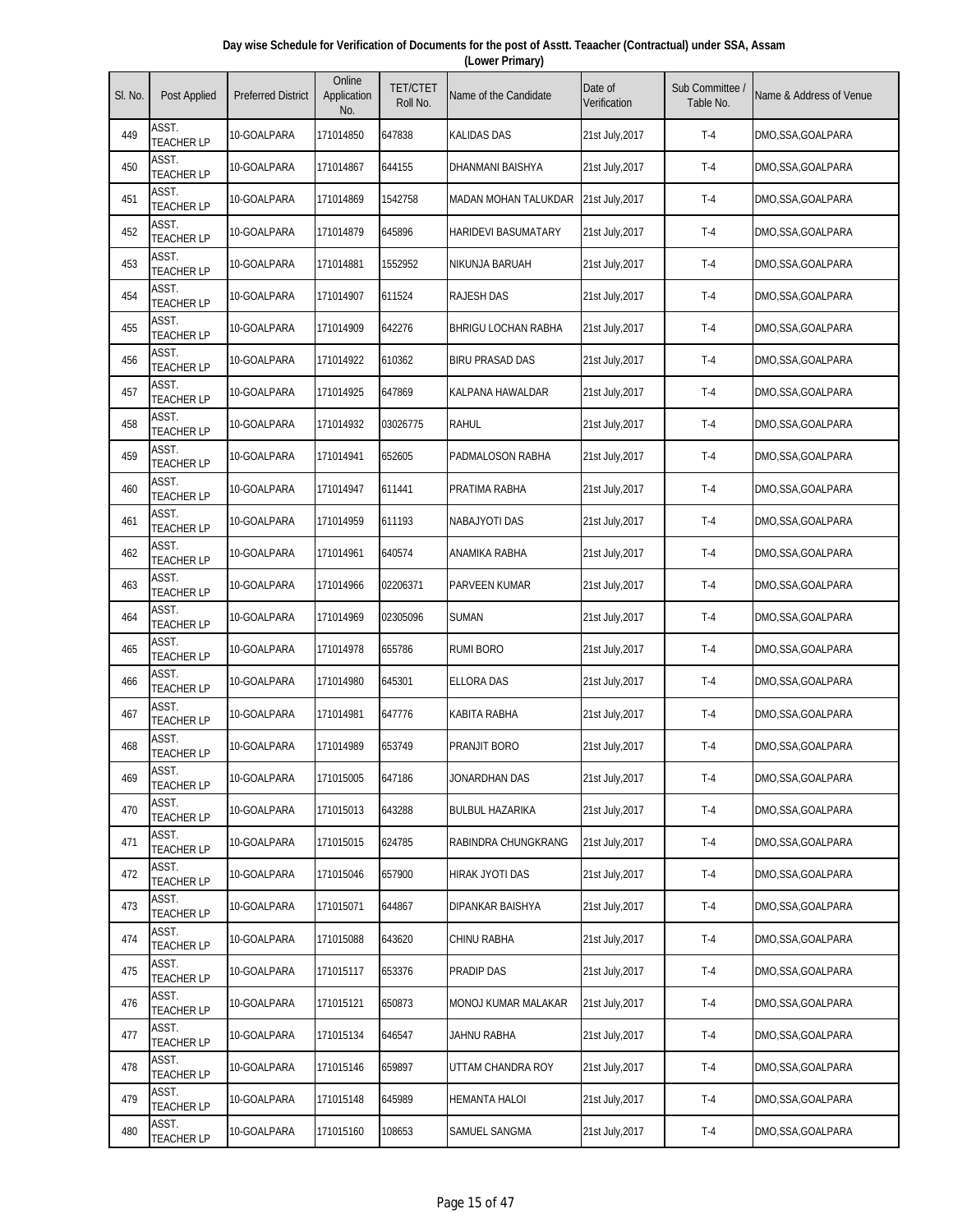| Day wise Schedule for Verification of Documents for the post of Asstt. Teaacher (Contractual) under SSA, Assam |  |
|----------------------------------------------------------------------------------------------------------------|--|
| (Lower Primary)                                                                                                |  |

| SI. No. | Post Applied               | <b>Preferred District</b> | Online<br>Application<br>No. | <b>TET/CTET</b><br>Roll No. | Name of the Candidate       | Date of<br>Verification | Sub Committee<br>Table No. | Name & Address of Venue |
|---------|----------------------------|---------------------------|------------------------------|-----------------------------|-----------------------------|-------------------------|----------------------------|-------------------------|
| 481     | ASST.<br><b>TEACHER LP</b> | 10-GOALPARA               | 171015168                    | 1032347                     | DIGANTA HALOI               | 21st July,2017          | $T-4$                      | DMO,SSA,GOALPARA        |
| 482     | ASST.<br><b>TEACHER LP</b> | 10-GOALPARA               | 171015179                    | 647066                      | <b>JITU MONI RABHA</b>      | 21st July, 2017         | $T-4$                      | DMO,SSA,GOALPARA        |
| 483     | ASST.<br><b>TEACHER LP</b> | 10-GOALPARA               | 171015190                    | 0154                        | LOLIT BORO                  | 21st July, 2017         | $T-4$                      | DMO,SSA,GOALPARA        |
| 484     | ASST.<br><b>TEACHER LP</b> | 10-GOALPARA               | 171015193                    | 108450                      | <b>ARUN G MOMIN</b>         | 21st July, 2017         | $T-4$                      | DMO,SSA,GOALPARA        |
| 485     | ASST.<br><b>TEACHER LP</b> | 10-GOALPARA               | 171015240                    | 1542724                     | <b>KUSUM SAHARIAH</b>       | 21st July, 2017         | $T-4$                      | DMO,SSA,GOALPARA        |
| 486     | ASST.<br><b>TEACHER LP</b> | 10-GOALPARA               | 171015255                    | 691867                      | <b>PRASENJIT KURI</b>       | 21st July, 2017         | $T-4$                      | DMO,SSA,GOALPARA        |
| 487     | ASST.<br><b>TEACHER LP</b> | 10-GOALPARA               | 171015258                    | 611673                      | RIPAN KUMAR SINGHA          | 21st July, 2017         | $T-4$                      | DMO,SSA,GOALPARA        |
| 488     | ASST.<br><b>TEACHER LP</b> | 10-GOALPARA               | 171015272                    | 656408                      | SANGITA RABHA               | 21st July, 2017         | $T-4$                      | DMO,SSA,GOALPARA        |
| 489     | ASST.<br><b>TEACHER LP</b> | 10-GOALPARA               | 171015287                    | 649143                      | <b>MAHANANDA BISWAS</b>     | 21st July, 2017         | $T-4$                      | DMO,SSA,GOALPARA        |
| 490     | ASST.<br><b>TEACHER LP</b> | 10-GOALPARA               | 171015320                    | 647964                      | KAMAL LOCHAN DAS            | 21st July, 2017         | $T-4$                      | DMO,SSA,GOALPARA        |
| 491     | ASST.<br><b>TEACHER LP</b> | 10-GOALPARA               | 171015324                    | 108558                      | KILBERT B SANGMA            | 21st July, 2017         | $T-4$                      | DMO,SSA,GOALPARA        |
| 492     | ASST.<br><b>TEACHER LP</b> | 10-GOALPARA               | 171015350                    | 1544528                     | <b>MAN BAHADUR LIMBU</b>    | 21st July, 2017         | $T-4$                      | DMO,SSA,GOALPARA        |
| 493     | ASST.<br><b>TEACHER LP</b> | 10-GOALPARA               | 171015355                    | 102094                      | <b>MANJIT SARKAR</b>        | 21st July, 2017         | $T-4$                      | DMO,SSA,GOALPARA        |
| 494     | ASST.<br><b>TEACHER LP</b> | 10-GOALPARA               | 171015358                    | 612085                      | SUSHIL KARMAKAR             | 21st July, 2017         | $T-4$                      | DMO,SSA,GOALPARA        |
| 495     | ASST.<br><b>TEACHER LP</b> | 10-GOALPARA               | 171015395                    | 57013199                    | <b>MD SHOHIDUL ISLAM</b>    | 21st July, 2017         | $T-4$                      | DMO,SSA,GOALPARA        |
| 496     | ASST.<br><b>TEACHER LP</b> | 10-GOALPARA               | 171015440                    | 659377                      | <b>TARALI BAISHYA</b>       | 21st July, 2017         | $T-4$                      | DMO,SSA,GOALPARA        |
| 497     | ASST.<br><b>TEACHER LP</b> | 10-GOALPARA               | 171015460                    | 1552016                     | CHANDANA CHETRY             | 21st July, 2017         | $T-4$                      | DMO,SSA,GOALPARA        |
| 498     | ASST.<br><b>TEACHER LP</b> | 10-GOALPARA               | 171015497                    | 1012197                     | <b>GITIMA KAKATI</b>        | 21st July, 2017         | $T-4$                      | DMO,SSA,GOALPARA        |
| 499     | ASST.<br><b>TEACHER LP</b> | 10-GOALPARA               | 171015613                    | 655181                      | RATUL BAISHYA               | 21st July, 2017         | $T-4$                      | DMO, SSA, GOALPARA      |
| 500     | ASST.<br><b>TEACHER LP</b> | 10-GOALPARA               | 171015624                    | 1542842                     | <b>ABDUL KHALEK</b>         | 21st July, 2017         | $T-4$                      | DMO,SSA,GOALPARA        |
| 501     | ASST.<br><b>TEACHER LP</b> | 10-GOALPARA               | 171015638                    | 611529                      | <b>RAJIB DAS</b>            | 24tht July, 2017        | $T-1$                      | DMO,SSA,GOALPARA        |
| 502     | ASST.<br><b>TEACHER LP</b> | 10-GOALPARA               | 171015646                    | 642424                      | <b>BIDYUT BAISHYA</b>       | 24tht July, 2017        | $T-1$                      | DMO,SSA,GOALPARA        |
| 503     | ASST.<br><b>TEACHER LP</b> | 10-GOALPARA               | 171015651                    | 658020                      | <b>KARUNA PERMEY</b>        | 24tht July, 2017        | $T-1$                      | DMO,SSA,GOALPARA        |
| 504     | ASST.<br><b>TEACHER LP</b> | 10-GOALPARA               | 171015674                    | 3540431                     | MAZIBAR RAHMAN              | 24tht July, 2017        | $T-1$                      | DMO, SSA, GOALPARA      |
| 505     | ASST.<br><b>TEACHER LP</b> | 10-GOALPARA               | 171015679                    | 642889                      | <b>BIPUL CHANDRA BISWAS</b> | 24tht July, 2017        | $T-1$                      | DMO,SSA,GOALPARA        |
| 506     | ASST.<br><b>TEACHER LP</b> | 10-GOALPARA               | 171015705                    | 656467                      | SANJAY MANDAL               | 24tht July, 2017        | $T-1$                      | DMO,SSA,GOALPARA        |
| 507     | ASST.<br><b>TEACHER LP</b> | 10-GOALPARA               | 171015767                    | 1542121                     | <b>ARUN BARAH</b>           | 24tht July, 2017        | $T-1$                      | DMO, SSA, GOALPARA      |
| 508     | ASST.<br><b>TEACHER LP</b> | 10-GOALPARA               | 171015775                    | 642302                      | BHUMIKA RABHA               | 24tht July, 2017        | $T-1$                      | DMO,SSA,GOALPARA        |
| 509     | ASST.<br><b>TEACHER LP</b> | 10-GOALPARA               | 171015776                    | 652568                      | PABITRA MANDAL              | 24tht July, 2017        | $T-1$                      | DMO,SSA,GOALPARA        |
| 510     | ASST.<br><b>TEACHER LP</b> | 10-GOALPARA               | 171015786                    | 1543267                     | RANJIT CHOWHAN              | 24tht July, 2017        | $T-1$                      | DMO,SSA,GOALPARA        |
| 511     | ASST.<br><b>TEACHER LP</b> | 10-GOALPARA               | 171015791                    | 642292                      | BHUBANESWAR RABHA           | 24tht July, 2017        | $T-1$                      | DMO,SSA,GOALPARA        |
| 512     | ASST.<br><b>TEACHER LP</b> | 10-GOALPARA               | 171015796                    | 652968                      | PARIKHIT RABHA              | 24tht July, 2017        | $T-1$                      | DMO,SSA,GOALPARA        |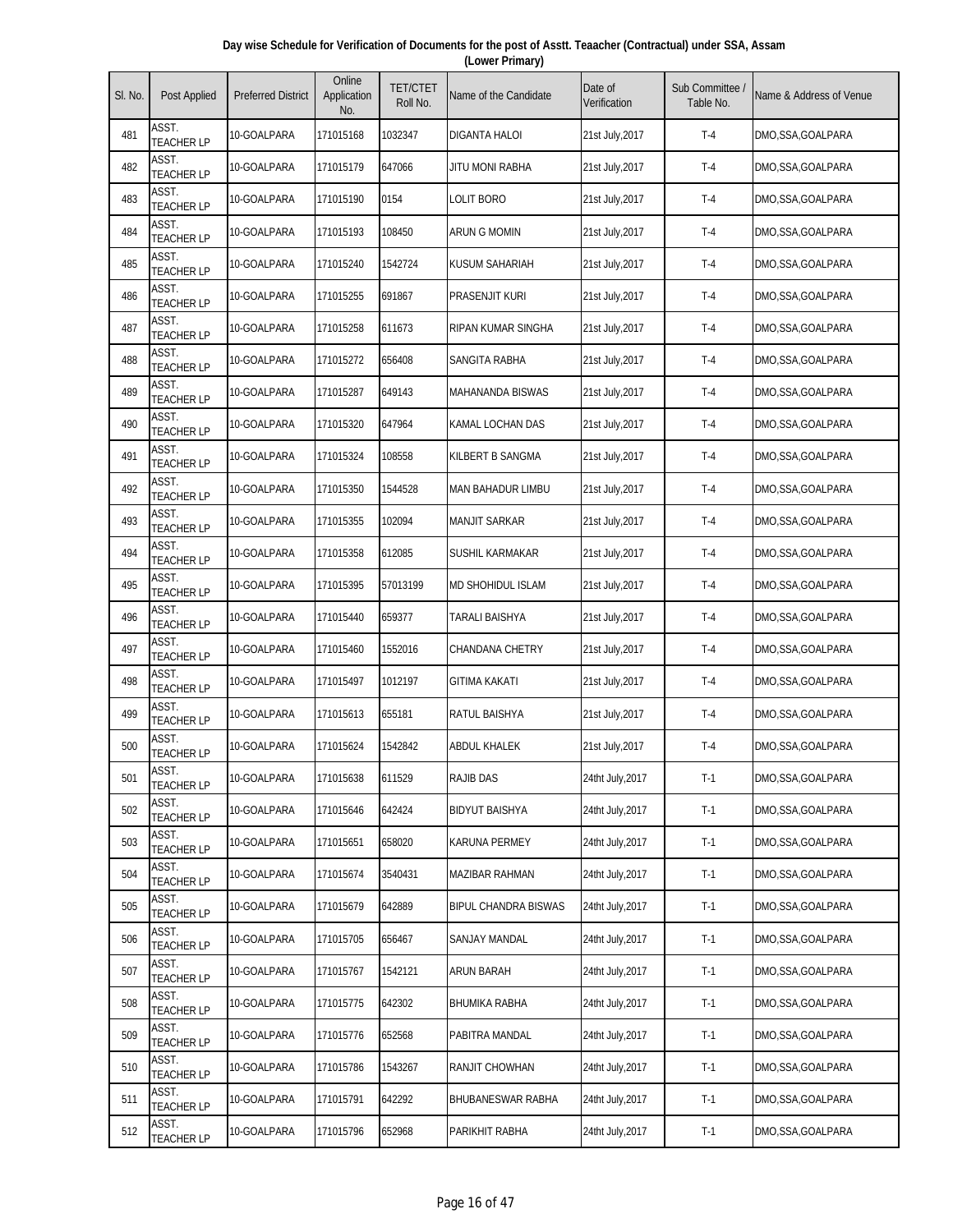| Day wise Schedule for Verification of Documents for the post of Asstt. Teaacher (Contractual) under SSA, Assam |  |
|----------------------------------------------------------------------------------------------------------------|--|
| (Lower Primary)                                                                                                |  |

| SI. No. | Post Applied               | <b>Preferred District</b> | Online<br>Application<br>No. | <b>TET/CTET</b><br>Roll No. | Name of the Candidate                  | Date of<br>Verification | Sub Committee<br>Table No. | Name & Address of Venue |
|---------|----------------------------|---------------------------|------------------------------|-----------------------------|----------------------------------------|-------------------------|----------------------------|-------------------------|
| 513     | ASST.<br><b>TEACHER LP</b> | 10-GOALPARA               | 171015802                    | 655052                      | RANTU MONI DEKA                        | 24tht July, 2017        | $T-1$                      | DMO,SSA,GOALPARA        |
| 514     | ASST.<br><b>TEACHER LP</b> | 10-GOALPARA               | 171015814                    | 1551970                     | <b>BIPUL BARUAH</b>                    | 24tht July, 2017        | $T-1$                      | DMO,SSA,GOALPARA        |
| 515     | ASST.<br><b>TEACHER LP</b> | 10-GOALPARA               | 171015860                    | 659775                      | <b>UPASANA HALOI</b>                   | 24tht July, 2017        | $T-1$                      | DMO,SSA,GOALPARA        |
| 516     | ASST.<br><b>TEACHER LP</b> | 10-GOALPARA               | 171015891                    | 610118                      | ANUBHA DEKA                            | 24tht July, 2017        | $T-1$                      | DMO,SSA,GOALPARA        |
| 517     | ASST.<br><b>TEACHER LP</b> | 10-GOALPARA               | 171015904                    | 3550335                     | <b>HARISH DEKA</b>                     | 24tht July, 2017        | $T-1$                      | DMO,SSA,GOALPARA        |
| 518     | ASST.<br><b>TEACHER LP</b> | 10-GOALPARA               | 171015925                    | 1553503                     | SWAJAL GUHA ROY                        | 24tht July, 2017        | $T-1$                      | DMO, SSA, GOALPARA      |
| 519     | ASST.<br><b>TEACHER LP</b> | 10-GOALPARA               | 171015957                    | 1553299                     | RUDRA DEKA                             | 24tht July, 2017        | $T-1$                      | DMO,SSA,GOALPARA        |
| 520     | ASST.<br><b>TEACHER LP</b> | 10-GOALPARA               | 171015963                    | 652828                      | PANKAJ SARDAR                          | 24tht July, 2017        | $T-1$                      | DMO,SSA,GOALPARA        |
| 521     | ASST.<br><b>TEACHER LP</b> | 10-GOALPARA               | 171015966                    | 3540717                     | SHIVA PRASAD GOUTAM                    | 24tht July, 2017        | $T-1$                      | DMO,SSA,GOALPARA        |
| 522     | ASST.<br><b>TEACHER LP</b> | 10-GOALPARA               | 171015997                    | 645580                      | <b>GITANJALI DAS</b>                   | 24tht July, 2017        | $T-1$                      | DMO,SSA,GOALPARA        |
| 523     | ASST.<br><b>TEACHER LP</b> | 10-GOALPARA               | 171016025                    | 3550179                     | BRINDABAN BARUAH                       | 24tht July, 2017        | $T-1$                      | DMO,SSA,GOALPARA        |
| 524     | ASST.<br><b>TEACHER LP</b> | 10-GOALPARA               | 171016033                    | 656658                      | SANKAR SINGH                           | 24tht July, 2017        | $T-1$                      | DMO,SSA,GOALPARA        |
| 525     | ASST.<br><b>TEACHER LP</b> | 10-GOALPARA               | 171016064                    | 610599                      | DUT KAMAL BISWAS                       | 24tht July, 2017        | $T-1$                      | DMO,SSA,GOALPARA        |
| 526     | ASST.<br><b>TEACHER LP</b> | 10-GOALPARA               | 171016084                    | 01627845                    | JITENDER RAGHAV                        | 24tht July, 2017        | $T-1$                      | DMO,SSA,GOALPARA        |
| 527     | ASST.<br><b>TEACHER LP</b> | 10-GOALPARA               | 171016103                    | 3550720                     | PRASENJIT BARUAH                       | 24tht July, 2017        | $T-1$                      | DMO,SSA,GOALPARA        |
| 528     | ASST.<br><b>TEACHER LP</b> | 10-GOALPARA               | 171016107                    | 3550334                     | HARI PRASHAD DEKA                      | 24tht July, 2017        | $T-1$                      | DMO,SSA,GOALPARA        |
| 529     | ASST.<br><b>TEACHER LP</b> | 10-GOALPARA               | 171016110                    | 1111128                     | HARI NARAYAN DAS                       | 24tht July, 2017        | $T-1$                      | DMO,SSA,GOALPARA        |
| 530     | ASST.<br><b>TEACHER LP</b> | 10-GOALPARA               | 171016112                    | 46000421                    | NUR UDDIN AHMED                        | 24tht July, 2017        | $T-1$                      | DMO,SSA,GOALPARA        |
| 531     | ASST.<br><b>TEACHER LP</b> | 10-GOALPARA               | 171016130                    | 3550487                     | KULDEEP NATH                           | 24tht July, 2017        | $T-1$                      | DMO,SSA,GOALPARA        |
| 532     | ASST.<br><b>TEACHER LP</b> | 10-GOALPARA               | 171016150                    | 3110059                     | BHASKAR DEEP MAZUMDER 24tht July, 2017 |                         | $T-1$                      | DMO,SSA,GOALPARA        |
| 533     | ASST.<br><b>TEACHER LP</b> | 10-GOALPARA               | 171016359                    | 643611                      | CHINTU MONI BAISHYA                    | 24tht July, 2017        | $T-1$                      | DMO,SSA,GOALPARA        |
| 534     | ASST.<br><b>TEACHER LP</b> | 10-GOALPARA               | 171016390                    | 642929                      | <b>BIPUL SEN KHERKATARY</b>            | 24tht July, 2017        | $T-1$                      | DMO,SSA,GOALPARA        |
| 535     | ASST.<br><b>TEACHER LP</b> | 10-GOALPARA               | 171016454                    | 1352983                     | MD RAFINUR AHMED                       | 24tht July, 2017        | $T-1$                      | DMO,SSA,GOALPARA        |
| 536     | ASST.<br><b>TEACHER LP</b> | 10-GOALPARA               | 171016486                    | 644922                      | DIPANKAR RABHA                         | 24tht July, 2017        | $T-1$                      | DMO,SSA,GOALPARA        |
| 537     | ASST.<br><b>TEACHER LP</b> | 10-GOALPARA               | 171016583                    | 650870                      | <b>MONOHAR DAS</b>                     | 24tht July, 2017        | $T-1$                      | DMO,SSA,GOALPARA        |
| 538     | ASST.<br><b>TEACHER LP</b> | 10-GOALPARA               | 171016633                    | 657198                      | SIKHAMANI PATHAK                       | 24tht July, 2017        | $T-1$                      | DMO,SSA,GOALPARA        |
| 539     | ASST.<br><b>TEACHER LP</b> | 10-GOALPARA               | 171016651                    | 657216                      | SIMA DAS                               | 24tht July, 2017        | $T-1$                      | DMO,SSA,GOALPARA        |
| 540     | ASST.<br><b>TEACHER LP</b> | 10-GOALPARA               | 171016664                    | 610462                      | DAYAL CHANDRA SARKAR                   | 24tht July, 2017        | $T-1$                      | DMO,SSA,GOALPARA        |
| 541     | ASST.<br><b>TEACHER LP</b> | 10-GOALPARA               | 171016675                    | 646474                      | JABA BORDOLOI                          | 24tht July, 2017        | $T-1$                      | DMO,SSA,GOALPARA        |
| 542     | ASST.<br><b>TEACHER LP</b> | 10-GOALPARA               | 171016700                    | 678301                      | sri krishnamoni das                    | 24tht July, 2017        | $T-1$                      | DMO,SSA,GOALPARA        |
| 543     | ASST.<br><b>TEACHER LP</b> | 10-GOALPARA               | 171016717                    | 649576                      | MANIKA PATHAK                          | 24tht July, 2017        | $T-1$                      | DMO,SSA,GOALPARA        |
| 544     | ASST.<br><b>TEACHER LP</b> | 10-GOALPARA               | 171016726                    | 610801                      | JONALEE RABHA                          | 24tht July, 2017        | $T-1$                      | DMO,SSA,GOALPARA        |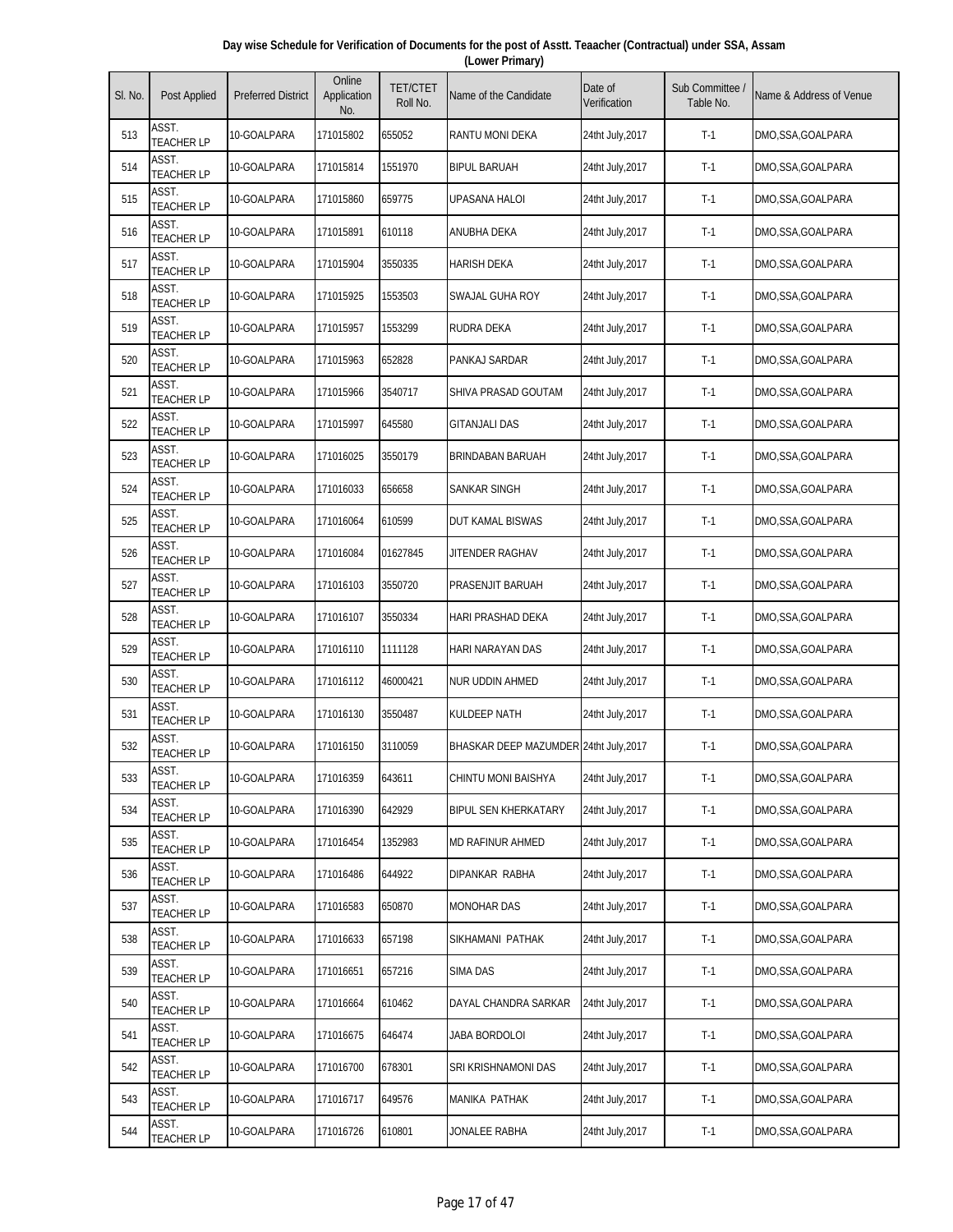| Day wise Schedule for Verification of Documents for the post of Asstt. Teaacher (Contractual) under SSA, Assam |  |
|----------------------------------------------------------------------------------------------------------------|--|
| (Lower Primary)                                                                                                |  |

| SI. No. | Post Applied               | <b>Preferred District</b> | Online<br>Application<br>No. | <b>TET/CTET</b><br>Roll No. | Name of the Candidate  | Date of<br>Verification | Sub Committee<br>Table No. | Name & Address of Venue |
|---------|----------------------------|---------------------------|------------------------------|-----------------------------|------------------------|-------------------------|----------------------------|-------------------------|
| 545     | ASST.<br><b>TEACHER LP</b> | 10-GOALPARA               | 171016728                    | 3000778                     | DEEPA MANI DEKA        | 24tht July, 2017        | $T-1$                      | DMO,SSA,GOALPARA        |
| 546     | ASST.<br><b>TEACHER LP</b> | 10-GOALPARA               | 171016731                    | 646495                      | JAGABANDHU DAS         | 24tht July, 2017        | $T-1$                      | DMO,SSA,GOALPARA        |
| 547     | ASST.<br><b>TEACHER LP</b> | 10-GOALPARA               | 171016750                    | 647127                      | JOGESWAR DAS           | 24tht July, 2017        | $T-1$                      | DMO,SSA,GOALPARA        |
| 548     | ASST.<br><b>TEACHER LP</b> | 10-GOALPARA               | 171016751                    | 3020149                     | <b>HAREKRISHNA DAS</b> | 24tht July, 2017        | $T-1$                      | DMO,SSA,GOALPARA        |
| 549     | ASST.<br><b>TEACHER LP</b> | 10-GOALPARA               | 171016768                    | 682365                      | JOYDHAN MORANG         | 24tht July, 2017        | $T-1$                      | DMO,SSA,GOALPARA        |
| 550     | ASST.<br><b>TEACHER LP</b> | 10-GOALPARA               | 171016775                    | 646947                      | JINTU DAS              | 24tht July, 2017        | $T-1$                      | DMO,SSA,GOALPARA        |
| 551     | ASST.<br><b>TEACHER LP</b> | 10-GOALPARA               | 171016794                    | 654005                      | PRIYANKA DAS           | 24tht July, 2017        | $T-1$                      | DMO,SSA,GOALPARA        |
| 552     | ASST.<br><b>TEACHER LP</b> | 10-GOALPARA               | 171016796                    | 671752                      | <b>DEEPIKA DAS</b>     | 24tht July, 2017        | $T-1$                      | DMO,SSA,GOALPARA        |
| 553     | ASST.<br><b>TEACHER LP</b> | 10-GOALPARA               | 171016807                    | 651854                      | <b>NAYAN MONI DAS</b>  | 24tht July, 2017        | $T-1$                      | DMO,SSA,GOALPARA        |
| 554     | ASST.<br><b>TEACHER LP</b> | 10-GOALPARA               | 171016809                    | 3020027                     | ANANTA KUMAR DEY       | 24tht July, 2017        | $T-1$                      | DMO,SSA,GOALPARA        |
| 555     | ASST.<br><b>TEACHER LP</b> | 10-GOALPARA               | 171016811                    | 690030                      | <b>ADITYA PATGIRI</b>  | 24tht July, 2017        | $T-1$                      | DMO,SSA,GOALPARA        |
| 556     | ASST.<br><b>TEACHER LP</b> | 10-GOALPARA               | 171016812                    | 610153                      | ARJUN DAS              | 24tht July, 2017        | $T-1$                      | DMO,SSA,GOALPARA        |
| 557     | ASST.<br><b>TEACHER LP</b> | 10-GOALPARA               | 171016844                    | 643725                      | <b>DALIMA DAS</b>      | 24tht July, 2017        | $T-1$                      | DMO,SSA,GOALPARA        |
| 558     | ASST.<br><b>TEACHER LP</b> | 10-GOALPARA               | 171016845                    | 690420                      | <b>BIPUL BORMON</b>    | 24tht July, 2017        | $T-1$                      | DMO,SSA,GOALPARA        |
| 559     | ASST.<br><b>TEACHER LP</b> | 10-GOALPARA               | 171016851                    | 643541                      | CHARITRA KR RABHA      | 24tht July, 2017        | $T-1$                      | DMO,SSA,GOALPARA        |
| 560     | ASST.<br><b>TEACHER LP</b> | 10-GOALPARA               | 171016862                    | 612127                      | TARUN CHANDRA SARKAR   | 24tht July, 2017        | $T-1$                      | DMO,SSA,GOALPARA        |
| 561     | ASST.<br><b>TEACHER LP</b> | 10-GOALPARA               | 171016866                    | 692269                      | SANJIT DAS             | 24tht July, 2017        | $T-1$                      | DMO,SSA,GOALPARA        |
| 562     | ASST.<br><b>TEACHER LP</b> | 10-GOALPARA               | 171016877                    | 658810                      | SULEN KUMAR BORDOLOI   | 24tht July, 2017        | $T-1$                      | DMO,SSA,GOALPARA        |
| 563     | ASST.<br><b>TEACHER LP</b> | 10-GOALPARA               | 171016885                    | 611953                      | LABITA RABHA           | 24tht July, 2017        | $T-1$                      | DMO,SSA,GOALPARA        |
| 564     | ASST.<br><b>TEACHER LP</b> | 10-GOALPARA               | 171016889                    | 611173                      | MUKTESWAR NAMO DAS     | 24tht July, 2017        | $T-1$                      | DMO, SSA, GOALPARA      |
| 565     | ASST.<br><b>TEACHER LP</b> | 10-GOALPARA               | 171016910                    | 643659                      | CHITTARANJAN BARMAN    | 24tht July, 2017        | $T-1$                      | DMO, SSA, GOALPARA      |
| 566     | ASST.<br><b>TEACHER LP</b> | 10-GOALPARA               | 171016911                    | 692755                      | TANKESWAR BORDOLOI     | 24tht July, 2017        | $T-1$                      | DMO,SSA,GOALPARA        |
| 567     | ASST.<br><b>TEACHER LP</b> | 10-GOALPARA               | 171016935                    | 659861                      | UTPAL HALOI            | 24tht July, 2017        | $T-1$                      | DMO,SSA,GOALPARA        |
| 568     | ASST.<br><b>TEACHER LP</b> | 10-GOALPARA               | 171016952                    | 641616                      | <b>BANASRI DAS</b>     | 24tht July, 2017        | $T-1$                      | DMO,SSA,GOALPARA        |
| 569     | ASST.<br><b>TEACHER LP</b> | 10-GOALPARA               | 171016959                    | 610249                      | <b>BASUDEV DAS</b>     | 24tht July, 2017        | $T-1$                      | DMO,SSA,GOALPARA        |
| 570     | ASST.<br><b>TEACHER LP</b> | 10-GOALPARA               | 171016991                    | 659043                      | SURABHI RABHA          | 24tht July, 2017        | $T-1$                      | DMO,SSA,GOALPARA        |
| 571     | ASST.<br><b>TEACHER LP</b> | 10-GOALPARA               | 171017005                    | 651727                      | NARAKANTA MALI         | 24tht July, 2017        | $T-1$                      | DMO,SSA,GOALPARA        |
| 572     | ASST.<br><b>TEACHER LP</b> | 10-GOALPARA               | 171017007                    | 653516                      | PRANAB DAS             | 24tht July, 2017        | $T-1$                      | DMO,SSA,GOALPARA        |
| 573     | ASST.<br><b>TEACHER LP</b> | 10-GOALPARA               | 171017057                    | 658340                      | SRI PUTU KONWAR        | 24tht July, 2017        | $T-1$                      | DMO,SSA,GOALPARA        |
| 574     | ASST.<br><b>TEACHER LP</b> | 10-GOALPARA               | 171017079                    | 652015                      | <b>NIKHIL CH DAS</b>   | 24tht July, 2017        | $T-1$                      | DMO,SSA,GOALPARA        |
| 575     | ASST.<br><b>TEACHER LP</b> | 10-GOALPARA               | 171017082                    | 653617                      | PRANATI SUTRADHAR      | 24tht July, 2017        | $T-1$                      | DMO,SSA,GOALPARA        |
| 576     | ASST.<br><b>TEACHER LP</b> | 10-GOALPARA               | 171017089                    | 690608                      | DIMPI HAZARIKA         | 24tht July, 2017        | $T-1$                      | DMO,SSA,GOALPARA        |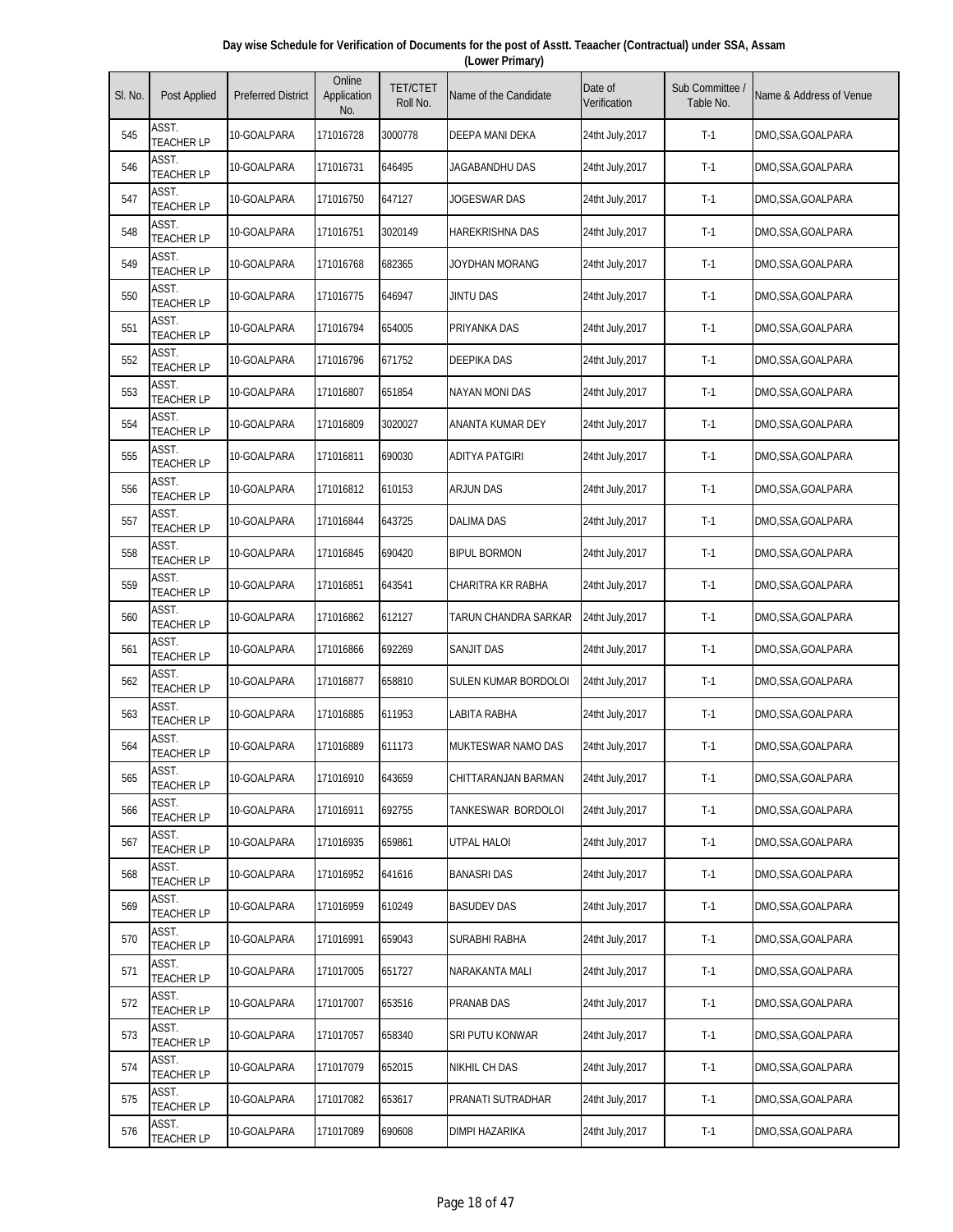| Day wise Schedule for Verification of Documents for the post of Asstt. Teaacher (Contractual) under SSA, Assam |  |
|----------------------------------------------------------------------------------------------------------------|--|
| (Lower Primary)                                                                                                |  |

| SI. No. | Post Applied               | <b>Preferred District</b> | Online<br>Application<br>No. | <b>TET/CTET</b><br>Roll No. | Name of the Candidate   | Date of<br>Verification | Sub Committee /<br>Table No. | Name & Address of Venue |
|---------|----------------------------|---------------------------|------------------------------|-----------------------------|-------------------------|-------------------------|------------------------------|-------------------------|
| 577     | ASST.<br><b>TEACHER LP</b> | 10-GOALPARA               | 171017125                    | 610554                      | DIPANGKAR DAS           | 24tht July, 2017        | $T-1$                        | DMO,SSA,GOALPARA        |
| 578     | ASST.<br><b>TEACHER LP</b> | 10-GOALPARA               | 171017153                    | 653426                      | PRAFULLA KUMAR RABHA    | 24tht July, 2017        | $T-1$                        | DMO,SSA,GOALPARA        |
| 579     | ASST.<br><b>TEACHER LP</b> | 10-GOALPARA               | 171017182                    | 683156                      | MANASH JYOTI MORANG     | 24tht July, 2017        | $T-1$                        | DMO,SSA,GOALPARA        |
| 580     | ASST.<br><b>TEACHER LP</b> | 10-GOALPARA               | 171017183                    | 642852                      | <b>BIPIN DAS</b>        | 24tht July, 2017        | $T-1$                        | DMO,SSA,GOALPARA        |
| 581     | ASST.<br><b>TEACHER LP</b> | 10-GOALPARA               | 171017193                    | 643317                      | CHAKRADHAR KAIBARTA     | 24tht July, 2017        | $T-1$                        | DMO,SSA,GOALPARA        |
| 582     | ASST.<br><b>TEACHER LP</b> | 10-GOALPARA               | 171017207                    | 678091                      | <b>BABA PEGU</b>        | 24tht July, 2017        | $T-1$                        | DMO,SSA,GOALPARA        |
| 583     | ASST.<br><b>TEACHER LP</b> | 10-GOALPARA               | 171017212                    | 686581                      | <b>RUHINI BORUAH</b>    | 24tht July, 2017        | $T-1$                        | DMO,SSA,GOALPARA        |
| 584     | ASST.<br><b>TEACHER LP</b> | 10-GOALPARA               | 171017222                    | 650088                      | <b>MINTU BISWAS</b>     | 24tht July, 2017        | $T-1$                        | DMO,SSA,GOALPARA        |
| 585     | ASST.<br><b>TEACHER LP</b> | 10-GOALPARA               | 171017226                    | 100431                      | <b>ASHIM MAZUMDAR</b>   | 24tht July, 2017        | $T-1$                        | DMO,SSA,GOALPARA        |
| 586     | ASST.<br><b>TEACHER LP</b> | 10-GOALPARA               | 171017245                    | 678271                      | SRI JUGESH DAS          | 24tht July, 2017        | $T-1$                        | DMO,SSA,GOALPARA        |
| 587     | ASST.<br><b>TEACHER LP</b> | 10-GOALPARA               | 171017257                    | 64558                       | GITANJALEE BANIKYA      | 24tht July, 2017        | $T-1$                        | DMO,SSA,GOALPARA        |
| 588     | ASST.<br><b>TEACHER LP</b> | 10-GOALPARA               | 171017262                    | 611493                      | <b>PURABI DAS</b>       | 24tht July, 2017        | $T-1$                        | DMO,SSA,GOALPARA        |
| 589     | ASST.<br><b>TEACHER LP</b> | 10-GOALPARA               | 171017274                    | 676843                      | RAMAKANTA DAS           | 24tht July, 2017        | $T-1$                        | DMO,SSA,GOALPARA        |
| 590     | ASST.<br><b>TEACHER LP</b> | 10-GOALPARA               | 171017306                    | 102427                      | <b>MRITYUNJOY GHOSH</b> | 24tht July, 2017        | $T-1$                        | DMO,SSA,GOALPARA        |
| 591     | ASST.<br><b>TEACHER LP</b> | 10-GOALPARA               | 171017326                    | 650658                      | <b>MITHUN DAS</b>       | 24tht July, 2017        | $T-1$                        | DMO,SSA,GOALPARA        |
| 592     | ASST.<br><b>TEACHER LP</b> | 10-GOALPARA               | 171017335                    | 610984                      | <b>MAHADEB RAY</b>      | 24tht July, 2017        | $T-1$                        | DMO,SSA,GOALPARA        |
| 593     | ASST.<br><b>TEACHER LP</b> | 10-GOALPARA               | 171017345                    | 686109                      | SISHURAM PATIR          | 24tht July, 2017        | $T-1$                        | DMO,SSA,GOALPARA        |
| 594     | ASST.<br><b>TEACHER LP</b> | 10-GOALPARA               | 171017362                    | 658714                      | SUDHA MOHAN RAY         | 24tht July, 2017        | $T-1$                        | DMO,SSA,GOALPARA        |
| 595     | ASST.<br><b>TEACHER LP</b> | 10-GOALPARA               | 171017392                    | 3550247                     | <b>DILIP DAS</b>        | 24tht July, 2017        | $T-1$                        | DMO,SSA,GOALPARA        |
| 596     | ASST.<br><b>TEACHER LP</b> | 10-GOALPARA               | 171017399                    | 652564                      | PABITRA KUMAR RABHA     | 24tht July, 2017        | $T-1$                        | DMO,SSA,GOALPARA        |
| 597     | ASST.<br><b>TEACHER LP</b> | 10-GOALPARA               | 171017463                    | 642978                      | <b>BISHAL MALAKAR</b>   | 24tht July, 2017        | $T-1$                        | DMO,SSA,GOALPARA        |
| 598     | ASST.<br><b>TEACHER LP</b> | 10-GOALPARA               | 171017490                    | 656291                      | SANATAN PATAR           | 24tht July, 2017        | $T-1$                        | DMO,SSA,GOALPARA        |
| 599     | ASST.<br><b>TEACHER LP</b> | 10-GOALPARA               | 171017527                    | 102106                      | <b>MANNA DEY</b>        | 24tht July, 2017        | $T-1$                        | DMO,SSA,GOALPARA        |
| 600     | ASST.<br><b>TEACHER LP</b> | 10-GOALPARA               | 171017536                    | 655663                      | RITUMANI HAZARIKA       | 24tht July, 2017        | $T-1$                        | DMO,SSA,GOALPARA        |
| 601     | ASST.<br><b>TEACHER LP</b> | 10-GOALPARA               | 171017537                    | 647120                      | JOGANANDA SARKAR        | 24tht July, 2017        | $T-1$                        | DMO,SSA,GOALPARA        |
| 602     | ASST.<br><b>TEACHER LP</b> | 10-GOALPARA               | 171017548                    | 648558                      | KRISHNA KANTA MANDAL    | 24tht July, 2017        | $T-1$                        | DMO,SSA,GOALPARA        |
| 603     | ASST.<br><b>TEACHER LP</b> | 10-GOALPARA               | 171017567                    | 611431                      | PRASENJIT SUTRADHAR     | 24tht July, 2017        | $T-1$                        | DMO,SSA,GOALPARA        |
| 604     | ASST.<br>TEACHER LP        | 10-GOALPARA               | 171017571                    | 642379                      | <b>BICHITRA DAS</b>     | 24tht July, 2017        | $T-1$                        | DMO,SSA,GOALPARA        |
| 605     | ASST.<br><b>TEACHER LP</b> | 10-GOALPARA               | 171017624                    | 649492                      | <b>MANASHI RABHA</b>    | 24tht July, 2017        | $T-1$                        | DMO,SSA,GOALPARA        |
| 606     | ASST.<br><b>TEACHER LP</b> | 10-GOALPARA               | 171017642                    | 644315                      | DHIRU RANI DAS          | 24tht July, 2017        | $T-1$                        | DMO,SSA,GOALPARA        |
| 607     | ASST.<br><b>TEACHER LP</b> | 10-GOALPARA               | 171017647                    | 683916                      | SOILEN DOLEY            | 24tht July, 2017        | $T-1$                        | DMO,SSA,GOALPARA        |
| 608     | ASST.<br><b>TEACHER LP</b> | 10-GOALPARA               | 171017694                    | 655551                      | <b>RIPA DAS</b>         | 24tht July, 2017        | $T-1$                        | DMO,SSA,GOALPARA        |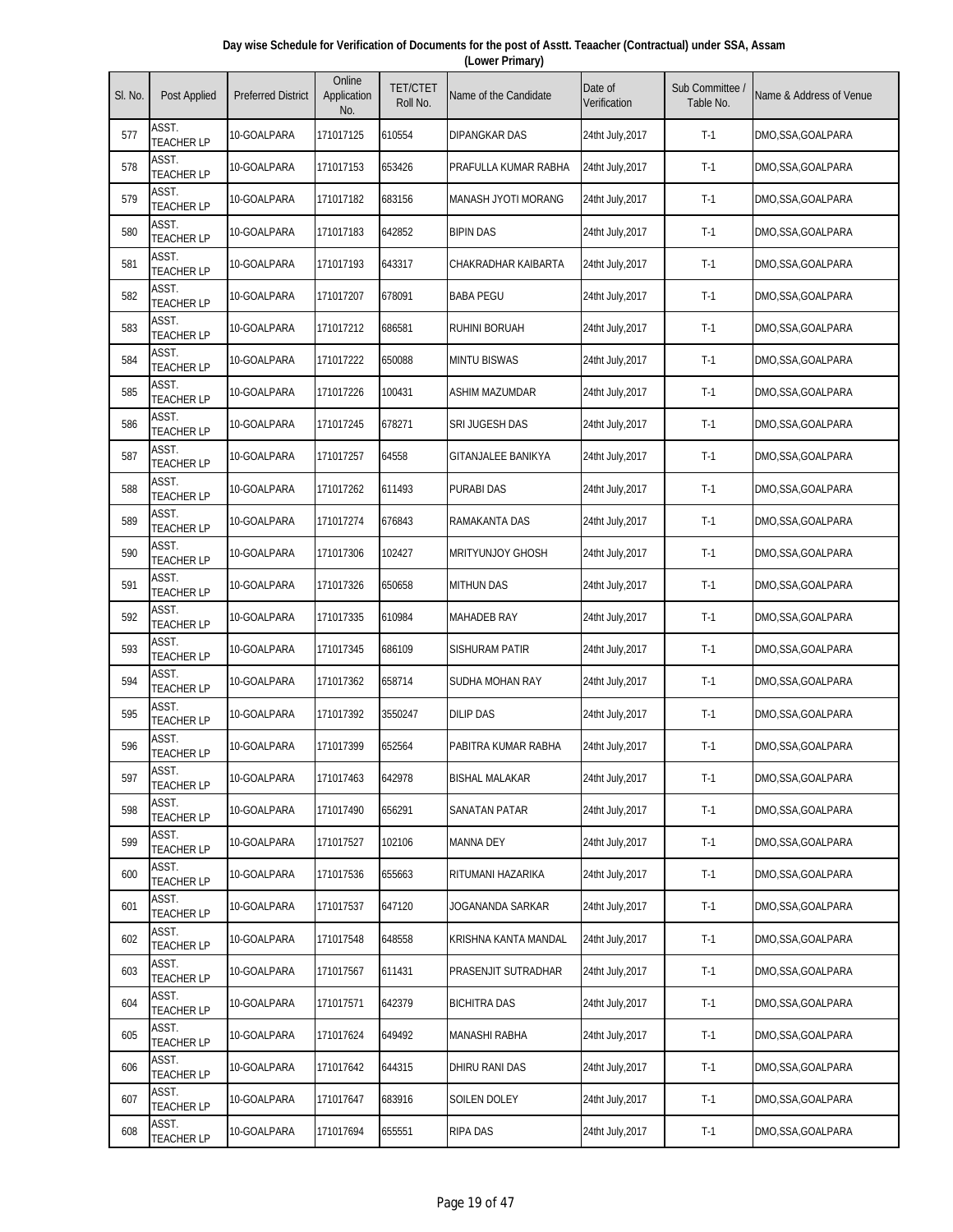| Day wise Schedule for Verification of Documents for the post of Asstt. Teaacher (Contractual) under SSA, Assam |  |
|----------------------------------------------------------------------------------------------------------------|--|
| (Lower Primary)                                                                                                |  |

| SI. No. | <b>Post Applied</b>        | <b>Preferred District</b> | Online<br>Application<br>No. | <b>TET/CTET</b><br>Roll No. | Name of the Candidate | Date of<br>Verification | Sub Committee<br>Table No. | Name & Address of Venue |
|---------|----------------------------|---------------------------|------------------------------|-----------------------------|-----------------------|-------------------------|----------------------------|-------------------------|
| 609     | ASST.<br><b>TEACHER LP</b> | 10-GOALPARA               | 171017721                    | 640653                      | ANIL KAIBARTA         | 24tht July, 2017        | $T-1$                      | DMO,SSA,GOALPARA        |
| 610     | ASST.<br><b>TEACHER LP</b> | 10-GOALPARA               | 171017728                    | 611252                      | NILKAMAL MONDAL       | 24tht July, 2017        | $T-1$                      | DMO,SSA,GOALPARA        |
| 611     | ASST.<br><b>TEACHER LP</b> | 10-GOALPARA               | 171017769                    | 692014                      | <b>RAKESH SARKAR</b>  | 24tht July, 2017        | $T-1$                      | DMO,SSA,GOALPARA        |
| 612     | ASST.<br><b>TEACHER LP</b> | 10-GOALPARA               | 171017789                    | 646699                      | JAYANTA DAS           | 24tht July, 2017        | $T-1$                      | DMO,SSA,GOALPARA        |
| 613     | ASST.<br><b>TEACHER LP</b> | 10-GOALPARA               | 171017813                    | 644015                      | <b>DEEPTI RABHA</b>   | 24tht July, 2017        | $T-1$                      | DMO,SSA,GOALPARA        |
| 614     | ASST.<br><b>TEACHER LP</b> | 10-GOALPARA               | 171017826                    | 103506                      | RANA MONDAL           | 24tht July, 2017        | $T-1$                      | DMO,SSA,GOALPARA        |
| 615     | ASST.<br><b>TEACHER LP</b> | 10-GOALPARA               | 171017884                    | 659136                      | <b>SUSHIL RABHA</b>   | 24tht July, 2017        | $T-1$                      | DMO,SSA,GOALPARA        |
| 616     | ASST.<br><b>TEACHER LP</b> | 10-GOALPARA               | 171017926                    | 685146                      | RAJ KUMAR DAS         | 24tht July, 2017        | $T-1$                      | DMO,SSA,GOALPARA        |
| 617     | ASST.<br><b>TEACHER LP</b> | 10-GOALPARA               | 171017935                    | 653123                      | <b>PINAKI DAS</b>     | 24tht July, 2017        | $T-1$                      | DMO,SSA,GOALPARA        |
| 618     | ASST.<br><b>TEACHER LP</b> | 10-GOALPARA               | 171017938                    | 51005486                    | ABUBAKKAR SIDDIQUE    | 24tht July, 2017        | $T-1$                      | DMO,SSA,GOALPARA        |
| 619     | ASST.<br><b>TEACHER LP</b> | 10-GOALPARA               | 171017991                    | 611044                      | <b>MANOHAR DAS</b>    | 24tht July, 2017        | $T-1$                      | DMO,SSA,GOALPARA        |
| 620     | ASST.<br><b>TEACHER LP</b> | 10-GOALPARA               | 171017997                    | 3550106                     | <b>BASANTA DAS</b>    | 24tht July, 2017        | $T-1$                      | DMO,SSA,GOALPARA        |
| 621     | ASST.<br><b>TEACHER LP</b> | 10-GOALPARA               | 171018029                    | 658634                      | SUBHA SARKAR          | 24tht July, 2017        | $T-1$                      | DMO,SSA,GOALPARA        |
| 622     | ASST.<br><b>TEACHER LP</b> | 10-GOALPARA               | 171018139                    | 690375                      | <b>BIJOY DAS</b>      | 24tht July, 2017        | $T-1$                      | DMO,SSA,GOALPARA        |
| 623     | ASST.<br><b>TEACHER LP</b> | 10-GOALPARA               | 171018173                    | 654758                      | RAKHAL MAJUMDAR       | 24tht July, 2017        | $T-1$                      | DMO,SSA,GOALPARA        |
| 624     | ASST.<br><b>TEACHER LP</b> | 10-GOALPARA               | 171018189                    | 641189                      | ARPANA MALAKAR        | 24tht July, 2017        | $T-1$                      | DMO,SSA,GOALPARA        |
| 625     | ASST.<br><b>TEACHER LP</b> | 10-GOALPARA               | 171018198                    | 692567                      | <b>PRABIN DAS</b>     | 24tht July, 2017        | $T-1$                      | DMO,SSA,GOALPARA        |
| 626     | ASST.<br><b>TEACHER LP</b> | 10-GOALPARA               | 171018223                    | 655812                      | <b>RUMI KACHARI</b>   | 24tht July, 2017        | $T-2$                      | DMO,SSA,GOALPARA        |
| 627     | ASST.<br><b>TEACHER LP</b> | 10-GOALPARA               | 171018245                    | 651003                      | SRI MRIDUL BANIKYA    | 24tht July, 2017        | $T-2$                      | DMO, SSA, GOALPARA      |
| 628     | ASST.<br><b>TEACHER LP</b> | 10-GOALPARA               | 171018250                    | 642283                      | <b>BHRIGUJIT DAS</b>  | 24tht July, 2017        | $T-2$                      | DMO,SSA,GOALPARA        |
| 629     | ASST.<br><b>TEACHER LP</b> | 10-GOALPARA               | 171018259                    | 646008                      | <b>HEMANTA MANDAL</b> | 24tht July, 2017        | $T-2$                      | DMO,SSA,GOALPARA        |
| 630     | ASST.<br><b>TEACHER LP</b> | 10-GOALPARA               | 171018346                    | 642031                      | <b>BHAGYA DAS</b>     | 24tht July, 2017        | $T-2$                      | DMO,SSA,GOALPARA        |
| 631     | ASST.<br><b>TEACHER LP</b> | 10-GOALPARA               | 171018350                    | 651865                      | NAYAN MONI RABHA      | 24tht July, 2017        | $T-2$                      | DMO,SSA,GOALPARA        |
| 632     | ASST.<br><b>TEACHER LP</b> | 10-GOALPARA               | 171018388                    | 657327                      | SMRITIREKHA MALAKAR   | 24tht July, 2017        | $T-2$                      | DMO,SSA,GOALPARA        |
| 633     | ASST.<br><b>TEACHER LP</b> | 10-GOALPARA               | 171018405                    | 3030549                     | PRADIP MEDHI          | 24tht July, 2017        | $T-2$                      | DMO,SSA,GOALPARA        |
| 634     | ASST.<br><b>TEACHER LP</b> | 10-GOALPARA               | 171018408                    | 610175                      | ASHISH KR RABHA       | 24tht July, 2017        | $T-2$                      | DMO,SSA,GOALPARA        |
| 635     | ASST.<br><b>TEACHER LP</b> | 10-GOALPARA               | 171018437                    | 659874                      | UTPAL RABHA           | 24tht July, 2017        | $T-2$                      | DMO, SSA, GOALPARA      |
| 636     | ASST.<br><b>TEACHER LP</b> | 10-GOALPARA               | 171018440                    | 691041                      | KARTIK RAJAK          | 24tht July, 2017        | $T-2$                      | DMO,SSA,GOALPARA        |
| 637     | ASST.<br><b>TEACHER LP</b> | 10-GOALPARA               | 171018453                    | 1551668                     | AJANTA SINDHU         | 24tht July, 2017        | $T-2$                      | DMO,SSA,GOALPARA        |
| 638     | ASST.<br><b>TEACHER LP</b> | 10-GOALPARA               | 171018456                    | 647534                      | JYOTI PRASAD DAS      | 24tht July, 2017        | $T-2$                      | DMO,SSA,GOALPARA        |
| 639     | ASST.<br><b>TEACHER LP</b> | 10-GOALPARA               | 171018457                    | 657562                      | <b>ARUN DAS</b>       | 24tht July, 2017        | $T-2$                      | DMO,SSA,GOALPARA        |
| 640     | ASST.<br><b>TEACHER LP</b> | 10-GOALPARA               | 171018470                    | 69145                       | MONUJ KUMAR DAS       | 24tht July, 2017        | $T-2$                      | DMO,SSA,GOALPARA        |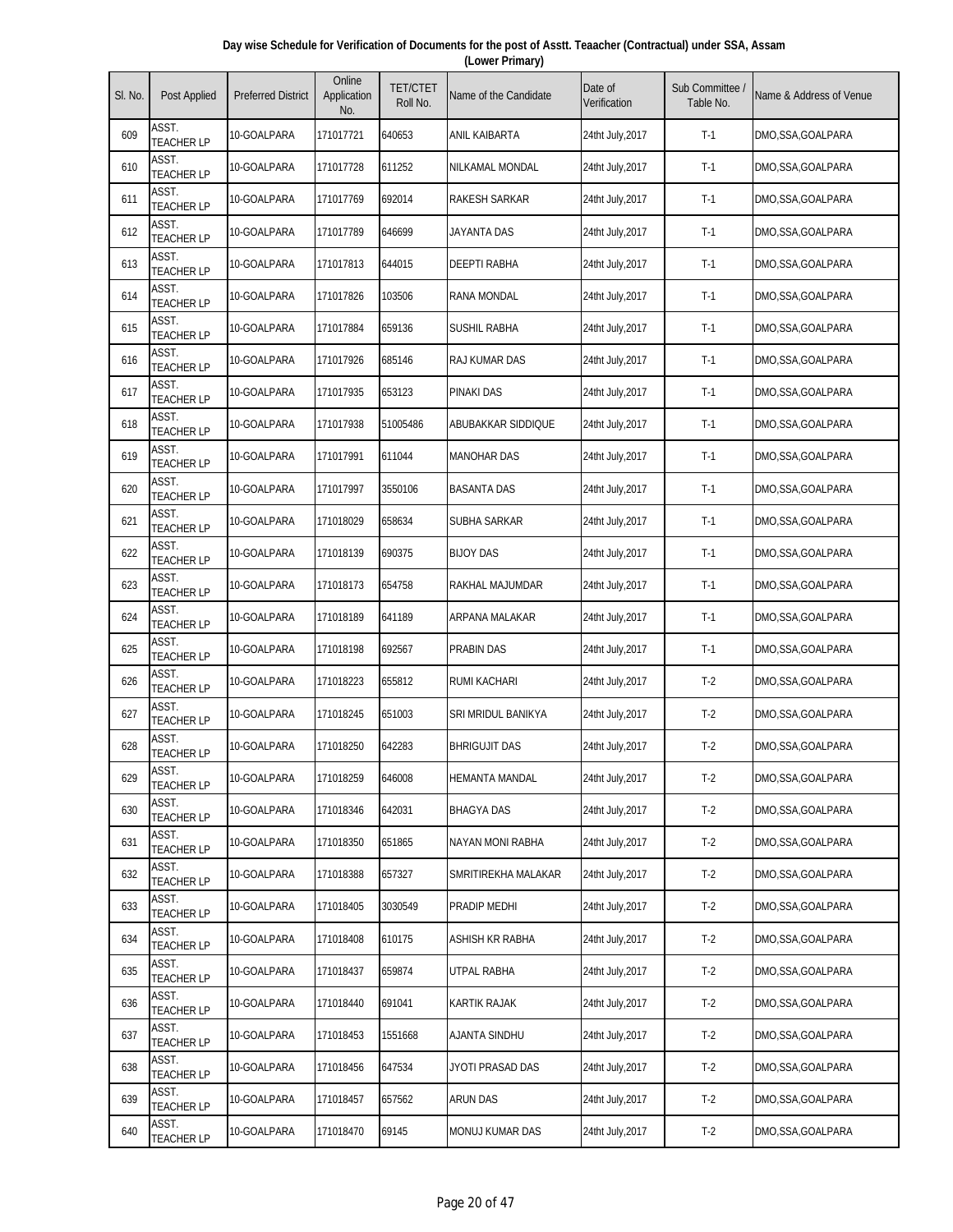| Day wise Schedule for Verification of Documents for the post of Asstt. Teaacher (Contractual) under SSA, Assam |  |
|----------------------------------------------------------------------------------------------------------------|--|
| (Lower Primary)                                                                                                |  |

| SI. No. | <b>Post Applied</b>        | <b>Preferred District</b> | Online<br>Application<br>No. | <b>TET/CTET</b><br>Roll No. | Name of the Candidate    | Date of<br>Verification | Sub Committee<br>Table No. | Name & Address of Venue |
|---------|----------------------------|---------------------------|------------------------------|-----------------------------|--------------------------|-------------------------|----------------------------|-------------------------|
| 641     | ASST.<br><b>TEACHER LP</b> | 10-GOALPARA               | 171018479                    | 642811                      | <b>BINOD BORO</b>        | 24tht July, 2017        | $T-2$                      | DMO,SSA,GOALPARA        |
| 642     | ASST.<br><b>TEACHER LP</b> | 10-GOALPARA               | 171018486                    | 1554247                     | <b>MRITUNJAY KOCH</b>    | 24tht July, 2017        | $T-2$                      | DMO,SSA,GOALPARA        |
| 643     | ASST.<br><b>TEACHER LP</b> | 10-GOALPARA               | 171018491                    | 103949                      | SAMIR CHANDRA DAS        | 24tht July, 2017        | $T-2$                      | DMO,SSA,GOALPARA        |
| 644     | ASST.<br><b>TEACHER LP</b> | 10-GOALPARA               | 171018497                    | 670966                      | <b>BIJOY KRISHNA DAS</b> | 24tht July, 2017        | $T-2$                      | DMO,SSA,GOALPARA        |
| 645     | ASST.<br><b>TEACHER LP</b> | 10-GOALPARA               | 171018516                    | 674185                      | <b>DIPANJALI DAS</b>     | 24tht July, 2017        | $T-2$                      | DMO,SSA,GOALPARA        |
| 646     | ASST.<br><b>TEACHER LP</b> | 10-GOALPARA               | 171018535                    | 659317                      | TAPAN KUMAR DAS          | 24tht July, 2017        | $T-2$                      | DMO,SSA,GOALPARA        |
| 647     | ASST.<br><b>TEACHER LP</b> | 10-GOALPARA               | 171018536                    | 1033168                     | PRANKRISHNA DAS          | 24tht July, 2017        | $T-2$                      | DMO,SSA,GOALPARA        |
| 648     | ASST.<br><b>TEACHER LP</b> | 10-GOALPARA               | 171018558                    | 691756                      | PARTHA PRATIM DAS        | 24tht July, 2017        | $T-2$                      | DMO,SSA,GOALPARA        |
| 649     | ASST.<br><b>TEACHER LP</b> | 10-GOALPARA               | 171018585                    | 659710                      | <b>UDHAB MEDHI</b>       | 24tht July, 2017        | $T-2$                      | DMO,SSA,GOALPARA        |
| 650     | ASST.<br><b>TEACHER LP</b> | 10-GOALPARA               | 171018592                    | 645581                      | <b>GITANJALI DAS</b>     | 24tht July, 2017        | $T-2$                      | DMO,SSA,GOALPARA        |
| 651     | ASST.<br><b>TEACHER LP</b> | 10-GOALPARA               | 171018605                    | 611925                      | <b>SOMA DAS</b>          | 24tht July, 2017        | $T-2$                      | DMO,SSA,GOALPARA        |
| 652     | ASST.<br><b>TEACHER LP</b> | 10-GOALPARA               | 171018610                    | 611729                      | SABITA HAJONG            | 24tht July, 2017        | $T-2$                      | DMO,SSA,GOALPARA        |
| 653     | ASST.<br><b>TEACHER LP</b> | 10-GOALPARA               | 171018635                    | 644450                      | DIBYAJYOTI DAS           | 24tht July, 2017        | $T-2$                      | DMO,SSA,GOALPARA        |
| 654     | ASST.<br><b>TEACHER LP</b> | 10-GOALPARA               | 171018639                    | 611811                      | <b>SANJOY DAS</b>        | 24tht July, 2017        | $T-2$                      | DMO,SSA,GOALPARA        |
| 655     | ASST.<br><b>TEACHER LP</b> | 10-GOALPARA               | 171018674                    | 56002765                    | MEHBOOB ALI AZAD         | 24tht July, 2017        | $T-2$                      | DMO, SSA, GOALPARA      |
| 656     | ASST.<br><b>TEACHER LP</b> | 10-GOALPARA               | 171018691                    | 690773                      | <b>HARI DAS</b>          | 24tht July, 2017        | $T-2$                      | DMO,SSA,GOALPARA        |
| 657     | ASST.<br><b>TEACHER LP</b> | 10-GOALPARA               | 171018706                    | 650211                      | MISS BINITA DAS          | 24tht July, 2017        | $T-2$                      | DMO,SSA,GOALPARA        |
| 658     | ASST.<br><b>TEACHER LP</b> | 10-GOALPARA               | 171018736                    | 100405                      | ARPITA SUTRADHAR         | 24tht July, 2017        | $T-2$                      | DMO,SSA,GOALPARA        |
| 659     | ASST.<br><b>TEACHER LP</b> | 10-GOALPARA               | 171018746                    | 102649                      | <b>NITAI DAS</b>         | 24tht July, 2017        | $T-2$                      | DMO, SSA, GOALPARA      |
| 660     | ASST.<br><b>TEACHER LP</b> | 10-GOALPARA               | 171018825                    | 108662                      | <b>SENGKAM K MARAK</b>   | 24tht July, 2017        | $T-2$                      | DMO,SSA,GOALPARA        |
| 661     | ASST.<br><b>TEACHER LP</b> | 10-GOALPARA               | 171018848                    | 1033522                     | <b>BHABANI KHATIODA</b>  | 24tht July, 2017        | $T-2$                      | DMO,SSA,GOALPARA        |
| 662     | ASST.<br><b>TEACHER LP</b> | 10-GOALPARA               | 171018862                    | 653964                      | PRITI MANDAL             | 24tht July, 2017        | $T-2$                      | DMO,SSA,GOALPARA        |
| 663     | ASST.<br><b>TEACHER LP</b> | 10-GOALPARA               | 171018867                    | 1031998                     | ANUP THAKURIA            | 24tht July, 2017        | $T-2$                      | DMO,SSA,GOALPARA        |
| 664     | ASST.<br><b>TEACHER LP</b> | 10-GOALPARA               | 171018876                    | 643980                      | DEEPJYOTI DAS            | 24tht July, 2017        | $T-2$                      | DMO, SSA, GOALPARA      |
| 665     | ASST.<br><b>TEACHER LP</b> | 10-GOALPARA               | 171018902                    | 3010475                     | MD SAYEDUL HOQUE         | 24tht July, 2017        | $T-2$                      | DMO,SSA,GOALPARA        |
| 666     | ASST.<br><b>TEACHER LP</b> | 10-GOALPARA               | 171018904                    | 680078                      | AJOY BORO                | 24tht July, 2017        | $T-2$                      | DMO,SSA,GOALPARA        |
| 667     | ASST.<br><b>TEACHER LP</b> | 10-GOALPARA               | 171018931                    | 670578                      | <b>ARUP KULI</b>         | 24tht July, 2017        | $T-2$                      | DMO, SSA, GOALPARA      |
| 668     | ASST.<br><b>TEACHER LP</b> | 10-GOALPARA               | 171018937                    | 670578                      | ARUP KULI                | 24tht July, 2017        | $T-2$                      | DMO,SSA,GOALPARA        |
| 669     | ASST.<br><b>TEACHER LP</b> | 10-GOALPARA               | 171018966                    | 3020330                     | RIBAR HORO               | 24tht July, 2017        | $T-2$                      | DMO,SSA,GOALPARA        |
| 670     | ASST.<br><b>TEACHER LP</b> | 10-GOALPARA               | 171018995                    | 684778                      | PRANABJYOTI PATIRI       | 24tht July, 2017        | $T-2$                      | DMO,SSA,GOALPARA        |
| 671     | ASST.<br><b>TEACHER LP</b> | 10-GOALPARA               | 171018996                    | 3020315                     | RAHMAT ALI               | 24tht July, 2017        | $T-2$                      | DMO,SSA,GOALPARA        |
| 672     | ASST.<br><b>TEACHER LP</b> | 10-GOALPARA               | 171019014                    | 1033500                     | UMESH DAS                | 24tht July, 2017        | $T-2$                      | DMO,SSA,GOALPARA        |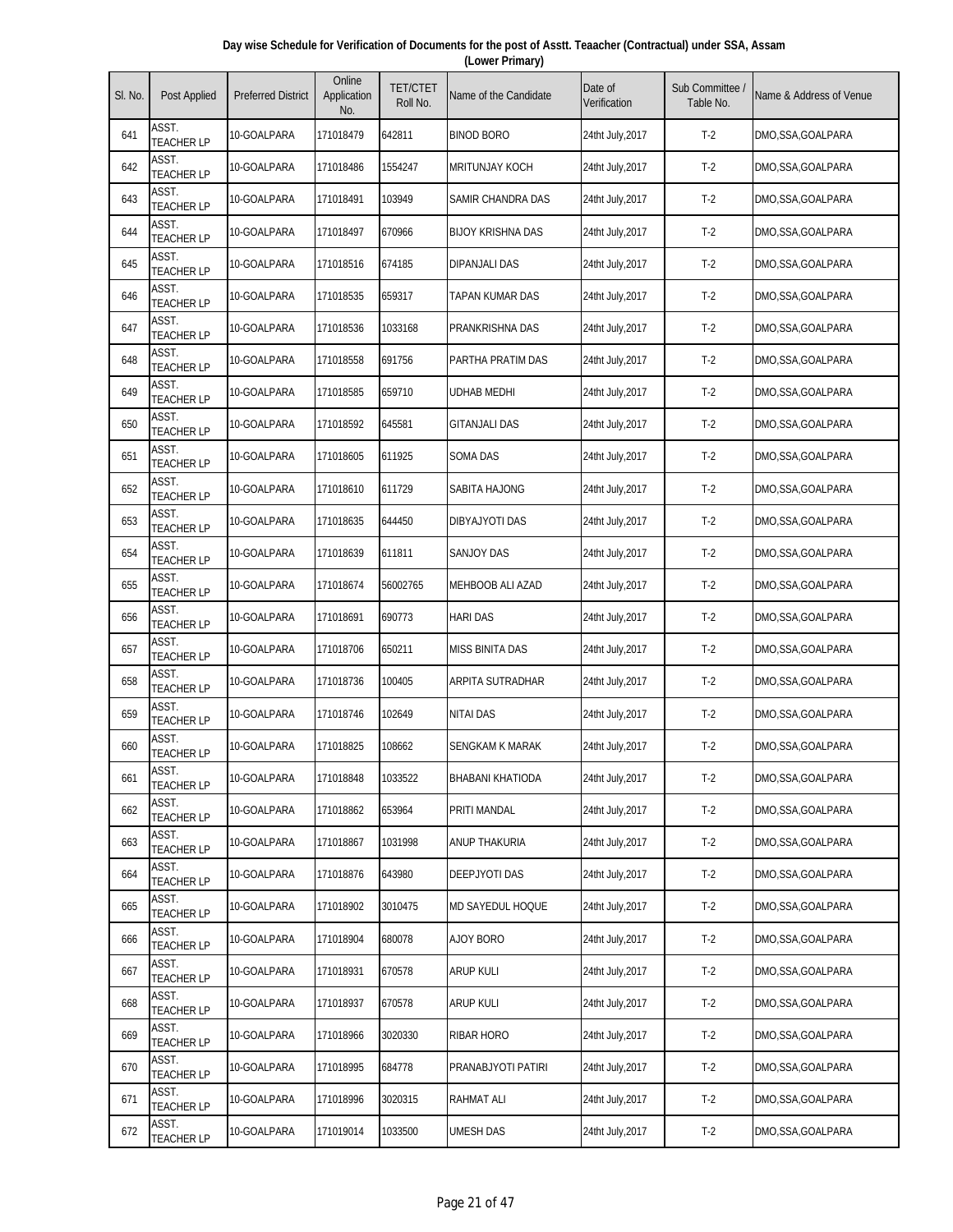| Day wise Schedule for Verification of Documents for the post of Asstt. Teaacher (Contractual) under SSA, Assam |  |
|----------------------------------------------------------------------------------------------------------------|--|
| (Lower Primary)                                                                                                |  |

| SI. No. | Post Applied               | <b>Preferred District</b> | Online<br>Application<br>No. | <b>TET/CTET</b><br>Roll No. | Name of the Candidate                  | Date of<br>Verification | Sub Committee<br>Table No. | Name & Address of Venue |
|---------|----------------------------|---------------------------|------------------------------|-----------------------------|----------------------------------------|-------------------------|----------------------------|-------------------------|
| 673     | ASST.<br><b>TEACHER LP</b> | 10-GOALPARA               | 171019036                    | 3030626                     | <b>RINA NATH</b>                       | 24tht July, 2017        | $T-2$                      | DMO,SSA,GOALPARA        |
| 674     | ASST.<br><b>TEACHER LP</b> | 10-GOALPARA               | 171019056                    | 56002239                    | JULEKHA KHATUN                         | 24tht July, 2017        | $T-2$                      | DMO, SSA, GOALPARA      |
| 675     | ASST.<br><b>TEACHER LP</b> | 10-GOALPARA               | 171019059                    | 651092                      | <b>MRIDUV DAS</b>                      | 24tht July, 2017        | $T-2$                      | DMO,SSA,GOALPARA        |
| 676     | ASST.<br><b>TEACHER LP</b> | 10-GOALPARA               | 171019061                    | 652240                      | NIRANJAN RABHA                         | 24tht July, 2017        | $T-2$                      | DMO,SSA,GOALPARA        |
| 677     | ASST.<br><b>TEACHER LP</b> | 10-GOALPARA               | 171019072                    | 3020353                     | <b>SANJAY NATH</b>                     | 24tht July, 2017        | $T-2$                      | DMO,SSA,GOALPARA        |
| 678     | ASST.<br><b>TEACHER LP</b> | 10-GOALPARA               | 171019073                    | 2031679                     | NABIN BHANDARI                         | 24tht July, 2017        | $T-2$                      | DMO, SSA, GOALPARA      |
| 679     | ASST.<br><b>TEACHER LP</b> | 10-GOALPARA               | 171019077                    | 640109                      | ABHIJIT RABHA                          | 24tht July, 2017        | $T-2$                      | DMO,SSA,GOALPARA        |
| 680     | ASST.<br><b>TEACHER LP</b> | 10-GOALPARA               | 171019102                    | 655642                      | RITTIK DAS                             | 24tht July, 2017        | $T-2$                      | DMO,SSA,GOALPARA        |
| 681     | ASST.<br><b>TEACHER LP</b> | 10-GOALPARA               | 171019113                    | 612151                      | <b>UPEN CHAKI</b>                      | 24tht July, 2017        | $T-2$                      | DMO,SSA,GOALPARA        |
| 682     | ASST.<br><b>TEACHER LP</b> | 10-GOALPARA               | 171019143                    | 1012605                     | <b>MANOJ NATH</b>                      | 24tht July, 2017        | $T-2$                      | DMO,SSA,GOALPARA        |
| 683     | ASST.<br><b>TEACHER LP</b> | 10-GOALPARA               | 171019154                    | 1033087                     | PARESH KUMAR TALUKDAR 24tht July, 2017 |                         | $T-2$                      | DMO,SSA,GOALPARA        |
| 684     | ASST.<br><b>TEACHER LP</b> | 10-GOALPARA               | 171019155                    | 08402305                    | <b>BAHID KHAN</b>                      | 24tht July, 2017        | $T-2$                      | DMO,SSA,GOALPARA        |
| 685     | ASST.<br><b>TEACHER LP</b> | 10-GOALPARA               | 171019157                    | 653775                      | PRANJIT RABHA                          | 24tht July, 2017        | $T-2$                      | DMO,SSA,GOALPARA        |
| 686     | ASST.<br><b>TEACHER LP</b> | 10-GOALPARA               | 171019173                    | 646787                      | JAYASHREE DEKA                         | 24tht July, 2017        | $T-2$                      | DMO,SSA,GOALPARA        |
| 687     | ASST.<br><b>TEACHER LP</b> | 10-GOALPARA               | 171019191                    | 644258                      | DHARMENDRA ROY                         | 24tht July, 2017        | $T-2$                      | DMO, SSA, GOALPARA      |
| 688     | ASST.<br><b>TEACHER LP</b> | 10-GOALPARA               | 171019214                    | 1033445                     | TAPAN DAS                              | 24tht July, 2017        | $T-2$                      | DMO,SSA,GOALPARA        |
| 689     | ASST.<br><b>TEACHER LP</b> | 10-GOALPARA               | 171019228                    | 686845                      | TAPAN SONOWAL                          | 24tht July, 2017        | $T-2$                      | DMO,SSA,GOALPARA        |
| 690     | ASST.<br><b>TEACHER LP</b> | 10-GOALPARA               | 171019249                    | 610141                      | ARADHAN SARKAR                         | 24tht July, 2017        | $T-2$                      | DMO,SSA,GOALPARA        |
| 691     | ASST.<br><b>TEACHER LP</b> | 10-GOALPARA               | 171019276                    | 676849                      | RAMEN CHANDRA DAS                      | 24tht July, 2017        | $T-2$                      | DMO,SSA,GOALPARA        |
| 692     | ASST.<br><b>TEACHER LP</b> | 10-GOALPARA               | 171019280                    | 649545                      | <b>MANIK SUTRADHAR</b>                 | 24tht July, 2017        | $T-2$                      | DMO,SSA,GOALPARA        |
| 693     | ASST.<br><b>TEACHER LP</b> | 10-GOALPARA               | 171019286                    | 644480                      | <b>DIGANTA DAS</b>                     | 24tht July, 2017        | $T-2$                      | DMO,SSA,GOALPARA        |
| 694     | ASST.<br><b>TEACHER LP</b> | 10-GOALPARA               | 171019301                    | 15052444                    | SHASHI                                 | 24tht July, 2017        | $T-2$                      | DMO,SSA,GOALPARA        |
| 695     | ASST.<br><b>TEACHER LP</b> | 10-GOALPARA               | 171019350                    | 647470                      | JUTIKA BASUMATARY                      | 24tht July, 2017        | $T-2$                      | DMO,SSA,GOALPARA        |
| 696     | ASST.<br><b>TEACHER LP</b> | 10-GOALPARA               | 171019371                    | 3010490                     | MITHU DEKA                             | 24tht July, 2017        | $T-2$                      | DMO,SSA,GOALPARA        |
| 697     | ASST.<br><b>TEACHER LP</b> | 10-GOALPARA               | 171019387                    | 680951                      | <b>BISWANATH PAMEHGAM</b>              | 24tht July, 2017        | $T-2$                      | DMO,SSA,GOALPARA        |
| 698     | ASST.<br><b>TEACHER LP</b> | 10-GOALPARA               | 171019402                    | 657590                      | <b>BALARAM SARKAR</b>                  | 24tht July, 2017        | $T-2$                      | DMO,SSA,GOALPARA        |
| 699     | ASST.<br><b>TEACHER LP</b> | 10-GOALPARA               | 171019457                    | 623402                      | DIPSHIKHA DOLEY                        | 24tht July, 2017        | $T-2$                      | DMO,SSA,GOALPARA        |
| 700     | ASST.<br><b>TEACHER LP</b> | 10-GOALPARA               | 171019466                    | 1012471                     | KHAGEN DEKA                            | 24tht July, 2017        | $T-2$                      | DMO, SSA, GOALPARA      |
| 701     | ASST.<br><b>TEACHER LP</b> | 10-GOALPARA               | 171019483                    | 648463                      | KISHORE KUMAR DAS                      | 24tht July, 2017        | $T-2$                      | DMO,SSA,GOALPARA        |
| 702     | ASST.<br><b>TEACHER LP</b> | 10-GOALPARA               | 171019488                    | 655956                      | RUPAM BAISHYA                          | 24tht July, 2017        | $T-2$                      | DMO,SSA,GOALPARA        |
| 703     | ASST.<br><b>TEACHER LP</b> | 10-GOALPARA               | 171019497                    | 656995                      | SHATYA MALI                            | 24tht July, 2017        | $T-2$                      | DMO,SSA,GOALPARA        |
| 704     | ASST.<br><b>TEACHER LP</b> | 10-GOALPARA               | 171019514                    | 610739                      | JAGAT RABHA                            | 24tht July, 2017        | $T-2$                      | DMO,SSA,GOALPARA        |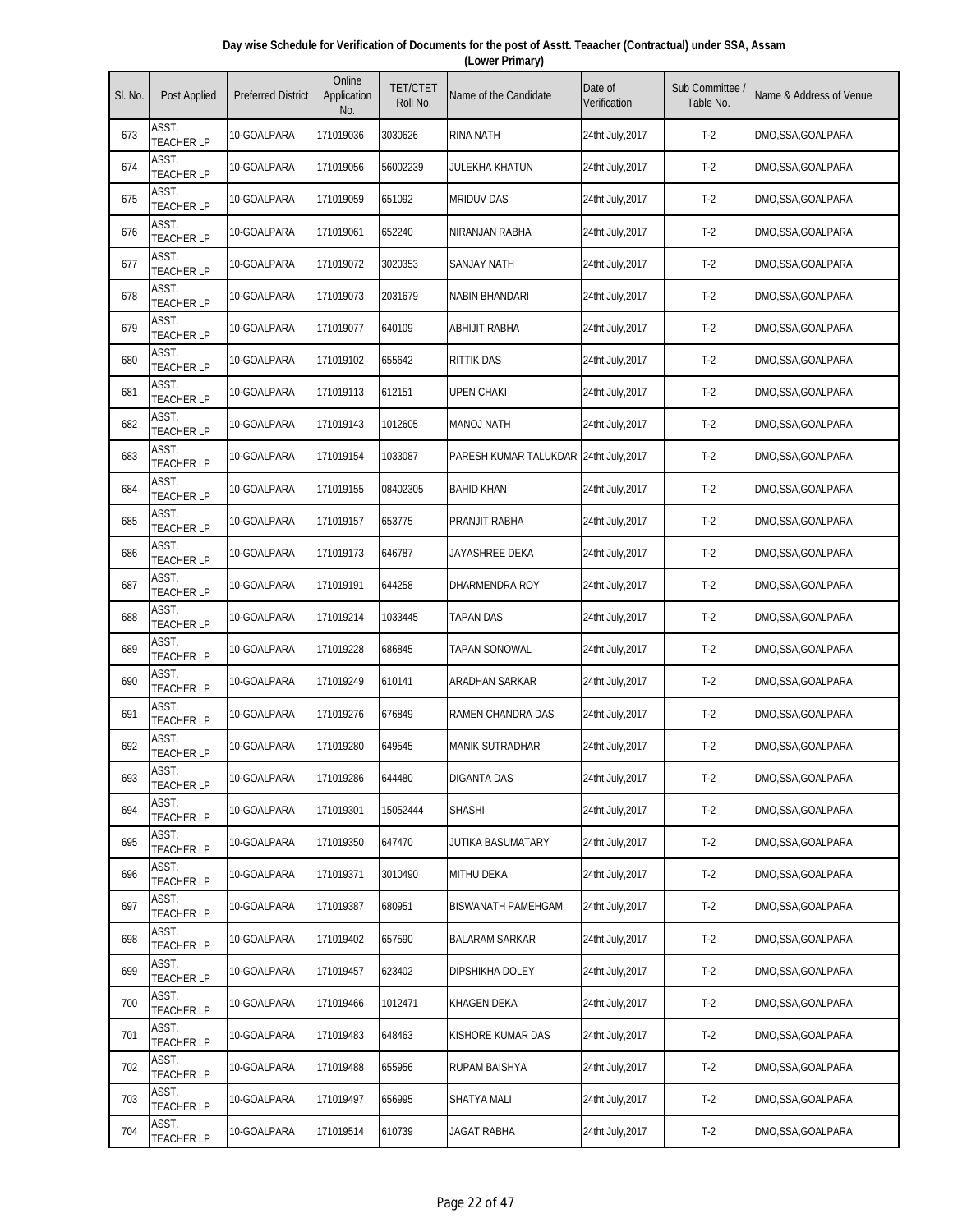| Day wise Schedule for Verification of Documents for the post of Asstt. Teaacher (Contractual) under SSA, Assam |  |
|----------------------------------------------------------------------------------------------------------------|--|
| (Lower Primary)                                                                                                |  |

| SI. No. | <b>Post Applied</b>        | <b>Preferred District</b> | Online<br>Application<br>No. | <b>TET/CTET</b><br>Roll No. | Name of the Candidate      | Date of<br>Verification | Sub Committee /<br>Table No. | Name & Address of Venue |
|---------|----------------------------|---------------------------|------------------------------|-----------------------------|----------------------------|-------------------------|------------------------------|-------------------------|
| 705     | ASST.<br><b>TEACHER LP</b> | 10-GOALPARA               | 171019525                    | 641621                      | <b>BANDANA DAS</b>         | 24tht July, 2017        | $T-2$                        | DMO,SSA,GOALPARA        |
| 706     | ASST.<br><b>TEACHER LP</b> | 10-GOALPARA               | 171019533                    | 625710                      | <b>BHARAT PEGU</b>         | 24tht July, 2017        | $T-2$                        | DMO,SSA,GOALPARA        |
| 707     | ASST.<br><b>TEACHER LP</b> | 10-GOALPARA               | 171019538                    | 690488                      | CHANDAN MALO DAS           | 24tht July, 2017        | $T-2$                        | DMO,SSA,GOALPARA        |
| 708     | ASST.<br><b>TEACHER LP</b> | 10-GOALPARA               | 171019541                    | 653620                      | PRANAY KUMAR BISWAS        | 24tht July, 2017        | $T-2$                        | DMO,SSA,GOALPARA        |
| 709     | ASST.<br><b>TEACHER LP</b> | 10-GOALPARA               | 171019568                    | 610488                      | DEVA NATH RABHA            | 24tht July, 2017        | $T-2$                        | DMO,SSA,GOALPARA        |
| 710     | ASST.<br><b>TEACHER LP</b> | 10-GOALPARA               | 171019576                    | 1012507                     | KUSHAL RAJBONGSHI          | 24tht July, 2017        | $T-2$                        | DMO,SSA,GOALPARA        |
| 711     | ASST.<br><b>TEACHER LP</b> | 10-GOALPARA               | 171019591                    | 656207                      | <b>SAISHAB DAS</b>         | 24tht July, 2017        | $T-2$                        | DMO,SSA,GOALPARA        |
| 712     | ASST.<br><b>TEACHER LP</b> | 10-GOALPARA               | 171019615                    | 651186                      | <b>BINITA ROY</b>          | 24tht July,2017         | $T-2$                        | DMO,SSA,GOALPARA        |
| 713     | ASST.<br><b>TEACHER LP</b> | 10-GOALPARA               | 171019618                    | 657596                      | <b>BANDITA HALOI</b>       | 24tht July, 2017        | $T-2$                        | DMO,SSA,GOALPARA        |
| 714     | ASST.<br><b>TEACHER LP</b> | 10-GOALPARA               | 171019624                    | 3030213                     | <b>DWIJEN BARUAH</b>       | 24tht July, 2017        | $T-2$                        | DMO,SSA,GOALPARA        |
| 715     | ASST.<br><b>TEACHER LP</b> | 10-GOALPARA               | 171019635                    | 690429                      | <b>BIRAM MALO DAS</b>      | 24tht July, 2017        | $T-2$                        | DMO,SSA,GOALPARA        |
| 716     | ASST.<br><b>TEACHER LP</b> | 10-GOALPARA               | 171019648                    | 1011770                     | ANJU LAHKAR                | 24tht July, 2017        | $T-2$                        | DMO,SSA,GOALPARA        |
| 717     | ASST.<br><b>TEACHER LP</b> | 10-GOALPARA               | 171019657                    | 681946                      | <b>HEMANTA KAMAN</b>       | 24tht July, 2017        | $T-2$                        | DMO,SSA,GOALPARA        |
| 718     | ASST.<br><b>TEACHER LP</b> | 10-GOALPARA               | 171019658                    | 1032425                     | <b>GANESH TALUKDAR</b>     | 24tht July, 2017        | $T-2$                        | DMO,SSA,GOALPARA        |
| 719     | ASST.<br><b>TEACHER LP</b> | 10-GOALPARA               | 171019667                    | 682049                      | <b>INDRAJIT BASUMATARY</b> | 24tht July, 2017        | $T-2$                        | DMO,SSA,GOALPARA        |
| 720     | ASST.<br><b>TEACHER LP</b> | 10-GOALPARA               | 171019668                    | 610446                      | CHINTAHARAN MANDAL         | 24tht July, 2017        | $T-2$                        | DMO,SSA,GOALPARA        |
| 721     | ASST.<br><b>TEACHER LP</b> | 10-GOALPARA               | 171019698                    | 652053                      | <b>NIL RATAN DAS</b>       | 24tht July, 2017        | $T-2$                        | DMO,SSA,GOALPARA        |
| 722     | ASST.<br><b>TEACHER LP</b> | 10-GOALPARA               | 171019725                    | 610769                      | JAYPRAKASH RABHA           | 24tht July, 2017        | $T-2$                        | DMO,SSA,GOALPARA        |
| 723     | ASST.<br><b>TEACHER LP</b> | 10-GOALPARA               | 171019728                    | 101630                      | JINIYA MAHANTA             | 24tht July, 2017        | $T-2$                        | DMO,SSA,GOALPARA        |
| 724     | ASST.<br><b>TEACHER LP</b> | 10-GOALPARA               | 171019768                    | 657502                      | <b>AJOY KUMAR DAS</b>      | 24tht July, 2017        | $T-2$                        | DMO,SSA,GOALPARA        |
| 725     | ASST.<br><b>TEACHER LP</b> | 10-GOALPARA               | 171019769                    | 1310779                     | OM PRAKASH TIWARI          | 24tht July, 2017        | $T-2$                        | DMO,SSA,GOALPARA        |
| 726     | ASST.<br><b>TEACHER LP</b> | 10-GOALPARA               | 171019770                    | 659498                      | TINKU DAS                  | 24tht July, 2017        | $T-2$                        | DMO,SSA,GOALPARA        |
| 727     | ASST.<br><b>TEACHER LP</b> | 10-GOALPARA               | 171019776                    | 3012387                     | PRATIMA PAUL               | 24tht July, 2017        | $T-2$                        | DMO,SSA,GOALPARA        |
| 728     | ASST.<br><b>TEACHER LP</b> | 10-GOALPARA               | 171019777                    | 641621                      | BANDANA DAS                | 24tht July, 2017        | $T-2$                        | DMO,SSA,GOALPARA        |
| 729     | ASST.<br><b>TEACHER LP</b> | 10-GOALPARA               | 171019780                    | 645339                      | <b>GAJEN CHANDRA BORO</b>  | 24tht July, 2017        | $T-2$                        | DMO,SSA,GOALPARA        |
| 730     | ASST.<br><b>TEACHER LP</b> | 10-GOALPARA               | 171019804                    | 1033114                     | PINGKU MANI THAKURIA       | 24tht July, 2017        | $T-2$                        | DMO,SSA,GOALPARA        |
| 731     | ASST.<br><b>TEACHER LP</b> | 10-GOALPARA               | 171019826                    | 650679                      | <b>MITHUN SARKAR</b>       | 24tht July, 2017        | $T-2$                        | DMO,SSA,GOALPARA        |
| 732     | ASST.<br>TEACHER LP        | 10-GOALPARA               | 171019830                    | 657654                      | <b>BIJAY KARMAKAR</b>      | 24tht July, 2017        | $T-2$                        | DMO,SSA,GOALPARA        |
| 733     | ASST.<br><b>TEACHER LP</b> | 10-GOALPARA               | 171019833                    | 654953                      | RANJIT KR SARKAR           | 24tht July, 2017        | $T-2$                        | DMO,SSA,GOALPARA        |
| 734     | ASST.<br><b>TEACHER LP</b> | 10-GOALPARA               | 171019839                    | 3030222                     | <b>GAUTAM DAS</b>          | 24tht July, 2017        | $T-2$                        | DMO,SSA,GOALPARA        |
| 735     | ASST.<br><b>TEACHER LP</b> | 10-GOALPARA               | 171019859                    | 654778                      | RAM KRISHNA BISWAS         | 24tht July, 2017        | $T-2$                        | DMO,SSA,GOALPARA        |
| 736     | ASST.<br><b>TEACHER LP</b> | 10-GOALPARA               | 171019889                    | 00705145                    | DEORAM KUMAR               | 24tht July, 2017        | $T-2$                        | DMO,SSA,GOALPARA        |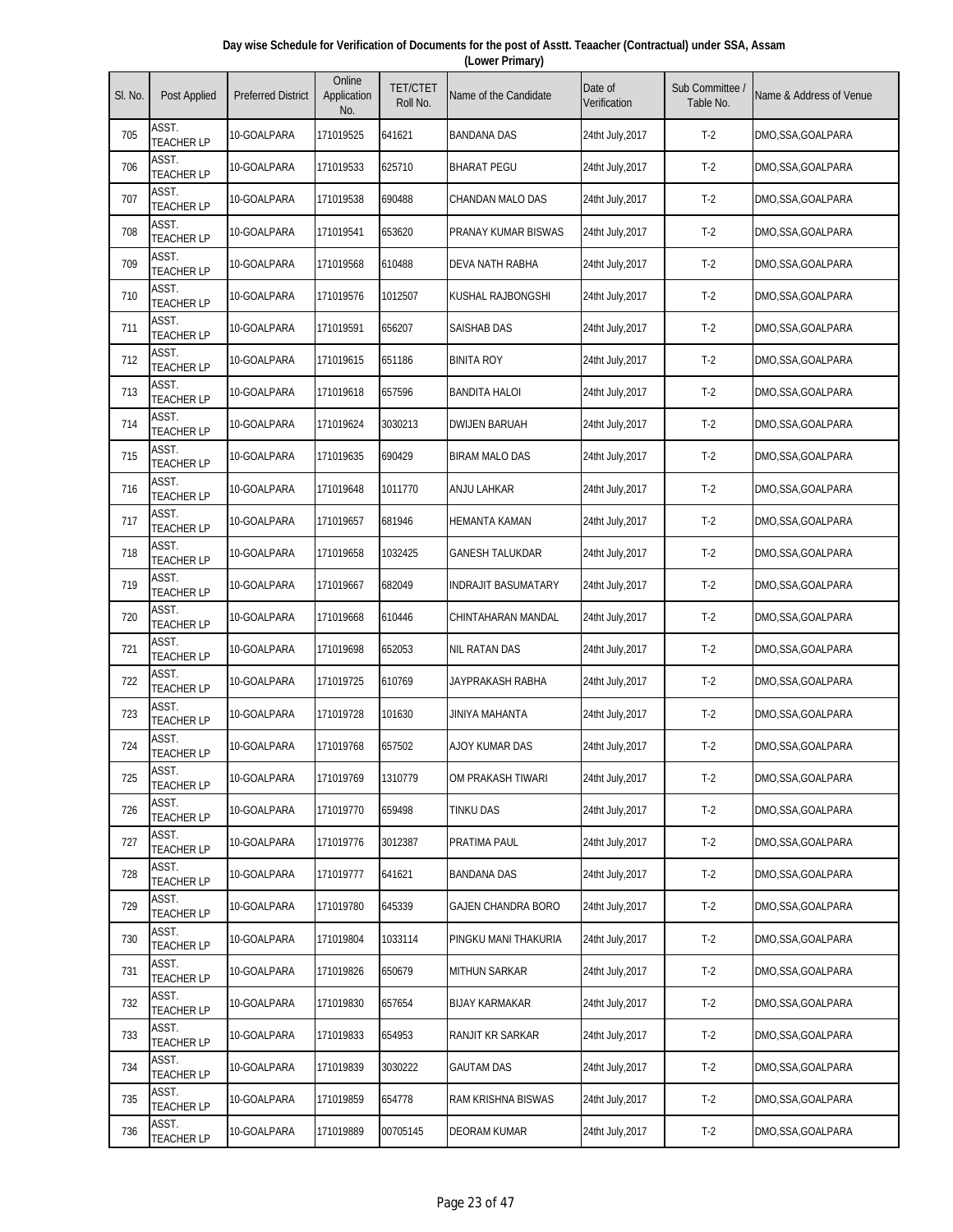| Day wise Schedule for Verification of Documents for the post of Asstt. Teaacher (Contractual) under SSA, Assam |  |
|----------------------------------------------------------------------------------------------------------------|--|
| (Lower Primary)                                                                                                |  |

| SI. No. | Post Applied               | <b>Preferred District</b> | Online<br>Application<br>No. | <b>TET/CTET</b><br>Roll No. | Name of the Candidate    | Date of<br>Verification | Sub Committee<br>Table No. | Name & Address of Venue |
|---------|----------------------------|---------------------------|------------------------------|-----------------------------|--------------------------|-------------------------|----------------------------|-------------------------|
| 737     | ASST.<br><b>TEACHER LP</b> | 10-GOALPARA               | 171019891                    | 644580                      | DILIP KUMAR SARKAR       | 24tht July,2017         | $T-2$                      | DMO,SSA,GOALPARA        |
| 738     | ASST.<br><b>TEACHER LP</b> | 10-GOALPARA               | 171019903                    | 658409                      | <b>RIPU CHOUDHURY</b>    | 24tht July, 2017        | $T-2$                      | DMO,SSA,GOALPARA        |
| 739     | ASST.<br><b>TEACHER LP</b> | 10-GOALPARA               | 171019945                    | 651686                      | NANDAN KUMAR DAS         | 24tht July, 2017        | $T-2$                      | DMO,SSA,GOALPARA        |
| 740     | ASST.<br><b>TEACHER LP</b> | 10-GOALPARA               | 171020075                    | 1012564                     | <b>MAMONI SARKAR</b>     | 24tht July, 2017        | $T-2$                      | DMO,SSA,GOALPARA        |
| 741     | ASST.<br><b>TEACHER LP</b> | 10-GOALPARA               | 171020076                    | 673543                      | <b>KUSUM PANGING</b>     | 24tht July, 2017        | $T-2$                      | DMO,SSA,GOALPARA        |
| 742     | ASST.<br><b>TEACHER LP</b> | 10-GOALPARA               | 171020079                    | 611079                      | <b>MINAKSHI MEDHI</b>    | 24tht July, 2017        | $T-2$                      | DMO,SSA,GOALPARA        |
| 743     | ASST.<br><b>TEACHER LP</b> | 10-GOALPARA               | 171020086                    | 04603400                    | KHALIPHA VAJIB BASHIR    | 24tht July, 2017        | $T-2$                      | DMO,SSA,GOALPARA        |
| 744     | ASST.<br><b>TEACHER LP</b> | 10-GOALPARA               | 171020103                    | 654771                      | RAKTIM PRASAD HALOI      | 24tht July, 2017        | $T-2$                      | DMO,SSA,GOALPARA        |
| 745     | ASST.<br><b>TEACHER LP</b> | 10-GOALPARA               | 171020142                    | 651891                      | NAYANMANI BAISHYA        | 24tht July, 2017        | $T-2$                      | DMO,SSA,GOALPARA        |
| 746     | ASST.<br><b>TEACHER LP</b> | 10-GOALPARA               | 171020152                    | 644566                      | DILIP KUMAR SARKAR       | 24tht July, 2017        | $T-2$                      | DMO,SSA,GOALPARA        |
| 747     | ASST.<br><b>TEACHER LP</b> | 10-GOALPARA               | 171020153                    | 105630                      | <b>ASHOK KUMAR VERMA</b> | 24tht July, 2017        | $T-2$                      | DMO,SSA,GOALPARA        |
| 748     | ASST.<br><b>TEACHER LP</b> | 10-GOALPARA               | 171020192                    | 640806                      | ANJAN MAZUMDAR           | 24tht July, 2017        | $T-2$                      | DMO,SSA,GOALPARA        |
| 749     | ASST.<br><b>TEACHER LP</b> | 10-GOALPARA               | 171020220                    | 648032                      | <b>KANAKLATA MEDHI</b>   | 24tht July, 2017        | $T-2$                      | DMO,SSA,GOALPARA        |
| 750     | ASST.<br><b>TEACHER LP</b> | 10-GOALPARA               | 171020406                    | 643239                      | <b>BRAJEN BAISHYA</b>    | 24tht July, 2017        | $T-2$                      | DMO,SSA,GOALPARA        |
| 751     | ASST.<br><b>TEACHER LP</b> | 10-GOALPARA               | 171020432                    | 643136                      | <b>BITU DAS</b>          | 24tht July, 2017        | $T-3$                      | DMO,SSA,GOALPARA        |
| 752     | ASST.<br><b>TEACHER LP</b> | 10-GOALPARA               | 171020452                    | 610303                      | <b>BIJU ROY</b>          | 24tht July, 2017        | $T-3$                      | DMO,SSA,GOALPARA        |
| 753     | ASST.<br><b>TEACHER LP</b> | 10-GOALPARA               | 171020467                    | 659848                      | UTPAL DAS                | 24tht July, 2017        | $T-3$                      | DMO,SSA,GOALPARA        |
| 754     | ASST.<br><b>TEACHER LP</b> | 10-GOALPARA               | 171020473                    | 651383                      | MUNINDRA KUMAR DEKA      | 24tht July, 2017        | $T-3$                      | DMO,SSA,GOALPARA        |
| 755     | ASST.<br><b>TEACHER LP</b> | 10-GOALPARA               | 171020484                    | 646743                      | JAYANTA MALAKAR          | 24tht July, 2017        | $T-3$                      | DMO, SSA, GOALPARA      |
| 756     | ASST.<br><b>TEACHER LP</b> | 10-GOALPARA               | 171020547                    | 57011815                    | RUPJYOTI KALITA          | 24tht July, 2017        | $T-3$                      | DMO,SSA,GOALPARA        |
| 757     | ASST.<br><b>TEACHER LP</b> | 10-GOALPARA               | 171020584                    | 611930                      | SONATAN SUTRADHAR        | 24tht July, 2017        | $T-3$                      | DMO,SSA,GOALPARA        |
| 758     | ASST.<br><b>TEACHER LP</b> | 10-GOALPARA               | 171020658                    | 656304                      | SANDIP PASSI             | 24tht July, 2017        | $T-3$                      | DMO,SSA,GOALPARA        |
| 759     | ASST.<br><b>TEACHER LP</b> | 10-GOALPARA               | 171020698                    | 611372                      | PRABESH CH SARKAR        | 24tht July, 2017        | $T-3$                      | DMO,SSA,GOALPARA        |
| 760     | ASST.<br><b>TEACHER LP</b> | 10-GOALPARA               | 171020740                    | 611776                      | SANGITA RABHA            | 24tht July, 2017        | $T-3$                      | DMO, SSA, GOALPARA      |
| 761     | ASST.<br><b>TEACHER LP</b> | 10-GOALPARA               | 171020804                    | 658884                      | <b>SUMIT BORDOLOI</b>    | 24tht July, 2017        | $T-3$                      | DMO,SSA,GOALPARA        |
| 762     | ASST.<br><b>TEACHER LP</b> | 10-GOALPARA               | 171020827                    | 640250                      | AJIT KUMAR DAS           | 24tht July, 2017        | $T-3$                      | DMO,SSA,GOALPARA        |
| 763     | ASST.<br><b>TEACHER LP</b> | 10-GOALPARA               | 171020938                    | 673413                      | RC201435                 | 24tht July, 2017        | $T-3$                      | DMO, SSA, GOALPARA      |
| 764     | ASST.<br><b>TEACHER LP</b> | 10-GOALPARA               | 171021026                    | 649083                      | MADHABI MANDAL           | 24tht July, 2017        | $T-3$                      | DMO,SSA,GOALPARA        |
| 765     | ASST.<br><b>TEACHER LP</b> | 10-GOALPARA               | 171021048                    | 659377                      | TARALI BAISHYA           | 24tht July, 2017        | $T-3$                      | DMO,SSA,GOALPARA        |
| 766     | ASST.<br><b>TEACHER LP</b> | 10-GOALPARA               | 171021202                    | 684835                      | PRANOB DOLEY             | 24tht July, 2017        | $T-3$                      | DMO,SSA,GOALPARA        |
| 767     | ASST.<br><b>TEACHER LP</b> | 10-GOALPARA               | 171021204                    | 3110373                     | <b>ARUP SAHA</b>         | 24tht July, 2017        | $T-3$                      | DMO,SSA,GOALPARA        |
| 768     | ASST.<br><b>TEACHER LP</b> | 10-GOALPARA               | 171021214                    | 656831                      | SATYABATI MALAKAR        | 24tht July, 2017        | $T-3$                      | DMO,SSA,GOALPARA        |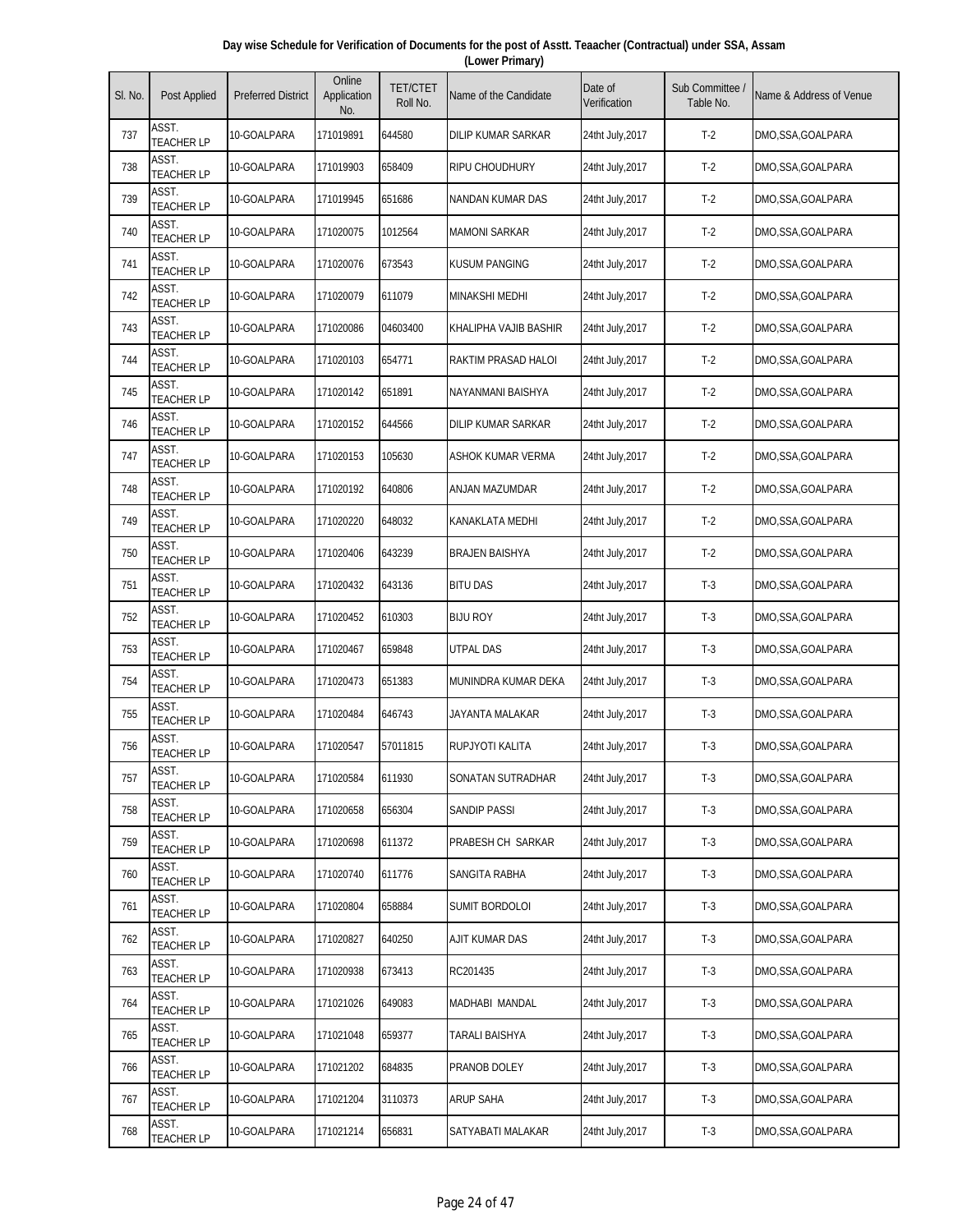| Day wise Schedule for Verification of Documents for the post of Asstt. Teaacher (Contractual) under SSA, Assam |  |
|----------------------------------------------------------------------------------------------------------------|--|
| (Lower Primary)                                                                                                |  |

| SI. No. | Post Applied               | <b>Preferred District</b> | Online<br>Application<br>No. | <b>TET/CTET</b><br>Roll No. | Name of the Candidate                  | Date of<br>Verification | Sub Committee<br>Table No. | Name & Address of Venue |
|---------|----------------------------|---------------------------|------------------------------|-----------------------------|----------------------------------------|-------------------------|----------------------------|-------------------------|
| 769     | ASST.<br><b>TEACHER LP</b> | 10-GOALPARA               | 171021231                    | 651743                      | <b>NARAYAN DAS</b>                     | 24tht July,2017         | $T-3$                      | DMO,SSA,GOALPARA        |
| 770     | ASST.<br><b>TEACHER LP</b> | 10-GOALPARA               | 171021233                    | 2101372                     | <b>NIRMALI PATHAK</b>                  | 24tht July, 2017        | $T-3$                      | DMO,SSA,GOALPARA        |
| 771     | ASST.<br><b>TEACHER LP</b> | 10-GOALPARA               | 171021240                    | 641194                      | ARPANA THAKURIYA                       | 24tht July, 2017        | $T-3$                      | DMO,SSA,GOALPARA        |
| 772     | ASST.<br><b>TEACHER LP</b> | 10-GOALPARA               | 171021250                    | 649782                      | <b>MANTU BAISHYA</b>                   | 24tht July, 2017        | $T-3$                      | DMO,SSA,GOALPARA        |
| 773     | ASST.<br><b>TEACHER LP</b> | 10-GOALPARA               | 171021271                    | 653858                      | PRATAP SARKAR                          | 24tht July, 2017        | $T-3$                      | DMO,SSA,GOALPARA        |
| 774     | ASST.<br><b>TEACHER LP</b> | 10-GOALPARA               | 171021296                    | 640253                      | AJIT KUMAR DEKA                        | 24tht July, 2017        | $T-3$                      | DMO,SSA,GOALPARA        |
| 775     | ASST.<br><b>TEACHER LP</b> | 10-GOALPARA               | 171021344                    | 692401                      | <b>SOMA ROY</b>                        | 24tht July, 2017        | $T-3$                      | DMO,SSA,GOALPARA        |
| 776     | ASST.<br><b>TEACHER LP</b> | 10-GOALPARA               | 171021366                    | 630105                      | SRI ANUPAM DHADUMIA                    | 24tht July, 2017        | $T-3$                      | DMO,SSA,GOALPARA        |
| 777     | ASST.<br><b>TEACHER LP</b> | 10-GOALPARA               | 171021384                    | 620310                      | <b>ASHUK NARAH</b>                     | 24tht July, 2017        | $T-3$                      | DMO,SSA,GOALPARA        |
| 778     | ASST.<br><b>TEACHER LP</b> | 10-GOALPARA               | 171021397                    | 611275                      | NIRMAL SUTRADHAR                       | 24tht July, 2017        | $T-3$                      | DMO,SSA,GOALPARA        |
| 779     | ASST.<br><b>TEACHER LP</b> | 10-GOALPARA               | 171021399                    | 102812                      | PARTHA ROY                             | 24tht July, 2017        | $T-3$                      | DMO,SSA,GOALPARA        |
| 780     | ASST.<br><b>TEACHER LP</b> | 10-GOALPARA               | 171021415                    | 612075                      | SURESH CHANDRA SARKAR 24tht July, 2017 |                         | $T-3$                      | DMO,SSA,GOALPARA        |
| 781     | ASST.<br><b>TEACHER LP</b> | 10-GOALPARA               | 171021422                    | 624887                      | <b>RAJESH NGATEY</b>                   | 24tht July, 2017        | $T-3$                      | DMO,SSA,GOALPARA        |
| 782     | ASST.<br><b>TEACHER LP</b> | 10-GOALPARA               | 171021447                    | 104747                      | <b>SUDIP DAS</b>                       | 24tht July, 2017        | $T-3$                      | DMO,SSA,GOALPARA        |
| 783     | ASST.<br><b>TEACHER LP</b> | 10-GOALPARA               | 171021462                    | 643786                      | DEBABRATA PODDAR                       | 24tht July, 2017        | $T-3$                      | DMO, SSA, GOALPARA      |
| 784     | ASST.<br><b>TEACHER LP</b> | 10-GOALPARA               | 171021477                    | 610442                      | CHAYA MANDAL                           | 24tht July, 2017        | $T-3$                      | DMO,SSA,GOALPARA        |
| 785     | ASST.<br><b>TEACHER LP</b> | 10-GOALPARA               | 171021479                    | 654676                      | RAJU BARMAN                            | 24tht July, 2017        | $T-3$                      | DMO,SSA,GOALPARA        |
| 786     | ASST.<br><b>TEACHER LP</b> | 10-GOALPARA               | 171021517                    | 650542                      | SHIKHA MANI HALOI                      | 24tht July, 2017        | $T-3$                      | DMO,SSA,GOALPARA        |
| 787     | ASST.<br><b>TEACHER LP</b> | 10-GOALPARA               | 171021539                    | 658888                      | SUMIT KUMAR DAS                        | 24tht July, 2017        | $T-3$                      | DMO, SSA, GOALPARA      |
| 788     | ASST.<br><b>TEACHER LP</b> | 10-GOALPARA               | 171021564                    | 658277                      | PRABITRA CH. BISWAS                    | 24tht July, 2017        | $T-3$                      | DMO,SSA,GOALPARA        |
| 789     | ASST.<br><b>TEACHER LP</b> | 10-GOALPARA               | 171021603                    | 651941                      | <b>NIBEDITA DAS</b>                    | 24tht July, 2017        | $T-3$                      | DMO,SSA,GOALPARA        |
| 790     | ASST.<br><b>TEACHER LP</b> | 10-GOALPARA               | 171021665                    | 658520                      | SUBHARAJ DOLEY                         | 24tht July, 2017        | $T-3$                      | DMO,SSA,GOALPARA        |
| 791     | ASST.<br><b>TEACHER LP</b> | 10-GOALPARA               | 171021696                    | 651242                      | SABITA BORO                            | 24tht July, 2017        | $T-3$                      | DMO,SSA,GOALPARA        |
| 792     | ASST.<br><b>TEACHER LP</b> | 10-GOALPARA               | 171021713                    | 56004705                    | SALIM AL HASNUR                        | 24tht July, 2017        | $T-3$                      | DMO, SSA, GOALPARA      |
| 793     | ASST.<br><b>TEACHER LP</b> | 10-GOALPARA               | 171021721                    | 612134                      | TRILACHAN RABHA                        | 24tht July, 2017        | $T-3$                      | DMO,SSA,GOALPARA        |
| 794     | ASST.<br><b>TEACHER LP</b> | 10-GOALPARA               | 171021777                    | 658594                      | UTPAL DAS                              | 24tht July, 2017        | $T-3$                      | DMO,SSA,GOALPARA        |
| 795     | ASST.<br><b>TEACHER LP</b> | 10-GOALPARA               | 171021796                    | 682939                      | <b>LAKHYAJIT MILI</b>                  | 24tht July, 2017        | $T-3$                      | DMO, SSA, GOALPARA      |
| 796     | ASST.<br><b>TEACHER LP</b> | 10-GOALPARA               | 171021812                    | 640395                      | AMAR JYOTI HAZARIKA                    | 24tht July, 2017        | $T-3$                      | DMO,SSA,GOALPARA        |
| 797     | ASST.<br><b>TEACHER LP</b> | 10-GOALPARA               | 171021866                    | 645546                      | <b>GITALI BORO</b>                     | 24tht July, 2017        | $T-3$                      | DMO,SSA,GOALPARA        |
| 798     | ASST.<br><b>TEACHER LP</b> | 10-GOALPARA               | 171021877                    | 610281                      | BHAVANANDA DAS                         | 24tht July, 2017        | $T-3$                      | DMO,SSA,GOALPARA        |
| 799     | ASST.<br><b>TEACHER LP</b> | 10-GOALPARA               | 171021923                    | 652762                      | PANKAJ DAS                             | 24tht July, 2017        | $T-3$                      | DMO,SSA,GOALPARA        |
| 800     | ASST.<br><b>TEACHER LP</b> | 10-GOALPARA               | 171022040                    | 654003                      | PRIYANKA DAS                           | 24tht July, 2017        | $T-3$                      | DMO,SSA,GOALPARA        |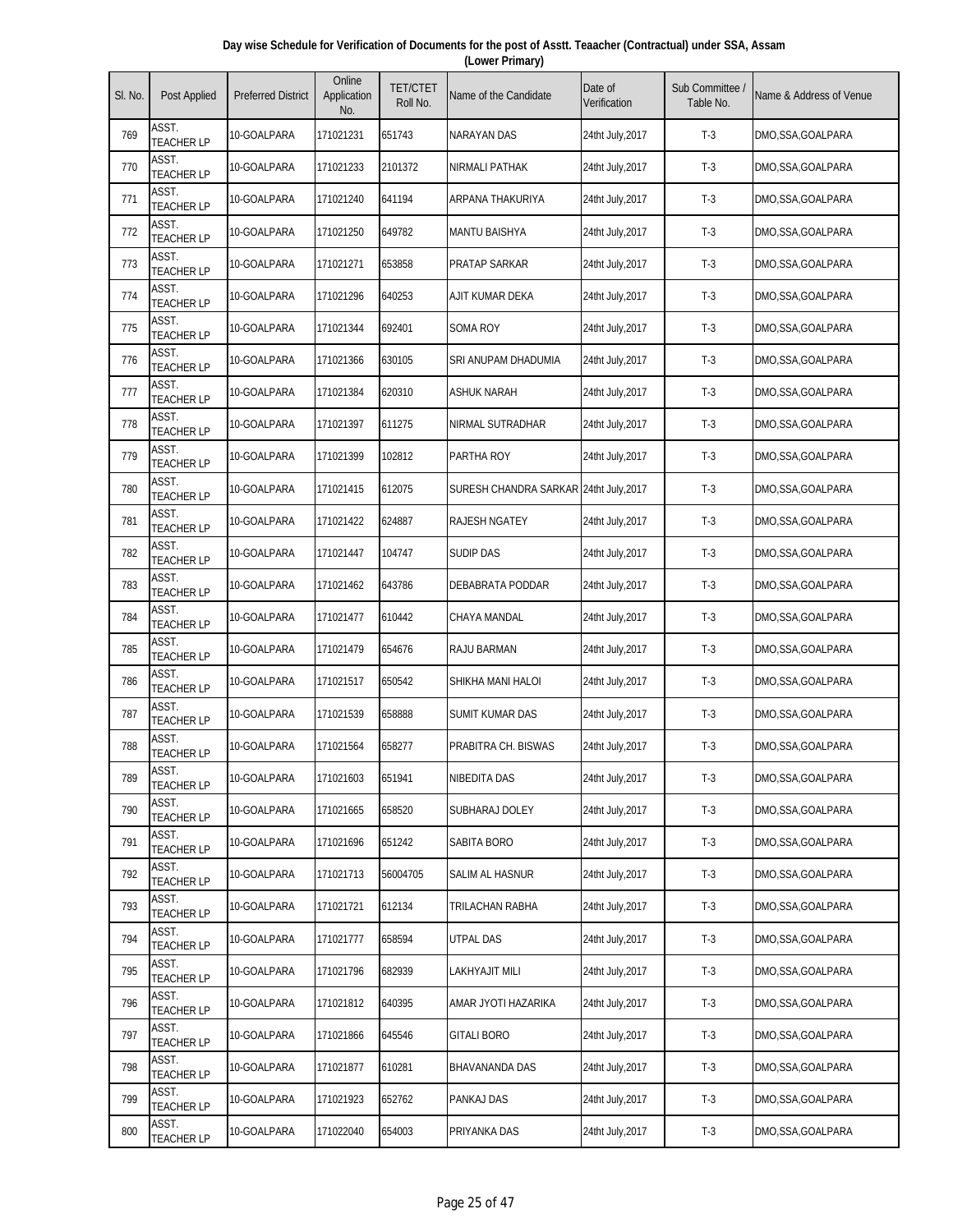| Day wise Schedule for Verification of Documents for the post of Asstt. Teaacher (Contractual) under SSA, Assam |
|----------------------------------------------------------------------------------------------------------------|
| (Lower Primary)                                                                                                |

| SI. No. | Post Applied               | <b>Preferred District</b> | Online<br>Application<br>No. | <b>TET/CTET</b><br>Roll No. | Name of the Candidate    | Date of<br>Verification | Sub Committee<br>Table No. | Name & Address of Venue |
|---------|----------------------------|---------------------------|------------------------------|-----------------------------|--------------------------|-------------------------|----------------------------|-------------------------|
| 801     | ASST.<br><b>TEACHER LP</b> | 10-GOALPARA               | 171022065                    | 631209                      | LUNALISA SAIKIA          | 24tht July, 2017        | $T-3$                      | DMO,SSA,GOALPARA        |
| 802     | ASST.<br><b>TEACHER LP</b> | 10-GOALPARA               | 171022098                    | 684337                      | NIRANJAN DEORI           | 24tht July, 2017        | $T-3$                      | DMO, SSA, GOALPARA      |
| 803     | ASST.<br><b>TEACHER LP</b> | 10-GOALPARA               | 171022115                    | 640538                      | ANAMIKA DAS              | 24tht July, 2017        | $T-3$                      | DMO,SSA,GOALPARA        |
| 804     | ASST.<br><b>TEACHER LP</b> | 10-GOALPARA               | 171022136                    | 622626                      | <b>KAMOLA MILI</b>       | 24tht July, 2017        | $T-3$                      | DMO,SSA,GOALPARA        |
| 805     | ASST.<br><b>TEACHER LP</b> | 10-GOALPARA               | 171022149                    | 100848                      | <b>BISWAJIT MANDAL</b>   | 24tht July, 2017        | $T-3$                      | DMO,SSA,GOALPARA        |
| 806     | ASST.<br><b>TEACHER LP</b> | 10-GOALPARA               | 171022182                    | 652535                      | PABAN RABHA              | 24tht July, 2017        | $T-3$                      | DMO,SSA,GOALPARA        |
| 807     | ASST.<br><b>TEACHER LP</b> | 10-GOALPARA               | 171022239                    | 630359                      | <b>BONDITA SONOWAL</b>   | 24tht July, 2017        | $T-3$                      | DMO,SSA,GOALPARA        |
| 808     | ASST.<br><b>TEACHER LP</b> | 10-GOALPARA               | 171022280                    | 640220                      | <b>AJAY MANDAL</b>       | 24tht July, 2017        | $T-3$                      | DMO, SSA, GOALPARA      |
| 809     | ASST.<br><b>TEACHER LP</b> | 10-GOALPARA               | 171022291                    | 624241                      | PABITRA KULI             | 24tht July, 2017        | $T-3$                      | DMO, SSA, GOALPARA      |
| 810     | ASST.<br><b>TEACHER LP</b> | 10-GOALPARA               | 171022308                    | 1021317                     | <b>KRIPAMOY DEKA</b>     | 24tht July, 2017        | $T-3$                      | DMO,SSA,GOALPARA        |
| 811     | ASST.<br><b>TEACHER LP</b> | 10-GOALPARA               | 171022324                    | 620646                      | <b>BIDYADHAR KUTUM</b>   | 24tht July, 2017        | $T-3$                      | DMO,SSA,GOALPARA        |
| 812     | ASST.<br><b>TEACHER LP</b> | 10-GOALPARA               | 171022351                    | 655093                      | RASHMI REKHA MALI        | 24tht July, 2017        | $T-3$                      | DMO,SSA,GOALPARA        |
| 813     | ASST.<br><b>TEACHER LP</b> | 10-GOALPARA               | 171022356                    | 684898                      | PRITY SONOWAL            | 24tht July, 2017        | $T-3$                      | DMO,SSA,GOALPARA        |
| 814     | ASST.<br><b>TEACHER LP</b> | 10-GOALPARA               | 171022358                    | 676080                      | PRAJIT KUMAR DAS         | 24tht July, 2017        | $T-3$                      | DMO,SSA,GOALPARA        |
| 815     | ASST.<br><b>TEACHER LP</b> | 10-GOALPARA               | 171022367                    | 108549                      | JILLARSON SANGMA         | 24tht July, 2017        | $T-3$                      | DMO,SSA,GOALPARA        |
| 816     | ASST.<br><b>TEACHER LP</b> | 10-GOALPARA               | 171022376                    | 643253                      | <b>BRATASHREE BISWAS</b> | 24tht July, 2017        | $T-3$                      | DMO,SSA,GOALPARA        |
| 817     | ASST.<br><b>TEACHER LP</b> | 10-GOALPARA               | 171022425                    | 621230                      | DEVARANJAN MILI          | 24tht July, 2017        | $T-3$                      | DMO, SSA, GOALPARA      |
| 818     | ASST.<br><b>TEACHER LP</b> | 10-GOALPARA               | 171022444                    | 692070                      | RATAN SUTRADHAR          | 24tht July, 2017        | $T-3$                      | DMO,SSA,GOALPARA        |
| 819     | ASST.<br><b>TEACHER LP</b> | 10-GOALPARA               | 171022484                    | 644080                      | DHANANJAY BARMAN         | 24tht July, 2017        | $T-3$                      | DMO, SSA, GOALPARA      |
| 820     | ASST.<br><b>TEACHER LP</b> | 10-GOALPARA               | 171022511                    | 692783                      | TINKU DAS                | 24tht July, 2017        | $T-3$                      | DMO,SSA,GOALPARA        |
| 821     | ASST.<br><b>TEACHER LP</b> | 10-GOALPARA               | 171022515                    | 654686                      | RAJU BORO                | 24tht July, 2017        | $T-3$                      | DMO,SSA,GOALPARA        |
| 822     | ASST.<br><b>TEACHER LP</b> | 10-GOALPARA               | 171022540                    | 1021131                     | DHRUBAJIT DAS            | 24tht July, 2017        | $T-3$                      | DMO,SSA,GOALPARA        |
| 823     | ASST.<br><b>TEACHER LP</b> | 10-GOALPARA               | 171022550                    | 654564                      | RAJESH RABHA             | 24tht July, 2017        | $T-3$                      | DMO,SSA,GOALPARA        |
| 824     | ASST.<br><b>TEACHER LP</b> | 10-GOALPARA               | 171022585                    | RC204856                    | <b>MAJONI BORO</b>       | 24tht July, 2017        | $T-3$                      | DMO, SSA, GOALPARA      |
| 825     | ASST.<br><b>TEACHER LP</b> | 10-GOALPARA               | 171022613                    | 621762                      | <b>GIRISH KULI</b>       | 24tht July, 2017        | $T-3$                      | DMO,SSA,GOALPARA        |
| 826     | ASST.<br><b>TEACHER LP</b> | 10-GOALPARA               | 171022624                    | 57009392                    | NIPA BHARALI             | 24tht July, 2017        | $T-3$                      | DMO,SSA,GOALPARA        |
| 827     | ASST.<br><b>TEACHER LP</b> | 10-GOALPARA               | 171022634                    | 649808                      | MANULATA RABHA           | 24tht July, 2017        | $T-3$                      | DMO,SSA,GOALPARA        |
| 828     | ASST.<br><b>TEACHER LP</b> | 10-GOALPARA               | 171022645                    | 652047                      | NIKUNJA PATHAK           | 24tht July, 2017        | $T-3$                      | DMO, SSA, GOALPARA      |
| 829     | ASST.<br><b>TEACHER LP</b> | 10-GOALPARA               | 171022646                    | 1021334                     | <b>MADAN DAS</b>         | 24tht July, 2017        | $T-3$                      | DMO,SSA,GOALPARA        |
| 830     | ASST.<br><b>TEACHER LP</b> | 10-GOALPARA               | 171022682                    | 682319                      | JOGAL BORAH              | 24tht July, 2017        | $T-3$                      | DMO,SSA,GOALPARA        |
| 831     | ASST.<br><b>TEACHER LP</b> | 10-GOALPARA               | 171022687                    | 610379                      | <b>BISWAJIT DUTTA</b>    | 24tht July, 2017        | $T-3$                      | DMO,SSA,GOALPARA        |
| 832     | ASST.<br><b>TEACHER LP</b> | 10-GOALPARA               | 171022738                    | 658616                      | SRIMANTA KUMAR DAS       | 24tht July, 2017        | $T-3$                      | DMO,SSA,GOALPARA        |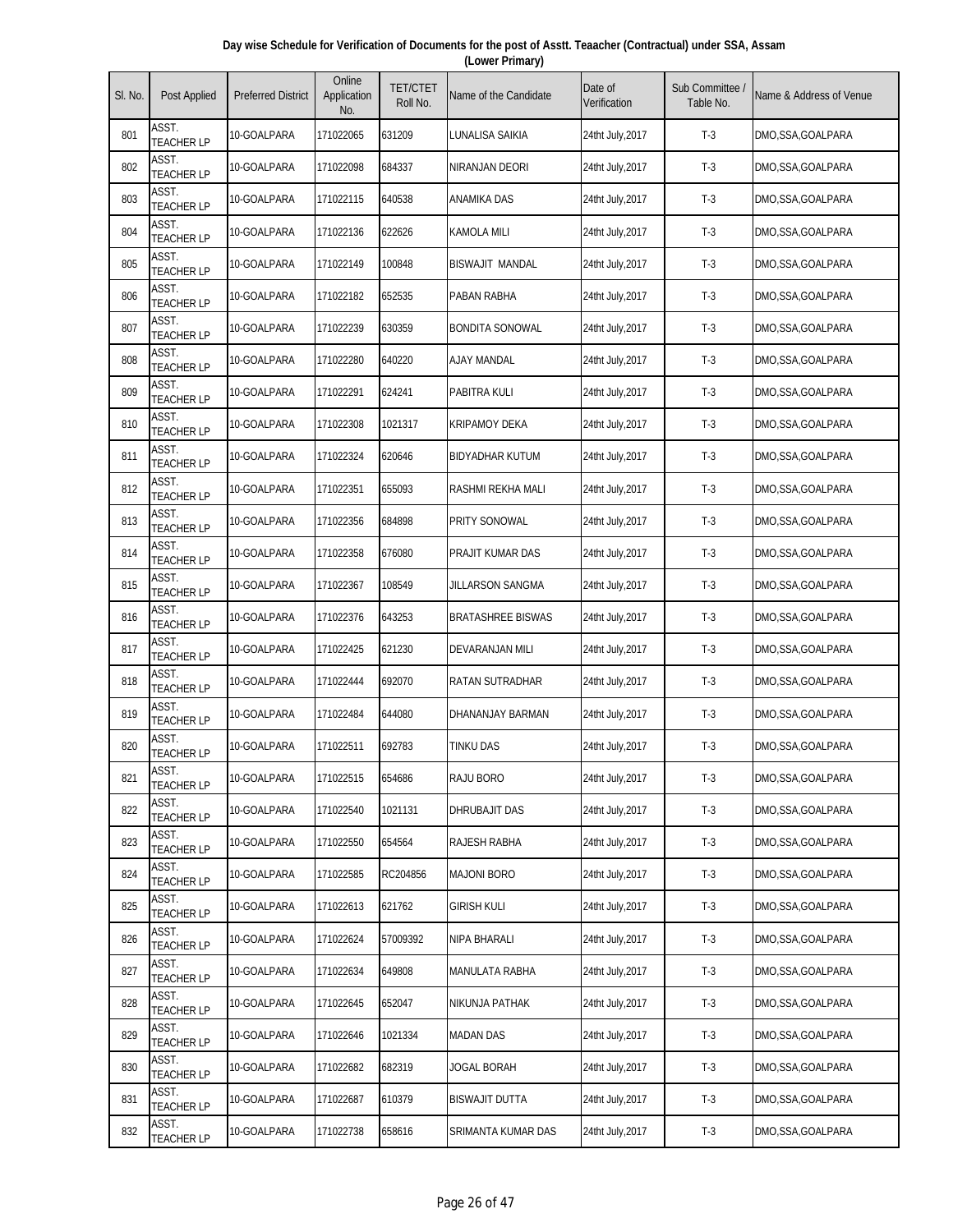| Day wise Schedule for Verification of Documents for the post of Asstt. Teaacher (Contractual) under SSA, Assam |  |
|----------------------------------------------------------------------------------------------------------------|--|
| (Lower Primary)                                                                                                |  |

| SI. No. | Post Applied               | <b>Preferred District</b> | Online<br>Application<br>No. | <b>TET/CTET</b><br>Roll No. | Name of the Candidate    | Date of<br>Verification | Sub Committee<br>Table No. | Name & Address of Venue |
|---------|----------------------------|---------------------------|------------------------------|-----------------------------|--------------------------|-------------------------|----------------------------|-------------------------|
| 833     | ASST.<br><b>TEACHER LP</b> | 10-GOALPARA               | 171022740                    | 640749                      | ANITA SUTRADHAR          | 24tht July,2017         | $T-3$                      | DMO,SSA,GOALPARA        |
| 834     | ASST.<br><b>TEACHER LP</b> | 10-GOALPARA               | 171022747                    | 102665                      | <b>NUPUR MANDAL</b>      | 24tht July, 2017        | $T-3$                      | DMO,SSA,GOALPARA        |
| 835     | ASST.<br><b>TEACHER LP</b> | 10-GOALPARA               | 171022767                    | 648995                      | <b>LITAN BISWAS</b>      | 24tht July, 2017        | $T-3$                      | DMO,SSA,GOALPARA        |
| 836     | ASST.<br><b>TEACHER LP</b> | 10-GOALPARA               | 171022793                    | 612147                      | UJJAL MANDAL             | 24tht July, 2017        | $T-3$                      | DMO,SSA,GOALPARA        |
| 837     | ASST.<br><b>TEACHER LP</b> | 10-GOALPARA               | 171022831                    | 646100                      | HIMADRI BAISHYA          | 24tht July, 2017        | $T-3$                      | DMO,SSA,GOALPARA        |
| 838     | ASST.<br><b>TEACHER LP</b> | 10-GOALPARA               | 171022841                    | 670546                      | ARUN JYOTI PAYENG        | 24tht July, 2017        | $T-3$                      | DMO,SSA,GOALPARA        |
| 839     | ASST.<br><b>TEACHER LP</b> | 10-GOALPARA               | 171022842                    | 659182                      | SWAPAN KUMAR MANDAL      | 24tht July, 2017        | $T-3$                      | DMO,SSA,GOALPARA        |
| 840     | ASST.<br><b>TEACHER LP</b> | 10-GOALPARA               | 171022866                    | 651543                      | NABANITA RABHA           | 24tht July, 2017        | $T-3$                      | DMO,SSA,GOALPARA        |
| 841     | ASST.<br><b>TEACHER LP</b> | 10-GOALPARA               | 171022894                    | 611333                      | PARAMESWAR HAJONG        | 24tht July, 2017        | $T-3$                      | DMO,SSA,GOALPARA        |
| 842     | ASST.<br><b>TEACHER LP</b> | 10-GOALPARA               | 171022932                    | 640374                      | AMALESH SARKAR           | 24tht July, 2017        | $T-3$                      | DMO,SSA,GOALPARA        |
| 843     | ASST.<br><b>TEACHER LP</b> | 10-GOALPARA               | 171022955                    | 5100161                     | DIGANTA CHAKRADHARA      | 24tht July, 2017        | $T-3$                      | DMO,SSA,GOALPARA        |
| 844     | ASST.<br><b>TEACHER LP</b> | 10-GOALPARA               | 171022971                    | 649614                      | <b>MANISHA CHOUDHURY</b> | 24tht July, 2017        | $T-3$                      | DMO,SSA,GOALPARA        |
| 845     | ASST.<br><b>TEACHER LP</b> | 10-GOALPARA               | 171022980                    | 670136                      | <b>AJOY MILI</b>         | 24tht July, 2017        | $T-3$                      | DMO,SSA,GOALPARA        |
| 846     | ASST.<br><b>TEACHER LP</b> | 10-GOALPARA               | 171023018                    | 3010395                     | <b>KUSHAL ROY</b>        | 24tht July, 2017        | $T-3$                      | DMO,SSA,GOALPARA        |
| 847     | ASST.<br><b>TEACHER LP</b> | 10-GOALPARA               | 171023028                    | 645429                      | <b>GAUTAM MANDAL</b>     | 24tht July, 2017        | $T-3$                      | DMO,SSA,GOALPARA        |
| 848     | ASST.<br><b>TEACHER LP</b> | 10-GOALPARA               | 171023030                    | 0402826                     | ROUSANARA BHUYAN         | 24tht July, 2017        | $T-3$                      | DMO,SSA,GOALPARA        |
| 849     | ASST.<br><b>TEACHER LP</b> | 10-GOALPARA               | 171023071                    | 16129933                    | LEELADHAR DAS            | 24tht July, 2017        | $T-3$                      | DMO,SSA,GOALPARA        |
| 850     | ASST.<br><b>TEACHER LP</b> | 10-GOALPARA               | 171023088                    | 684036                      | MUKHYESWAR MEDAK         | 24tht July, 2017        | $T-3$                      | DMO,SSA,GOALPARA        |
| 851     | ASST.<br><b>TEACHER LP</b> | 10-GOALPARA               | 171023132                    | 683463                      | LAKHIMAI SONOWAL         | 24tht July, 2017        | $T-3$                      | DMO, SSA, GOALPARA      |
| 852     | ASST.<br><b>TEACHER LP</b> | 10-GOALPARA               | 171023199                    | 640750                      | ANITA SUTRADHAR          | 24tht July, 2017        | $T-3$                      | DMO,SSA,GOALPARA        |
| 853     | ASST.<br><b>TEACHER LP</b> | 10-GOALPARA               | 171023235                    | 670247                      | AMULYA DAS               | 24tht July, 2017        | $T-3$                      | DMO,SSA,GOALPARA        |
| 854     | ASST.<br><b>TEACHER LP</b> | 10-GOALPARA               | 171023246                    | 643764                      | DASARATH CH ARJYA        | 24tht July, 2017        | $T-3$                      | DMO,SSA,GOALPARA        |
| 855     | ASST.<br><b>TEACHER LP</b> | 10-GOALPARA               | 171023294                    | 656234                      | SAMARJIT SAIKIA          | 24tht July, 2017        | $T-3$                      | DMO,SSA,GOALPARA        |
| 856     | ASST.<br><b>TEACHER LP</b> | 10-GOALPARA               | 171023329                    | 675496                      | NITYANANDA CHINTEY       | 24tht July, 2017        | $T-3$                      | DMO,SSA,GOALPARA        |
| 857     | ASST.<br><b>TEACHER LP</b> | 10-GOALPARA               | 171023332                    | 652118                      | NILIMA MANDAL            | 24tht July, 2017        | $T-3$                      | DMO,SSA,GOALPARA        |
| 858     | ASST.<br><b>TEACHER LP</b> | 10-GOALPARA               | 171023338                    | 681436                      | DILIP BORAH              | 24tht July, 2017        | $T-3$                      | DMO,SSA,GOALPARA        |
| 859     | ASST.<br><b>TEACHER LP</b> | 10-GOALPARA               | 171023359                    | 657278                      | SISIR KUMAR BAISHYA      | 24tht July, 2017        | $T-3$                      | DMO, SSA, GOALPARA      |
| 860     | ASST.<br><b>TEACHER LP</b> | 10-GOALPARA               | 171023405                    | 641619                      | <b>BANBIHARI DAS</b>     | 24tht July, 2017        | $T-3$                      | DMO,SSA,GOALPARA        |
| 861     | ASST.<br><b>TEACHER LP</b> | 10-GOALPARA               | 171023406                    | 303027                      | JAMIL AHMED BARBHUIYA    | 24tht July, 2017        | $T-3$                      | DMO,SSA,GOALPARA        |
| 862     | ASST.<br><b>TEACHER LP</b> | 10-GOALPARA               | 171023437                    | 620887                      | BITISWAR HAJONG          | 24tht July, 2017        | $T-3$                      | DMO,SSA,GOALPARA        |
| 863     | ASST.<br><b>TEACHER LP</b> | 10-GOALPARA               | 171023466                    | 657845                      | <b>GAJEN DAS</b>         | 24tht July, 2017        | $T-3$                      | DMO,SSA,GOALPARA        |
| 864     | ASST.<br><b>TEACHER LP</b> | 10-GOALPARA               | 171023469                    | 300459                      | AMIN SAHANI LASKAR       | 24tht July, 2017        | $T-3$                      | DMO,SSA,GOALPARA        |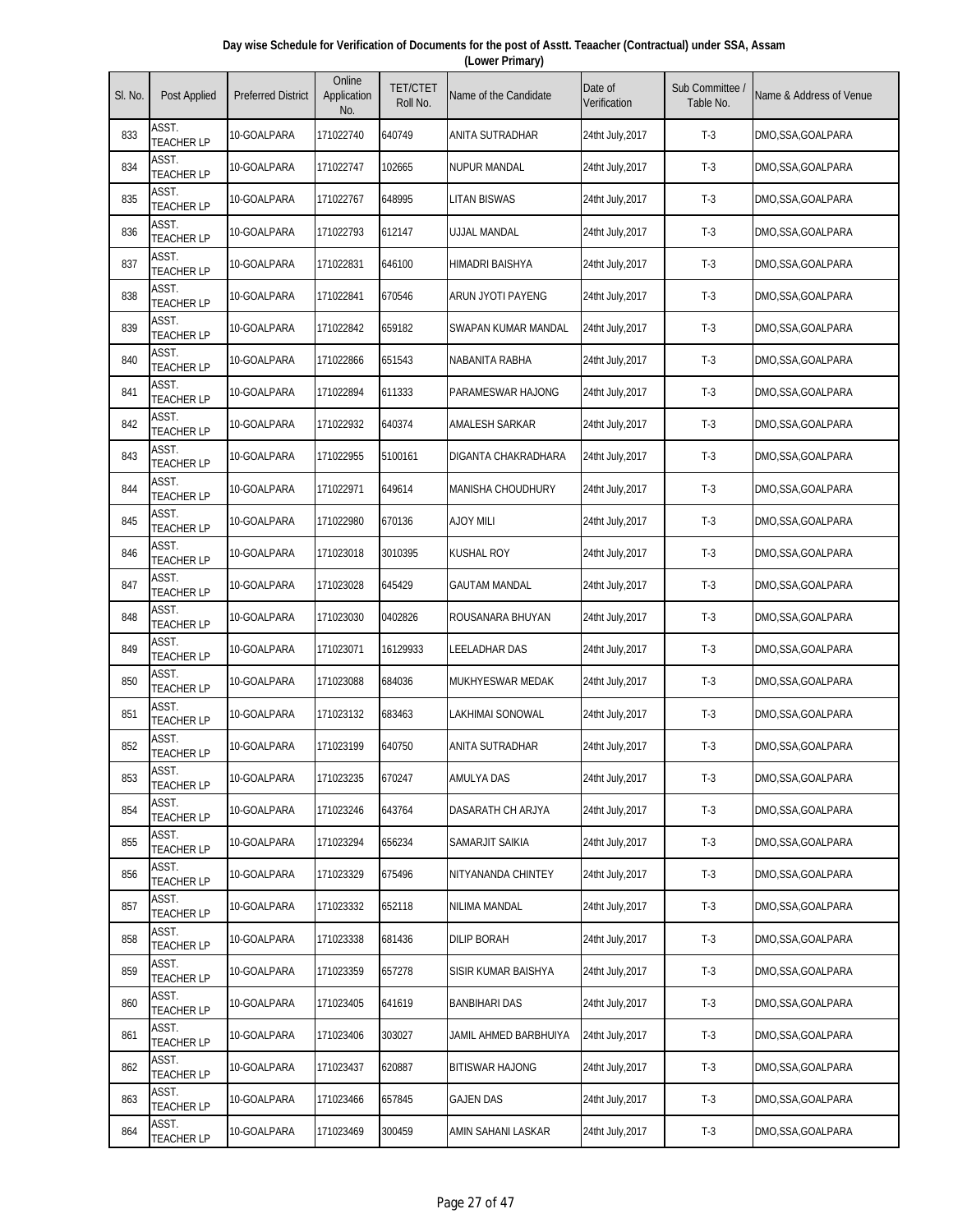| Day wise Schedule for Verification of Documents for the post of Asstt. Teaacher (Contractual) under SSA, Assam |  |
|----------------------------------------------------------------------------------------------------------------|--|
| (Lower Primary)                                                                                                |  |

| SI. No. | Post Applied               | <b>Preferred District</b> | Online<br>Application<br>No. | <b>TET/CTET</b><br>Roll No. | Name of the Candidate           | Date of<br>Verification | Sub Committee /<br>Table No. | Name & Address of Venue |
|---------|----------------------------|---------------------------|------------------------------|-----------------------------|---------------------------------|-------------------------|------------------------------|-------------------------|
| 865     | ASST.<br><b>TEACHER LP</b> | 10-GOALPARA               | 171023498                    | 659360                      | <b>TAPESWAR RABHA</b>           | 24tht July, 2017        | $T-3$                        | DMO,SSA,GOALPARA        |
| 866     | ASST.<br><b>TEACHER LP</b> | 10-GOALPARA               | 171023531                    | 643274                      | <b>BUDDHENDRA SUTRADHAR</b>     | 24tht July, 2017        | $T-3$                        | DMO,SSA,GOALPARA        |
| 867     | ASST.<br><b>TEACHER LP</b> | 10-GOALPARA               | 171023585                    | 652147                      | NIMAI MANDAL                    | 24tht July, 2017        | $T-3$                        | DMO,SSA,GOALPARA        |
| 868     | ASST.<br><b>TEACHER LP</b> | 10-GOALPARA               | 171023601                    | 686369                      | <b>KANAK NARAH</b>              | 24tht July, 2017        | $T-3$                        | DMO,SSA,GOALPARA        |
| 869     | ASST.<br><b>TEACHER LP</b> | 10-GOALPARA               | 171023607                    | 108865                      | <b>SUMAN KHADKA</b>             | 24tht July, 2017        | $T-3$                        | DMO,SSA,GOALPARA        |
| 870     | ASST.<br><b>TEACHER LP</b> | 10-GOALPARA               | 171023622                    | 610662                      | <b>GOSTA MOHAN</b><br>SUTRADHAR | 24tht July, 2017        | $T-3$                        | DMO,SSA,GOALPARA        |
| 871     | ASST.<br><b>TEACHER LP</b> | 10-GOALPARA               | 171023629                    | 311554                      | YEAHIA RAJJAK LASKAR            | 24tht July, 2017        | $T-3$                        | DMO,SSA,GOALPARA        |
| 872     | ASST.<br><b>TEACHER LP</b> | 10-GOALPARA               | 171023650                    | 670137                      | <b>AJOY MILI</b>                | 24tht July, 2017        | $T-3$                        | DMO,SSA,GOALPARA        |
| 873     | ASST.<br><b>TEACHER LP</b> | 10-GOALPARA               | 171023683                    | 686527                      | <b>PURENDAR PAYENG</b>          | 24tht July, 2017        | $T-3$                        | DMO,SSA,GOALPARA        |
| 874     | ASST.<br><b>TEACHER LP</b> | 10-GOALPARA               | 171023705                    | 625288                      | <b>RITUL DAS</b>                | 24tht July, 2017        | $T-3$                        | DMO,SSA,GOALPARA        |
| 875     | ASST.<br><b>TEACHER LP</b> | 10-GOALPARA               | 171023713                    | 643562                      | <b>CHAYANIKA DAS</b>            | 24tht July, 2017        | $T-3$                        | DMO,SSA,GOALPARA        |
| 876     | ASST.<br><b>TEACHER LP</b> | 10-GOALPARA               | 171023721                    | 57000200                    | ABDUL MAHMUD ALI                | 24tht July, 2017        | $T-4$                        | DMO,SSA,GOALPARA        |
| 877     | ASST.<br><b>TEACHER LP</b> | 10-GOALPARA               | 171023740                    | 647884                      | KALPANA THAKURIA                | 24tht July, 2017        | $T-4$                        | DMO,SSA,GOALPARA        |
| 878     | ASST.<br><b>TEACHER LP</b> | 10-GOALPARA               | 171023770                    | 3550516                     | <b>MAHAT CHANDRA BORAH</b>      | 24tht July, 2017        | $T-4$                        | DMO,SSA,GOALPARA        |
| 879     | ASST.<br><b>TEACHER LP</b> | 10-GOALPARA               | 171023812                    | 56001489                    | <b>FORIDA KHATUN</b>            | 24tht July, 2017        | $T-4$                        | DMO,SSA,GOALPARA        |
| 880     | ASST.<br><b>TEACHER LP</b> | 10-GOALPARA               | 171023813                    | 657875                      | SRI HARESH THAKURIYA            | 24tht July, 2017        | $T-4$                        | DMO,SSA,GOALPARA        |
| 881     | ASST.<br><b>TEACHER LP</b> | 10-GOALPARA               | 171023857                    | 647030                      | <b>JITU DAIMARY</b>             | 24tht July, 2017        | $T-4$                        | DMO,SSA,GOALPARA        |
| 882     | ASST.<br><b>TEACHER LP</b> | 10-GOALPARA               | 171023859                    | 645009                      | <b>DIPIKA RABHA</b>             | 24tht July, 2017        | $T-4$                        | DMO,SSA,GOALPARA        |
| 883     | ASST.<br><b>TEACHER LP</b> | 10-GOALPARA               | 171023868                    | 677100                      | <b>RIDIP BHARALI</b>            | 24tht July, 2017        | $T-4$                        | DMO,SSA,GOALPARA        |
| 884     | ASST.<br><b>TEACHER LP</b> | 10-GOALPARA               | 171023880                    | 670958                      | <b>BIJOY BISWAS</b>             | 24tht July, 2017        | $T-4$                        | DMO,SSA,GOALPARA        |
| 885     | ASST.<br><b>TEACHER LP</b> | 10-GOALPARA               | 171023899                    | 659915                      | UTTAM SUTRADHAR                 | 24tht July, 2017        | $T-4$                        | DMO,SSA,GOALPARA        |
| 886     | ASST.<br><b>TEACHER LP</b> | 10-GOALPARA               | 171023941                    | 675699                      | PANKAJ HAZARIKA                 | 24tht July, 2017        | $T-4$                        | DMO,SSA,GOALPARA        |
| 887     | ASST.<br><b>TEACHER LP</b> | 10-GOALPARA               | 171023952                    | 681223                      | DEBAJYOTI PEGU                  | 24tht July, 2017        | $T-4$                        | DMO,SSA,GOALPARA        |
| 888     | ASST.<br><b>TEACHER LP</b> | 10-GOALPARA               | 171023954                    | 656303                      | SANDIP KUMAR DAS                | 24tht July, 2017        | $T-4$                        | DMO,SSA,GOALPARA        |
| 889     | ASST.<br><b>TEACHER LP</b> | 10-GOALPARA               | 171023975                    | 673848                      | <b>MALIRAM DOLEY</b>            | 24tht July, 2017        | $T-4$                        | DMO,SSA,GOALPARA        |
| 890     | ASST.<br><b>TEACHER LP</b> | 10-GOALPARA               | 171023983                    | 641675                      | BANDIPA GOYARY                  | 24tht July, 2017        | $T-4$                        | DMO,SSA,GOALPARA        |
| 891     | ASST.<br><b>TEACHER LP</b> | 10-GOALPARA               | 171024026                    | 681581                      | <b>DIPIKA KULI</b>              | 24tht July, 2017        | $T-4$                        | DMO,SSA,GOALPARA        |
| 892     | ASST.<br>TEACHER LP        | 10-GOALPARA               | 171024048                    | 652600                      | PADMADHAR DAS                   | 24tht July, 2017        | $T-4$                        | DMO,SSA,GOALPARA        |
| 893     | ASST.<br><b>TEACHER LP</b> | 10-GOALPARA               | 171024050                    | 650320                      | MISS KARISHMA SARKAR            | 24tht July, 2017        | $T-4$                        | DMO,SSA,GOALPARA        |
| 894     | ASST.<br><b>TEACHER LP</b> | 10-GOALPARA               | 171024076                    | 1013419                     | <b>REUTA SIRUWAL</b>            | 24tht July, 2017        | $T-4$                        | DMO,SSA,GOALPARA        |
| 895     | ASST.<br><b>TEACHER LP</b> | 10-GOALPARA               | 171024084                    | 1032685                     | <b>KALYANI DAS</b>              | 24tht July, 2017        | $T-4$                        | DMO,SSA,GOALPARA        |
| 896     | ASST.<br><b>TEACHER LP</b> | 10-GOALPARA               | 171024102                    | 654857                      | <b>RANA DAS</b>                 | 24tht July, 2017        | $T-4$                        | DMO,SSA,GOALPARA        |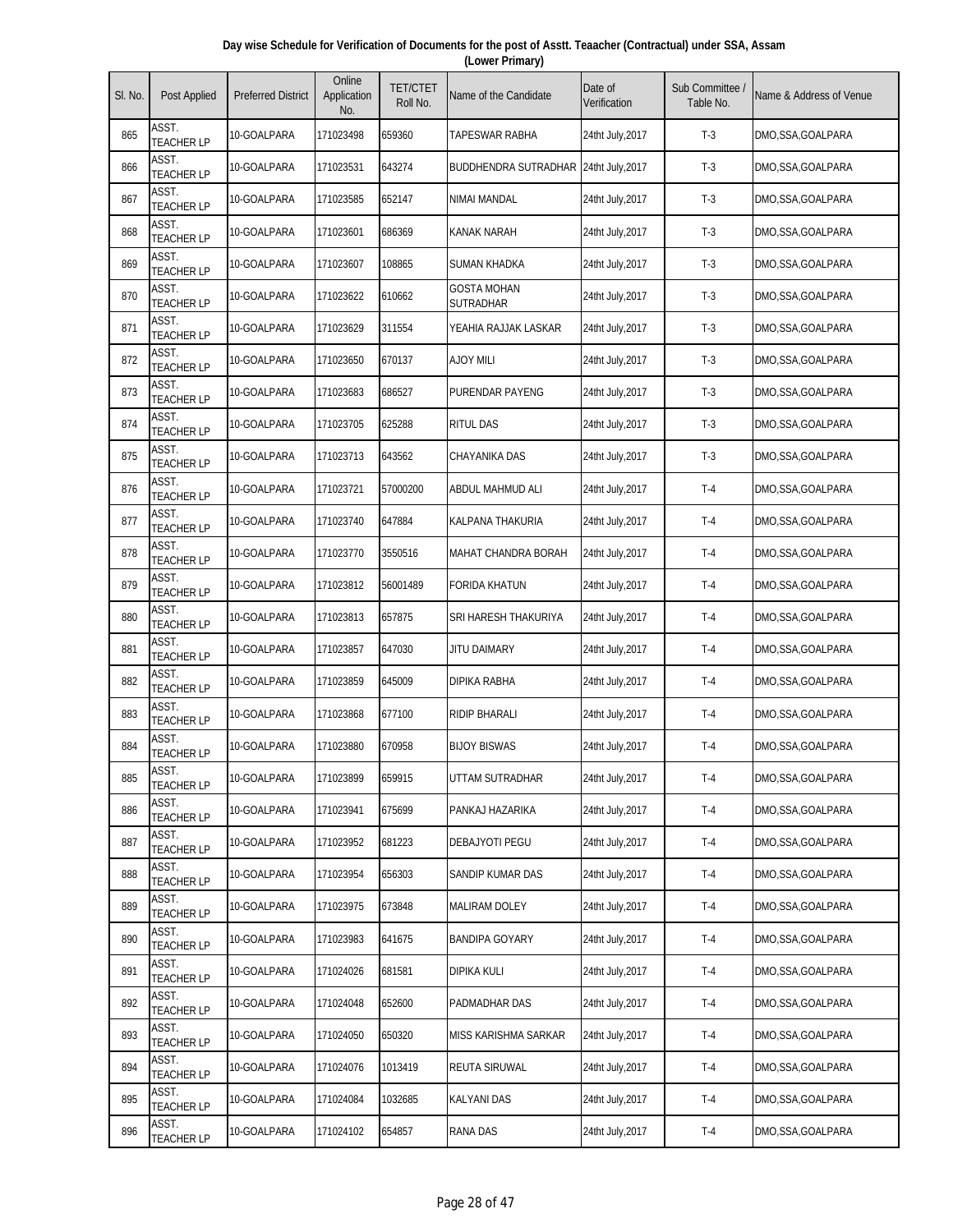| Day wise Schedule for Verification of Documents for the post of Asstt. Teaacher (Contractual) under SSA, Assam |  |
|----------------------------------------------------------------------------------------------------------------|--|
| (Lower Primary)                                                                                                |  |

| SI. No. | Post Applied               | <b>Preferred District</b> | Online<br>Application<br>No. | <b>TET/CTET</b><br>Roll No. | Name of the Candidate   | Date of<br>Verification | Sub Committee<br>Table No. | Name & Address of Venue |
|---------|----------------------------|---------------------------|------------------------------|-----------------------------|-------------------------|-------------------------|----------------------------|-------------------------|
| 897     | ASST.<br><b>TEACHER LP</b> | 10-GOALPARA               | 171024119                    | 3550039                     | ANANTA CHANDRA BISWAS   | 24tht July, 2017        | $T-4$                      | DMO,SSA,GOALPARA        |
| 898     | ASST.<br><b>TEACHER LP</b> | 10-GOALPARA               | 171024122                    | 1021166                     | <b>DIPUL KUMAR DAS</b>  | 24tht July, 2017        | $T-4$                      | DMO,SSA,GOALPARA        |
| 899     | ASST.<br><b>TEACHER LP</b> | 10-GOALPARA               | 171024140                    | 3030269                     | HIMANGSHU DAS           | 24tht July, 2017        | $T-4$                      | DMO,SSA,GOALPARA        |
| 900     | ASST.<br><b>TEACHER LP</b> | 10-GOALPARA               | 171024208                    | 691863                      | PRASANTA PEGU           | 24tht July, 2017        | $T-4$                      | DMO,SSA,GOALPARA        |
| 901     | ASST.<br><b>TEACHER LP</b> | 10-GOALPARA               | 171024215                    | 651099                      | <b>MRIGEN KR KAKATI</b> | 24tht July, 2017        | $T-4$                      | DMO,SSA,GOALPARA        |
| 902     | ASST.<br><b>TEACHER LP</b> | 10-GOALPARA               | 171024218                    | 675863                      | PIKU DAS                | 24tht July, 2017        | $T-4$                      | DMO,SSA,GOALPARA        |
| 903     | ASST.<br><b>TEACHER LP</b> | 10-GOALPARA               | 171024220                    | 1552718                     | <b>MAHANTA BARHAI</b>   | 24tht July, 2017        | $T-4$                      | DMO,SSA,GOALPARA        |
| 904     | ASST.<br><b>TEACHER LP</b> | 10-GOALPARA               | 171024225                    | 640142                      | ABINASH RABHA           | 24tht July, 2017        | $T-4$                      | DMO,SSA,GOALPARA        |
| 905     | ASST.<br><b>TEACHER LP</b> | 10-GOALPARA               | 171024231                    | 645981                      | <b>HEMANTA DAS</b>      | 24tht July, 2017        | $T-4$                      | DMO,SSA,GOALPARA        |
| 906     | ASST.<br><b>TEACHER LP</b> | 10-GOALPARA               | 171024274                    | 684859                      | PRASANTA SONOWAL        | 24tht July, 2017        | $T-4$                      | DMO,SSA,GOALPARA        |
| 907     | ASST.<br><b>TEACHER LP</b> | 10-GOALPARA               | 171024275                    | 692211                      | SABIT KUMAR DAS         | 24tht July, 2017        | $T-4$                      | DMO,SSA,GOALPARA        |
| 908     | ASST.<br><b>TEACHER LP</b> | 10-GOALPARA               | 171024286                    | 643131                      | <b>BITOPAN BANIKYA</b>  | 24tht July, 2017        | $T-4$                      | DMO,SSA,GOALPARA        |
| 909     | ASST.<br><b>TEACHER LP</b> | 10-GOALPARA               | 171024305                    | 0500670                     | RAJIB KUMAR SARMA       | 24tht July, 2017        | $T-4$                      | DMO,SSA,GOALPARA        |
| 910     | ASST.<br><b>TEACHER LP</b> | 10-GOALPARA               | 171024320                    | 15015207                    | <b>MONIKA</b>           | 24tht July, 2017        | $T-4$                      | DMO,SSA,GOALPARA        |
| 911     | ASST.<br><b>TEACHER LP</b> | 10-GOALPARA               | 171024331                    | 692856                      | <b>ZEETEN CH DAS</b>    | 24tht July, 2017        | $T-4$                      | DMO,SSA,GOALPARA        |
| 912     | ASST.<br><b>TEACHER LP</b> | 10-GOALPARA               | 171024370                    | 3550639                     | <b>NAYAN DEY</b>        | 24tht July, 2017        | $T-4$                      | DMO,SSA,GOALPARA        |
| 913     | ASST.<br><b>TEACHER LP</b> | 10-GOALPARA               | 171024389                    | 650345                      | <b>MAMONI BORO</b>      | 24tht July, 2017        | $T-4$                      | DMO,SSA,GOALPARA        |
| 914     | ASST.<br><b>TEACHER LP</b> | 10-GOALPARA               | 171024444                    | 640726                      | <b>ANITA DAS</b>        | 24tht July, 2017        | $T-4$                      | DMO,SSA,GOALPARA        |
| 915     | ASST.<br><b>TEACHER LP</b> | 10-GOALPARA               | 171024447                    | 1552439                     | JINTU SAIKIA            | 24tht July, 2017        | $T-4$                      | DMO,SSA,GOALPARA        |
| 916     | ASST.<br><b>TEACHER LP</b> | 10-GOALPARA               | 171024472                    | 101140                      | DHANANJOY SAHA          | 24tht July, 2017        | $T-4$                      | DMO,SSA,GOALPARA        |
| 917     | ASST.<br><b>TEACHER LP</b> | 10-GOALPARA               | 171024481                    | 15052444                    | <b>SHASHI</b>           | 24tht July, 2017        | $T-4$                      | DMO,SSA,GOALPARA        |
| 918     | ASST.<br><b>TEACHER LP</b> | 10-GOALPARA               | 171024498                    | 1032542                     | HIRASHJOUTI DAS         | 24tht July, 2017        | $T-4$                      | DMO,SSA,GOALPARA        |
| 919     | ASST.<br><b>TEACHER LP</b> | 10-GOALPARA               | 171024519                    | 692068                      | RATAN KUMAR ROY         | 24tht July, 2017        | $T-4$                      | DMO,SSA,GOALPARA        |
| 920     | ASST.<br><b>TEACHER LP</b> | 10-GOALPARA               | 171024524                    | 657988                      | JYOTSHNA DAS            | 24tht July, 2017        | $T-4$                      | DMO,SSA,GOALPARA        |
| 921     | ASST.<br><b>TEACHER LP</b> | 10-GOALPARA               | 171024531                    | 1033527                     | <b>BIJAY ADHIKARI</b>   | 24tht July, 2017        | $T-4$                      | DMO,SSA,GOALPARA        |
| 922     | ASST.<br><b>TEACHER LP</b> | 10-GOALPARA               | 171024534                    | 685914                      | SANJIB PEGU             | 24tht July, 2017        | $T-4$                      | DMO,SSA,GOALPARA        |
| 923     | ASST.<br><b>TEACHER LP</b> | 10-GOALPARA               | 171024565                    | 58006781                    | ROFIQUL ISLAM           | 24tht July, 2017        | $T-4$                      | DMO,SSA,GOALPARA        |
| 924     | ASST.<br><b>TEACHER LP</b> | 10-GOALPARA               | 171024603                    | 57007478                    | <b>FULCHAN ALI</b>      | 24tht July, 2017        | $T-4$                      | DMO, SSA, GOALPARA      |
| 925     | ASST.<br><b>TEACHER LP</b> | 10-GOALPARA               | 171024623                    | 676870                      | <b>RANJAN MORANG</b>    | 24tht July, 2017        | $T-4$                      | DMO,SSA,GOALPARA        |
| 926     | ASST.<br><b>TEACHER LP</b> | 10-GOALPARA               | 171024643                    | 658417                      | RITUPARNA RABHA         | 24tht July, 2017        | $T-4$                      | DMO,SSA,GOALPARA        |
| 927     | ASST.<br><b>TEACHER LP</b> | 10-GOALPARA               | 171024666                    | 3550168                     | <b>BIPUL PAUL</b>       | 24tht July, 2017        | $T-4$                      | DMO,SSA,GOALPARA        |
| 928     | ASST.<br><b>TEACHER LP</b> | 10-GOALPARA               | 171024670                    | 690459                      | <b>BITU DAS</b>         | 24tht July, 2017        | $T-4$                      | DMO,SSA,GOALPARA        |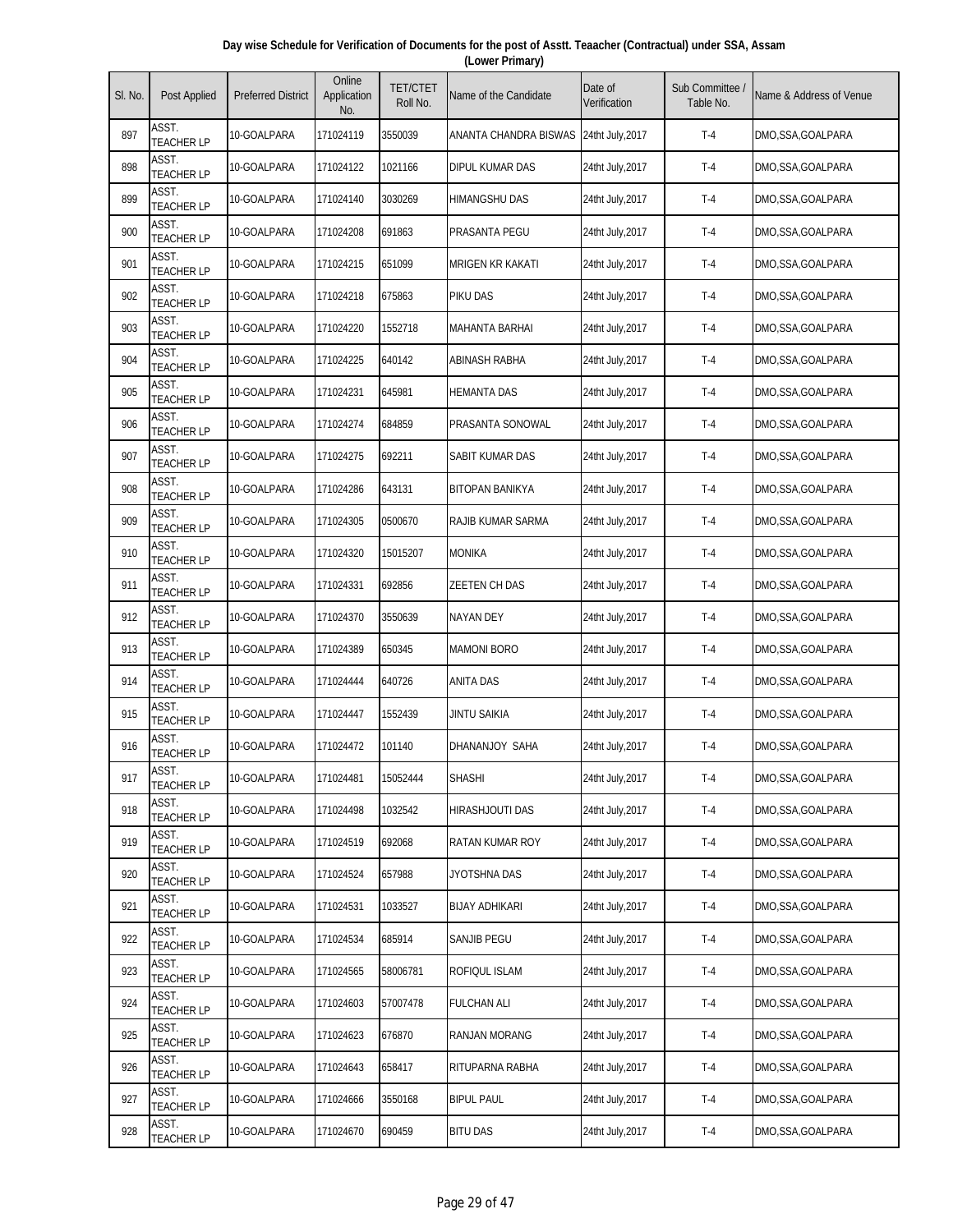| Day wise Schedule for Verification of Documents for the post of Asstt. Teaacher (Contractual) under SSA, Assam |  |
|----------------------------------------------------------------------------------------------------------------|--|
| (Lower Primary)                                                                                                |  |

| SI. No. | Post Applied               | <b>Preferred District</b> | Online<br>Application<br>No. | <b>TET/CTET</b><br>Roll No. | Name of the Candidate                  | Date of<br>Verification | Sub Committee /<br>Table No. | Name & Address of Venue |
|---------|----------------------------|---------------------------|------------------------------|-----------------------------|----------------------------------------|-------------------------|------------------------------|-------------------------|
| 929     | ASST.<br><b>TEACHER LP</b> | 10-GOALPARA               | 171024710                    | 612153                      | URBASHI SARKAR                         | 24tht July, 2017        | $T-4$                        | DMO,SSA,GOALPARA        |
| 930     | ASST.<br><b>TEACHER LP</b> | 10-GOALPARA               | 171024736                    | 654911                      | RANJAN THAKURIA                        | 24tht July, 2017        | $T-4$                        | DMO,SSA,GOALPARA        |
| 931     | ASST.<br><b>TEACHER LP</b> | 10-GOALPARA               | 171024768                    | 1111260                     | <b>MADAN GOPAL BISWAS</b>              | 24tht July, 2017        | $T-4$                        | DMO,SSA,GOALPARA        |
| 932     | ASST.<br><b>TEACHER LP</b> | 10-GOALPARA               | 171024774                    | 658934                      | SAMUDRA CH RABHA                       | 24tht July, 2017        | $T-4$                        | DMO,SSA,GOALPARA        |
| 933     | ASST.<br><b>TEACHER LP</b> | 10-GOALPARA               | 171024777                    | 3550629                     | NARAYAN DEBNATH                        | 24tht July, 2017        | $T-4$                        | DMO,SSA,GOALPARA        |
| 934     | ASST.<br><b>TEACHER LP</b> | 10-GOALPARA               | 171024792                    | 647018                      | JITU BAISHYA                           | 24tht July, 2017        | $T-4$                        | DMO,SSA,GOALPARA        |
| 935     | ASST.<br><b>TEACHER LP</b> | 10-GOALPARA               | 171024817                    | 651097                      | <b>MRIGEN DAS</b>                      | 24tht July, 2017        | $T-4$                        | DMO,SSA,GOALPARA        |
| 936     | ASST.<br><b>TEACHER LP</b> | 10-GOALPARA               | 171024819                    | 640849                      | ANJU MANI BHAGAWATI                    | 24tht July,2017         | $T-4$                        | DMO,SSA,GOALPARA        |
| 937     | ASST.<br><b>TEACHER LP</b> | 10-GOALPARA               | 171024836                    | 656450                      | <b>SANJAY DAS</b>                      | 24tht July, 2017        | $T-4$                        | DMO,SSA,GOALPARA        |
| 938     | ASST.<br><b>TEACHER LP</b> | 10-GOALPARA               | 171024914                    | 102921                      | <b>PINTU MALLICK</b>                   | 24tht July, 2017        | $T-4$                        | DMO,SSA,GOALPARA        |
| 939     | ASST.<br><b>TEACHER LP</b> | 10-GOALPARA               | 171024917                    | 1032229                     | <b>CHANDAN BAISHYA</b>                 | 24tht July, 2017        | $T-4$                        | DMO,SSA,GOALPARA        |
| 940     | ASST.<br><b>TEACHER LP</b> | 10-GOALPARA               | 171024929                    | 610997                      | <b>MALATI ROY</b>                      | 24tht July, 2017        | $T-4$                        | DMO,SSA,GOALPARA        |
| 941     | ASST.<br><b>TEACHER LP</b> | 10-GOALPARA               | 171024955                    | 671792                      | DEVAPRASAD MECH                        | 24tht July, 2017        | $T-4$                        | DMO,SSA,GOALPARA        |
| 942     | ASST.<br><b>TEACHER LP</b> | 10-GOALPARA               | 171024957                    | 648807                      | LAKSHI PRAVA BHAGAWATI                 | 24tht July, 2017        | $T-4$                        | DMO,SSA,GOALPARA        |
| 943     | ASST.<br><b>TEACHER LP</b> | 10-GOALPARA               | 171024962                    | 642247                      | <b>BHASWATI DAS</b>                    | 24tht July, 2017        | $T-4$                        | DMO, SSA, GOALPARA      |
| 944     | ASST.<br><b>TEACHER LP</b> | 10-GOALPARA               | 171024994                    | 681735                      | <b>GEORGE MILI</b>                     | 24tht July, 2017        | $T-4$                        | DMO,SSA,GOALPARA        |
| 945     | ASST.<br><b>TEACHER LP</b> | 10-GOALPARA               | 171025012                    | 653098                      | PHULENDU ROY KARMAKAR 24tht July, 2017 |                         | $T-4$                        | DMO,SSA,GOALPARA        |
| 946     | ASST.<br><b>TEACHER LP</b> | 10-GOALPARA               | 171025013                    | 645336                      | <b>GAGANJIT RABHA</b>                  | 24tht July, 2017        | $T-4$                        | DMO,SSA,GOALPARA        |
| 947     | ASST.<br><b>TEACHER LP</b> | 10-GOALPARA               | 171025017                    | 640484                      | AMRIT DAS                              | 24tht July, 2017        | $T-4$                        | DMO,SSA,GOALPARA        |
| 948     | ASST.<br><b>TEACHER LP</b> | 10-GOALPARA               | 171025032                    | 1552208                     | <b>DULU RABHA</b>                      | 24tht July, 2017        | $T-4$                        | DMO,SSA,GOALPARA        |
| 949     | ASST.<br><b>TEACHER LP</b> | 10-GOALPARA               | 171025049                    | 56001237                    | <b>DAIJI DEVI</b>                      | 24tht July, 2017        | $T-4$                        | DMO,SSA,GOALPARA        |
| 950     | ASST.<br><b>TEACHER LP</b> | 10-GOALPARA               | 171025073                    | 3010199                     | dipa devi                              | 24tht July, 2017        | $T-4$                        | DMO,SSA,GOALPARA        |
| 951     | ASST.<br><b>TEACHER LP</b> | 10-GOALPARA               | 171025083                    | 104112                      | SANJIB SARKAR                          | 24tht July, 2017        | $T-4$                        | DMO,SSA,GOALPARA        |
| 952     | ASST.<br><b>TEACHER LP</b> | 10-GOALPARA               | 171025086                    | 3030335                     | KAMAL KALITA                           | 24tht July, 2017        | $T-4$                        | DMO,SSA,GOALPARA        |
| 953     | ASST.<br><b>TEACHER LP</b> | 10-GOALPARA               | 171025089                    | 105272                      | <b>TUMPA BISWAS</b>                    | 24tht July, 2017        | $T-4$                        | DMO,SSA,GOALPARA        |
| 954     | ASST.<br><b>TEACHER LP</b> | 10-GOALPARA               | 171025095                    | 643997                      | DEEPJYOTI RABHA                        | 24tht July, 2017        | $T-4$                        | DMO,SSA,GOALPARA        |
| 955     | ASST.<br><b>TEACHER LP</b> | 10-GOALPARA               | 171025101                    | 640211                      | <b>AJAY DAS</b>                        | 24tht July, 2017        | $T-4$                        | DMO,SSA,GOALPARA        |
| 956     | ASST.<br><b>TEACHER LP</b> | 10-GOALPARA               | 171025120                    | 1013837                     | KAMAL PRADHAN                          | 24tht July, 2017        | $T-4$                        | DMO,SSA,GOALPARA        |
| 957     | ASST.<br><b>TEACHER LP</b> | 10-GOALPARA               | 171025142                    | 57012345                    | SALAMOT KHAN                           | 24tht July, 2017        | $T-4$                        | DMO,SSA,GOALPARA        |
| 958     | ASST.<br><b>TEACHER LP</b> | 10-GOALPARA               | 171025151                    | 610056                      | AMIT MANDAL                            | 24tht July, 2017        | $T-4$                        | DMO,SSA,GOALPARA        |
| 959     | ASST.<br><b>TEACHER LP</b> | 10-GOALPARA               | 171025156                    | 646588                      | JANMONI DAS                            | 24tht July, 2017        | $T-4$                        | DMO, SSA, GOALPARA      |
| 960     | ASST.<br><b>TEACHER LP</b> | 10-GOALPARA               | 171025163                    | 104192                      | SARASWATI MANDAL                       | 24tht July, 2017        | $T-4$                        | DMO,SSA,GOALPARA        |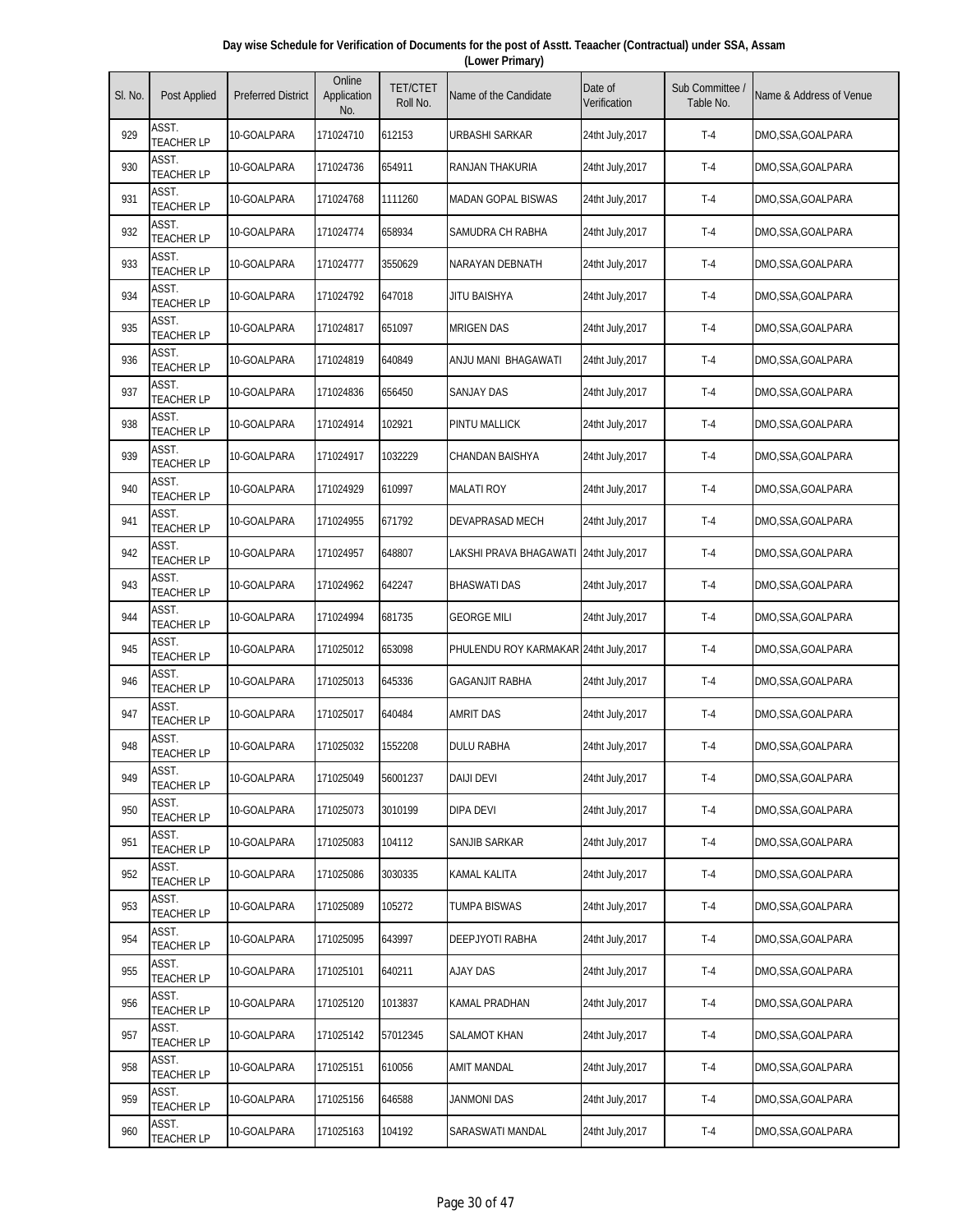| Day wise Schedule for Verification of Documents for the post of Asstt. Teaacher (Contractual) under SSA, Assam |  |
|----------------------------------------------------------------------------------------------------------------|--|
| (Lower Primary)                                                                                                |  |

| SI. No. | Post Applied               | <b>Preferred District</b> | Online<br>Application<br>No. | <b>TET/CTET</b><br>Roll No. | Name of the Candidate      | Date of<br>Verification | Sub Committee<br>Table No. | Name & Address of Venue |
|---------|----------------------------|---------------------------|------------------------------|-----------------------------|----------------------------|-------------------------|----------------------------|-------------------------|
| 961     | ASST.<br><b>TEACHER LP</b> | 10-GOALPARA               | 171025179                    | 676260                      | PRERONA MECH               | 24tht July, 2017        | $T-4$                      | DMO,SSA,GOALPARA        |
| 962     | ASST.<br><b>TEACHER LP</b> | 10-GOALPARA               | 171025200                    | 690270                      | <b>BAPAN DAS</b>           | 24tht July, 2017        | $T-4$                      | DMO, SSA, GOALPARA      |
| 963     | ASST.<br><b>TEACHER LP</b> | 10-GOALPARA               | 171025213                    | 57011456                    | ROFIQUL ISLAM              | 24tht July, 2017        | $T-4$                      | DMO,SSA,GOALPARA        |
| 964     | ASST.<br><b>TEACHER LP</b> | 10-GOALPARA               | 171025241                    | 3011137                     | KRISHNA SHARMA             | 24tht July, 2017        | $T-4$                      | DMO,SSA,GOALPARA        |
| 965     | ASST.<br><b>TEACHER LP</b> | 10-GOALPARA               | 171025256                    | 676684                      | <b>RAJA PAYENG</b>         | 24tht July, 2017        | $T-4$                      | DMO,SSA,GOALPARA        |
| 966     | ASST.<br><b>TEACHER LP</b> | 10-GOALPARA               | 171025258                    | 692674                      | Sujit das                  | 24tht July, 2017        | $T-4$                      | DMO,SSA,GOALPARA        |
| 967     | ASST.<br><b>TEACHER LP</b> | 10-GOALPARA               | 171025278                    | 652185                      | NIPESH ADHIKARI            | 24tht July, 2017        | $T-4$                      | DMO,SSA,GOALPARA        |
| 968     | ASST.<br><b>TEACHER LP</b> | 10-GOALPARA               | 171025285                    | 07813505                    | ARTI YADAVA                | 24tht July, 2017        | $T-4$                      | DMO,SSA,GOALPARA        |
| 969     | ASST.<br><b>TEACHER LP</b> | 10-GOALPARA               | 171025303                    | 691595                      | <b>NARAYAN DAS</b>         | 24tht July, 2017        | $T-4$                      | DMO,SSA,GOALPARA        |
| 970     | ASST.<br><b>TEACHER LP</b> | 10-GOALPARA               | 171025305                    | 57005040                    | JAHIDUL ISLAM              | 24tht July, 2017        | $T-4$                      | DMO,SSA,GOALPARA        |
| 971     | ASST.<br><b>TEACHER LP</b> | 10-GOALPARA               | 171025309                    | 646346                      | HITESH BORO                | 24tht July, 2017        | $T-4$                      | DMO,SSA,GOALPARA        |
| 972     | ASST.<br><b>TEACHER LP</b> | 10-GOALPARA               | 171025315                    | 54003968                    | Rasidul Hoque              | 24tht July, 2017        | $T-4$                      | DMO,SSA,GOALPARA        |
| 973     | ASST.<br><b>TEACHER LP</b> | 10-GOALPARA               | 171025373                    | 651837                      | NAYAN MANI BAISHYA         | 24tht July, 2017        | $T-4$                      | DMO,SSA,GOALPARA        |
| 974     | ASST.<br><b>TEACHER LP</b> | 10-GOALPARA               | 171025386                    | 301228                      | <b>BADRUL ISLAM LASKAR</b> | 24tht July, 2017        | $T-4$                      | DMO,SSA,GOALPARA        |
| 975     | ASST.<br><b>TEACHER LP</b> | 10-GOALPARA               | 171025395                    | 610173                      | ASHIS KUMAR DAS            | 24tht July, 2017        | $T-4$                      | DMO,SSA,GOALPARA        |
| 976     | ASST.<br><b>TEACHER LP</b> | 10-GOALPARA               | 171025406                    | 09002830                    | SACHIN KUMAR               | 24tht July, 2017        | $T-4$                      | DMO,SSA,GOALPARA        |
| 977     | ASST.<br><b>TEACHER LP</b> | 10-GOALPARA               | 171025407                    | 3017898                     | SABITA TALUKDAR            | 24tht July, 2017        | $T-4$                      | DMO, SSA, GOALPARA      |
| 978     | ASST.<br><b>TEACHER LP</b> | 10-GOALPARA               | 171025415                    | 678433                      | PROBHAT BORI               | 24tht July, 2017        | $T-4$                      | DMO,SSA,GOALPARA        |
| 979     | ASST.<br><b>TEACHER LP</b> | 10-GOALPARA               | 171025446                    | 642966                      | <b>BIRINCHI KUMAR DAS</b>  | 24tht July, 2017        | $T-4$                      | DMO,SSA,GOALPARA        |
| 980     | ASST.<br><b>TEACHER LP</b> | 10-GOALPARA               | 171025454                    | 610895                      | <b>KHANINDRA DAS</b>       | 24tht July, 2017        | $T-4$                      | DMO,SSA,GOALPARA        |
| 981     | ASST.<br><b>TEACHER LP</b> | 10-GOALPARA               | 171025459                    | 301228                      | <b>BADRUL ISLAM LASKAR</b> | 24tht July, 2017        | $T-4$                      | DMO,SSA,GOALPARA        |
| 982     | ASST.<br><b>TEACHER LP</b> | 10-GOALPARA               | 171025584                    | 3004363                     | TULIKA BAISHYA             | 24tht July, 2017        | $T-4$                      | DMO,SSA,GOALPARA        |
| 983     | ASST.<br><b>TEACHER LP</b> | 10-GOALPARA               | 171025591                    | 4552825                     | RRRRRRRRR MMM              | 24tht July, 2017        | $T-4$                      | DMO,SSA,GOALPARA        |
| 984     | ASST.<br><b>TEACHER LP</b> | 10-GOALPARA               | 171025656                    | 641175                      | ARPANA DAS                 | 24tht July, 2017        | $T-4$                      | DMO,SSA,GOALPARA        |
| 985     | ASST.<br><b>TEACHER LP</b> | 10-GOALPARA               | 171025680                    | 610568                      | DIPIKA-áCHOUDHURY          | 24tht July, 2017        | $T-4$                      | DMO,SSA,GOALPARA        |
| 986     | ASST.<br><b>TEACHER LP</b> | 10-GOALPARA               | 171025710                    | 643447                      | CHANDANA DAS               | 24tht July, 2017        | $T-4$                      | DMO,SSA,GOALPARA        |
| 987     | ASST.<br><b>TEACHER LP</b> | 10-GOALPARA               | 171025712                    | 3030753                     | DILLIRAM BARAL             | 24tht July, 2017        | $T-4$                      | DMO,SSA,GOALPARA        |
| 988     | ASST.<br><b>TEACHER LP</b> | 10-GOALPARA               | 171025811                    | 2031676                     | KARAN CHETRY               | 24tht July, 2017        | $T-4$                      | DMO, SSA, GOALPARA      |
| 989     | ASST.<br><b>TEACHER LP</b> | 10-GOALPARA               | 171025903                    | 3011150                     | GEETA KUMARI SHARMA        | 24tht July, 2017        | $T-4$                      | DMO,SSA,GOALPARA        |
| 990     | ASST.<br><b>TEACHER LP</b> | 10-GOALPARA               | 171025905                    | 644539                      | DIJUMANI DEKA              | 24tht July, 2017        | $T-4$                      | DMO,SSA,GOALPARA        |
| 991     | ASST.<br><b>TEACHER LP</b> | 10-GOALPARA               | 171025927                    | 671990                      | Dimpi das                  | 24tht July, 2017        | $T-4$                      | DMO,SSA,GOALPARA        |
| 992     | ASST.<br><b>TEACHER LP</b> | 10-GOALPARA               | 171025986                    | 300470                      | AMINUL ISLAM BARBHUIYA     | 24tht July, 2017        | $T-4$                      | DMO,SSA,GOALPARA        |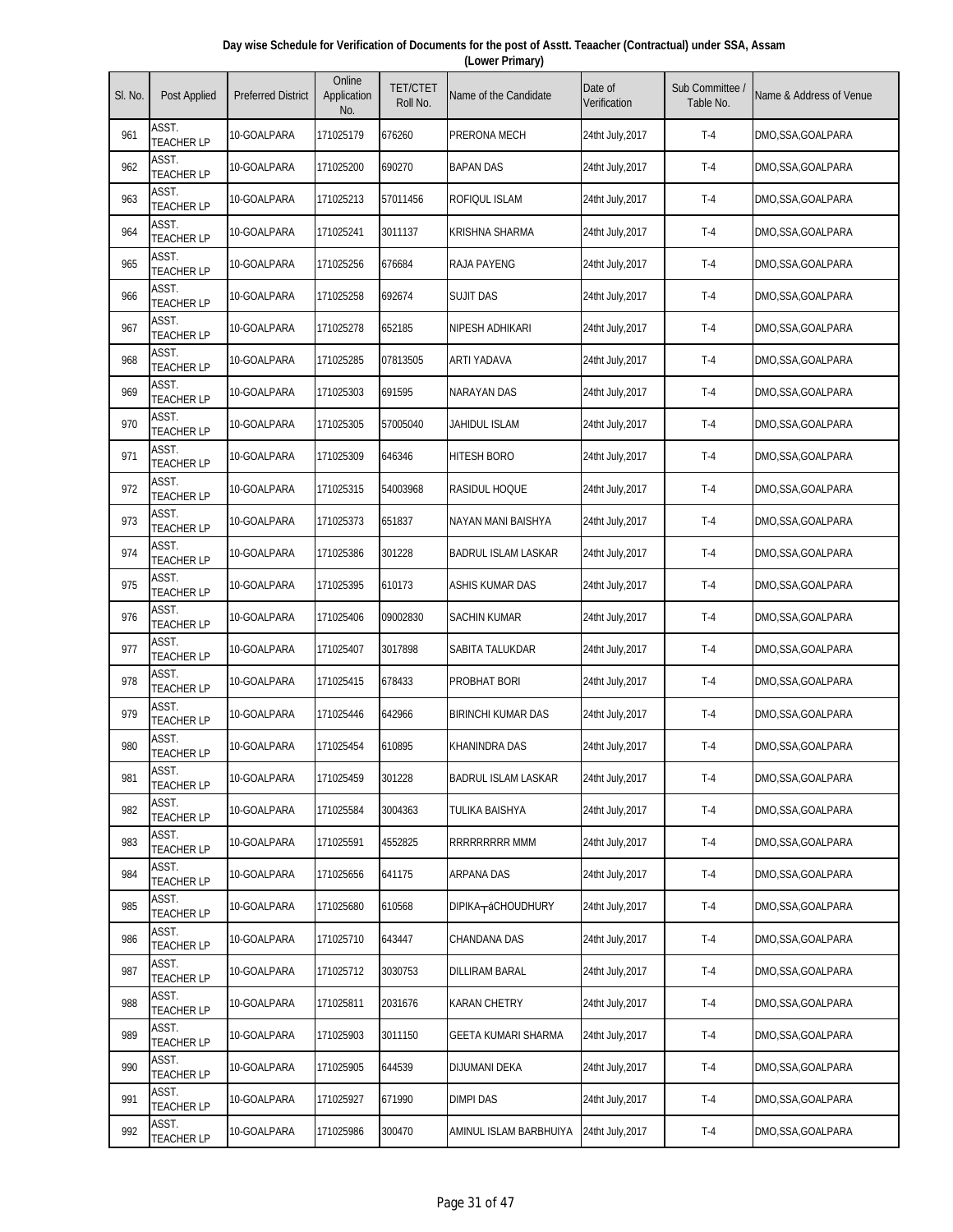| Day wise Schedule for Verification of Documents for the post of Asstt. Teaacher (Contractual) under SSA, Assam |  |
|----------------------------------------------------------------------------------------------------------------|--|
| (Lower Primary)                                                                                                |  |

| SI. No. | Post Applied               | <b>Preferred District</b> | Online<br>Application<br>No. | <b>TET/CTET</b><br>Roll No. | Name of the Candidate                  | Date of<br>Verification | Sub Committee /<br>Table No. | Name & Address of Venue |
|---------|----------------------------|---------------------------|------------------------------|-----------------------------|----------------------------------------|-------------------------|------------------------------|-------------------------|
| 993     | ASST.<br><b>TEACHER LP</b> | 10-GOALPARA               | 171026004                    | 2102132                     | NABA KUMAR BASUMATARY 24tht July, 2017 |                         | $T-4$                        | DMO,SSA,GOALPARA        |
| 994     | ASST.<br><b>TEACHER LP</b> | 10-GOALPARA               | 171026057                    | 644565                      | <b>DILIP KUMAR DAS</b>                 | 24tht July, 2017        | $T-4$                        | DMO,SSA,GOALPARA        |
| 995     | ASST.<br><b>TEACHER LP</b> | 10-GOALPARA               | 171026070                    | 57000296                    | ABDULLAH FARUK AHMED                   | 24tht July, 2017        | $T-4$                        | DMO,SSA,GOALPARA        |
| 996     | ASST.<br><b>TEACHER LP</b> | 10-GOALPARA               | 171026076                    | 681574                      | DIPEN PEGU                             | 24tht July, 2017        | $T-4$                        | DMO,SSA,GOALPARA        |
| 997     | ASST.<br><b>TEACHER LP</b> | 10-GOALPARA               | 171026090                    | 678078                      | SRI ANKUR HAZARIKA                     | 24tht July, 2017        | $T-4$                        | DMO,SSA,GOALPARA        |
| 998     | ASST.<br><b>TEACHER LP</b> | 10-GOALPARA               | 171026123                    | 610609                      | GANAPATI DAS                           | 24tht July, 2017        | $T-4$                        | DMO,SSA,GOALPARA        |
| 999     | ASST.<br><b>TEACHER LP</b> | 10-GOALPARA               | 171026127                    | 654097                      | PROSENJIT DAS                          | 24tht July, 2017        | $T-4$                        | DMO,SSA,GOALPARA        |
| 1000    | ASST.<br><b>TEACHER LP</b> | 10-GOALPARA               | 171026131                    | 670874                      | <b>BHUBAN RABHA</b>                    | 24tht July,2017         | $T-4$                        | DMO,SSA,GOALPARA        |
| 1001    | ASST.<br><b>TEACHER LP</b> | 10-GOALPARA               | 171026208                    | 682199                      | <b>JAYANTA PEGU</b>                    | 25tht July, 2017        | $T-1$                        | DMO,SSA,GOALPARA        |
| 1002    | ASST.<br><b>TEACHER LP</b> | 10-GOALPARA               | 171026222                    | 630035                      | <b>AKSHYA BORI</b>                     | 25tht July, 2017        | $T-1$                        | DMO,SSA,GOALPARA        |
| 1003    | ASST.<br><b>TEACHER LP</b> | 10-GOALPARA               | 171026227                    | 632024                      | PRAFULLA DOLEY                         | 25tht July, 2017        | $T-1$                        | DMO,SSA,GOALPARA        |
| 1004    | ASST.<br><b>TEACHER LP</b> | 10-GOALPARA               | 171026257                    | 610846                      | <b>KAKALI RABHA</b>                    | 25tht July, 2017        | $T-1$                        | DMO,SSA,GOALPARA        |
| 1005    | ASST.<br><b>TEACHER LP</b> | 10-GOALPARA               | 171026258                    | 01506389                    | <b>FARHAN SAYEED</b>                   | 25tht July, 2017        | $T-1$                        | DMO,SSA,GOALPARA        |
| 1006    | ASST.<br><b>TEACHER LP</b> | 10-GOALPARA               | 171026260                    | 659290                      | <b>TAPAN CHAUDHURY</b>                 | 25tht July, 2017        | $T-1$                        | DMO,SSA,GOALPARA        |
| 1007    | ASST.<br><b>TEACHER LP</b> | 10-GOALPARA               | 171026316                    | 657916                      | SRI JADU PEGU                          | 25tht July, 2017        | $T-1$                        | DMO,SSA,GOALPARA        |
| 1008    | ASST.<br><b>TEACHER LP</b> | 10-GOALPARA               | 171026338                    | 56004756                    | SAMIUL ALOM                            | 25tht July, 2017        | $T-1$                        | DMO,SSA,GOALPARA        |
| 1009    | ASST.<br><b>TEACHER LP</b> | 10-GOALPARA               | 171026374                    | 646403                      | IJUMANI RABHA                          | 25tht July, 2017        | $T-1$                        | DMO,SSA,GOALPARA        |
| 1010    | ASST.<br><b>TEACHER LP</b> | 10-GOALPARA               | 171026407                    | 1033307                     | <b>RUPAM DAS</b>                       | 25tht July, 2017        | $T-1$                        | DMO,SSA,GOALPARA        |
| 1011    | ASST.<br><b>TEACHER LP</b> | 10-GOALPARA               | 171026427                    | 646546                      | JAHNABI SARKAR                         | 25tht July, 2017        | $T-1$                        | DMO,SSA,GOALPARA        |
| 1012    | ASST.<br><b>TEACHER LP</b> | 10-GOALPARA               | 171026432                    | 3010173                     | <b>DEBESWAR BARMAN</b>                 | 25tht July, 2017        | $T-1$                        | DMO,SSA,GOALPARA        |
| 1013    | ASST.<br><b>TEACHER LP</b> | 10-GOALPARA               | 171026467                    | 659454                      | THULEN RABHA                           | 25tht July, 2017        | $T-1$                        | DMO, SSA, GOALPARA      |
| 1014    | ASST.<br><b>TEACHER LP</b> | 10-GOALPARA               | 171026484                    | 692697                      | SUMIT KUMAR ROY                        | 25tht July, 2017        | $T-1$                        | DMO,SSA,GOALPARA        |
| 1015    | ASST.<br><b>TEACHER LP</b> | 10-GOALPARA               | 171026539                    | 642579                      | <b>BIKASH BARMAN</b>                   | 25tht July, 2017        | $T-1$                        | DMO,SSA,GOALPARA        |
| 1016    | ASST.<br><b>TEACHER LP</b> | 10-GOALPARA               | 171026558                    | 57004549                    | HIRAKJYOTI SARMA                       | 25tht July, 2017        | $T-1$                        | DMO,SSA,GOALPARA        |
| 1017    | ASST.<br><b>TEACHER LP</b> | 10-GOALPARA               | 171026608                    | 655035                      | RANJU RABHA                            | 25tht July, 2017        | $T-1$                        | DMO,SSA,GOALPARA        |
| 1018    | ASST.<br><b>TEACHER LP</b> | 10-GOALPARA               | 171026633                    | 651464                      | <b>NABAJIT DAS</b>                     | 25tht July, 2017        | $T-1$                        | DMO,SSA,GOALPARA        |
| 1019    | ASST.<br><b>TEACHER LP</b> | 10-GOALPARA               | 171026645                    | 51008800                    | RINKU MONI ROY                         | 25tht July, 2017        | $T-1$                        | DMO,SSA,GOALPARA        |
| 1020    | ASST.<br>TEACHER LP        | 10-GOALPARA               | 171026646                    | 642829                      | <b>BINOY SARKAR</b>                    | 25tht July, 2017        | $T-1$                        | DMO,SSA,GOALPARA        |
| 1021    | ASST.<br><b>TEACHER LP</b> | 10-GOALPARA               | 171026662                    | 641906                      | <b>BEAUTEE RABHA</b>                   | 25tht July, 2017        | $T-1$                        | DMO,SSA,GOALPARA        |
| 1022    | ASST.<br><b>TEACHER LP</b> | 10-GOALPARA               | 171026666                    | 100790                      | <b>BIPUL SAHA</b>                      | 25tht July, 2017        | $T-1$                        | DMO,SSA,GOALPARA        |
| 1023    | ASST.<br><b>TEACHER LP</b> | 10-GOALPARA               | 171026667                    | 610395                      | <b>BOBITA RABHA</b>                    | 25tht July, 2017        | $T-1$                        | DMO,SSA,GOALPARA        |
| 1024    | ASST.<br><b>TEACHER LP</b> | 10-GOALPARA               | 171026691                    | 657473                      | SRI DULAL MANDAL                       | 25tht July, 2017        | $T-1$                        | DMO,SSA,GOALPARA        |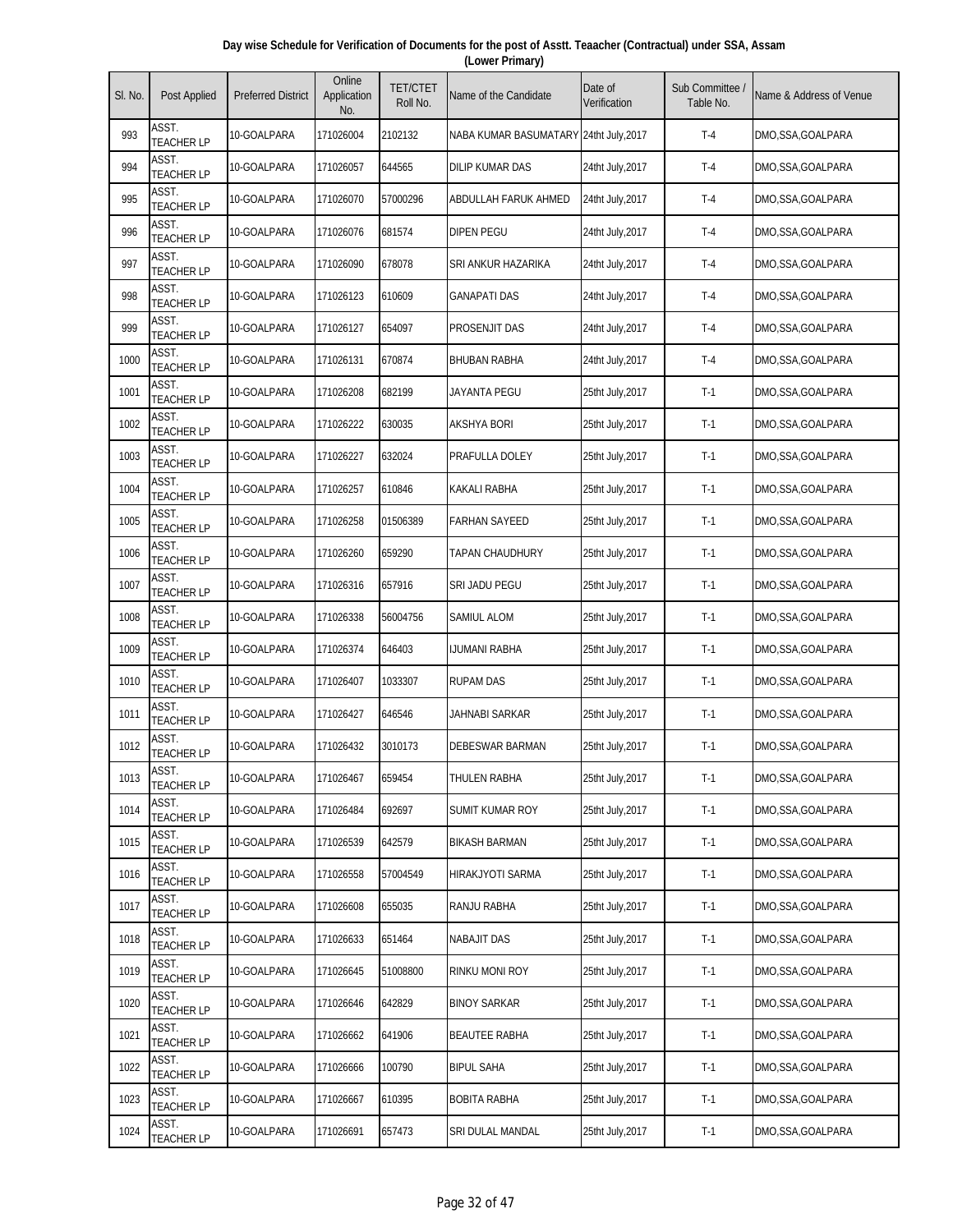| Day wise Schedule for Verification of Documents for the post of Asstt. Teaacher (Contractual) under SSA, Assam |  |
|----------------------------------------------------------------------------------------------------------------|--|
| (Lower Primary)                                                                                                |  |

| SI. No. | Post Applied               | <b>Preferred District</b> | Online<br>Application<br>No. | <b>TET/CTET</b><br>Roll No. | Name of the Candidate    | Date of<br>Verification | Sub Committee<br>Table No. | Name & Address of Venue |
|---------|----------------------------|---------------------------|------------------------------|-----------------------------|--------------------------|-------------------------|----------------------------|-------------------------|
| 1025    | ASST.<br><b>TEACHER LP</b> | 10-GOALPARA               | 171026697                    | 626625                      | YASMIN PEGU              | 25tht July, 2017        | $T-1$                      | DMO,SSA,GOALPARA        |
| 1026    | ASST.<br><b>TEACHER LP</b> | 10-GOALPARA               | 171026757                    | 610735                      | <b>ISWAR SARKAR</b>      | 25tht July, 2017        | $T-1$                      | DMO,SSA,GOALPARA        |
| 1027    | ASST.<br><b>TEACHER LP</b> | 10-GOALPARA               | 171026766                    | 657487                      | SRI TULSHI SUTRADHAR     | 25tht July, 2017        | $T-1$                      | DMO,SSA,GOALPARA        |
| 1028    | ASST.<br><b>TEACHER LP</b> | 10-GOALPARA               | 171026792                    | 692651                      | SUBENDU MANDAL           | 25tht July, 2017        | $T-1$                      | DMO,SSA,GOALPARA        |
| 1029    | ASST.<br><b>TEACHER LP</b> | 10-GOALPARA               | 171026813                    | 653698                      | PRANJAL DAS              | 25tht July, 2017        | $T-1$                      | DMO,SSA,GOALPARA        |
| 1030    | ASST.<br><b>TEACHER LP</b> | 10-GOALPARA               | 171026832                    | 650919                      | <b>MOON DAS</b>          | 25tht July, 2017        | $T-1$                      | DMO, SSA, GOALPARA      |
| 1031    | ASST.<br><b>TEACHER LP</b> | 10-GOALPARA               | 171026851                    | 644937                      | DIPANWITA THAKURIA       | 25tht July, 2017        | $T-1$                      | DMO,SSA,GOALPARA        |
| 1032    | ASST.<br><b>TEACHER LP</b> | 10-GOALPARA               | 171026862                    | 625705                      | SHIVANI DEURI            | 25tht July, 2017        | $T-1$                      | DMO,SSA,GOALPARA        |
| 1033    | ASST.<br><b>TEACHER LP</b> | 10-GOALPARA               | 171026876                    | 671407                      | <b>BOSANTA SAIKIA</b>    | 25tht July, 2017        | $T-1$                      | DMO,SSA,GOALPARA        |
| 1034    | ASST.<br><b>TEACHER LP</b> | 10-GOALPARA               | 171026908                    | 3030386                     | LOKENDRA PATHAK          | 25tht July, 2017        | $T-1$                      | DMO,SSA,GOALPARA        |
| 1035    | ASST.<br><b>TEACHER LP</b> | 10-GOALPARA               | 171026913                    | 643402                      | <b>CHANDAN KR MONDAL</b> | 25tht July, 2017        | $T-1$                      | DMO,SSA,GOALPARA        |
| 1036    | ASST.<br><b>TEACHER LP</b> | 10-GOALPARA               | 171026915                    | 641321                      | <b>ASHIM PATHAK</b>      | 25tht July, 2017        | $T-1$                      | DMO,SSA,GOALPARA        |
| 1037    | ASST.<br><b>TEACHER LP</b> | 10-GOALPARA               | 171026970                    | 676236                      | PRATAP PEGU              | 25tht July, 2017        | $T-1$                      | DMO,SSA,GOALPARA        |
| 1038    | ASST.<br><b>TEACHER LP</b> | 10-GOALPARA               | 171026979                    | 54003203                    | <b>MRIDUL DEKA</b>       | 25tht July, 2017        | $T-1$                      | DMO,SSA,GOALPARA        |
| 1039    | ASST.<br><b>TEACHER LP</b> | 10-GOALPARA               | 171027035                    | 51011103                    | SUDHIR CHANDRA MANDAL    | 25tht July, 2017        | $T-1$                      | DMO, SSA, GOALPARA      |
| 1040    | ASST.<br><b>TEACHER LP</b> | 10-GOALPARA               | 171027060                    | 610982                      | <b>MADHUSUDHAN DAS</b>   | 25tht July, 2017        | $T-1$                      | DMO,SSA,GOALPARA        |
| 1041    | ASST.<br><b>TEACHER LP</b> | 10-GOALPARA               | 171027079                    | 649669                      | MANJU MALAKAR DAS        | 25tht July, 2017        | $T-1$                      | DMO,SSA,GOALPARA        |
| 1042    | ASST.<br><b>TEACHER LP</b> | 10-GOALPARA               | 171027085                    | 2031678                     | NABARAJ DAHAL            | 25tht July, 2017        | $T-1$                      | DMO,SSA,GOALPARA        |
| 1043    | ASST.<br>TEACHER LP        | 10-GOALPARA               | 171027140                    | 641743                      | <b>BARASA DAS</b>        | 25tht July, 2017        | $T-1$                      | DMO,SSA,GOALPARA        |
| 1044    | ASST.<br><b>TEACHER LP</b> | 10-GOALPARA               | 171027232                    | 3030776                     | <b>MOHAN GURAGAIN</b>    | 25tht July, 2017        | $T-1$                      | DMO,SSA,GOALPARA        |
| 1045    | ASST.<br><b>TEACHER LP</b> | 10-GOALPARA               | 171027236                    | 659693                      | <b>UDAY SANKAR</b>       | 25tht July, 2017        | $T-1$                      | DMO,SSA,GOALPARA        |
| 1046    | ASST.<br><b>TEACHER LP</b> | 10-GOALPARA               | 171027262                    | 641394                      | atul Roy                 | 25tht July, 2017        | $T-1$                      | DMO,SSA,GOALPARA        |
| 1047    | ASST.<br><b>TEACHER LP</b> | 10-GOALPARA               | 171027337                    | 3005640                     | SANGITA DEY              | 25tht July, 2017        | $T-1$                      | DMO,SSA,GOALPARA        |
| 1048    | ASST.<br><b>TEACHER LP</b> | 10-GOALPARA               | 171027420                    | 3030656                     | SAMIRAN KALITA           | 25tht July, 2017        | $T-1$                      | DMO, SSA, GOALPARA      |
| 1049    | ASST.<br><b>TEACHER LP</b> | 10-GOALPARA               | 171027441                    | 104817                      | SUKDEB SAHA              | 25tht July, 2017        | $T-1$                      | DMO,SSA,GOALPARA        |
| 1050    | ASST.<br><b>TEACHER LP</b> | 10-GOALPARA               | 171027487                    | 676896                      | RANJIT DAS               | 25tht July, 2017        | $T-1$                      | DMO,SSA,GOALPARA        |
| 1051    | ASST.<br><b>TEACHER LP</b> | 10-GOALPARA               | 171027506                    | 647810                      | KAKALI BASUMATARY        | 25tht July, 2017        | $T-1$                      | DMO,SSA,GOALPARA        |
| 1052    | ASST.<br><b>TEACHER LP</b> | 10-GOALPARA               | 171027521                    | 630780                      | HEMONTA BARUAH           | 25tht July, 2017        | $T-1$                      | DMO,SSA,GOALPARA        |
| 1053    | ASST.<br><b>TEACHER LP</b> | 10-GOALPARA               | 171027539                    | 650014                      | MINAKSHI BORO            | 25tht July, 2017        | $T-1$                      | DMO,SSA,GOALPARA        |
| 1054    | ASST.<br><b>TEACHER LP</b> | 10-GOALPARA               | 171027546                    | 678846                      | TAPAN DAS                | 25tht July, 2017        | $T-1$                      | DMO,SSA,GOALPARA        |
| 1055    | ASST.<br><b>TEACHER LP</b> | 10-GOALPARA               | 171027554                    | 632555                      | SRI GOBIN DAS            | 25tht July, 2017        | $T-1$                      | DMO,SSA,GOALPARA        |
| 1056    | ASST.<br><b>TEACHER LP</b> | 10-GOALPARA               | 171027621                    | 1802145                     | SRI ROBIN BHUMIJ         | 25tht July, 2017        | $T-1$                      | DMO, SSA, GOALPARA      |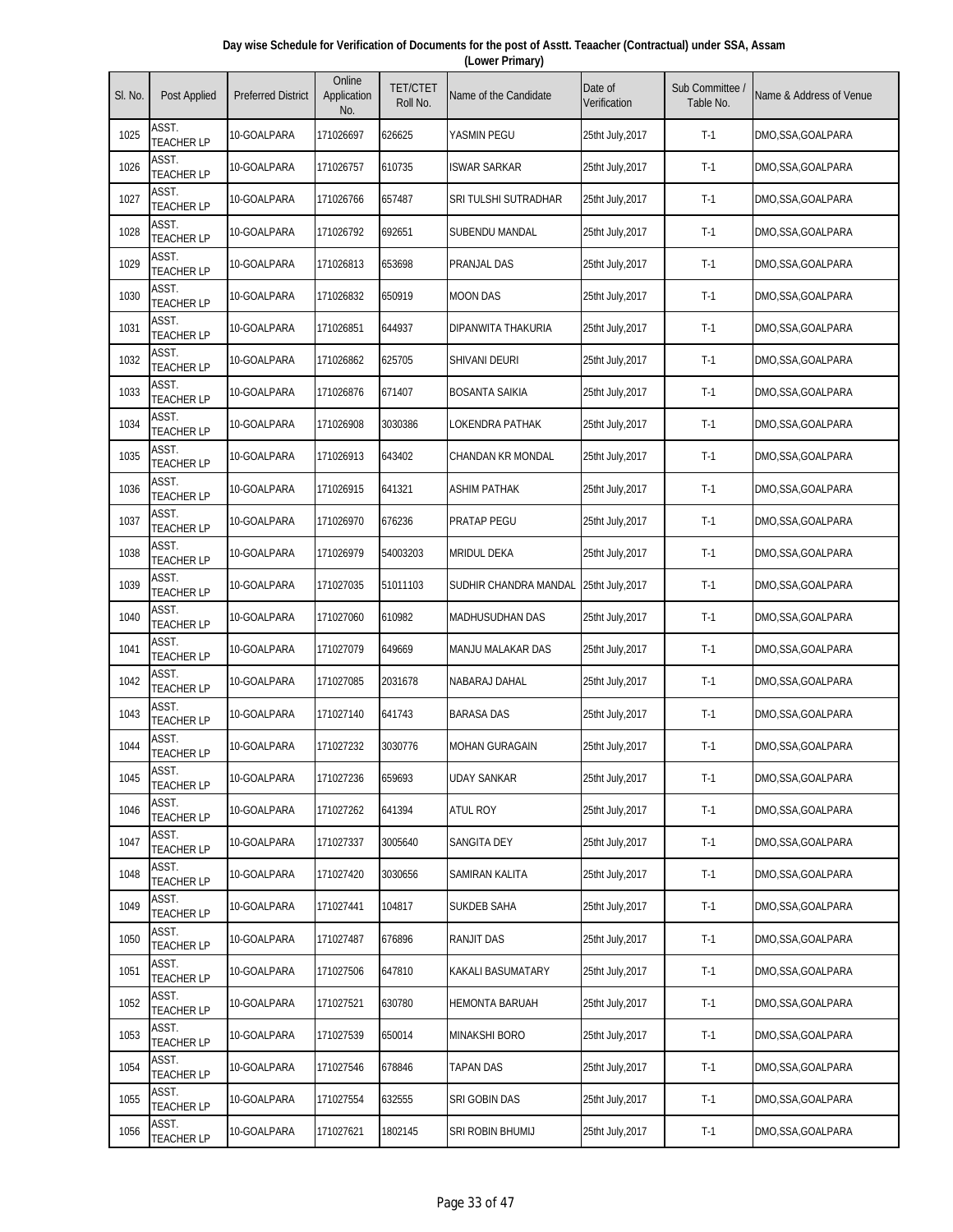| Day wise Schedule for Verification of Documents for the post of Asstt. Teaacher (Contractual) under SSA, Assam |  |
|----------------------------------------------------------------------------------------------------------------|--|
| (Lower Primary)                                                                                                |  |

| SI. No. | Post Applied               | <b>Preferred District</b> | Online<br>Application<br>No. | <b>TET/CTET</b><br>Roll No. | Name of the Candidate       | Date of<br>Verification | Sub Committee /<br>Table No. | Name & Address of Venue |
|---------|----------------------------|---------------------------|------------------------------|-----------------------------|-----------------------------|-------------------------|------------------------------|-------------------------|
| 1057    | ASST.<br><b>TEACHER LP</b> | 10-GOALPARA               | 171027634                    | 686264                      | <b>BUDHESWAR PEGU</b>       | 25tht July, 2017        | $T-1$                        | DMO,SSA,GOALPARA        |
| 1058    | ASST.<br><b>TEACHER LP</b> | 10-GOALPARA               | 171027648                    | 671440                      | <b>BUDHENDRA TAMULI</b>     | 25tht July, 2017        | $T-1$                        | DMO,SSA,GOALPARA        |
| 1059    | ASST.<br><b>TEACHER LP</b> | 10-GOALPARA               | 171027669                    | 675401                      | <b>NIPEN DAS</b>            | 25tht July, 2017        | $T-1$                        | DMO,SSA,GOALPARA        |
| 1060    | ASST.<br><b>TEACHER LP</b> | 10-GOALPARA               | 171027698                    | 624829                      | RAHUL PEGU                  | 25tht July, 2017        | $T-1$                        | DMO,SSA,GOALPARA        |
| 1061    | ASST.<br><b>TEACHER LP</b> | 10-GOALPARA               | 171027786                    | 56000456                    | <b>AKLIMA KHATUN</b>        | 25tht July, 2017        | $T-1$                        | DMO,SSA,GOALPARA        |
| 1062    | ASST.<br><b>TEACHER LP</b> | 10-GOALPARA               | 171027834                    | 672803                      | JIBON LOYING                | 25tht July, 2017        | $T-1$                        | DMO,SSA,GOALPARA        |
| 1063    | ASST.<br><b>TEACHER LP</b> | 10-GOALPARA               | 171027866                    | 625492                      | SADANANDA MILI              | 25tht July, 2017        | $T-1$                        | DMO,SSA,GOALPARA        |
| 1064    | ASST.<br><b>TEACHER LP</b> | 10-GOALPARA               | 171027868                    | 651794                      | NAVAJYOTI BAISHYA           | 25tht July,2017         | $T-1$                        | DMO,SSA,GOALPARA        |
| 1065    | ASST.<br><b>TEACHER LP</b> | 10-GOALPARA               | 171027890                    | 640777                      | <b>ANJALI DEKA</b>          | 25tht July, 2017        | $T-1$                        | DMO,SSA,GOALPARA        |
| 1066    | ASST.<br><b>TEACHER LP</b> | 10-GOALPARA               | 171027892                    | 108481                      | <b>CLEBIRTH R MARAK</b>     | 25tht July, 2017        | $T-1$                        | DMO,SSA,GOALPARA        |
| 1067    | ASST.<br><b>TEACHER LP</b> | 10-GOALPARA               | 171027916                    | 57002026                    | <b>BABITA CHETRY</b>        | 25tht July, 2017        | $T-1$                        | DMO,SSA,GOALPARA        |
| 1068    | ASST.<br><b>TEACHER LP</b> | 10-GOALPARA               | 171027917                    | 626367                      | <b>TILAK DOLEY</b>          | 25tht July, 2017        | $T-1$                        | DMO,SSA,GOALPARA        |
| 1069    | ASST.<br><b>TEACHER LP</b> | 10-GOALPARA               | 171027946                    | 55005433                    | <b>MD ABU SHAMIM SARKAR</b> | 25tht July, 2017        | $T-1$                        | DMO,SSA,GOALPARA        |
| 1070    | ASST.<br><b>TEACHER LP</b> | 10-GOALPARA               | 171027990                    | 620959                      | <b>BUDHIMAN PEGU</b>        | 25tht July, 2017        | $T-1$                        | DMO,SSA,GOALPARA        |
| 1071    | ASST.<br><b>TEACHER LP</b> | 10-GOALPARA               | 171028019                    | 620876                      | <b>BISWAJIT PEGU</b>        | 25tht July, 2017        | $T-1$                        | DMO,SSA,GOALPARA        |
| 1072    | ASST.<br><b>TEACHER LP</b> | 10-GOALPARA               | 171028048                    | 625940                      | <b>KUKISH PEGU</b>          | 25tht July, 2017        | $T-1$                        | DMO,SSA,GOALPARA        |
| 1073    | ASST.<br><b>TEACHER LP</b> | 10-GOALPARA               | 171028087                    | 64465                       | <b>DINESH DAS</b>           | 25tht July, 2017        | $T-1$                        | DMO,SSA,GOALPARA        |
| 1074    | ASST.<br><b>TEACHER LP</b> | 10-GOALPARA               | 171028097                    | 685838                      | SADANANDA TAID              | 25tht July, 2017        | $T-1$                        | DMO,SSA,GOALPARA        |
| 1075    | ASST.<br><b>TEACHER LP</b> | 10-GOALPARA               | 171028137                    | 103058                      | PRASENJIT DAS               | 25tht July, 2017        | $T-1$                        | DMO,SSA,GOALPARA        |
| 1076    | ASST.<br><b>TEACHER LP</b> | 10-GOALPARA               | 171028169                    | 659478                      | TILAK MAZUMDAR              | 25tht July, 2017        | $T-1$                        | DMO,SSA,GOALPARA        |
| 1077    | ASST.<br><b>TEACHER LP</b> | 10-GOALPARA               | 171028171                    | 684495                      | PALLAB DAS                  | 25tht July, 2017        | $T-1$                        | DMO,SSA,GOALPARA        |
| 1078    | ASST.<br><b>TEACHER LP</b> | 10-GOALPARA               | 171028195                    | 51009732                    | SAMAYOUN ALI                | 25tht July, 2017        | $T-1$                        | DMO,SSA,GOALPARA        |
| 1079    | ASST.<br><b>TEACHER LP</b> | 10-GOALPARA               | 171028201                    | 680934                      | <b>BISWAJIT MONDAL</b>      | 25tht July, 2017        | $T-1$                        | DMO,SSA,GOALPARA        |
| 1080    | ASST.<br><b>TEACHER LP</b> | 10-GOALPARA               | 171028221                    | 57003160                    | DHRUBA DUTTA GOSWAMI        | 25tht July, 2017        | $T-1$                        | DMO, SSA, GOALPARA      |
| 1081    | ASST.<br><b>TEACHER LP</b> | 10-GOALPARA               | 171028263                    | 642952                      | <b>BIREN DAS</b>            | 25tht July, 2017        | $T-1$                        | DMO,SSA,GOALPARA        |
| 1082    | ASST.<br><b>TEACHER LP</b> | 10-GOALPARA               | 171028267                    | 684377                      | NITTYANANDA SARKAR          | 25tht July, 2017        | $T-1$                        | DMO,SSA,GOALPARA        |
| 1083    | ASST.<br><b>TEACHER LP</b> | 10-GOALPARA               | 171028314                    | 622021                      | HITESWAR HAJONG             | 25tht July, 2017        | $T-1$                        | DMO,SSA,GOALPARA        |
| 1084    | ASST.<br><b>TEACHER LP</b> | 10-GOALPARA               | 171028315                    | 683023                      | <b>MADHAB BHUYAN</b>        | 25tht July, 2017        | $T-1$                        | DMO,SSA,GOALPARA        |
| 1085    | ASST.<br><b>TEACHER LP</b> | 10-GOALPARA               | 171028349                    | 645441                      | GAYATRI BISWAS              | 25tht July, 2017        | $T-1$                        | DMO,SSA,GOALPARA        |
| 1086    | ASST.<br><b>TEACHER LP</b> | 10-GOALPARA               | 171028355                    | 641755                      | <b>BAREN MALAKAR</b>        | 25tht July, 2017        | $T-1$                        | DMO,SSA,GOALPARA        |
| 1087    | ASST.<br><b>TEACHER LP</b> | 10-GOALPARA               | 171028382                    | 678813                      | SWARNA SONOWAL              | 25tht July, 2017        | $T-1$                        | DMO, SSA, GOALPARA      |
| 1088    | ASST.<br><b>TEACHER LP</b> | 10-GOALPARA               | 171028407                    | 686651                      | SUBRATA SARKAR              | 25tht July, 2017        | $T-1$                        | DMO,SSA,GOALPARA        |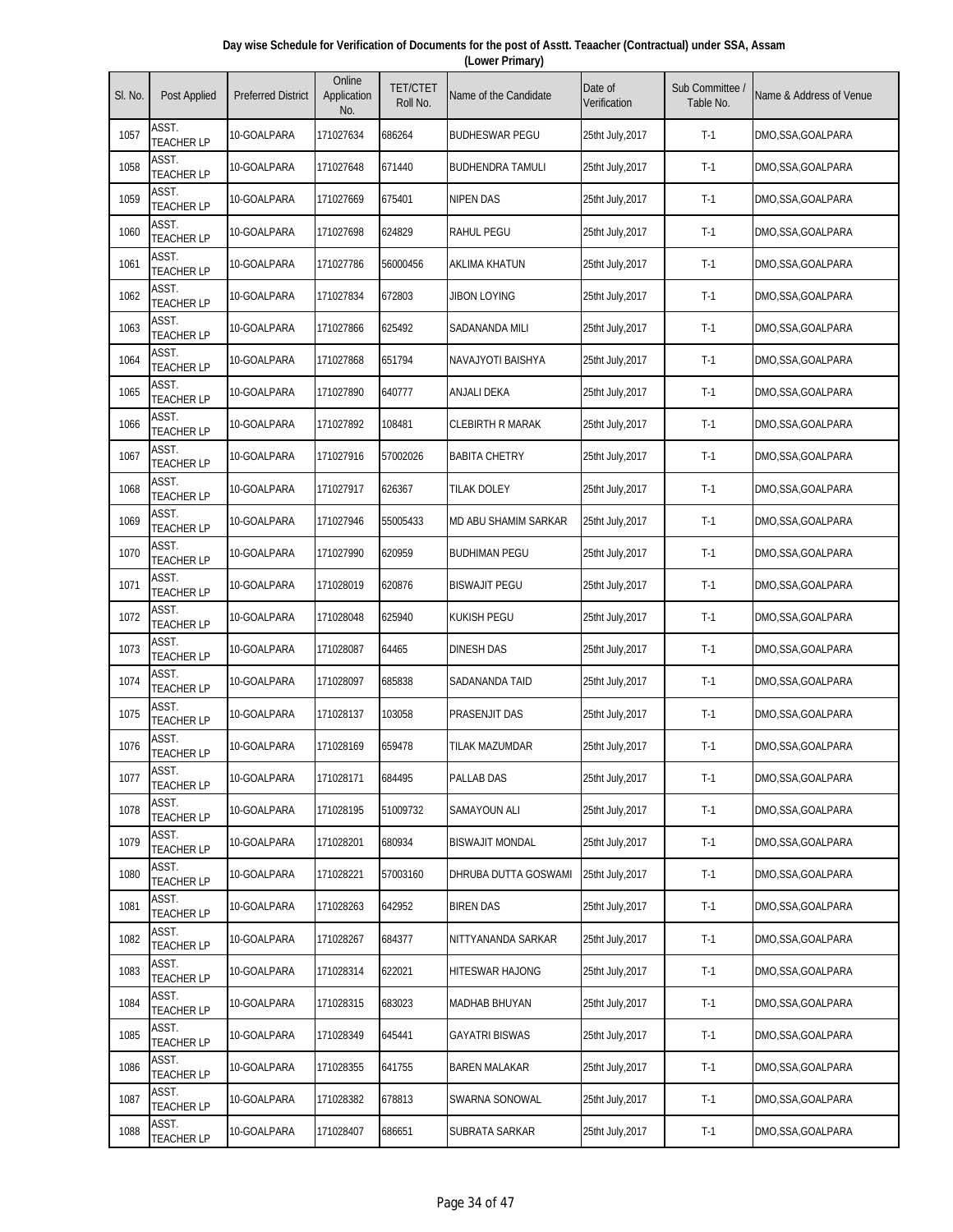| Day wise Schedule for Verification of Documents for the post of Asstt. Teaacher (Contractual) under SSA, Assam |  |
|----------------------------------------------------------------------------------------------------------------|--|
| (Lower Primary)                                                                                                |  |

| SI. No. | Post Applied               | <b>Preferred District</b> | Online<br>Application<br>No. | <b>TET/CTET</b><br>Roll No. | Name of the Candidate   | Date of<br>Verification | Sub Committee<br>Table No. | Name & Address of Venue |
|---------|----------------------------|---------------------------|------------------------------|-----------------------------|-------------------------|-------------------------|----------------------------|-------------------------|
| 1089    | ASST.<br><b>TEACHER LP</b> | 10-GOALPARA               | 171028413                    | 3550938                     | PADMA PRADHAN           | 25tht July,2017         | $T-1$                      | DMO,SSA,GOALPARA        |
| 1090    | ASST.<br><b>TEACHER LP</b> | 10-GOALPARA               | 171028423                    | 620595                      | <b>BHUGESWAR PEGU</b>   | 25tht July, 2017        | $T-1$                      | DMO,SSA,GOALPARA        |
| 1091    | ASST.<br><b>TEACHER LP</b> | 10-GOALPARA               | 171028455                    | 649939                      | MENOKA DEVI KULI        | 25tht July, 2017        | $T-1$                      | DMO,SSA,GOALPARA        |
| 1092    | ASST.<br><b>TEACHER LP</b> | 10-GOALPARA               | 171028474                    | 683940                      | <b>MRIGANKA PEGU</b>    | 25tht July, 2017        | $T-1$                      | DMO,SSA,GOALPARA        |
| 1093    | ASST.<br><b>TEACHER LP</b> | 10-GOALPARA               | 171028477                    | 684186                      | <b>NAVAJIT PEGU</b>     | 25tht July, 2017        | $T-1$                      | DMO,SSA,GOALPARA        |
| 1094    | ASST.<br><b>TEACHER LP</b> | 10-GOALPARA               | 171028482                    | 648028                      | KANAKLATA DAS           | 25tht July, 2017        | $T-1$                      | DMO,SSA,GOALPARA        |
| 1095    | ASST.<br><b>TEACHER LP</b> | 10-GOALPARA               | 171028494                    | 682112                      | JAIDRATH DAS            | 25tht July, 2017        | $T-1$                      | DMO,SSA,GOALPARA        |
| 1096    | ASST.<br><b>TEACHER LP</b> | 10-GOALPARA               | 171028501                    | 658579                      | SRI TUTUMONI PATAR      | 25tht July, 2017        | $T-1$                      | DMO,SSA,GOALPARA        |
| 1097    | ASST.<br><b>TEACHER LP</b> | 10-GOALPARA               | 171028513                    | 683061                      | <b>MADHUSUDHAN PEGU</b> | 25tht July, 2017        | $T-1$                      | DMO,SSA,GOALPARA        |
| 1098    | ASST.<br><b>TEACHER LP</b> | 10-GOALPARA               | 171028520                    | 642388                      | <b>BICHITRA MANDAL</b>  | 25tht July, 2017        | $T-1$                      | DMO,SSA,GOALPARA        |
| 1099    | ASST.<br><b>TEACHER LP</b> | 10-GOALPARA               | 171028546                    | 684205                      | <b>NAYANMONI PEGU</b>   | 25tht July, 2017        | $T-1$                      | DMO,SSA,GOALPARA        |
| 1100    | ASST.<br><b>TEACHER LP</b> | 10-GOALPARA               | 171028553                    | 2030408                     | LATIFA KHATUN           | 25tht July, 2017        | $T-1$                      | DMO,SSA,GOALPARA        |
| 1101    | ASST.<br><b>TEACHER LP</b> | 10-GOALPARA               | 171028562                    | 680178                      | <b>ANIL PEGU</b>        | 25tht July, 2017        | $T-1$                      | DMO,SSA,GOALPARA        |
| 1102    | ASST.<br><b>TEACHER LP</b> | 10-GOALPARA               | 171028680                    | 08818651                    | SHASHANK AWASTHI        | 25tht July, 2017        | $T-1$                      | DMO,SSA,GOALPARA        |
| 1103    | ASST.<br><b>TEACHER LP</b> | 10-GOALPARA               | 171028709                    | 3540020                     | AMAR MAHANTA            | 25tht July, 2017        | $T-1$                      | DMO,SSA,GOALPARA        |
| 1104    | ASST.<br><b>TEACHER LP</b> | 10-GOALPARA               | 171028731                    | 621890                      | HARINARAYAN PEGU        | 25tht July, 2017        | $T-1$                      | DMO,SSA,GOALPARA        |
| 1105    | ASST.<br><b>TEACHER LP</b> | 10-GOALPARA               | 171028732                    | 632647                      | SUNIT DAS               | 25tht July, 2017        | $T-1$                      | DMO,SSA,GOALPARA        |
| 1106    | ASST.<br><b>TEACHER LP</b> | 10-GOALPARA               | 171028741                    | 3110406                     | KUMAR KALYAN ROY        | 25tht July, 2017        | $T-1$                      | DMO,SSA,GOALPARA        |
| 1107    | ASST.<br><b>TEACHER LP</b> | 10-GOALPARA               | 171028792                    | 653928                      | PREMANANDA MALO         | 25tht July, 2017        | $T-1$                      | DMO,SSA,GOALPARA        |
| 1108    | ASST.<br><b>TEACHER LP</b> | 10-GOALPARA               | 171028820                    | 677758                      | SARMIKA DOLEY           | 25tht July, 2017        | $T-1$                      | DMO,SSA,GOALPARA        |
| 1109    | ASST.<br><b>TEACHER LP</b> | 10-GOALPARA               | 171028822                    | 644590                      | <b>DILIP SUTRADHAR</b>  | 25tht July, 2017        | $T-1$                      | DMO,SSA,GOALPARA        |
| 1110    | ASST.<br><b>TEACHER LP</b> | 10-GOALPARA               | 171028840                    | 1111159                     | JIBAN ARJYA             | 25tht July, 2017        | $T-1$                      | DMO,SSA,GOALPARA        |
| 1111    | ASST.<br><b>TEACHER LP</b> | 10-GOALPARA               | 171028848                    | 620989                      | CHANDAN BORDOLOI        | 25tht July, 2017        | $T-1$                      | DMO,SSA,GOALPARA        |
| 1112    | ASST.<br><b>TEACHER LP</b> | 10-GOALPARA               | 171028852                    | 657659                      | <b>BIJOY NAMASUDRA</b>  | 25tht July, 2017        | $T-1$                      | DMO,SSA,GOALPARA        |
| 1113    | ASST.<br><b>TEACHER LP</b> | 10-GOALPARA               | 171028877                    | 630751                      | <b>HAREN PAYENG</b>     | 25tht July, 2017        | $T-1$                      | DMO,SSA,GOALPARA        |
| 1114    | ASST.<br><b>TEACHER LP</b> | 10-GOALPARA               | 171028880                    | 5601958                     | PANKAJ SARMA            | 25tht July, 2017        | $T-1$                      | DMO,SSA,GOALPARA        |
| 1115    | ASST.<br><b>TEACHER LP</b> | 10-GOALPARA               | 171028911                    | 626178                      | SUNIL PEGU              | 25tht July, 2017        | $T-1$                      | DMO,SSA,GOALPARA        |
| 1116    | ASST.<br><b>TEACHER LP</b> | 10-GOALPARA               | 171028914                    | 612113                      | TAPASH ARJYA            | 25tht July, 2017        | $T-1$                      | DMO, SSA, GOALPARA      |
| 1117    | ASST.<br><b>TEACHER LP</b> | 10-GOALPARA               | 171028933                    | 2100559                     | <b>GAZIBOR RAHMAN</b>   | 25tht July, 2017        | $T-1$                      | DMO,SSA,GOALPARA        |
| 1118    | ASST.<br><b>TEACHER LP</b> | 10-GOALPARA               | 171028952                    | 655445                      | <b>RIMPI DAS</b>        | 25tht July, 2017        | $T-1$                      | DMO,SSA,GOALPARA        |
| 1119    | ASST.<br><b>TEACHER LP</b> | 10-GOALPARA               | 171028961                    | 640589                      | ANANDA CHANDRA DAS      | 25tht July, 2017        | $T-1$                      | DMO,SSA,GOALPARA        |
| 1120    | ASST.<br><b>TEACHER LP</b> | 10-GOALPARA               | 171028972                    | 620802                      | <b>BIPUL CH DOLEY</b>   | 25tht July, 2017        | $T-1$                      | DMO, SSA, GOALPARA      |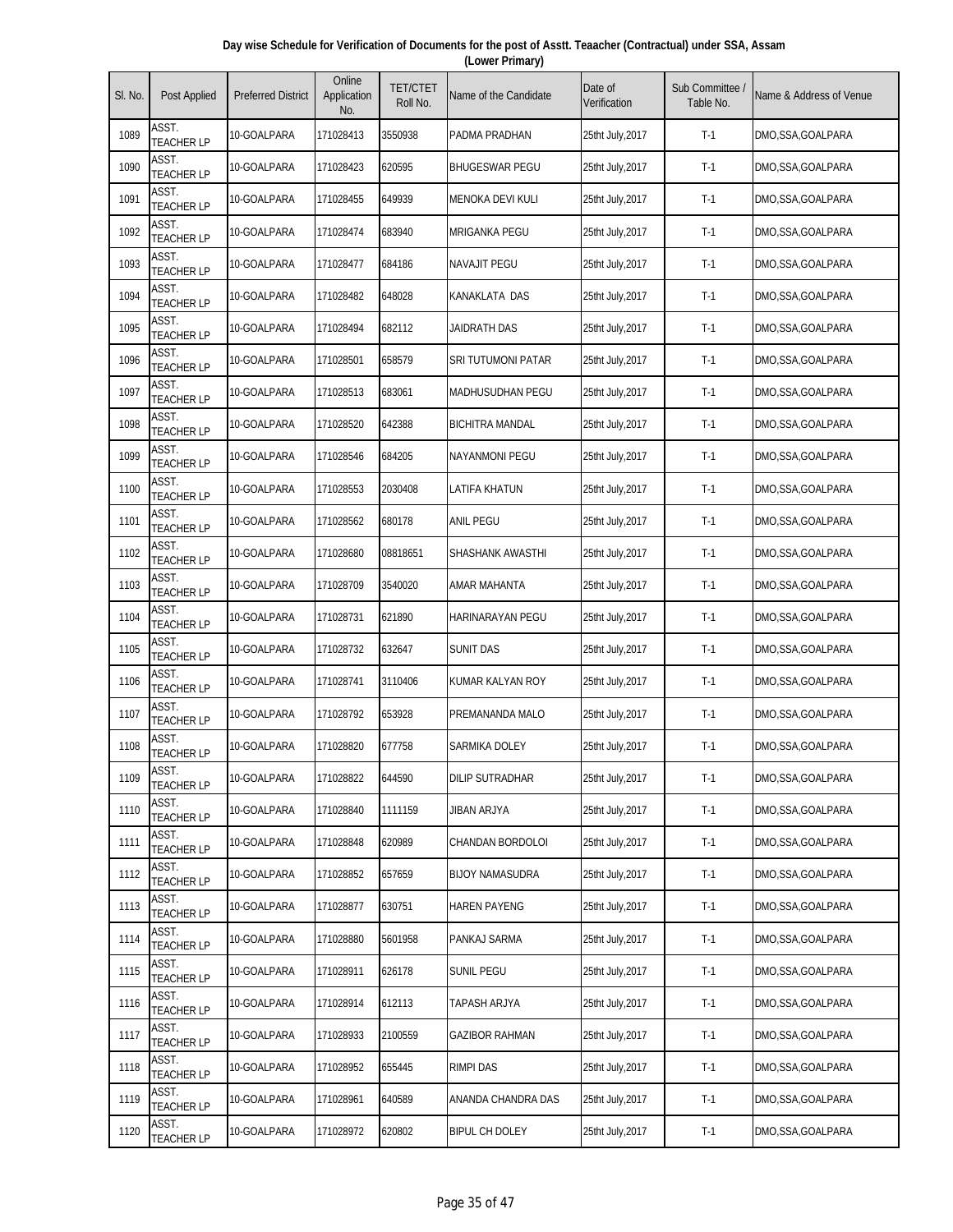| Day wise Schedule for Verification of Documents for the post of Asstt. Teaacher (Contractual) under SSA, Assam |  |
|----------------------------------------------------------------------------------------------------------------|--|
| (Lower Primary)                                                                                                |  |

| SI. No. | Post Applied               | <b>Preferred District</b> | Online<br>Application<br>No. | <b>TET/CTET</b><br>Roll No. | Name of the Candidate   | Date of<br>Verification | Sub Committee<br>Table No. | Name & Address of Venue |
|---------|----------------------------|---------------------------|------------------------------|-----------------------------|-------------------------|-------------------------|----------------------------|-------------------------|
| 1121    | ASST.<br><b>TEACHER LP</b> | 10-GOALPARA               | 171028975                    | 108701                      | TRIPBATH MARAK          | 25tht July,2017         | $T-1$                      | DMO,SSA,GOALPARA        |
| 1122    | ASST.<br><b>TEACHER LP</b> | 10-GOALPARA               | 171028989                    | 3030767                     | KHINAMAYA DEVI          | 25tht July, 2017        | $T-1$                      | DMO,SSA,GOALPARA        |
| 1123    | ASST.<br><b>TEACHER LP</b> | 10-GOALPARA               | 171028998                    | 611668                      | <b>RINKU DAS</b>        | 25tht July, 2017        | $T-1$                      | DMO,SSA,GOALPARA        |
| 1124    | ASST.<br><b>TEACHER LP</b> | 10-GOALPARA               | 171029014                    | 623754                      | MONUJ KUMAR PEGU        | 25tht July, 2017        | $T-1$                      | DMO,SSA,GOALPARA        |
| 1125    | ASST.<br><b>TEACHER LP</b> | 10-GOALPARA               | 171029038                    | 655791                      | <b>RUMI DAS</b>         | 25tht July, 2017        | $T-1$                      | DMO,SSA,GOALPARA        |
| 1126    | ASST.<br><b>TEACHER LP</b> | 10-GOALPARA               | 171029064                    | 1544791                     | TARAPATI UPADHYAY       | 25tht July, 2017        | $T-2$                      | DMO,SSA,GOALPARA        |
| 1127    | ASST.<br><b>TEACHER LP</b> | 10-GOALPARA               | 171029085                    | 649620                      | <b>MANISHA DAS</b>      | 25tht July, 2017        | $T-2$                      | DMO,SSA,GOALPARA        |
| 1128    | ASST.<br><b>TEACHER LP</b> | 10-GOALPARA               | 171029097                    | 1554110                     | DHARMENDRA GOPAL DAS    | 25tht July, 2017        | $T-2$                      | DMO,SSA,GOALPARA        |
| 1129    | ASST.<br><b>TEACHER LP</b> | 10-GOALPARA               | 171029138                    | 3540529                     | <b>NAYAN MONI DUTTA</b> | 25tht July, 2017        | $T-2$                      | DMO,SSA,GOALPARA        |
| 1130    | ASST.<br><b>TEACHER LP</b> | 10-GOALPARA               | 171029151                    | 610075                      | ANANDA DAS              | 25tht July, 2017        | $T-2$                      | DMO,SSA,GOALPARA        |
| 1131    | ASST.<br><b>TEACHER LP</b> | 10-GOALPARA               | 171029175                    | 610432                      | <b>CHANDANA DAS</b>     | 25tht July, 2017        | $T-2$                      | DMO,SSA,GOALPARA        |
| 1132    | ASST.<br><b>TEACHER LP</b> | 10-GOALPARA               | 171029306                    | 622301                      | JOSEPH DOLEY            | 25tht July, 2017        | $T-2$                      | DMO,SSA,GOALPARA        |
| 1133    | ASST.<br><b>TEACHER LP</b> | 10-GOALPARA               | 171029392                    | 645094                      | <b>DIPTI MONDAL</b>     | 25tht July, 2017        | $T-2$                      | DMO,SSA,GOALPARA        |
| 1134    | ASST.<br><b>TEACHER LP</b> | 10-GOALPARA               | 171029446                    | 57011499                    | ROSELINA BEGUM          | 25tht July, 2017        | $T-2$                      | DMO,SSA,GOALPARA        |
| 1135    | ASST.<br><b>TEACHER LP</b> | 10-GOALPARA               | 171029487                    | 692772                      | TARUN CHANDRA NARZARI   | 25tht July, 2017        | $T-2$                      | DMO, SSA, GOALPARA      |
| 1136    | ASST.<br><b>TEACHER LP</b> | 10-GOALPARA               | 171029495                    | 4400244                     | <b>BABLI MANDAL</b>     | 25tht July, 2017        | $T-2$                      | DMO,SSA,GOALPARA        |
| 1137    | ASST.<br><b>TEACHER LP</b> | 10-GOALPARA               | 171029564                    | 658223                      | PADMADHAR RABHA         | 25tht July, 2017        | $T-2$                      | DMO,SSA,GOALPARA        |
| 1138    | ASST.<br><b>TEACHER LP</b> | 10-GOALPARA               | 171029581                    | 659757                      | UMESH CHANDRA DAS       | 25tht July, 2017        | $T-2$                      | DMO,SSA,GOALPARA        |
| 1139    | ASST.<br><b>TEACHER LP</b> | 10-GOALPARA               | 171029587                    | 1802081                     | CHITRA CHUTIA           | 25tht July, 2017        | $T-2$                      | DMO, SSA, GOALPARA      |
| 1140    | ASST.<br><b>TEACHER LP</b> | 10-GOALPARA               | 171029594                    | 646415                      | <b>ILESH PEGU</b>       | 25tht July, 2017        | $T-2$                      | DMO,SSA,GOALPARA        |
| 1141    | ASST.<br><b>TEACHER LP</b> | 10-GOALPARA               | 171029606                    | 621879                      | HARI KRISHNA PEGU       | 25tht July, 2017        | $T-2$                      | DMO,SSA,GOALPARA        |
| 1142    | ASST.<br><b>TEACHER LP</b> | 10-GOALPARA               | 171029674                    | 1410366                     | <b>MANIMEHALAI S</b>    | 25tht July, 2017        | $T-2$                      | DMO,SSA,GOALPARA        |
| 1143    | ASST.<br><b>TEACHER LP</b> | 10-GOALPARA               | 171029689                    | 3020135                     | <b>GOBINDA MALAKAR</b>  | 25tht July, 2017        | $T-2$                      | DMO,SSA,GOALPARA        |
| 1144    | ASST.<br><b>TEACHER LP</b> | 10-GOALPARA               | 171029730                    | 3030789                     | SANJIV DAHAL            | 25tht July, 2017        | $T-2$                      | DMO, SSA, GOALPARA      |
| 1145    | ASST.<br><b>TEACHER LP</b> | 10-GOALPARA               | 171029765                    | 623585                      | <b>MOHAN YEIN</b>       | 25tht July, 2017        | $T-2$                      | DMO,SSA,GOALPARA        |
| 1146    | ASST.<br><b>TEACHER LP</b> | 10-GOALPARA               | 171029789                    | 691138                      | LAV SUTRADHAR           | 25tht July, 2017        | $T-2$                      | DMO,SSA,GOALPARA        |
| 1147    | ASST.<br><b>TEACHER LP</b> | 10-GOALPARA               | 171029798                    | 2100738                     | JAYANTA KUMARA RABHA    | 25tht July, 2017        | $T-2$                      | DMO, SSA, GOALPARA      |
| 1148    | ASST.<br><b>TEACHER LP</b> | 10-GOALPARA               | 171029809                    | 1012073                     | DIBAKAR DEKA            | 25tht July, 2017        | $T-2$                      | DMO,SSA,GOALPARA        |
| 1149    | ASST.<br><b>TEACHER LP</b> | 10-GOALPARA               | 171029822                    | 56004424                    | RUNA LAILA BEGOM        | 25tht July, 2017        | $T-2$                      | DMO,SSA,GOALPARA        |
| 1150    | ASST.<br><b>TEACHER LP</b> | 10-GOALPARA               | 171029886                    | 100035                      | ABHISHEK CHAKRABORTY    | 25tht July, 2017        | $T-2$                      | DMO,SSA,GOALPARA        |
| 1151    | ASST.<br><b>TEACHER LP</b> | 10-GOALPARA               | 171029894                    | 100690                      | BIJOY KR. BARMAN        | 25tht July, 2017        | $T-2$                      | DMO,SSA,GOALPARA        |
| 1152    | ASST.<br><b>TEACHER LP</b> | 10-GOALPARA               | 171029897                    | 611389                      | PRAHALAD ARJYA          | 25tht July, 2017        | $T-2$                      | DMO,SSA,GOALPARA        |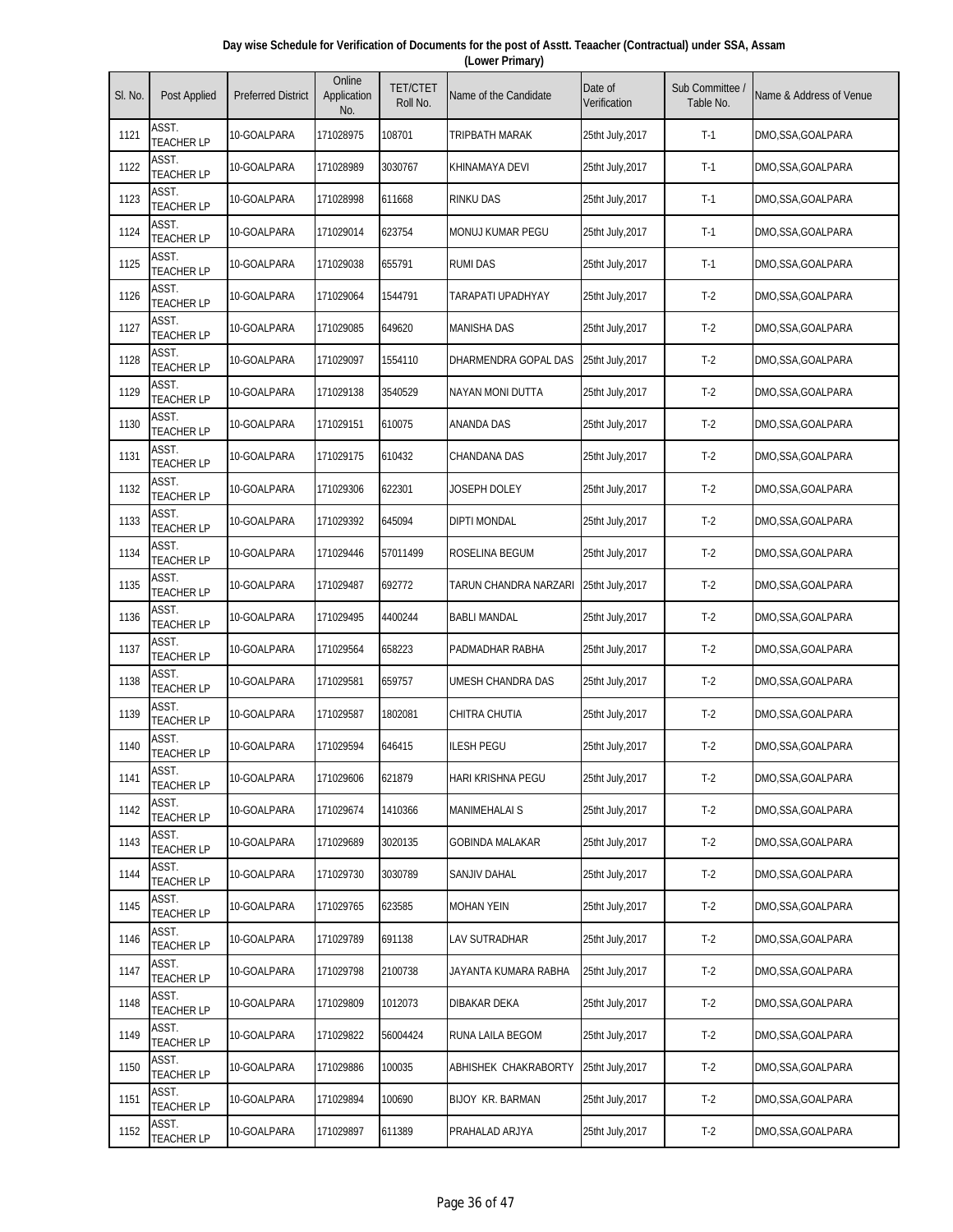| Day wise Schedule for Verification of Documents for the post of Asstt. Teaacher (Contractual) under SSA, Assam |  |
|----------------------------------------------------------------------------------------------------------------|--|
| (Lower Primary)                                                                                                |  |

| SI. No. | Post Applied               | <b>Preferred District</b> | Online<br>Application<br>No. | <b>TET/CTET</b><br>Roll No. | Name of the Candidate              | Date of<br>Verification | Sub Committee<br>Table No. | Name & Address of Venue |
|---------|----------------------------|---------------------------|------------------------------|-----------------------------|------------------------------------|-------------------------|----------------------------|-------------------------|
| 1153    | ASST.<br><b>TEACHER LP</b> | 10-GOALPARA               | 171029915                    | 105935                      | DEEPAK KUMAR BHAGAT                | 25tht July, 2017        | $T-2$                      | DMO,SSA,GOALPARA        |
| 1154    | ASST.<br><b>TEACHER LP</b> | 10-GOALPARA               | 171029926                    | 645914                      | <b>HARISH CHANDRA</b><br>SUTRADHAR | 25tht July, 2017        | $T-2$                      | DMO,SSA,GOALPARA        |
| 1155    | ASST.<br><b>TEACHER LP</b> | 10-GOALPARA               | 171029931                    | 3010185                     | <b>DHIREN NATH</b>                 | 25tht July, 2017        | $T-2$                      | DMO,SSA,GOALPARA        |
| 1156    | ASST.<br><b>TEACHER LP</b> | 10-GOALPARA               | 171029946                    | 690008                      | ABHIJIT BISWAS                     | 25tht July, 2017        | $T-2$                      | DMO,SSA,GOALPARA        |
| 1157    | ASST.<br><b>TEACHER LP</b> | 10-GOALPARA               | 171029952                    | 611616                      | <b>RATAN CH DAS</b>                | 25tht July, 2017        | $T-2$                      | DMO,SSA,GOALPARA        |
| 1158    | ASST.<br><b>TEACHER LP</b> | 10-GOALPARA               | 171029954                    | 642907                      | BIPUL KUMAR BARMAN                 | 25tht July, 2017        | $T-2$                      | DMO, SSA, GOALPARA      |
| 1159    | ASST.<br><b>TEACHER LP</b> | 10-GOALPARA               | 171029989                    | 56005585                    | <b>UPASANA RAY</b>                 | 25tht July, 2017        | $T-2$                      | DMO,SSA,GOALPARA        |
| 1160    | ASST.<br><b>TEACHER LP</b> | 10-GOALPARA               | 171030047                    | 103789                      | RUMI MAJUMDER                      | 25tht July, 2017        | $T-2$                      | DMO,SSA,GOALPARA        |
| 1161    | ASST.<br><b>TEACHER LP</b> | 10-GOALPARA               | 171030061                    | 612084                      | SUSHIL DAS                         | 25tht July, 2017        | $T-2$                      | DMO,SSA,GOALPARA        |
| 1162    | ASST.<br><b>TEACHER LP</b> | 10-GOALPARA               | 171030111                    | 612097                      | SWAPAN CH ARJYA                    | 25tht July, 2017        | $T-2$                      | DMO,SSA,GOALPARA        |
| 1163    | ASST.<br><b>TEACHER LP</b> | 10-GOALPARA               | 171030139                    | 57014298                    | UTPAL KALITA                       | 25tht July, 2017        | $T-2$                      | DMO,SSA,GOALPARA        |
| 1164    | ASST.<br><b>TEACHER LP</b> | 10-GOALPARA               | 171030144                    | 648949                      | LIKUMANI PATHAK                    | 25tht July, 2017        | $T-2$                      | DMO,SSA,GOALPARA        |
| 1165    | ASST.<br><b>TEACHER LP</b> | 10-GOALPARA               | 171030183                    | 683701                      | <b>MOMEE PEGU</b>                  | 25tht July, 2017        | $T-2$                      | DMO,SSA,GOALPARA        |
| 1166    | ASST.<br><b>TEACHER LP</b> | 10-GOALPARA               | 171030231                    | 656367                      | <b>SANGITA DAS</b>                 | 25tht July, 2017        | $T-2$                      | DMO,SSA,GOALPARA        |
| 1167    | ASST.<br><b>TEACHER LP</b> | 10-GOALPARA               | 171030255                    | 611865                      | SHADIP KUMAR DAS                   | 25tht July, 2017        | $T-2$                      | DMO,SSA,GOALPARA        |
| 1168    | ASST.<br><b>TEACHER LP</b> | 10-GOALPARA               | 171030295                    | 102501                      | <b>NABODIPA DAS</b>                | 25tht July, 2017        | $T-2$                      | DMO,SSA,GOALPARA        |
| 1169    | ASST.<br><b>TEACHER LP</b> | 10-GOALPARA               | 171030317                    | 656026                      | <b>RUPANKAR DAS</b>                | 25tht July, 2017        | $T-2$                      | DMO,SSA,GOALPARA        |
| 1170    | ASST.<br><b>TEACHER LP</b> | 10-GOALPARA               | 171030359                    | 692117                      | <b>RINKU DAS</b>                   | 25tht July, 2017        | $T-2$                      | DMO,SSA,GOALPARA        |
| 1171    | ASST.<br><b>TEACHER LP</b> | 10-GOALPARA               | 171030398                    | 104685                      | SUBIR DAS                          | 25tht July, 2017        | $T-2$                      | DMO,SSA,GOALPARA        |
| 1172    | ASST.<br><b>TEACHER LP</b> | 10-GOALPARA               | 171030405                    | 611389                      | PRAHALAD ARJYA                     | 25tht July, 2017        | $T-2$                      | DMO,SSA,GOALPARA        |
| 1173    | ASST.<br><b>TEACHER LP</b> | 10-GOALPARA               | 171030416                    | 201625                      | NIVEDITA SAIKIA                    | 25tht July, 2017        | $T-2$                      | DMO,SSA,GOALPARA        |
| 1174    | ASST.<br><b>TEACHER LP</b> | 10-GOALPARA               | 171030661                    | 685185                      | RAJESH MALAH                       | 25tht July, 2017        | $T-2$                      | DMO,SSA,GOALPARA        |
| 1175    | ASST.<br><b>TEACHER LP</b> | 10-GOALPARA               | 171030665                    | 612097                      | SWAPAN CH ARJYA                    | 25tht July, 2017        | $T-2$                      | DMO,SSA,GOALPARA        |
| 1176    | ASST.<br><b>TEACHER LP</b> | 10-GOALPARA               | 171030686                    | 503192                      | SABUL ISLAM LASKAR                 | 25tht July, 2017        | $T-2$                      | DMO, SSA, GOALPARA      |
| 1177    | ASST.<br><b>TEACHER LP</b> | 10-GOALPARA               | 171030710                    | 3020019                     | AKHIRUZ ZAMAN                      | 25tht July, 2017        | $T-2$                      | DMO,SSA,GOALPARA        |
| 1178    | ASST.<br>TEACHER LP        | 10-GOALPARA               | 171030767                    | 640944                      | <b>ANUPAM DAS</b>                  | 25tht July, 2017        | $T-2$                      | DMO,SSA,GOALPARA        |
| 1179    | ASST.<br><b>TEACHER LP</b> | 10-GOALPARA               | 171030794                    | 644507                      | DIGANTA KUMAR RAVA                 | 25tht July, 2017        | $T-2$                      | DMO,SSA,GOALPARA        |
| 1180    | ASST.<br><b>TEACHER LP</b> | 10-GOALPARA               | 171030808                    | 653912                      | PRATIVA ROY                        | 25tht July, 2017        | $T-2$                      | DMO,SSA,GOALPARA        |
| 1181    | ASST.<br><b>TEACHER LP</b> | 10-GOALPARA               | 171030830                    | 648467                      | KISHORE PAIT                       | 25tht July, 2017        | $T-2$                      | DMO,SSA,GOALPARA        |
| 1182    | ASST.<br><b>TEACHER LP</b> | 10-GOALPARA               | 171030854                    | 101430                      | <b>HABUL GHOSH</b>                 | 25tht July, 2017        | $T-2$                      | DMO,SSA,GOALPARA        |
| 1183    | ASST.<br><b>TEACHER LP</b> | 10-GOALPARA               | 171030865                    | 654736                      | RAKESH CH BISWAS                   | 25tht July, 2017        | $T-2$                      | DMO,SSA,GOALPARA        |
| 1184    | ASST.<br><b>TEACHER LP</b> | 10-GOALPARA               | 171030930                    | 56005446                    | SUROJIT PAUL                       | 25tht July, 2017        | $T-2$                      | DMO,SSA,GOALPARA        |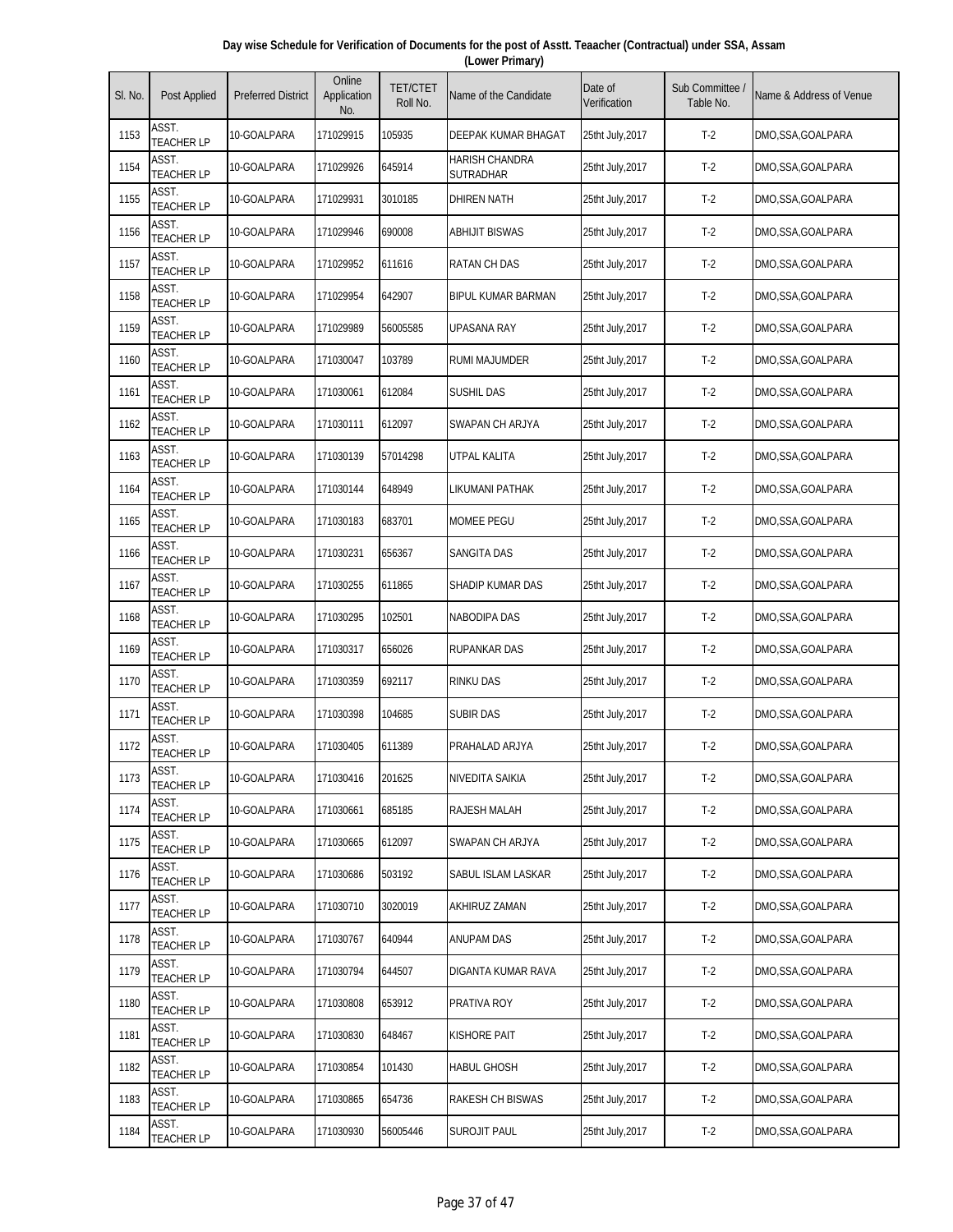| Day wise Schedule for Verification of Documents for the post of Asstt. Teaacher (Contractual) under SSA, Assam |  |
|----------------------------------------------------------------------------------------------------------------|--|
| (Lower Primary)                                                                                                |  |

| SI. No. | Post Applied               | <b>Preferred District</b> | Online<br>Application<br>No. | <b>TET/CTET</b><br>Roll No. | Name of the Candidate   | Date of<br>Verification | Sub Committee<br>Table No. | Name & Address of Venue |
|---------|----------------------------|---------------------------|------------------------------|-----------------------------|-------------------------|-------------------------|----------------------------|-------------------------|
| 1185    | ASST.<br><b>TEACHER LP</b> | 10-GOALPARA               | 171030932                    | 686766                      | SURESH SARDAR           | 25tht July,2017         | $T-2$                      | DMO,SSA,GOALPARA        |
| 1186    | ASST.<br><b>TEACHER LP</b> | 10-GOALPARA               | 171030977                    | 00502548                    | PANKAJ BASUMATARY       | 25tht July, 2017        | $T-2$                      | DMO,SSA,GOALPARA        |
| 1187    | ASST.<br><b>TEACHER LP</b> | 10-GOALPARA               | 171030996                    | 675121                      | MUNINDRA DOLEY          | 25tht July, 2017        | $T-2$                      | DMO,SSA,GOALPARA        |
| 1188    | ASST.<br><b>TEACHER LP</b> | 10-GOALPARA               | 171031012                    | 101748                      | <b>KANAK MAZUMDER</b>   | 25tht July, 2017        | $T-2$                      | DMO,SSA,GOALPARA        |
| 1189    | ASST.<br><b>TEACHER LP</b> | 10-GOALPARA               | 171031033                    | 54001256                    | <b>DIPJYOTI MAHANTA</b> | 25tht July, 2017        | $T-2$                      | DMO,SSA,GOALPARA        |
| 1190    | ASST.<br><b>TEACHER LP</b> | 10-GOALPARA               | 171031156                    | 643086                      | <b>BISWAJIT MANDAL</b>  | 25tht July, 2017        | $T-2$                      | DMO,SSA,GOALPARA        |
| 1191    | ASST.<br><b>TEACHER LP</b> | 10-GOALPARA               | 171031162                    | 656200                      | SAILENDRA DAS           | 25tht July, 2017        | $T-2$                      | DMO,SSA,GOALPARA        |
| 1192    | ASST.<br><b>TEACHER LP</b> | 10-GOALPARA               | 171031189                    | 653272                      | POMPY RANI DAS          | 25tht July, 2017        | $T-2$                      | DMO,SSA,GOALPARA        |
| 1193    | ASST.<br><b>TEACHER LP</b> | 10-GOALPARA               | 171031238                    | 675760                      | <b>PARAN MORANG</b>     | 25tht July, 2017        | $T-2$                      | DMO,SSA,GOALPARA        |
| 1194    | ASST.<br><b>TEACHER LP</b> | 10-GOALPARA               | 171031270                    | 642727                      | <b>BINANDA DAS</b>      | 25tht July, 2017        | $T-2$                      | DMO,SSA,GOALPARA        |
| 1195    | ASST.<br><b>TEACHER LP</b> | 10-GOALPARA               | 171031294                    | 647897                      | <b>KALYAN MALI</b>      | 25tht July, 2017        | $T-2$                      | DMO,SSA,GOALPARA        |
| 1196    | ASST.<br><b>TEACHER LP</b> | 10-GOALPARA               | 171031317                    | 646906                      | JIBENDU NAMA SARMA      | 25tht July, 2017        | $T-2$                      | DMO,SSA,GOALPARA        |
| 1197    | ASST.<br><b>TEACHER LP</b> | 10-GOALPARA               | 171031345                    | 672211                      | DONGKONG GUPIT          | 25tht July, 2017        | $T-2$                      | DMO,SSA,GOALPARA        |
| 1198    | ASST.<br><b>TEACHER LP</b> | 10-GOALPARA               | 171031355                    | 611566                      | RANA KUMAR DAS          | 25tht July, 2017        | $T-2$                      | DMO,SSA,GOALPARA        |
| 1199    | ASST.<br><b>TEACHER LP</b> | 10-GOALPARA               | 171031391                    | 648643                      | KUNJA MOHAN DAS         | 25tht July, 2017        | $T-2$                      | DMO, SSA, GOALPARA      |
| 1200    | ASST.<br><b>TEACHER LP</b> | 10-GOALPARA               | 171031405                    | 5602916                     | <b>TAPAN SARMA</b>      | 25tht July, 2017        | $T-2$                      | DMO,SSA,GOALPARA        |
| 1201    | ASST.<br><b>TEACHER LP</b> | 10-GOALPARA               | 171031408                    | 640474                      | AMIYA KUMAR DAS         | 25tht July, 2017        | $T-2$                      | DMO,SSA,GOALPARA        |
| 1202    | ASST.<br><b>TEACHER LP</b> | 10-GOALPARA               | 171031409                    | 651132                      | <b>MRINAL MALI</b>      | 25tht July, 2017        | $T-2$                      | DMO,SSA,GOALPARA        |
| 1203    | ASST.<br><b>TEACHER LP</b> | 10-GOALPARA               | 171031410                    | 684170                      | NAREN NARAH             | 25tht July, 2017        | $T-2$                      | DMO, SSA, GOALPARA      |
| 1204    | ASST.<br><b>TEACHER LP</b> | 10-GOALPARA               | 171031439                    | 609250                      | <b>BAJENDRA DAS</b>     | 25tht July, 2017        | $T-2$                      | DMO,SSA,GOALPARA        |
| 1205    | ASST.<br><b>TEACHER LP</b> | 10-GOALPARA               | 171031451                    | 1011759                     | ANITA MANDAL            | 25tht July, 2017        | $T-2$                      | DMO,SSA,GOALPARA        |
| 1206    | ASST.<br><b>TEACHER LP</b> | 10-GOALPARA               | 171031452                    | 673332                      | <b>KANGAN PEGU</b>      | 25tht July, 2017        | $T-2$                      | DMO,SSA,GOALPARA        |
| 1207    | ASST.<br><b>TEACHER LP</b> | 10-GOALPARA               | 171031469                    | 656969                      | SHANKAR BARMAN          | 25tht July, 2017        | $T-2$                      | DMO,SSA,GOALPARA        |
| 1208    | ASST.<br><b>TEACHER LP</b> | 10-GOALPARA               | 171031535                    | 202066                      | SATYAPAL PRASAD         | 25tht July, 2017        | $T-2$                      | DMO, SSA, GOALPARA      |
| 1209    | ASST.<br><b>TEACHER LP</b> | 10-GOALPARA               | 171031577                    | 1034243                     | UTPAL KUMAR DAS         | 25tht July, 2017        | $T-2$                      | DMO,SSA,GOALPARA        |
| 1210    | ASST.<br><b>TEACHER LP</b> | 10-GOALPARA               | 171031584                    | 56000623                    | AMIRUL ALI              | 25tht July, 2017        | $T-2$                      | DMO,SSA,GOALPARA        |
| 1211    | ASST.<br><b>TEACHER LP</b> | 10-GOALPARA               | 171031651                    | 621207                      | DEVA DOLEY              | 25tht July, 2017        | $T-2$                      | DMO, SSA, GOALPARA      |
| 1212    | ASST.<br><b>TEACHER LP</b> | 10-GOALPARA               | 171031679                    | 57008909                    | <b>NAJRUL ISLAM</b>     | 25tht July, 2017        | $T-2$                      | DMO,SSA,GOALPARA        |
| 1213    | ASST.<br><b>TEACHER LP</b> | 10-GOALPARA               | 171031722                    | 1553219                     | RANJAN JYOTI NATH       | 25tht July, 2017        | $T-2$                      | DMO,SSA,GOALPARA        |
| 1214    | ASST.<br><b>TEACHER LP</b> | 10-GOALPARA               | 171031807                    | 3100161                     | PRITAM BISWAS           | 25tht July, 2017        | $T-2$                      | DMO,SSA,GOALPARA        |
| 1215    | ASST.<br><b>TEACHER LP</b> | 10-GOALPARA               | 171031817                    | 1111359                     | PRATIMA SARKAR          | 25tht July, 2017        | $T-2$                      | DMO,SSA,GOALPARA        |
| 1216    | ASST.<br><b>TEACHER LP</b> | 10-GOALPARA               | 171031838                    | 1501284                     | <b>MUZAHID ALI</b>      | 25tht July, 2017        | $T-2$                      | DMO, SSA, GOALPARA      |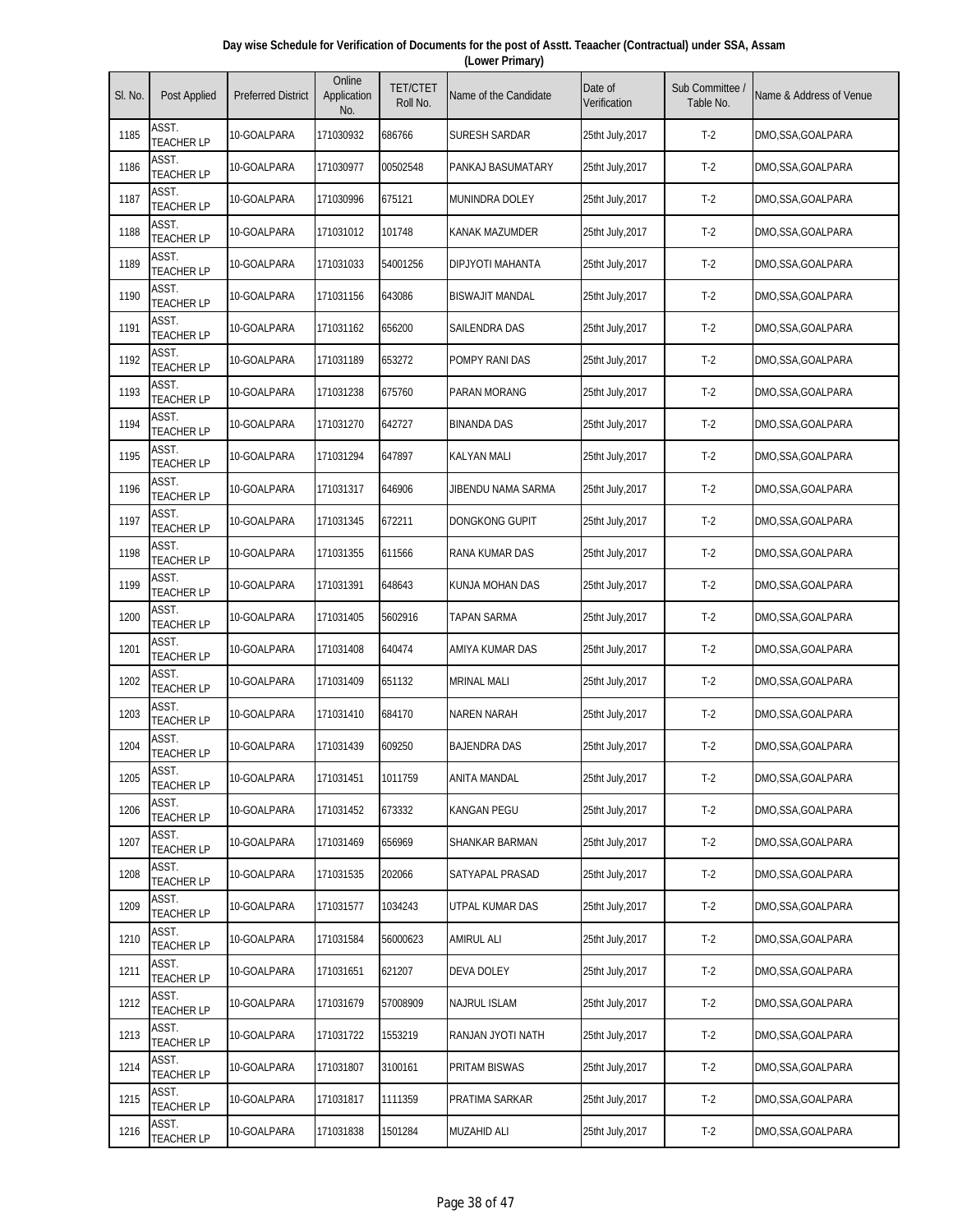| Day wise Schedule for Verification of Documents for the post of Asstt. Teaacher (Contractual) under SSA, Assam |  |
|----------------------------------------------------------------------------------------------------------------|--|
| (Lower Primary)                                                                                                |  |

| SI. No. | Post Applied               | <b>Preferred District</b> | Online<br>Application<br>No. | <b>TET/CTET</b><br>Roll No. | Name of the Candidate       | Date of<br>Verification | Sub Committee<br>Table No. | Name & Address of Venue |
|---------|----------------------------|---------------------------|------------------------------|-----------------------------|-----------------------------|-------------------------|----------------------------|-------------------------|
| 1217    | ASST.<br><b>TEACHER LP</b> | 10-GOALPARA               | 171031892                    | 57011965                    | SADDAM HUSSAIN              | 25tht July,2017         | $T-2$                      | DMO,SSA,GOALPARA        |
| 1218    | ASST.<br><b>TEACHER LP</b> | 10-GOALPARA               | 171031900                    | 645445                      | <b>GAYATRI DAS</b>          | 25tht July, 2017        | $T-2$                      | DMO,SSA,GOALPARA        |
| 1219    | ASST.<br><b>TEACHER LP</b> | 10-GOALPARA               | 171031920                    | 683658                      | <b>MITHUN PAYENG</b>        | 25tht July, 2017        | $T-2$                      | DMO,SSA,GOALPARA        |
| 1220    | ASST.<br><b>TEACHER LP</b> | 10-GOALPARA               | 171031939                    | 652997                      | PARISMITA BORAH             | 25tht July, 2017        | $T-2$                      | DMO,SSA,GOALPARA        |
| 1221    | ASST.<br><b>TEACHER LP</b> | 10-GOALPARA               | 171031997                    | 646932                      | JINAMONI DAS                | 25tht July, 2017        | $T-2$                      | DMO,SSA,GOALPARA        |
| 1222    | ASST.<br><b>TEACHER LP</b> | 10-GOALPARA               | 171032091                    | 653512                      | PRANAB DAS                  | 25tht July, 2017        | $T-2$                      | DMO,SSA,GOALPARA        |
| 1223    | ASST.<br><b>TEACHER LP</b> | 10-GOALPARA               | 171032098                    | 642399                      | <b>BIDHAN DAS</b>           | 25tht July, 2017        | $T-2$                      | DMO,SSA,GOALPARA        |
| 1224    | ASST.<br><b>TEACHER LP</b> | 10-GOALPARA               | 171032103                    | 644345                      | DHRUBA JYOTI DAS            | 25tht July, 2017        | $T-2$                      | DMO,SSA,GOALPARA        |
| 1225    | ASST.<br><b>TEACHER LP</b> | 10-GOALPARA               | 171032119                    | 104453                      | <b>SIPAN DAS</b>            | 25tht July, 2017        | $T-2$                      | DMO,SSA,GOALPARA        |
| 1226    | ASST.<br><b>TEACHER LP</b> | 10-GOALPARA               | 171032145                    | 5607768                     | RIMI NATH                   | 25tht July, 2017        | $T-2$                      | DMO,SSA,GOALPARA        |
| 1227    | ASST.<br><b>TEACHER LP</b> | 10-GOALPARA               | 171032164                    | 625902                      | <b>HIRESWAR DOLEY</b>       | 25tht July, 2017        | $T-2$                      | DMO,SSA,GOALPARA        |
| 1228    | ASST.<br><b>TEACHER LP</b> | 10-GOALPARA               | 171032249                    | 681382                      | <b>DIBYA MILI</b>           | 25tht July, 2017        | $T-2$                      | DMO,SSA,GOALPARA        |
| 1229    | ASST.<br><b>TEACHER LP</b> | 10-GOALPARA               | 171032266                    | 642929                      | <b>BIPUL SEN KHERKATARY</b> | 25tht July, 2017        | $T-2$                      | DMO,SSA,GOALPARA        |
| 1230    | ASST.<br><b>TEACHER LP</b> | 10-GOALPARA               | 171032272                    | 625752                      | <b>SIVARAM PEGU</b>         | 25tht July, 2017        | $T-2$                      | DMO,SSA,GOALPARA        |
| 1231    | ASST.<br><b>TEACHER LP</b> | 10-GOALPARA               | 171032343                    | 682072                      | JADAV DAS                   | 25tht July, 2017        | $T-2$                      | DMO,SSA,GOALPARA        |
| 1232    | ASST.<br><b>TEACHER LP</b> | 10-GOALPARA               | 171032363                    | 648329                      | <b>KESHARJYOTI DAS</b>      | 25tht July, 2017        | $T-2$                      | DMO,SSA,GOALPARA        |
| 1233    | ASST.<br><b>TEACHER LP</b> | 10-GOALPARA               | 171032364                    | 625301                      | <b>ROBIN PAMEY</b>          | 25tht July, 2017        | $T-2$                      | DMO,SSA,GOALPARA        |
| 1234    | ASST.<br><b>TEACHER LP</b> | 10-GOALPARA               | 171032404                    | 641030                      | <b>APORISIM DAS</b>         | 25tht July, 2017        | $T-2$                      | DMO,SSA,GOALPARA        |
| 1235    | ASST.<br><b>TEACHER LP</b> | 10-GOALPARA               | 171032431                    | 646531                      | JAGMOHAN BORO               | 25tht July, 2017        | $T-2$                      | DMO,SSA,GOALPARA        |
| 1236    | ASST.<br><b>TEACHER LP</b> | 10-GOALPARA               | 171032470                    | 624993                      | <b>RAMESH KULI</b>          | 25tht July, 2017        | $T-2$                      | DMO,SSA,GOALPARA        |
| 1237    | ASST.<br><b>TEACHER LP</b> | 10-GOALPARA               | 171032479                    | 657392                      | SONARAM RABHA               | 25tht July, 2017        | $T-2$                      | DMO,SSA,GOALPARA        |
| 1238    | ASST.<br><b>TEACHER LP</b> | 10-GOALPARA               | 171032481                    | 630767                      | HEMANTA DHADUMIA            | 25tht July, 2017        | $T-2$                      | DMO,SSA,GOALPARA        |
| 1239    | ASST.<br><b>TEACHER LP</b> | 10-GOALPARA               | 171032503                    | 104503                      | SOMA DEY SARKAR             | 25tht July, 2017        | $T-2$                      | DMO,SSA,GOALPARA        |
| 1240    | ASST.<br><b>TEACHER LP</b> | 10-GOALPARA               | 171032527                    | 622254                      | JITEN TAYE                  | 25tht July, 2017        | $T-2$                      | DMO,SSA,GOALPARA        |
| 1241    | ASST.<br><b>TEACHER LP</b> | 10-GOALPARA               | 171032552                    | 682671                      | KARMASING CHUNGKRANG        | 25tht July, 2017        | $T-2$                      | DMO,SSA,GOALPARA        |
| 1242    | ASST.<br><b>TEACHER LP</b> | 10-GOALPARA               | 171032600                    | 686381                      | KRISHNA KANTA DOLEY         | 25tht July, 2017        | $T-2$                      | DMO,SSA,GOALPARA        |
| 1243    | ASST.<br><b>TEACHER LP</b> | 10-GOALPARA               | 171032601                    | 670149                      | <b>AKASH DAS</b>            | 25tht July, 2017        | $T-2$                      | DMO,SSA,GOALPARA        |
| 1244    | ASST.<br><b>TEACHER LP</b> | 10-GOALPARA               | 171032612                    | 682335                      | JONALI DOLEY                | 25tht July, 2017        | $T-2$                      | DMO, SSA, GOALPARA      |
| 1245    | ASST.<br><b>TEACHER LP</b> | 10-GOALPARA               | 171032639                    | 655555                      | <b>RIPAN DAS</b>            | 25tht July, 2017        | $T-2$                      | DMO,SSA,GOALPARA        |
| 1246    | ASST.<br><b>TEACHER LP</b> | 10-GOALPARA               | 171032652                    | 57008909                    | <b>NAJRUL ISLAM</b>         | 25tht July, 2017        | $T-2$                      | DMO,SSA,GOALPARA        |
| 1247    | ASST.<br><b>TEACHER LP</b> | 10-GOALPARA               | 171032657                    | 686475                      | NIPUJYOTI SONOWAL           | 25tht July, 2017        | $T-2$                      | DMO,SSA,GOALPARA        |
| 1248    | ASST.<br><b>TEACHER LP</b> | 10-GOALPARA               | 171032692                    | 686132                      | SONARAM SAROH               | 25tht July, 2017        | $T-2$                      | DMO, SSA, GOALPARA      |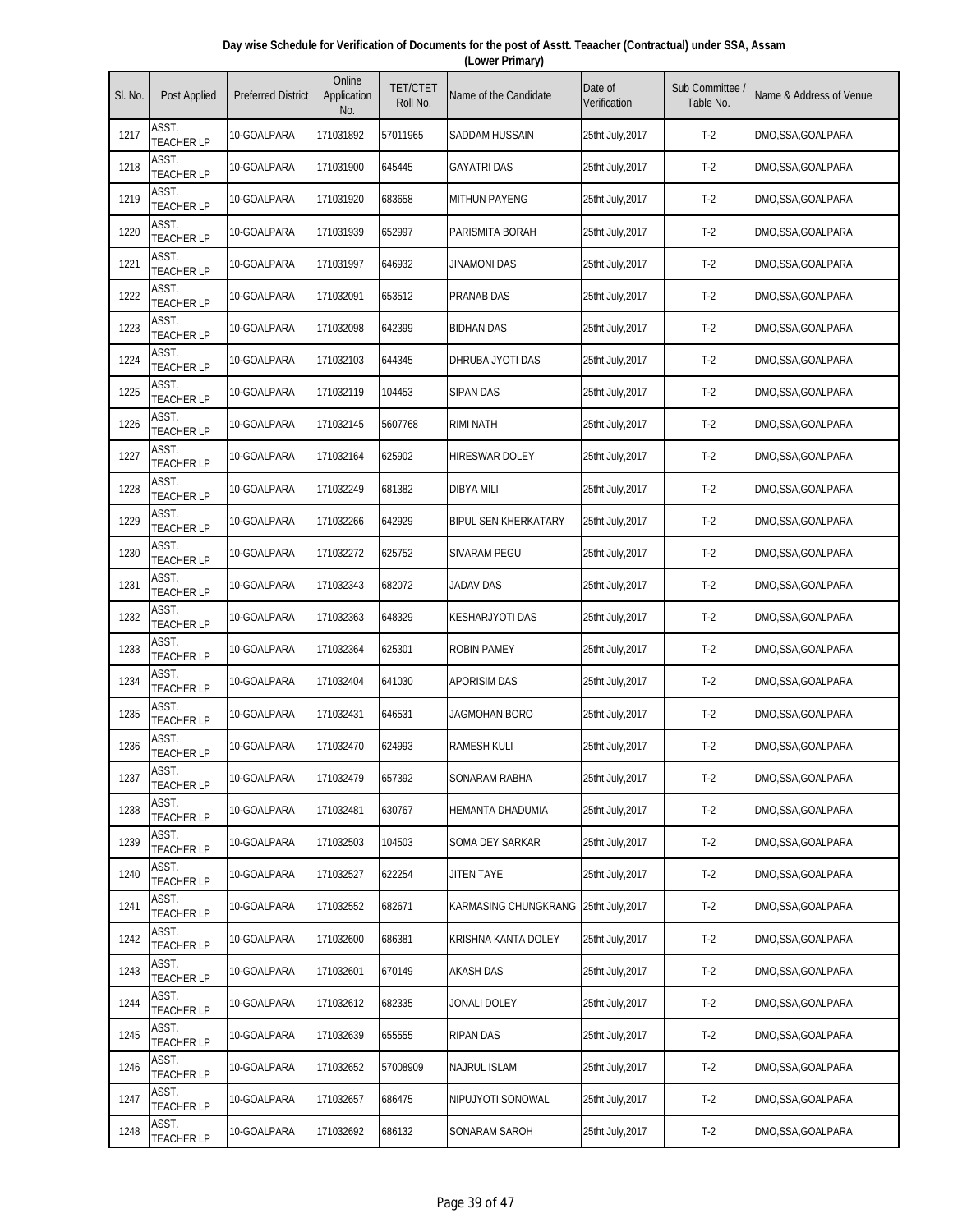| Day wise Schedule for Verification of Documents for the post of Asstt. Teaacher (Contractual) under SSA, Assam |
|----------------------------------------------------------------------------------------------------------------|
| (Lower Primary)                                                                                                |

| SI. No. | <b>Post Applied</b>        | <b>Preferred District</b> | Online<br>Application<br>No. | <b>TET/CTET</b><br>Roll No. | Name of the Candidate   | Date of<br>Verification | Sub Committee<br>Table No. | Name & Address of Venue |
|---------|----------------------------|---------------------------|------------------------------|-----------------------------|-------------------------|-------------------------|----------------------------|-------------------------|
| 1249    | ASST.<br><b>TEACHER LP</b> | 10-GOALPARA               | 171032705                    | 680906                      | <b>BISHNU TAID</b>      | 25tht July, 2017        | $T-2$                      | DMO,SSA,GOALPARA        |
| 1250    | ASST.<br><b>TEACHER LP</b> | 10-GOALPARA               | 171032755                    | 651264                      | <b>ANITA MUDOI</b>      | 25tht July, 2017        | $T-2$                      | DMO,SSA,GOALPARA        |
| 1251    | ASST.<br><b>TEACHER LP</b> | 10-GOALPARA               | 171032803                    | 655991                      | <b>RUPAM MIRI</b>       | 25tht July, 2017        | $T-3$                      | DMO,SSA,GOALPARA        |
| 1252    | ASST.<br><b>TEACHER LP</b> | 10-GOALPARA               | 171032877                    | 690347                      | <b>BHUPEN DAS</b>       | 25tht July, 2017        | $T-3$                      | DMO,SSA,GOALPARA        |
| 1253    | ASST.<br><b>TEACHER LP</b> | 10-GOALPARA               | 171032902                    | 673659                      | <b>LILA SARMAH</b>      | 25tht July, 2017        | $T-3$                      | DMO,SSA,GOALPARA        |
| 1254    | ASST.<br><b>TEACHER LP</b> | 10-GOALPARA               | 171032915                    | 650627                      | <b>MITALI RABHA</b>     | 25tht July, 2017        | $T-3$                      | DMO,SSA,GOALPARA        |
| 1255    | ASST.<br><b>TEACHER LP</b> | 10-GOALPARA               | 171032930                    | 620693                      | <b>BIJU KUMAR DOLEY</b> | 25tht July, 2017        | $T-3$                      | DMO,SSA,GOALPARA        |
| 1256    | ASST.<br><b>TEACHER LP</b> | 10-GOALPARA               | 171032966                    | 626336                      | <b>TENGING TAYE</b>     | 25tht July, 2017        | $T-3$                      | DMO,SSA,GOALPARA        |
| 1257    | ASST.<br><b>TEACHER LP</b> | 10-GOALPARA               | 171032982                    | 654987                      | <b>RANJITA DAS</b>      | 25tht July, 2017        | $T-3$                      | DMO,SSA,GOALPARA        |
| 1258    | ASST.<br><b>TEACHER LP</b> | 10-GOALPARA               | 171032993                    | 641011                      | APARAJITA DAS           | 25tht July, 2017        | $T-3$                      | DMO,SSA,GOALPARA        |
| 1259    | ASST.<br><b>TEACHER LP</b> | 10-GOALPARA               | 171033066                    | 5601137                     | <b>LALITA KALITA</b>    | 25tht July, 2017        | $T-3$                      | DMO,SSA,GOALPARA        |
| 1260    | ASST.<br><b>TEACHER LP</b> | 10-GOALPARA               | 171033072                    | 691003                      | KAMALA KANTA DAS        | 25tht July, 2017        | $T-3$                      | DMO,SSA,GOALPARA        |
| 1261    | ASST.<br><b>TEACHER LP</b> | 10-GOALPARA               | 171033074                    | 649870                      | <b>MAUSUMI RABHA</b>    | 25tht July, 2017        | $T-3$                      | DMO,SSA,GOALPARA        |
| 1262    | ASST.<br><b>TEACHER LP</b> | 10-GOALPARA               | 171033091                    | 0400615                     | <b>CHAND MAHMUD</b>     | 25tht July, 2017        | $T-3$                      | DMO,SSA,GOALPARA        |
| 1263    | ASST.<br><b>TEACHER LP</b> | 10-GOALPARA               | 171033102                    | 658803                      | SUKUMAR TALUKDAR        | 25tht July, 2017        | $T-3$                      | DMO, SSA, GOALPARA      |
| 1264    | ASST.<br><b>TEACHER LP</b> | 10-GOALPARA               | 171033154                    | 690369                      | <b>BIJOY DAS</b>        | 25tht July, 2017        | $T-3$                      | DMO,SSA,GOALPARA        |
| 1265    | ASST.<br><b>TEACHER LP</b> | 10-GOALPARA               | 171033171                    | 690734                      | <b>GITA BISWAS</b>      | 25tht July, 2017        | $T-3$                      | DMO,SSA,GOALPARA        |
| 1266    | ASST.<br><b>TEACHER LP</b> | 10-GOALPARA               | 171033246                    | 610475                      | <b>DEBEN CH BARMAN</b>  | 25tht July, 2017        | $T-3$                      | DMO,SSA,GOALPARA        |
| 1267    | ASST.<br><b>TEACHER LP</b> | 10-GOALPARA               | 171033271                    | 56005433                    | SUNITA DEBI SAHU        | 25tht July, 2017        | $T-3$                      | DMO, SSA, GOALPARA      |
| 1268    | ASST.<br><b>TEACHER LP</b> | 10-GOALPARA               | 171033290                    | 652148                      | <b>NIMAI SARKAR</b>     | 25tht July, 2017        | $T-3$                      | DMO,SSA,GOALPARA        |
| 1269    | ASST.<br><b>TEACHER LP</b> | 10-GOALPARA               | 171033309                    | 5607444                     | PRASANTA KALITA         | 25tht July, 2017        | $T-3$                      | DMO,SSA,GOALPARA        |
| 1270    | ASST.<br><b>TEACHER LP</b> | 10-GOALPARA               | 171033385                    | 57001965                    | SADDAM                  | 25tht July, 2017        | $T-3$                      | DMO,SSA,GOALPARA        |
| 1271    | ASST.<br><b>TEACHER LP</b> | 10-GOALPARA               | 171033443                    | 653048                      | <b>PARUL MALI</b>       | 25tht July, 2017        | $T-3$                      | DMO,SSA,GOALPARA        |
| 1272    | ASST.<br><b>TEACHER LP</b> | 10-GOALPARA               | 171033456                    | 648458                      | KISHOR MAZUMDAR         | 25tht July, 2017        | $T-3$                      | DMO, SSA, GOALPARA      |
| 1273    | ASST.<br><b>TEACHER LP</b> | 10-GOALPARA               | 171033459                    | 3030183                     | <b>DILIP PATHAK</b>     | 25tht July, 2017        | $T-3$                      | DMO,SSA,GOALPARA        |
| 1274    | ASST.<br><b>TEACHER LP</b> | 10-GOALPARA               | 171033522                    | 16116440                    | SOFIOR RAHMAN           | 25tht July, 2017        | $T-3$                      | DMO,SSA,GOALPARA        |
| 1275    | ASST.<br><b>TEACHER LP</b> | 10-GOALPARA               | 171033533                    | 677767                      | SASHI KANTA BORI        | 25tht July, 2017        | $T-3$                      | DMO, SSA, GOALPARA      |
| 1276    | ASST.<br><b>TEACHER LP</b> | 10-GOALPARA               | 171033562                    | 56001966                    | JAHANGIR ALOM MONDAL    | 25tht July, 2017        | $T-3$                      | DMO,SSA,GOALPARA        |
| 1277    | ASST.<br><b>TEACHER LP</b> | 10-GOALPARA               | 171033631                    | 101198                      | DIPAK KUMAR RAHA        | 25tht July, 2017        | $T-3$                      | DMO,SSA,GOALPARA        |
| 1278    | ASST.<br><b>TEACHER LP</b> | 10-GOALPARA               | 171033644                    | 3010655                     | PURNAKALA CHETRY        | 25tht July, 2017        | $T-3$                      | DMO,SSA,GOALPARA        |
| 1279    | ASST.<br><b>TEACHER LP</b> | 10-GOALPARA               | 171033653                    | 659737                      | ujjal Roy               | 25tht July, 2017        | $T-3$                      | DMO,SSA,GOALPARA        |
| 1280    | ASST.<br><b>TEACHER LP</b> | 10-GOALPARA               | 171033680                    | 56005284                    | SOFIOR RAHMAN           | 25tht July, 2017        | $T-3$                      | DMO,SSA,GOALPARA        |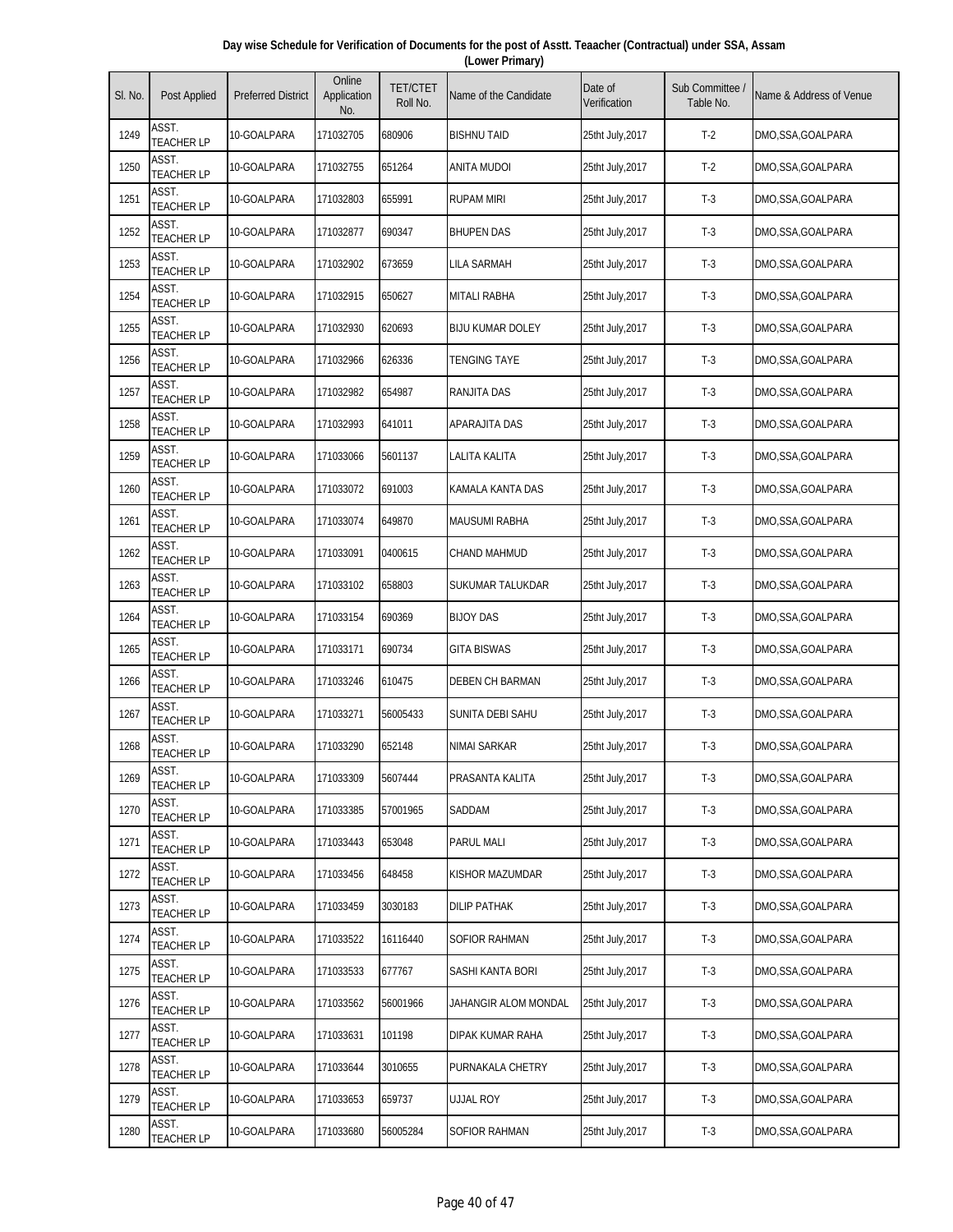| Day wise Schedule for Verification of Documents for the post of Asstt. Teaacher (Contractual) under SSA, Assam |  |
|----------------------------------------------------------------------------------------------------------------|--|
| (Lower Primary)                                                                                                |  |

| SI. No. | Post Applied               | <b>Preferred District</b> | Online<br>Application<br>No. | <b>TET/CTET</b><br>Roll No. | Name of the Candidate   | Date of<br>Verification | Sub Committee /<br>Table No. | Name & Address of Venue |
|---------|----------------------------|---------------------------|------------------------------|-----------------------------|-------------------------|-------------------------|------------------------------|-------------------------|
| 1281    | ASST.<br><b>TEACHER LP</b> | 10-GOALPARA               | 171033716                    | 651783                      | NAROTTAM ROY            | 25tht July, 2017        | $T-3$                        | DMO,SSA,GOALPARA        |
| 1282    | ASST.<br><b>TEACHER LP</b> | 10-GOALPARA               | 171033723                    | 680785                      | <b>BIMAN DOLEY</b>      | 25tht July, 2017        | $T-3$                        | DMO,SSA,GOALPARA        |
| 1283    | ASST.<br><b>TEACHER LP</b> | 10-GOALPARA               | 171033743                    | 1013291                     | SYEDA SAZINA BAKHTIAR   | 25tht July, 2017        | $T-3$                        | DMO,SSA,GOALPARA        |
| 1284    | ASST.<br><b>TEACHER LP</b> | 10-GOALPARA               | 171033821                    | 682973                      | <b>LIGEN PEGU</b>       | 25tht July, 2017        | $T-3$                        | DMO,SSA,GOALPARA        |
| 1285    | ASST.<br><b>TEACHER LP</b> | 10-GOALPARA               | 171033853                    | 692032                      | <b>RAMESWAR PAYENG</b>  | 25tht July, 2017        | $T-3$                        | DMO,SSA,GOALPARA        |
| 1286    | ASST.<br><b>TEACHER LP</b> | 10-GOALPARA               | 171033857                    | 57014149                    | TIRTHA KALITA           | 25tht July, 2017        | $T-3$                        | DMO,SSA,GOALPARA        |
| 1287    | ASST.<br><b>TEACHER LP</b> | 10-GOALPARA               | 171033917                    | 57013313                    | SIMANTA SARMA           | 25tht July, 2017        | $T-3$                        | DMO,SSA,GOALPARA        |
| 1288    | ASST.<br><b>TEACHER LP</b> | 10-GOALPARA               | 171033937                    | 692426                      | <b>ARUP KAKATI</b>      | 25tht July,2017         | $T-3$                        | DMO,SSA,GOALPARA        |
| 1289    | ASST.<br><b>TEACHER LP</b> | 10-GOALPARA               | 171034000                    | 57006498                    | LALBAHADUR SARKAR       | 25tht July, 2017        | $T-3$                        | DMO,SSA,GOALPARA        |
| 1290    | ASST.<br><b>TEACHER LP</b> | 10-GOALPARA               | 171034001                    | 3030782                     | PRADEEP UPADHYAYA       | 25tht July, 2017        | $T-3$                        | DMO,SSA,GOALPARA        |
| 1291    | ASST.<br><b>TEACHER LP</b> | 10-GOALPARA               | 171034017                    | 653010                      | PARNATH DOLEY           | 25tht July, 2017        | $T-3$                        | DMO,SSA,GOALPARA        |
| 1292    | ASST.<br><b>TEACHER LP</b> | 10-GOALPARA               | 171034034                    | 621064                      | <b>CHENIRAM TAYUNG</b>  | 25tht July, 2017        | $T-3$                        | DMO,SSA,GOALPARA        |
| 1293    | ASST.<br><b>TEACHER LP</b> | 10-GOALPARA               | 171034068                    | 105810                      | <b>BIRENDRA RAM</b>     | 25tht July, 2017        | $T-3$                        | DMO,SSA,GOALPARA        |
| 1294    | ASST.<br><b>TEACHER LP</b> | 10-GOALPARA               | 171034095                    | 620011                      | <b>NIRAN DOLEY</b>      | 25tht July, 2017        | $T-3$                        | DMO,SSA,GOALPARA        |
| 1295    | ASST.<br><b>TEACHER LP</b> | 10-GOALPARA               | 171034130                    | 57009218                    | NAZMIN SADAGAR          | 25tht July, 2017        | $T-3$                        | DMO,SSA,GOALPARA        |
| 1296    | ASST.<br><b>TEACHER LP</b> | 10-GOALPARA               | 171034158                    | 108692                      | <b>TECHIRA D MOMIN</b>  | 25tht July, 2017        | $T-3$                        | DMO,SSA,GOALPARA        |
| 1297    | ASST.<br><b>TEACHER LP</b> | 10-GOALPARA               | 171034201                    | 100348                      | APU MANDAL              | 25tht July, 2017        | $T-3$                        | DMO,SSA,GOALPARA        |
| 1298    | ASST.<br><b>TEACHER LP</b> | 10-GOALPARA               | 171034210                    | 611016                      | <b>MANAJ BAISHYA</b>    | 25tht July, 2017        | $T-3$                        | DMO,SSA,GOALPARA        |
| 1299    | ASST.<br><b>TEACHER LP</b> | 10-GOALPARA               | 171034260                    | 621064                      | <b>CHENIRAM TAYUNG</b>  | 25tht July, 2017        | $T-3$                        | DMO,SSA,GOALPARA        |
| 1300    | ASST.<br><b>TEACHER LP</b> | 10-GOALPARA               | 171034282                    | 58005951                    | <b>NUR ALOM</b>         | 25tht July, 2017        | $T-3$                        | DMO,SSA,GOALPARA        |
| 1301    | ASST.<br><b>TEACHER LP</b> | 10-GOALPARA               | 171034295                    | 649073                      | <b>MADHAB SAIKIA</b>    | 25tht July, 2017        | $T-3$                        | DMO,SSA,GOALPARA        |
| 1302    | ASST.<br><b>TEACHER LP</b> | 10-GOALPARA               | 171034314                    | 643081                      | <b>BISWAJIT KACHARY</b> | 25tht July, 2017        | $T-3$                        | DMO,SSA,GOALPARA        |
| 1303    | ASST.<br><b>TEACHER LP</b> | 10-GOALPARA               | 171034332                    | 3001613                     | <b>KALPANA DEVI</b>     | 25tht July, 2017        | $T-3$                        | DMO,SSA,GOALPARA        |
| 1304    | ASST.<br><b>TEACHER LP</b> | 10-GOALPARA               | 171034339                    | 654964                      | RANJIT MANDAL           | 25tht July, 2017        | $T-3$                        | DMO,SSA,GOALPARA        |
| 1305    | ASST.<br><b>TEACHER LP</b> | 10-GOALPARA               | 171034367                    | 674103                      | <b>MINTU DAS</b>        | 25tht July, 2017        | $T-3$                        | DMO,SSA,GOALPARA        |
| 1306    | ASST.<br><b>TEACHER LP</b> | 10-GOALPARA               | 171034368                    | 671251                      | <b>BISWAJIT LOYING</b>  | 25tht July, 2017        | $T-3$                        | DMO,SSA,GOALPARA        |
| 1307    | ASST.<br><b>TEACHER LP</b> | 10-GOALPARA               | 171034372                    | 684796                      | PRANJAL DAS             | 25tht July, 2017        | $T-3$                        | DMO,SSA,GOALPARA        |
| 1308    | ASST.<br><b>TEACHER LP</b> | 10-GOALPARA               | 171034400                    | 681969                      | <b>HEUJI KUTUM</b>      | 25tht July, 2017        | $T-3$                        | DMO,SSA,GOALPARA        |
| 1309    | ASST.<br><b>TEACHER LP</b> | 10-GOALPARA               | 171034402                    | 620011                      | <b>NIRAN DOLEY</b>      | 25tht July, 2017        | $T-3$                        | DMO,SSA,GOALPARA        |
| 1310    | ASST.<br><b>TEACHER LP</b> | 10-GOALPARA               | 171034435                    | 658915                      | <b>SUMITRA DAS</b>      | 25tht July, 2017        | $T-3$                        | DMO,SSA,GOALPARA        |
| 1311    | ASST.<br>TEACHER LP        | 10-GOALPARA               | 171034458                    | 610503                      | DHANMONI DUTTA          | 25tht July, 2017        | $T-3$                        | DMO, SSA, GOALPARA      |
| 1312    | ASST.<br><b>TEACHER LP</b> | 10-GOALPARA               | 171034527                    | 102678                      | PADMA RAHA              | 25tht July, 2017        | $T-3$                        | DMO,SSA,GOALPARA        |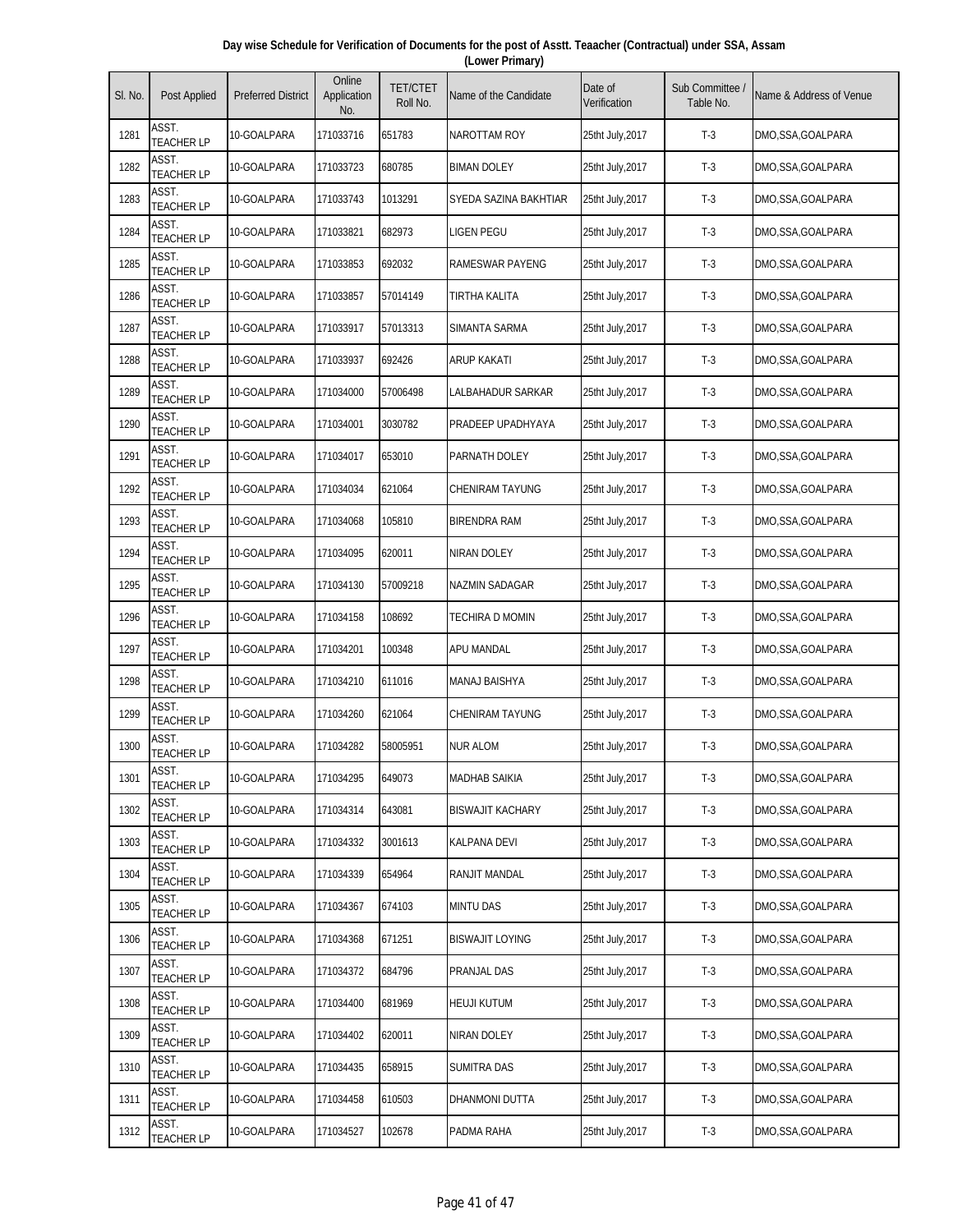| Day wise Schedule for Verification of Documents for the post of Asstt. Teaacher (Contractual) under SSA, Assam |  |
|----------------------------------------------------------------------------------------------------------------|--|
| (Lower Primary)                                                                                                |  |

| SI. No. | <b>Post Applied</b>        | <b>Preferred District</b> | Online<br>Application<br>No. | <b>TET/CTET</b><br>Roll No. | Name of the Candidate                  | Date of<br>Verification | Sub Committee<br>Table No. | Name & Address of Venue |
|---------|----------------------------|---------------------------|------------------------------|-----------------------------|----------------------------------------|-------------------------|----------------------------|-------------------------|
| 1313    | ASST.<br><b>TEACHER LP</b> | 10-GOALPARA               | 171034584                    | 57009494                    | NIZAM UDDIN AHMED                      | 25tht July,2017         | $T-3$                      | DMO,SSA,GOALPARA        |
| 1314    | ASST.<br><b>TEACHER LP</b> | 10-GOALPARA               | 171034604                    | 58002776                    | <b>IKRAMUL ISLAM</b>                   | 25tht July, 2017        | $T-3$                      | DMO,SSA,GOALPARA        |
| 1315    | ASST.<br><b>TEACHER LP</b> | 10-GOALPARA               | 171034616                    | 655726                      | <b>RUBI DEKA</b>                       | 25tht July, 2017        | $T-3$                      | DMO,SSA,GOALPARA        |
| 1316    | ASST.<br><b>TEACHER LP</b> | 10-GOALPARA               | 171034639                    | 56000102                    | ABDUL MANNAF                           | 25tht July, 2017        | $T-3$                      | DMO,SSA,GOALPARA        |
| 1317    | ASST.<br><b>TEACHER LP</b> | 10-GOALPARA               | 171034655                    | 102725                      | PANKAJ SAHA                            | 25tht July, 2017        | $T-3$                      | DMO,SSA,GOALPARA        |
| 1318    | ASST.<br><b>TEACHER LP</b> | 10-GOALPARA               | 171034705                    | 3110429                     | PRAKASH MANDAL                         | 25tht July, 2017        | $T-3$                      | DMO,SSA,GOALPARA        |
| 1319    | ASST.<br><b>TEACHER LP</b> | 10-GOALPARA               | 171034717                    | 624013                      | <b>NARESH MILI</b>                     | 25tht July, 2017        | $T-3$                      | DMO,SSA,GOALPARA        |
| 1320    | ASST.<br><b>TEACHER LP</b> | 10-GOALPARA               | 171034728                    | 649849                      | <b>MARY RABHA</b>                      | 25tht July, 2017        | $T-3$                      | DMO,SSA,GOALPARA        |
| 1321    | ASST.<br><b>TEACHER LP</b> | 10-GOALPARA               | 171034802                    | 101845                      | <b>KRISHNA SAHA</b>                    | 25tht July, 2017        | $T-3$                      | DMO,SSA,GOALPARA        |
| 1322    | ASST.<br><b>TEACHER LP</b> | 10-GOALPARA               | 171034952                    | 679014.                     | UDAYAN BORI                            | 25tht July, 2017        | $T-3$                      | DMO,SSA,GOALPARA        |
| 1323    | ASST.<br><b>TEACHER LP</b> | 10-GOALPARA               | 171034958                    | 622203                      | JHARNA DARIK                           | 25tht July, 2017        | $T-3$                      | DMO,SSA,GOALPARA        |
| 1324    | ASST.<br><b>TEACHER LP</b> | 10-GOALPARA               | 171034986                    | 624668                      | PRONITA DOLEY                          | 25tht July, 2017        | $T-3$                      | DMO,SSA,GOALPARA        |
| 1325    | ASST.<br><b>TEACHER LP</b> | 10-GOALPARA               | 171034994                    | 670497                      | APURBA LOING                           | 25tht July, 2017        | $T-3$                      | DMO,SSA,GOALPARA        |
| 1326    | ASST.<br><b>TEACHER LP</b> | 10-GOALPARA               | 171035041                    | 07605253                    | <b>ANIRUDH GOND</b>                    | 25tht July, 2017        | $T-3$                      | DMO,SSA,GOALPARA        |
| 1327    | ASST.<br><b>TEACHER LP</b> | 10-GOALPARA               | 171035048                    | 106863                      | <b>MURARI ROY</b>                      | 25tht July, 2017        | $T-3$                      | DMO, SSA, GOALPARA      |
| 1328    | ASST.<br><b>TEACHER LP</b> | 10-GOALPARA               | 171035125                    | 681967                      | <b>HERAMBA HAZARIKA</b>                | 25tht July, 2017        | $T-3$                      | DMO,SSA,GOALPARA        |
| 1329    | ASST.<br><b>TEACHER LP</b> | 10-GOALPARA               | 171035241                    | 624991                      | RAMESH DOLEY                           | 25tht July, 2017        | $T-3$                      | DMO,SSA,GOALPARA        |
| 1330    | ASST.<br><b>TEACHER LP</b> | 10-GOALPARA               | 171035279                    | 650667                      | <b>MITHUN KUMAR DAS</b>                | 25tht July, 2017        | $T-3$                      | DMO,SSA,GOALPARA        |
| 1331    | ASST.<br><b>TEACHER LP</b> | 10-GOALPARA               | 171035298                    | 2100197                     | ANJUMANI DAS                           | 25tht July, 2017        | $T-3$                      | DMO, SSA, GOALPARA      |
| 1332    | ASST.<br><b>TEACHER LP</b> | 10-GOALPARA               | 171035319                    | 500758                      | BELOWARHUSSAIN LASKAR 25tht July, 2017 |                         | $T-3$                      | DMO,SSA,GOALPARA        |
| 1333    | ASST.<br><b>TEACHER LP</b> | 10-GOALPARA               | 171035432                    | 681297                      | DHANANJOY DOLEY                        | 25tht July, 2017        | $T-3$                      | DMO,SSA,GOALPARA        |
| 1334    | ASST.<br><b>TEACHER LP</b> | 10-GOALPARA               | 171035438                    | 1021093                     | CHANAKYA BARMAN                        | 25tht July, 2017        | $T-3$                      | DMO,SSA,GOALPARA        |
| 1335    | ASST.<br><b>TEACHER LP</b> | 10-GOALPARA               | 171035476                    | 2900845                     | <b>NILUFA AHMED</b>                    | 25tht July, 2017        | $T-3$                      | DMO,SSA,GOALPARA        |
| 1336    | ASST.<br><b>TEACHER LP</b> | 10-GOALPARA               | 171035485                    | 652312                      | NIRMALI RABHA                          | 25tht July, 2017        | $T-3$                      | DMO, SSA, GOALPARA      |
| 1337    | ASST.<br><b>TEACHER LP</b> | 10-GOALPARA               | 171035496                    | 106583                      | <b>MAINUL HAQUE</b>                    | 25tht July, 2017        | $T-3$                      | DMO,SSA,GOALPARA        |
| 1338    | ASST.<br><b>TEACHER LP</b> | 10-GOALPARA               | 171035564                    | 102991                      | PRADIP CHANDRA DAS                     | 25tht July, 2017        | $T-3$                      | DMO,SSA,GOALPARA        |
| 1339    | ASST.<br><b>TEACHER LP</b> | 10-GOALPARA               | 171035599                    | 103699                      | RITA MANDAL                            | 25tht July, 2017        | $T-3$                      | DMO, SSA, GOALPARA      |
| 1340    | ASST.<br><b>TEACHER LP</b> | 10-GOALPARA               | 171035609                    | 103964                      | SAMIRAN KARMAKAR                       | 25tht July, 2017        | $T-3$                      | DMO,SSA,GOALPARA        |
| 1341    | ASST.<br><b>TEACHER LP</b> | 10-GOALPARA               | 171035632                    | 611081                      | <b>MINAKSHI RABHA</b>                  | 25tht July, 2017        | $T-3$                      | DMO,SSA,GOALPARA        |
| 1342    | ASST.<br><b>TEACHER LP</b> | 10-GOALPARA               | 171035664                    | 57004106                    | HAFIJUDDIN AHMED                       | 25tht July, 2017        | $T-3$                      | DMO,SSA,GOALPARA        |
| 1343    | ASST.<br><b>TEACHER LP</b> | 10-GOALPARA               | 171035684                    | 54003969                    | RASIDUL KHANDAKAR                      | 25tht July, 2017        | $T-3$                      | DMO,SSA,GOALPARA        |
| 1344    | ASST.<br><b>TEACHER LP</b> | 10-GOALPARA               | 171035749                    | 653400                      | PRADIP MALI                            | 25tht July, 2017        | $T-3$                      | DMO,SSA,GOALPARA        |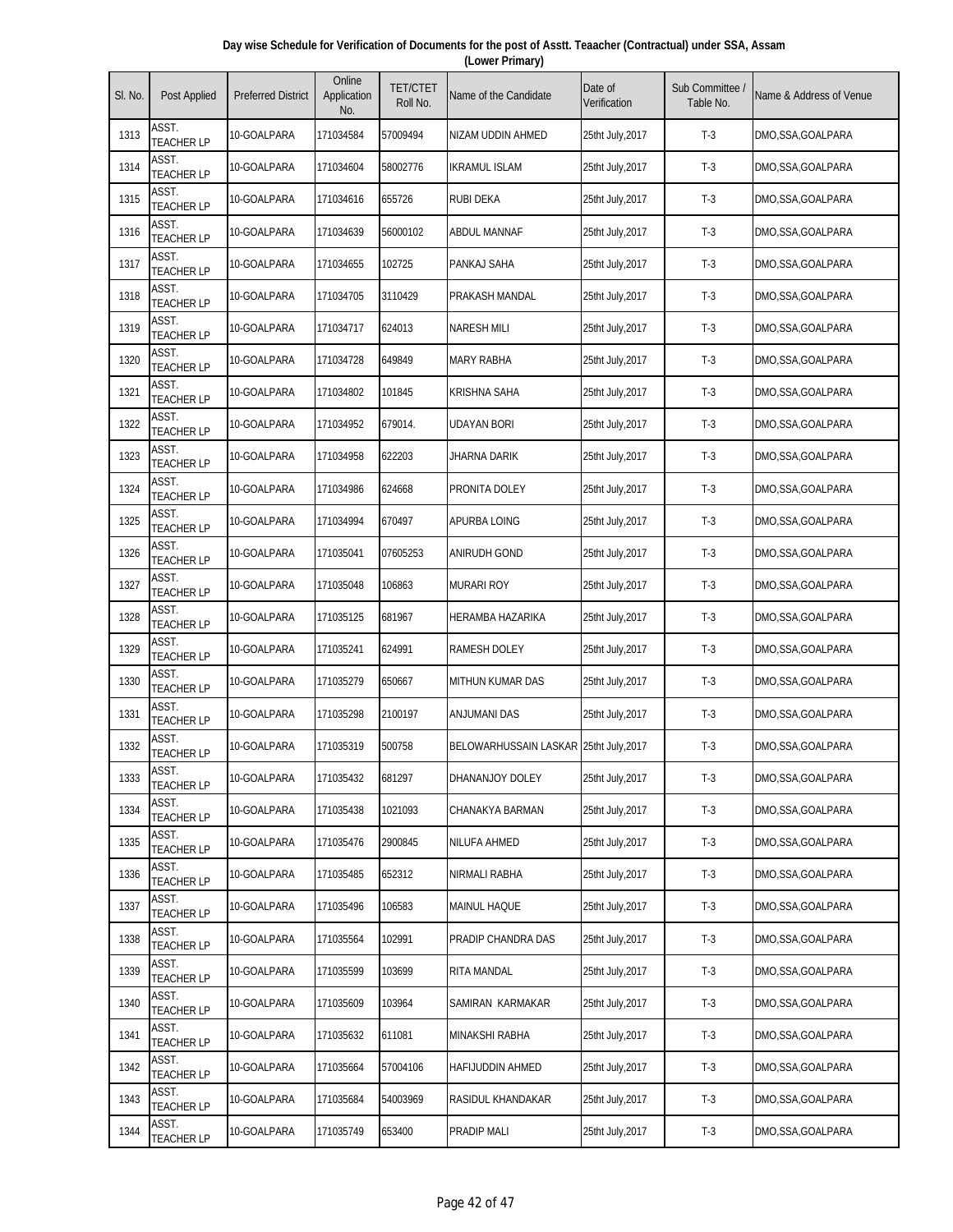| Day wise Schedule for Verification of Documents for the post of Asstt. Teaacher (Contractual) under SSA, Assam |
|----------------------------------------------------------------------------------------------------------------|
| (Lower Primary)                                                                                                |

| SI. No. | Post Applied               | <b>Preferred District</b> | Online<br>Application<br>No. | <b>TET/CTET</b><br>Roll No. | Name of the Candidate   | Date of<br>Verification | Sub Committee<br>Table No. | Name & Address of Venue |
|---------|----------------------------|---------------------------|------------------------------|-----------------------------|-------------------------|-------------------------|----------------------------|-------------------------|
| 1345    | ASST.<br><b>TEACHER LP</b> | 10-GOALPARA               | 171035772                    | 54001729                    | <b>IFTIKAR ALAM</b>     | 25tht July, 2017        | $T-3$                      | DMO,SSA,GOALPARA        |
| 1346    | ASST.<br><b>TEACHER LP</b> | 10-GOALPARA               | 171035834                    | 56002014                    | JAHIRUL ISLAM           | 25tht July, 2017        | $T-3$                      | DMO,SSA,GOALPARA        |
| 1347    | ASST.<br><b>TEACHER LP</b> | 10-GOALPARA               | 171035842                    | 00600855                    | HIMANI DAS              | 25tht July, 2017        | $T-3$                      | DMO,SSA,GOALPARA        |
| 1348    | ASST.<br><b>TEACHER LP</b> | 10-GOALPARA               | 171035846                    | 620693                      | <b>BIJU KUMAR DOLEY</b> | 25tht July, 2017        | $T-3$                      | DMO,SSA,GOALPARA        |
| 1349    | ASST.<br><b>TEACHER LP</b> | 10-GOALPARA               | 171035903                    | 657015                      | SHIBANI RABHA           | 25tht July, 2017        | $T-3$                      | DMO,SSA,GOALPARA        |
| 1350    | ASST.<br><b>TEACHER LP</b> | 10-GOALPARA               | 171035931                    | 07310036                    | <b>VIVEK MISHRA</b>     | 25tht July, 2017        | $T-3$                      | DMO, SSA, GOALPARA      |
| 1351    | ASST.<br><b>TEACHER LP</b> | 10-GOALPARA               | 171036119                    | 650046                      | MINAKSHI RABHA          | 25tht July, 2017        | $T-3$                      | DMO,SSA,GOALPARA        |
| 1352    | ASST.<br><b>TEACHER LP</b> | 10-GOALPARA               | 171036124                    | 675059                      | PROJITA PEGU            | 25tht July, 2017        | $T-3$                      | DMO,SSA,GOALPARA        |
| 1353    | ASST.<br><b>TEACHER LP</b> | 10-GOALPARA               | 171036192                    | 56004660                    | SAIFUL ISLAM            | 25tht July, 2017        | $T-3$                      | DMO,SSA,GOALPARA        |
| 1354    | ASST.<br><b>TEACHER LP</b> | 10-GOALPARA               | 171036206                    | 680081                      | <b>AJOY DAS</b>         | 25tht July, 2017        | $T-3$                      | DMO,SSA,GOALPARA        |
| 1355    | ASST.<br><b>TEACHER LP</b> | 10-GOALPARA               | 171036280                    | 57013358                    | SMRITI REKHA SARMA      | 25tht July, 2017        | $T-3$                      | DMO,SSA,GOALPARA        |
| 1356    | ASST.<br><b>TEACHER LP</b> | 10-GOALPARA               | 171036302                    | 56004250                    | ROFIQUL ISLAM           | 25tht July, 2017        | $T-3$                      | DMO,SSA,GOALPARA        |
| 1357    | ASST.<br><b>TEACHER LP</b> | 10-GOALPARA               | 171036340                    | 646108                      | HIMADRI DAS             | 25tht July, 2017        | $T-3$                      | DMO,SSA,GOALPARA        |
| 1358    | ASST.<br><b>TEACHER LP</b> | 10-GOALPARA               | 171036503                    | 102577                      | NEPAL CHANDRA DAS       | 25tht July, 2017        | $T-3$                      | DMO,SSA,GOALPARA        |
| 1359    | ASST.<br><b>TEACHER LP</b> | 10-GOALPARA               | 171036654                    | 652974                      | PARIKSHIT HAZARIKA      | 25tht July, 2017        | $T-3$                      | DMO,SSA,GOALPARA        |
| 1360    | ASST.<br><b>TEACHER LP</b> | 10-GOALPARA               | 171036684                    | 1011755                     | <b>ANITA DAS</b>        | 25tht July, 2017        | $T-3$                      | DMO,SSA,GOALPARA        |
| 1361    | ASST.<br><b>TEACHER LP</b> | 10-GOALPARA               | 171036716                    | 625881                      | <b>DURNA MILI</b>       | 25tht July, 2017        | $T-3$                      | DMO,SSA,GOALPARA        |
| 1362    | ASST.<br><b>TEACHER LP</b> | 10-GOALPARA               | 171036737                    | 682885                      | LAKHI NATH PAWE         | 25tht July, 2017        | $T-3$                      | DMO,SSA,GOALPARA        |
| 1363    | ASST.<br><b>TEACHER LP</b> | 10-GOALPARA               | 171036837                    | 685695                      | ROMEN MEDAK             | 25tht July, 2017        | $T-3$                      | DMO,SSA,GOALPARA        |
| 1364    | ASST.<br><b>TEACHER LP</b> | 10-GOALPARA               | 171036869                    | 682838                      | <b>KULA DAS</b>         | 25tht July, 2017        | $T-3$                      | DMO,SSA,GOALPARA        |
| 1365    | ASST.<br><b>TEACHER LP</b> | 10-GOALPARA               | 171036871                    | 01616191                    | <b>VARSHA</b>           | 25tht July, 2017        | $T-3$                      | DMO,SSA,GOALPARA        |
| 1366    | ASST.<br><b>TEACHER LP</b> | 10-GOALPARA               | 171036893                    | 640458                      | AMIT KUMAR BASUMATARY   | 25tht July, 2017        | $T-3$                      | DMO,SSA,GOALPARA        |
| 1367    | ASST.<br><b>TEACHER LP</b> | 10-GOALPARA               | 171036901                    | 649926                      | MEGHANANDA RABHA        | 25tht July, 2017        | $T-3$                      | DMO,SSA,GOALPARA        |
| 1368    | ASST.<br><b>TEACHER LP</b> | 10-GOALPARA               | 171036986                    | 1021664                     | SUKHAMAY BISWAS         | 25tht July, 2017        | $T-3$                      | DMO, SSA, GOALPARA      |
| 1369    | ASST.<br><b>TEACHER LP</b> | 10-GOALPARA               | 171037012                    | 57004563                    | HIRAMONI KHATUN         | 25tht July, 2017        | $T-3$                      | DMO,SSA,GOALPARA        |
| 1370    | ASST.<br>TEACHER LP        | 10-GOALPARA               | 171037016                    | 2100570                     | GOBINDA CHANDRA NATH    | 25tht July, 2017        | $T-3$                      | DMO,SSA,GOALPARA        |
| 1371    | ASST.<br><b>TEACHER LP</b> | 10-GOALPARA               | 171037019                    | 683208                      | MANOJ KUMAR DEORI       | 25tht July, 2017        | $T-3$                      | DMO,SSA,GOALPARA        |
| 1372    | ASST.<br><b>TEACHER LP</b> | 10-GOALPARA               | 171037041                    | 55007241                    | MOZABBAR ALI            | 25tht July, 2017        | $T-3$                      | DMO,SSA,GOALPARA        |
| 1373    | ASST.<br><b>TEACHER LP</b> | 10-GOALPARA               | 171037058                    | 09009321                    | CHANDAN KUMAR GUPTA     | 25tht July, 2017        | $T-3$                      | DMO,SSA,GOALPARA        |
| 1374    | ASST.<br><b>TEACHER LP</b> | 10-GOALPARA               | 171037125                    | 650328                      | LABANYA SENAPATI        | 25tht July, 2017        | $T-3$                      | DMO,SSA,GOALPARA        |
| 1375    | ASST.<br><b>TEACHER LP</b> | 10-GOALPARA               | 171037135                    | 658252                      | PARAN JYOTI DAS         | 25tht July, 2017        | $T-3$                      | DMO,SSA,GOALPARA        |
| 1376    | ASST.<br><b>TEACHER LP</b> | 10-GOALPARA               | 171037319                    | 3031240                     | ISIDORE ARNOLD TIGGA    | 25tht July, 2017        | $T-4$                      | DMO,SSA,GOALPARA        |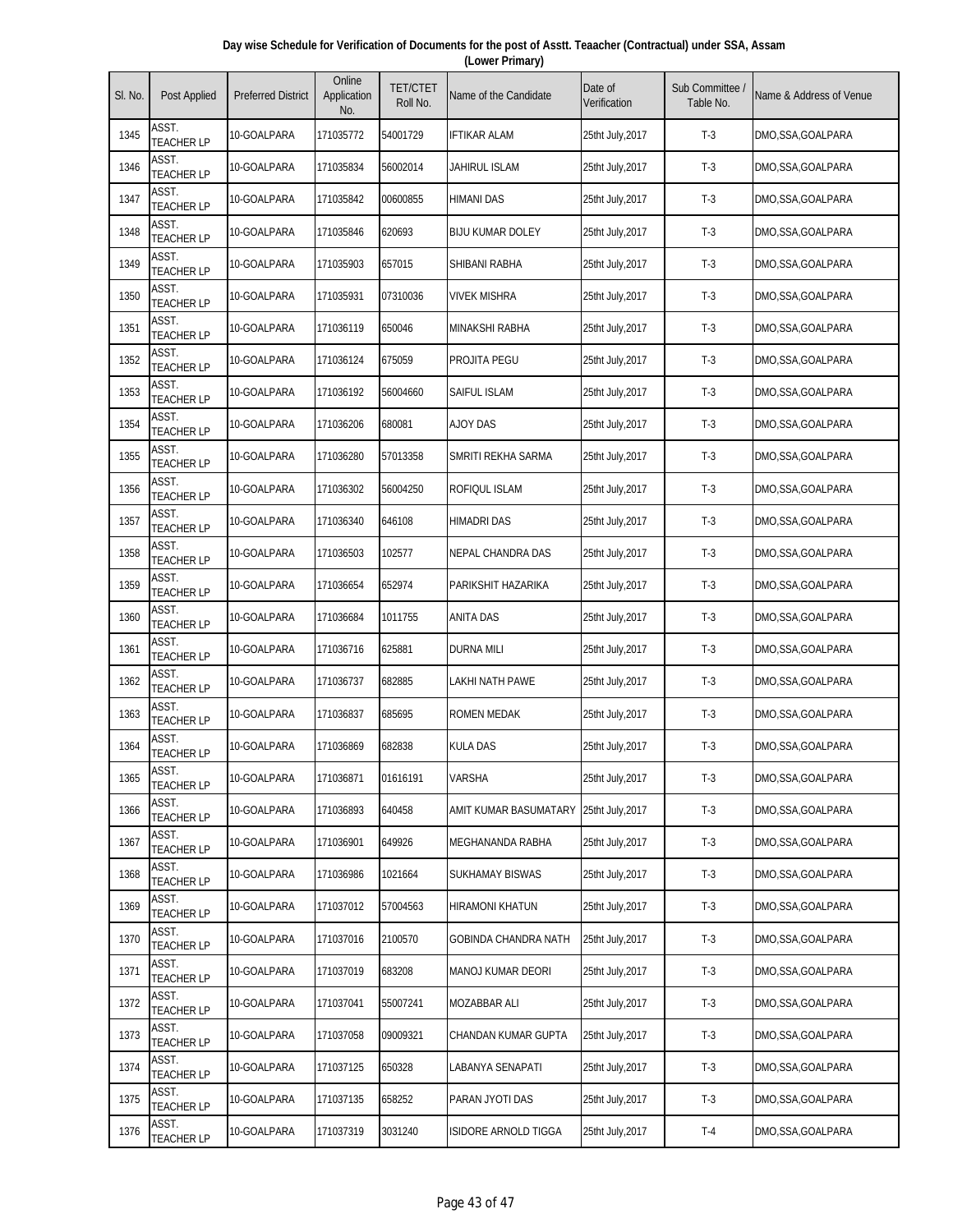| Day wise Schedule for Verification of Documents for the post of Asstt. Teaacher (Contractual) under SSA, Assam |  |
|----------------------------------------------------------------------------------------------------------------|--|
| (Lower Primary)                                                                                                |  |

| SI. No. | Post Applied               | <b>Preferred District</b> | Online<br>Application<br>No. | <b>TET/CTET</b><br>Roll No. | Name of the Candidate     | Date of<br>Verification | Sub Committee<br>Table No. | Name & Address of Venue |
|---------|----------------------------|---------------------------|------------------------------|-----------------------------|---------------------------|-------------------------|----------------------------|-------------------------|
| 1377    | ASST.<br><b>TEACHER LP</b> | 10-GOALPARA               | 171037419                    | 01401537                    | SANTOSH KUMAR             | 25tht July, 2017        | $T-4$                      | DMO,SSA,GOALPARA        |
| 1378    | ASST.<br><b>TEACHER LP</b> | 10-GOALPARA               | 171037454                    | 641316                      | ASHIM KUMAR THAKURIA      | 25tht July, 2017        | $T-4$                      | DMO,SSA,GOALPARA        |
| 1379    | ASST.<br><b>TEACHER LP</b> | 10-GOALPARA               | 171037455                    | 655673                      | RITUPARNA RABHA           | 25tht July, 2017        | $T-4$                      | DMO,SSA,GOALPARA        |
| 1380    | ASST.<br><b>TEACHER LP</b> | 10-GOALPARA               | 171037478                    | 57007381                    | <b>MD AFJALUR RAHMAN</b>  | 25tht July, 2017        | $T-4$                      | DMO,SSA,GOALPARA        |
| 1381    | ASST.<br><b>TEACHER LP</b> | 10-GOALPARA               | 171037530                    | 57000845                    | <b>MD ALIM UDDIN</b>      | 25tht July, 2017        | $T-4$                      | DMO,SSA,GOALPARA        |
| 1382    | ASST.<br><b>TEACHER LP</b> | 10-GOALPARA               | 171037604                    | 610938                      | KUSUMBAR RABHA            | 25tht July, 2017        | $T-4$                      | DMO,SSA,GOALPARA        |
| 1383    | ASST.<br><b>TEACHER LP</b> | 10-GOALPARA               | 171037626                    | 643027                      | <b>BISWAJIT ROY</b>       | 25tht July, 2017        | $T-4$                      | DMO,SSA,GOALPARA        |
| 1384    | ASST.<br><b>TEACHER LP</b> | 10-GOALPARA               | 171037640                    | 106291                      | JITENDRA SINGH            | 25tht July,2017         | $T-4$                      | DMO,SSA,GOALPARA        |
| 1385    | ASST.<br><b>TEACHER LP</b> | 10-GOALPARA               | 171037702                    | 646025                      | <b>HEMAPRABHA RABHA</b>   | 25tht July, 2017        | $T-4$                      | DMO,SSA,GOALPARA        |
| 1386    | ASST.<br><b>TEACHER LP</b> | 10-GOALPARA               | 171037728                    | 640262                      | <b>AJIT SARKAR</b>        | 25tht July, 2017        | $T-4$                      | DMO,SSA,GOALPARA        |
| 1387    | ASST.<br><b>TEACHER LP</b> | 10-GOALPARA               | 171037731                    | 656164                      | SADHANA BASUMATARY        | 25tht July, 2017        | $T-4$                      | DMO,SSA,GOALPARA        |
| 1388    | ASST.<br><b>TEACHER LP</b> | 10-GOALPARA               | 171037788                    | 673273                      | <b>KALPAJIT BORAH</b>     | 25tht July, 2017        | $T-4$                      | DMO,SSA,GOALPARA        |
| 1389    | ASST.<br><b>TEACHER LP</b> | 10-GOALPARA               | 171037790                    | 611984                      | <b>SUBODH RABHA</b>       | 25tht July, 2017        | $T-4$                      | DMO,SSA,GOALPARA        |
| 1390    | ASST.<br><b>TEACHER LP</b> | 10-GOALPARA               | 171037806                    | 2100046                     | ABDUL WADUD AHMED         | 25tht July, 2017        | $T-4$                      | DMO,SSA,GOALPARA        |
| 1391    | ASST.<br><b>TEACHER LP</b> | 10-GOALPARA               | 171037847                    | 610529                      | DIMBESWAR DAS             | 25tht July, 2017        | $T-4$                      | DMO,SSA,GOALPARA        |
| 1392    | ASST.<br><b>TEACHER LP</b> | 10-GOALPARA               | 171037859                    | 57007679                    | MD.REJAUL.HOQUE           | 25tht July, 2017        | $T-4$                      | DMO,SSA,GOALPARA        |
| 1393    | ASST.<br><b>TEACHER LP</b> | 10-GOALPARA               | 171037867                    | 680871                      | <b>BIPUL KUMAR BISWAS</b> | 25tht July, 2017        | $T-4$                      | DMO,SSA,GOALPARA        |
| 1394    | ASST.<br><b>TEACHER LP</b> | 10-GOALPARA               | 171037888                    | 57007496                    | MD.HAR.BADSHA             | 25tht July, 2017        | $T-4$                      | DMO,SSA,GOALPARA        |
| 1395    | ASST.<br><b>TEACHER LP</b> | 10-GOALPARA               | 171037907                    | 680974                      | <b>BOBY KANTA MEDHI</b>   | 25tht July, 2017        | $T-4$                      | DMO,SSA,GOALPARA        |
| 1396    | ASST.<br><b>TEACHER LP</b> | 10-GOALPARA               | 171037934                    | 52002241                    | PARAN ALI                 | 25tht July, 2017        | $T-4$                      | DMO,SSA,GOALPARA        |
| 1397    | ASST.<br><b>TEACHER LP</b> | 10-GOALPARA               | 171037946                    | 03023684                    | SANDEEP                   | 25tht July, 2017        | $T-4$                      | DMO,SSA,GOALPARA        |
| 1398    | ASST.<br><b>TEACHER LP</b> | 10-GOALPARA               | 171037955                    | 659287                      | TAPAN CHANDRA DAS         | 25tht July, 2017        | $T-4$                      | DMO,SSA,GOALPARA        |
| 1399    | ASST.<br><b>TEACHER LP</b> | 10-GOALPARA               | 171037996                    | 643662                      | CHITTARANJAN ROY          | 25tht July, 2017        | $T-4$                      | DMO,SSA,GOALPARA        |
| 1400    | ASST.<br><b>TEACHER LP</b> | 10-GOALPARA               | 171038020                    | 680339                      | <b>ATUL TAID</b>          | 25tht July, 2017        | $T-4$                      | DMO,SSA,GOALPARA        |
| 1401    | ASST.<br><b>TEACHER LP</b> | 10-GOALPARA               | 171038024                    | 647422                      | JUPITARA RABHA            | 25tht July, 2017        | $T-4$                      | DMO,SSA,GOALPARA        |
| 1402    | ASST.<br><b>TEACHER LP</b> | 10-GOALPARA               | 171038052                    | 644865                      | DIPANKAR RABHA            | 25tht July, 2017        | $T-4$                      | DMO,SSA,GOALPARA        |
| 1403    | ASST.<br><b>TEACHER LP</b> | 10-GOALPARA               | 171038057                    | 610495                      | DHANANJOY CH MONDAL       | 25tht July, 2017        | $T-4$                      | DMO,SSA,GOALPARA        |
| 1404    | ASST.<br><b>TEACHER LP</b> | 10-GOALPARA               | 171038089                    | 670178                      | AMAL REGON                | 25tht July, 2017        | $T-4$                      | DMO,SSA,GOALPARA        |
| 1405    | ASST.<br><b>TEACHER LP</b> | 10-GOALPARA               | 171038118                    | 51005960                    | .mdmokbulhussain.         | 25tht July, 2017        | $T-4$                      | DMO,SSA,GOALPARA        |
| 1406    | ASST.<br><b>TEACHER LP</b> | 10-GOALPARA               | 171038190                    | 649412                      | <b>MANAB RABHA</b>        | 25tht July, 2017        | $T-4$                      | DMO,SSA,GOALPARA        |
| 1407    | ASST.<br><b>TEACHER LP</b> | 10-GOALPARA               | 171038221                    | 5600057                     | ABDUS SATTAR              | 25tht July, 2017        | $T-4$                      | DMO, SSA, GOALPARA      |
| 1408    | ASST.<br><b>TEACHER LP</b> | 10-GOALPARA               | 171038317                    | 621918                      | <b>HEMA KANTA DOLEY</b>   | 25tht July, 2017        | $T-4$                      | DMO,SSA,GOALPARA        |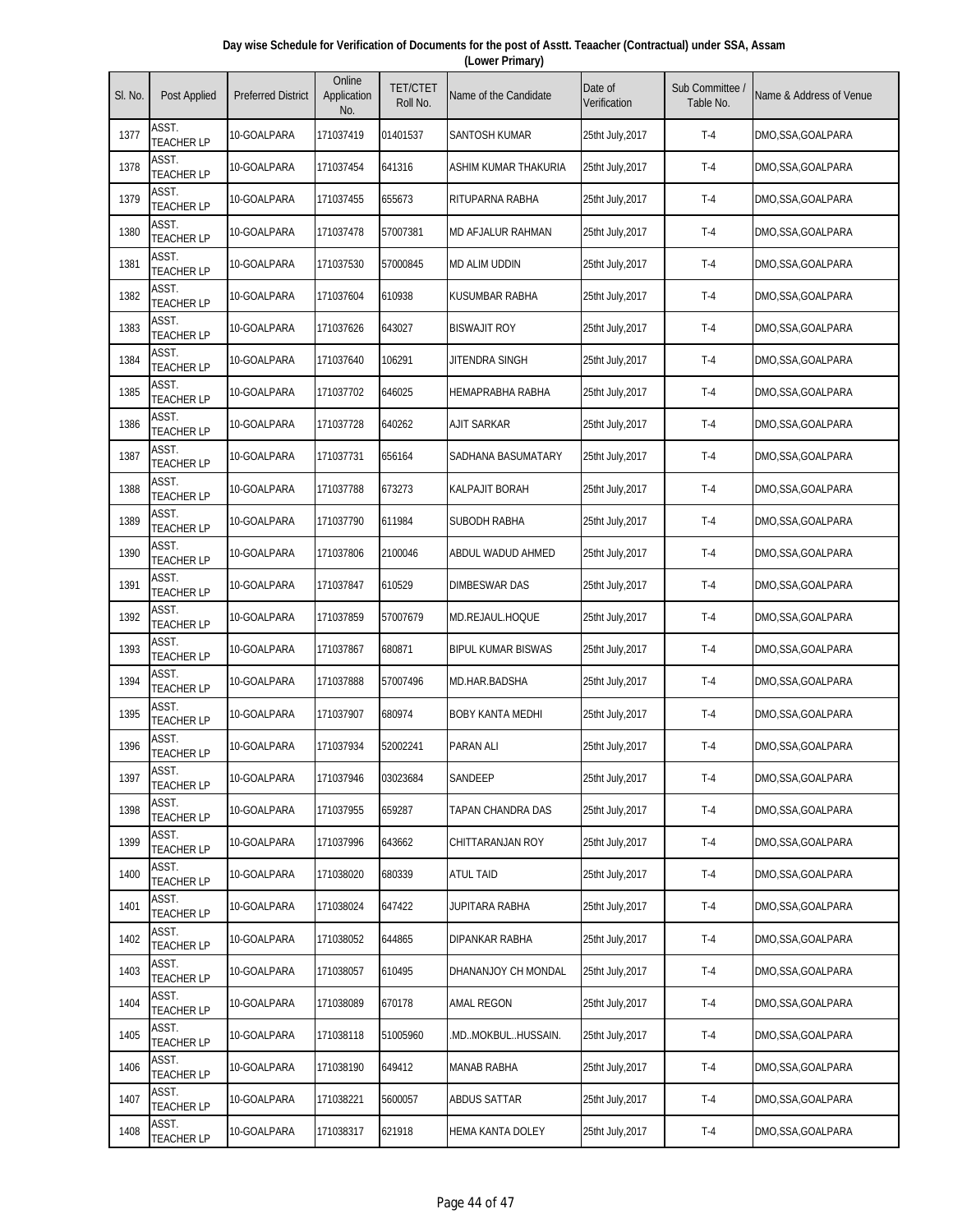| Day wise Schedule for Verification of Documents for the post of Asstt. Teaacher (Contractual) under SSA, Assam |
|----------------------------------------------------------------------------------------------------------------|
| (Lower Primary)                                                                                                |

| SI. No. | Post Applied               | <b>Preferred District</b> | Online<br>Application<br>No. | <b>TET/CTET</b><br>Roll No. | Name of the Candidate      | Date of<br>Verification | Sub Committee<br>Table No. | Name & Address of Venue |
|---------|----------------------------|---------------------------|------------------------------|-----------------------------|----------------------------|-------------------------|----------------------------|-------------------------|
| 1409    | ASST.<br><b>TEACHER LP</b> | 10-GOALPARA               | 171038363                    | 3550035                     | ANAMIKA DEKA               | 25tht July, 2017        | $T-4$                      | DMO,SSA,GOALPARA        |
| 1410    | ASST.<br><b>TEACHER LP</b> | 10-GOALPARA               | 171038373                    | 648721                      | LABHITA PATHAK             | 25tht July, 2017        | $T-4$                      | DMO.SSA.GOALPARA        |
| 1411    | ASST.<br><b>TEACHER LP</b> | 10-GOALPARA               | 171038394                    | 201183                      | EZAZ AHMED                 | 25tht July, 2017        | $T-4$                      | DMO,SSA,GOALPARA        |
| 1412    | ASST.<br><b>TEACHER LP</b> | 10-GOALPARA               | 171038413                    | 103018                      | PRANAB CH DAS              | 25tht July, 2017        | $T-4$                      | DMO,SSA,GOALPARA        |
| 1413    | ASST.<br><b>TEACHER LP</b> | 10-GOALPARA               | 171038521                    | 621419                      | DIMBO NATH DOLEY           | 25tht July, 2017        | $T-4$                      | DMO,SSA,GOALPARA        |
| 1414    | ASST.<br><b>TEACHER LP</b> | 10-GOALPARA               | 171038578                    | 611962                      | SRI UPENDRA NATH DAS       | 25tht July, 2017        | $T-4$                      | DMO,SSA,GOALPARA        |
| 1415    | ASST.<br><b>TEACHER LP</b> | 10-GOALPARA               | 171038709                    | 611519                      | RAJAT RANJAN DAS           | 25tht July, 2017        | $T-4$                      | DMO,SSA,GOALPARA        |
| 1416    | ASST.<br><b>TEACHER LP</b> | 10-GOALPARA               | 171038744                    | 2101188                     | MOKTASIDUZ ZAMAN AZAD      | 25tht July, 2017        | $T-4$                      | DMO,SSA,GOALPARA        |
| 1417    | ASST.<br><b>TEACHER LP</b> | 10-GOALPARA               | 171038746                    | 610474                      | DEBASREE KARMAKAR          | 25tht July, 2017        | $T-4$                      | DMO,SSA,GOALPARA        |
| 1418    | ASST.<br><b>TEACHER LP</b> | 10-GOALPARA               | 171038756                    | 681708                      | GAURISANKAR PEGU           | 25tht July, 2017        | $T-4$                      | DMO,SSA,GOALPARA        |
| 1419    | ASST.<br><b>TEACHER LP</b> | 10-GOALPARA               | 171038772                    | 102224                      | <b>MITALI BAUL</b>         | 25tht July, 2017        | $T-4$                      | DMO,SSA,GOALPARA        |
| 1420    | ASST.<br><b>TEACHER LP</b> | 10-GOALPARA               | 171038784                    | 645261                      | DWIJEN KUMAR DAS           | 25tht July, 2017        | $T-4$                      | DMO,SSA,GOALPARA        |
| 1421    | ASST.<br><b>TEACHER LP</b> | 10-GOALPARA               | 171038802                    | 56004667                    | <b>SAIFUR RAHMAN</b>       | 25tht July, 2017        | $T-4$                      | DMO,SSA,GOALPARA        |
| 1422    | ASST.<br><b>TEACHER LP</b> | 10-GOALPARA               | 171038869                    | 56003119                    | <b>MONIRUZ ZAMAN</b>       | 25tht July, 2017        | $T-4$                      | DMO,SSA,GOALPARA        |
| 1423    | ASST.<br><b>TEACHER LP</b> | 10-GOALPARA               | 171039231                    | 610529                      | DIMBESWAR DAS              | 25tht July, 2017        | $T-4$                      | DMO,SSA,GOALPARA        |
| 1424    | ASST.<br><b>TEACHER LP</b> | 10-GOALPARA               | 171039243                    | 682774                      | <b>KRISHNA DAS</b>         | 25tht July, 2017        | $T-4$                      | DMO,SSA,GOALPARA        |
| 1425    | ASST.<br>TEACHER LP        | 10-GOALPARA               | 171039436                    | 09006088                    | AJAY VEER SINGH            | 25tht July, 2017        | $T-4$                      | DMO, SSA, GOALPARA      |
| 1426    | ASST.<br><b>TEACHER LP</b> | 10-GOALPARA               | 171039607                    | 57013312                    | SIMANTA SAIKIA             | 25tht July, 2017        | $T-4$                      | DMO,SSA,GOALPARA        |
| 1427    | ASST.<br>TEACHER LP        | 10-GOALPARA               | 171039628                    | 645636                      | GITIMA RABHA               | 25tht July, 2017        | $T-4$                      | DMO, SSA, GOALPARA      |
| 1428    | ASST.<br><b>TEACHER LP</b> | 10-GOALPARA               | 171040054                    | 57005139                    | Jakir.hussain              | 25tht July, 2017        | $T-4$                      | DMO,SSA,GOALPARA        |
| 1429    | ASST.<br><b>TEACHER LP</b> | 10-GOALPARA               | 171040066                    | 57000894                    | <b>ALTAF ALI</b>           | 25tht July, 2017        | $T-4$                      | DMO,SSA,GOALPARA        |
| 1430    | ASST.<br><b>TEACHER LP</b> | 10-GOALPARA               | 171040168                    | 3030362                     | KULEN KUMAR DAS            | 25tht July, 2017        | $T-4$                      | DMO,SSA,GOALPARA        |
| 1431    | ASST.<br><b>TEACHER LP</b> | 10-GOALPARA               | 171040307                    | 56004900                    | SHAFIYA AHMED              | 25tht July, 2017        | $T-4$                      | DMO,SSA,GOALPARA        |
| 1432    | ASST.<br><b>TEACHER LP</b> | 10-GOALPARA               | 171040439                    | 05952111                    | SAROJ KULDEEP              | 25tht July, 2017        | $T-4$                      | DMO,SSA,GOALPARA        |
| 1433    | ASST.<br><b>TEACHER LP</b> | 10-GOALPARA               | 171040451                    | 57012566                    | SANIARA AHMED              | 25tht July, 2017        | $T-4$                      | DMO,SSA,GOALPARA        |
| 1434    | ASST.<br><b>TEACHER LP</b> | 10-GOALPARA               | 171040797                    | 57000750                    | AKLIMA KHATUN              | 25tht July, 2017        | $T-4$                      | DMO, SSA, GOALPARA      |
| 1435    | ASST.<br><b>TEACHER LP</b> | 10-GOALPARA               | 171040886                    | 57001233                    | ANJU MONOWARA<br>CHOUDHURY | 25tht July, 2017        | $T-4$                      | DMO,SSA,GOALPARA        |
| 1436    | ASST.<br>TEACHER LP        | 10-GOALPARA               | 171040911                    | 52002526                    | ROSHMI SUTRADHAR           | 25tht July, 2017        | $T-4$                      | DMO, SSA, GOALPARA      |
| 1437    | ASST.<br><b>TEACHER LP</b> | 10-GOALPARA               | 171040912                    | 670496                      | APURBA JYOTI LOYING        | 25tht July, 2017        | $T-4$                      | DMO,SSA,GOALPARA        |
| 1438    | ASST.<br><b>TEACHER LP</b> | 10-GOALPARA               | 171040950                    | 02702603                    | Sunil                      | 25tht July, 2017        | $T-4$                      | DMO,SSA,GOALPARA        |
| 1439    | ASST.<br><b>TEACHER LP</b> | 10-GOALPARA               | 171041353                    | 51004415                    | KASIM UDDIN                | 25tht July, 2017        | $T-4$                      | DMO,SSA,GOALPARA        |
| 1440    | ASST.<br><b>TEACHER LP</b> | 10-GOALPARA               | 171041390                    | 2100397                     | <b>BISHWAJIT DAS</b>       | 25tht July, 2017        | $T-4$                      | DMO,SSA,GOALPARA        |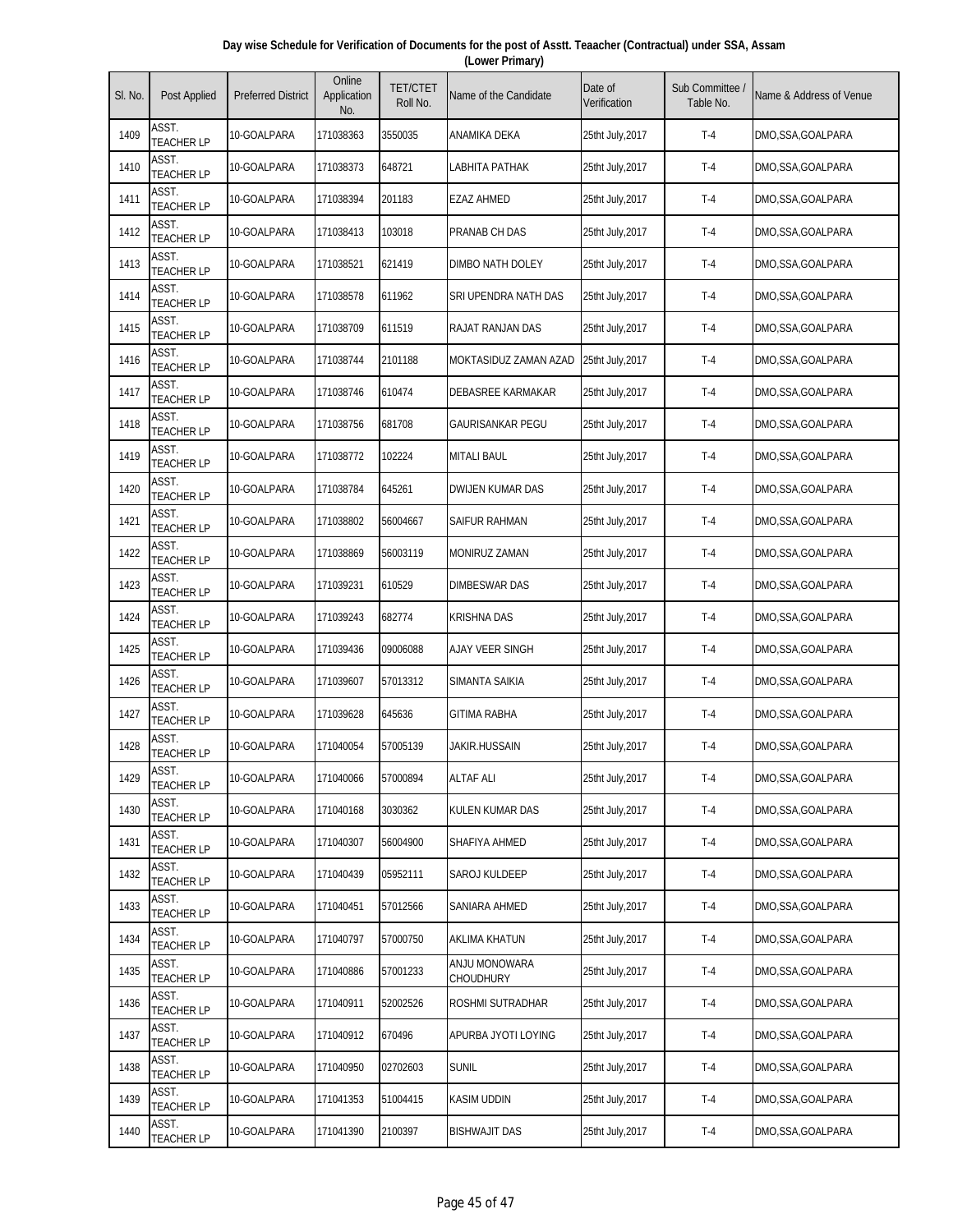| Day wise Schedule for Verification of Documents for the post of Asstt. Teaacher (Contractual) under SSA, Assam |  |
|----------------------------------------------------------------------------------------------------------------|--|
| (Lower Primary)                                                                                                |  |

| SI. No. | Post Applied               | <b>Preferred District</b> | Online<br>Application<br>No. | <b>TET/CTET</b><br>Roll No. | Name of the Candidate   | Date of<br>Verification | Sub Committee<br>Table No. | Name & Address of Venue |
|---------|----------------------------|---------------------------|------------------------------|-----------------------------|-------------------------|-------------------------|----------------------------|-------------------------|
| 1441    | ASST.<br><b>TEACHER LP</b> | 10-GOALPARA               | 171041456                    | 57014127                    | <b>TAYEBUN NESSA</b>    | 25tht July,2017         | $T-4$                      | DMO,SSA,GOALPARA        |
| 1442    | ASST.<br><b>TEACHER LP</b> | 10-GOALPARA               | 171041488                    | 57002081                    | <b>BAHARUDDIN AHMED</b> | 25tht July, 2017        | $T-4$                      | DMO,SSA,GOALPARA        |
| 1443    | ASST.<br><b>TEACHER LP</b> | 10-GOALPARA               | 171041629                    | 02904147                    | <b>VINOD</b>            | 25tht July, 2017        | $T-4$                      | DMO,SSA,GOALPARA        |
| 1444    | ASST.<br><b>TEACHER LP</b> | 10-GOALPARA               | 171041902                    | 56005254                    | SK SADULLAH             | 25tht July, 2017        | $T-4$                      | DMO,SSA,GOALPARA        |
| 1445    | ASST.<br><b>TEACHER LP</b> | 10-GOALPARA               | 171041958                    | 57003249                    | <b>DILBHAR ALAM</b>     | 25tht July, 2017        | $T-4$                      | DMO,SSA,GOALPARA        |
| 1446    | ASST.<br><b>TEACHER LP</b> | 10-GOALPARA               | 171042016                    | 02904147                    | <b>VINOD</b>            | 25tht July, 2017        | $T-4$                      | DMO,SSA,GOALPARA        |
| 1447    | ASST.<br><b>TEACHER LP</b> | 10-GOALPARA               | 171042251                    | 02407761                    | <b>NARESH KUMAR</b>     | 25tht July, 2017        | $T-4$                      | DMO,SSA,GOALPARA        |
| 1448    | ASST.<br><b>TEACHER LP</b> | 10-GOALPARA               | 171042273                    | 01715087                    | ABHISHEK                | 25tht July, 2017        | $T-4$                      | DMO,SSA,GOALPARA        |
| 1449    | ASST.<br><b>TEACHER LP</b> | 10-GOALPARA               | 171042283                    | 684441                      | <b>NUMAL PATIR</b>      | 25tht July, 2017        | $T-4$                      | DMO,SSA,GOALPARA        |
| 1450    | ASST.<br><b>TEACHER LP</b> | 10-GOALPARA               | 171042286                    | 648565                      | SRI KRISHNA MALAKAR     | 25tht July, 2017        | $T-4$                      | DMO,SSA,GOALPARA        |
| 1451    | ASST.<br><b>TEACHER LP</b> | 10-GOALPARA               | 171042319                    | 56002301                    | KAZI JESMIN SULTANA     | 25tht July, 2017        | $T-4$                      | DMO,SSA,GOALPARA        |
| 1452    | ASST.<br><b>TEACHER LP</b> | 10-GOALPARA               | 171042377                    | 57009272                    | <b>NAZRUL ISLAM</b>     | 25tht July, 2017        | $T-4$                      | DMO,SSA,GOALPARA        |
| 1453    | ASST.<br><b>TEACHER LP</b> | 10-GOALPARA               | 171042400                    | 55006833                    | MONIRUL ISLAM AHMED     | 25tht July, 2017        | $T-4$                      | DMO,SSA,GOALPARA        |
| 1454    | ASST.<br><b>TEACHER LP</b> | 10-GOALPARA               | 171042458                    | 620860                      | <b>BISWA NATH DOLEY</b> | 25tht July, 2017        | $T-4$                      | DMO,SSA,GOALPARA        |
| 1455    | ASST.<br><b>TEACHER LP</b> | 10-GOALPARA               | 171042464                    | 08414878                    | ARINDAM BISWAS          | 25tht July, 2017        | $T-4$                      | DMO, SSA, GOALPARA      |
| 1456    | ASST.<br><b>TEACHER LP</b> | 10-GOALPARA               | 171042486                    | 26000854                    | <b>MOHSINA KHATUN</b>   | 25tht July, 2017        | $T-4$                      | DMO,SSA,GOALPARA        |
| 1457    | ASST.<br><b>TEACHER LP</b> | 10-GOALPARA               | 171042533                    | 55009585                    | SAHIDUL ISLAM           | 25tht July, 2017        | $T-4$                      | DMO,SSA,GOALPARA        |
| 1458    | ASST.<br><b>TEACHER LP</b> | 10-GOALPARA               | 171042592                    | 678932                      | TRIDIP LOING            | 25tht July, 2017        | $T-4$                      | DMO,SSA,GOALPARA        |
| 1459    | ASST.<br><b>TEACHER LP</b> | 10-GOALPARA               | 171042596                    | 02205417                    | <b>KULDEEP</b>          | 25tht July, 2017        | $T-4$                      | DMO, SSA, GOALPARA      |
| 1460    | ASST.<br><b>TEACHER LP</b> | 10-GOALPARA               | 171042643                    | 621330                      | DIBYA KUMAR DOLEY       | 25tht July, 2017        | $T-4$                      | DMO,SSA,GOALPARA        |
| 1461    | ASST.<br><b>TEACHER LP</b> | 10-GOALPARA               | 171042657                    | 677592                      | <b>SAILEN MORANG</b>    | 25tht July, 2017        | $T-4$                      | DMO,SSA,GOALPARA        |
| 1462    | ASST.<br><b>TEACHER LP</b> | 10-GOALPARA               | 171042664                    | 57002819                    | CHANDAN DUTTA           | 25tht July, 2017        | $T-4$                      | DMO,SSA,GOALPARA        |
| 1463    | ASST.<br><b>TEACHER LP</b> | 10-GOALPARA               | 171042698                    | 57003796                    | <b>FIROJ AHMED</b>      | 25tht July, 2017        | $T-4$                      | DMO,SSA,GOALPARA        |
| 1464    | ASST.<br><b>TEACHER LP</b> | 10-GOALPARA               | 171042768                    | 677520                      | RUPANJALI DAWO          | 25tht July, 2017        | $T-4$                      | DMO, SSA, GOALPARA      |
| 1465    | ASST.<br><b>TEACHER LP</b> | 10-GOALPARA               | 171042818                    | 3540232                     | <b>GYANENDRA BARMAN</b> | 25tht July, 2017        | $T-4$                      | DMO,SSA,GOALPARA        |
| 1466    | ASST.<br><b>TEACHER LP</b> | 10-GOALPARA               | 171042875                    | 57007967                    | <b>MIRAJUL ISLAM</b>    | 25tht July, 2017        | $T-4$                      | DMO,SSA,GOALPARA        |
| 1467    | ASST.<br><b>TEACHER LP</b> | 10-GOALPARA               | 171042892                    | 57006754                    | <b>MAIDUL ISLAM</b>     | 25tht July, 2017        | $T-4$                      | DMO, SSA, GOALPARA      |
| 1468    | ASST.<br><b>TEACHER LP</b> | 10-GOALPARA               | 171042913                    | 51006627                    | <b>MOFIDUL ISLAM</b>    | 25tht July, 2017        | $T-4$                      | DMO,SSA,GOALPARA        |
| 1469    | ASST.<br><b>TEACHER LP</b> | 10-GOALPARA               | 171042992                    | 56000157                    | <b>ABDULLAH MOMIN</b>   | 25tht July, 2017        | $T-4$                      | DMO,SSA,GOALPARA        |
| 1470    | ASST.<br><b>TEACHER LP</b> | 10-GOALPARA               | 171043114                    | 54004627                    | SEHNAJ AKHTARA          | 25tht July, 2017        | $T-4$                      | DMO,SSA,GOALPARA        |
| 1471    | ASST.<br><b>TEACHER LP</b> | 10-GOALPARA               | 171043138                    | 55002279                    | <b>AZIZUR RAHMAN</b>    | 25tht July, 2017        | $T-4$                      | DMO,SSA,GOALPARA        |
| 1472    | ASST.<br><b>TEACHER LP</b> | 10-GOALPARA               | 171043140                    | 51002219                    | DEWANHAZARATALI         | 25tht July, 2017        | $T-4$                      | DMO,SSA,GOALPARA        |